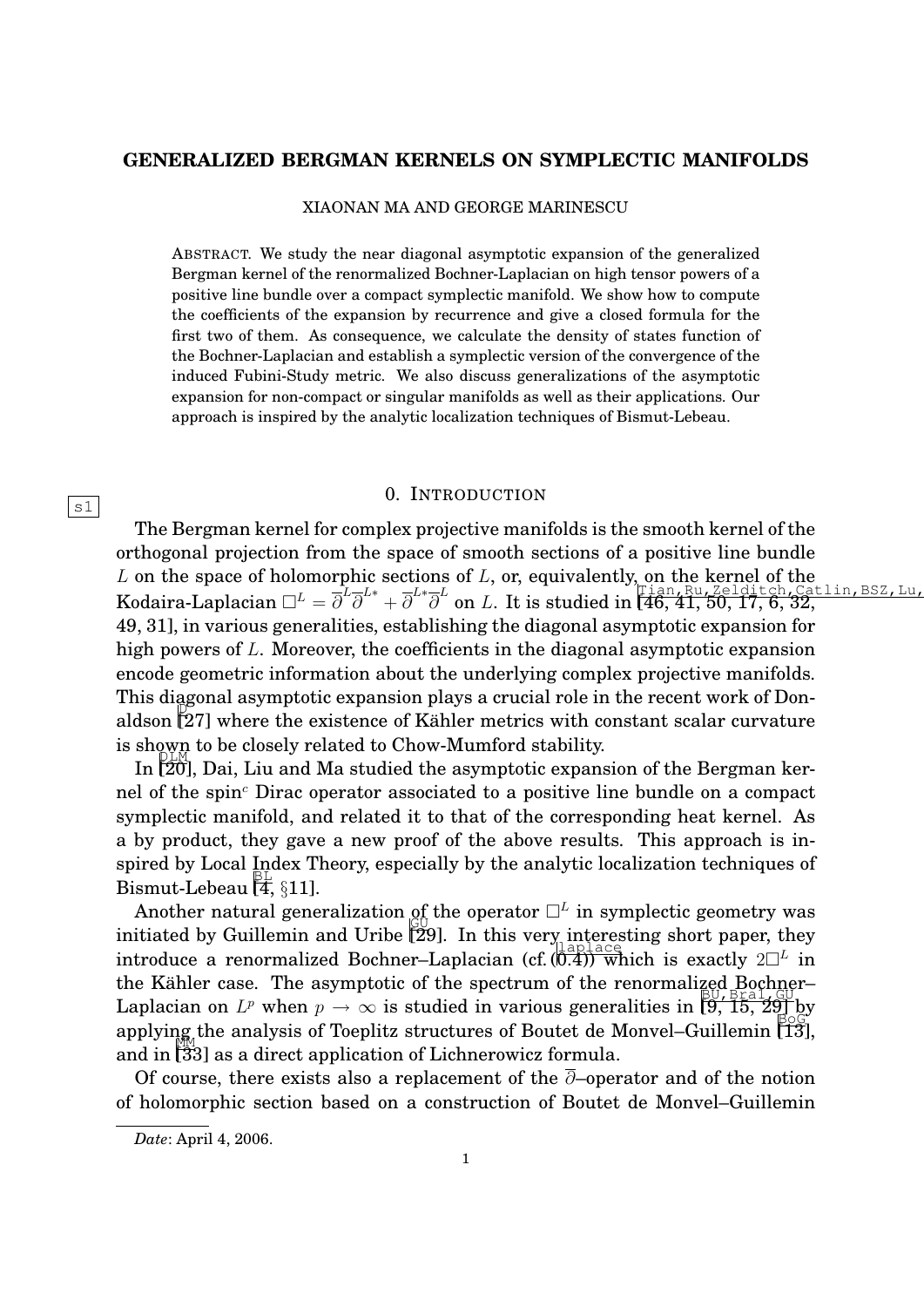$\frac{\mathbb{B}\odot\mathbb{G}}{\llbracket 13\rrbracket}$  of a first order pseudodifferential operator  $D_b$  which mimic the  $\overline{\partial}_b$  operator on the circle bundle associated to L. However,  $D_b$  is neither canonically defined nor unique. This point of view was adopted in a series of papers  $[1\overline{0}, \overline{4}\overline{2}, \overline{7}]$ .

In this paper, we will study the asymptotic expansion of the generalized Bergman kernel of the renormalized Bochner-Laplacian, namely the smooth kernel of the projection on its bound states as  $p \to \infty$ . The advantage of this approach is that the renormalized Bochner-Laplacian has geometric meaning and is canonically defined. Moreover, it does not require the passage to the associated circle bundle as we can work directly on the base manifold. Let's explain our results in detail.

Let  $(X, \omega)$  be a compact symplectic manifold of real dimension  $2n$ . Assume that there exists a Hermitian line bundle  $L$  over  $X$  endowed with a Hermitian connection  $\nabla^L$  with the property that  $\frac{\sqrt{-1}}{2\pi}R^L = \omega$ , where  $R^L = (\nabla^L)^2$  is the curvature of  $(L, \nabla^L)$ . Let  $(E, h^E)$  be a Hermitian vector bundle on X with Hermitian connection  $\nabla^E$  and curvature  $R^E$ . Let  $g^{TX}$  be a Riemannian metric on X and  $\mathbf{J} : TX \longrightarrow TX$ be the skew–adjoint linear map which satisfies the relation

$$
\overline{0.1} \quad (0.1) \qquad \qquad \omega(u,v) = g^{TX}(\mathbf{J}u,v) \quad \text{for} \quad u,v \in TX.
$$

Let J be an almost complex structure such that  $g^{TX}(J\cdot, J\cdot)=g^{TX}(\cdot, \cdot), \omega(J\cdot, J\cdot)=$  $\omega(\cdot, \cdot)$  and that  $\omega(\cdot, J \cdot)$  defines a metric on TX. Then J commutes with J, and  $-JJ \in \text{End}(TX)$  is positive, thus  $J = J(-J^2)^{-1/2}$ .

We introduce the Levi-Civita connection  $\nabla^{TX}$  on  $(TX, g^{TX})$  with its curvature  $R^{TX}$  and scalar curvature  $r^X$ . Let  $\nabla^X J \in T^*X \otimes \text{End}(TX)$  be the covariant derivative of J induced by  $\nabla^{TX}$ . Let  $\Delta^{L^p \otimes E}$  be the induced Bochner-Laplacian acting on  $\mathscr{C}^{\infty}(X, L^p \otimes E).$  We fix a smooth Hermitian section  $\Phi$  of  $\text{End}(E)$  on  $X.$  Let  $\{e_i\}_i$  be an orthonormal frame of  $(T X, q^{T X})$ . Set

$$
\begin{array}{ll}\n\boxed{0.2} & \text{(0.2)} \\
\hline\n\end{array}\n\qquad\n\begin{array}{ll}\n\tau(x) = -\pi \, \text{Tr}_{|TX}[J\mathbf{J}] = \frac{\sqrt{-1}}{2} R^L(e_j, Je_j) > 0,\n\end{array}
$$

$$
\overline{0.21} \quad \textbf{(0.3)} \qquad \qquad \mu_0 = \inf_{u \in T_x X, x \in X} \sqrt{-1} R_x^L(u, Ju) / |u|_{g^{TX}}^2 > 0,
$$

laplace  $(0.4)$ 

$$
\Delta_{p,\Phi} = \Delta^{L^p \otimes E} - p\tau + \Phi.
$$

By  $\left[\!\!\left[ \begin{smallmatrix} \mathbb{M} & \mathbb{M} \\ \mathbb{J} & \mathbb{J} \end{smallmatrix} \right]\right]$  (also cf.  $\left[\!\!\left[ \begin{smallmatrix} \mathbb{B} \mathbb{U}, \mathbb{G} \mathbb{U}, \mathbb{B} \mathbb{H} \mathbb{d} & \mathbb{L} \\ \mathbb{J} & \mathbb{J} & \mathbb{J} \end{smallmatrix} \right]\right],$  there exists  $C_L > 0$  (which can be estimated precisely by using the  $\mathcal{C}^0$ -norms of  $R^{TX}$ ,  $R^E$ ,  $R^L$ ,  $\nabla^X J$  and  $\Phi$  cf. [33, p.656–658]) independent of  $p$  such that

$$
\boxed{0.3} \quad \text{(0.5)} \qquad \qquad \text{Spec } \Delta_{p,\Phi} \subset [-C_L, C_L] \cup [2p\mu_0 - C_L, +\infty[.
$$

where we denote by  $Spec(A)$  the spectrum of any operator A.

Let  $\mathcal{H}_p$  be the eigenspace of  $\Delta_{p,\Phi}$  with the eigenvalues in  $[-C_L, C_L]$ . Then for p Let  $\ell_p$  be the eigenspace of  $\Delta_p$  when the substitutes in  $\ell_p \to L, \ell_p$ . Then for

$$
\begin{aligned}\n\boxed{0.0} \quad \text{(0.6)} \quad \dim \mathcal{H}_p &= d_p = \int_X \text{ch}(L^p \otimes E) \, \text{Td}(TX) \\
&= \text{rk}(E) \int_X \frac{c_1(L)^n}{n!} p^n + \int_X \left( c_1(E) + \frac{\text{rk}(E)}{2} c_1(TX) \right) \frac{c_1(L)^{n-1}}{(n-1)!} p^{n-1} + \mathcal{O}(p^{n-2}),\n\end{aligned}
$$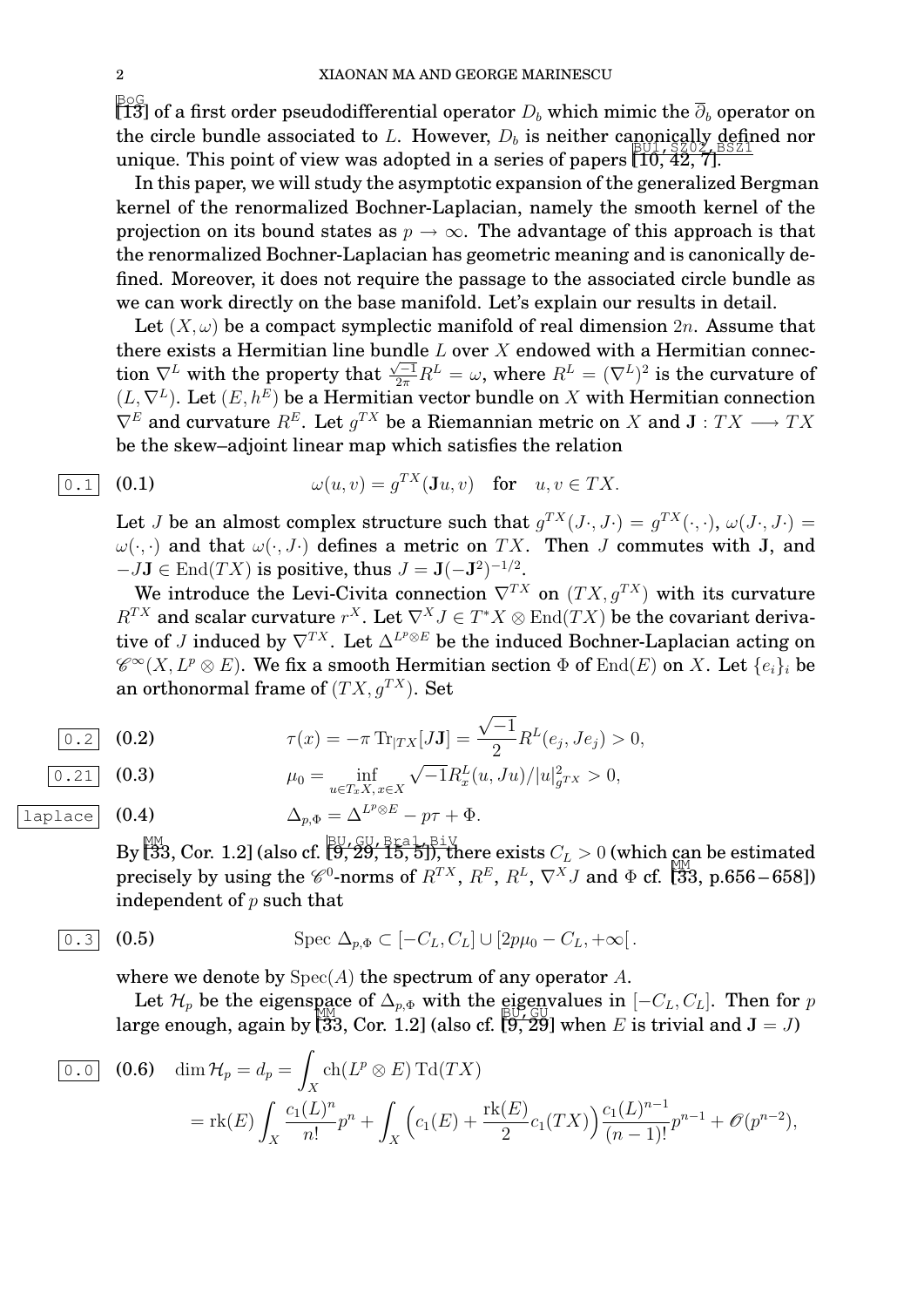where  $ch(\cdot), c_1(\cdot), Td(\cdot)$  are the Chern character, the first Chern class and the Todd class of the corresponding complex vector bundles  $(T X)$  is a complex vector bundle with complex structure  $J$ ).

Let  $\{S_i^p\}$ Let  $\{S_i^p\}_{i=1}^{d_p}$  be any orthonormal basis of  $\mathcal{H}_p$  with respect to the inner product  $\langle 1.1 \rangle$  such that  $\Delta_{p,\Phi} S_i^p = \lambda_{i,p} S_i^p$ <sup>p</sup><sub>i</sub>. For  $q \in \mathbb{N}$ , we define  $B_{q,p} \in \mathscr{C}^{\infty}(X, \text{End}(E))$  as follows,

$$
\boxed{0.4} \quad (0.7) \qquad \qquad B_{q,p}(x) = \sum_{i=1}^{d_p} \lambda_{i,p}^q S_i^p(x) \otimes (S_i^p(x))^*,
$$

here we denote by  $\lambda_{i,p}^0=1.$  Clearly,  $B_{q,p}(x)$  does not depend on the choice of  $\{S_i^p\}$  $_i^p\}.$ Let det J be the determinant function of  $J_x \in End(T_x X)$ . A corollary of Theorem  $\tilde{1}$ .  $\tilde{1}$  $\tilde{9}$  is one of our main results:

 $\boxed{\text{t0.1}}$  **Theorem 0.1.** *There exist smooth coefficients*  $b_{q,r}(x) \in \text{End}(E)_x$  *which are polyno* $mials$  in  $R^{TX}$ ,  $R^{E}$  (and  $R^{L}$ ,  $\Phi$ ), their derivatives of order  $\leqslant 2(r+q)-1$  (resp.  $2(r+q)$ ), *and reciprocals of linear combinations of eigenvalues of* J *at* x*, with*

$$
\boxed{0.5} \quad (0.8) \qquad \qquad b_{0,0} = (\det \mathbf{J})^{1/2} \, \mathrm{Id}_E,
$$

*such that for any*  $k, l \in \mathbb{N}$ , there exists  $C_{k,l} > 0$  *such that for any*  $x \in X$ ,  $p \in \mathbb{N}$ ,

$$
\frac{0.6}{0.6} \quad \textbf{(0.9)} \qquad \Big| \frac{1}{p^n} B_{q,p}(x) - \sum_{r=0}^k b_{q,r}(x) p^{-r} \Big|_{\mathscr{C}^l} \leqslant C_{k,l} \, p^{-k-1}.
$$

*Moreover, the expansion is uniform in the following sense: for any fixed*  $k, l \in \mathbb{N}$ ,  $\emph{assume that the derivatives of } g^{TX}, \, h^{L}, \, \nabla^{L}, \, h^{E}, \, \nabla^{E}, \, J \, \emph{and} \, \, \Phi \, \emph{with order} \leqslant 2n+2k+1$  $2q+l+4$   $\tau$ un over a set bounded in the  $\mathscr{C}^l$ –norm taken with respect to the parameter  $x \in X$  and, moreover,  $g^{TX}$  runs over a set bounded below. Then the constant  $C_{k,l}$  is  $\mathbb{R} \subseteq \Lambda$  and, moreover,  $\mathbb{S}$  and the  $\mathscr{C}^l$ -norm in  $(0.9)$  includes also the derivatives on independent of the data; and the  $\mathscr{C}^l$ -norm in  $(0.9)$  includes also the derivatives on *the parameters.*

By derivatives with respect to the parameters we mean directional derivatives in the spaces of all appropriate  $g^{TX},\,h^{L},\,\nabla^{L},\,h^{E},\,\nabla^{E},\,J$  and  $\Phi$  (on which  $B_{q,p}$  and  $b_{q,r}$ implicitly depend).

We calculate further the coefficients  $b_{0,1}$  and  $b_{q,0}$  ,  $q\geqslant 1$  as follows<sup>1</sup>.

 $\begin{bmatrix} \texttt{t0.2} \end{bmatrix}$  **Theorem 0.2.** If  $J = J$ , then for  $q \geq 1$ ,

$$
\boxed{0.8} \quad (0.10) \qquad \qquad b_{0,1} = \frac{1}{8\pi} \Big[ r^X + \frac{1}{4} |\nabla^X J|^2 + 2\sqrt{-1} R^E(e_j, Je_j) \Big],
$$

$$
\overline{0.7} \quad (0.11) \qquad \qquad b_{q,0} = \Big(\frac{1}{24}|\nabla^X J|^2 + \frac{\sqrt{-1}}{2}R^E(e_j, Je_j) + \Phi\Big)^q.
$$

Let us check our formulas with the help of the Atiyah-Singer formula  $\left(0.6\right)$ . Let  $T^{(1,0)}X = \{v \in TX \otimes_{\mathbb{R}} \mathbb{C}; Jv = \sqrt{-1}v\}$  be the almost complex tangent bundle on X and let  $P^{1,0} = \frac{1}{2}$  $\frac{1}{2}(1-\sqrt{-1}J)$  be the natural projection from  $TX\otimes_{\mathbb R}{\mathbb C}$  onto  $T^{(1,0)}X.$ 

 $\overline{^{1}\text{Here }|\nabla^{X}J|^{2}}= \sum_{ij}|(\nabla^{X}_{e_{i}}J)e_{j}|^{2}\text{ which is two times the corresponding }|\nabla^{X}J|^{2}\text{ from } \overline{\text{[34]}}.$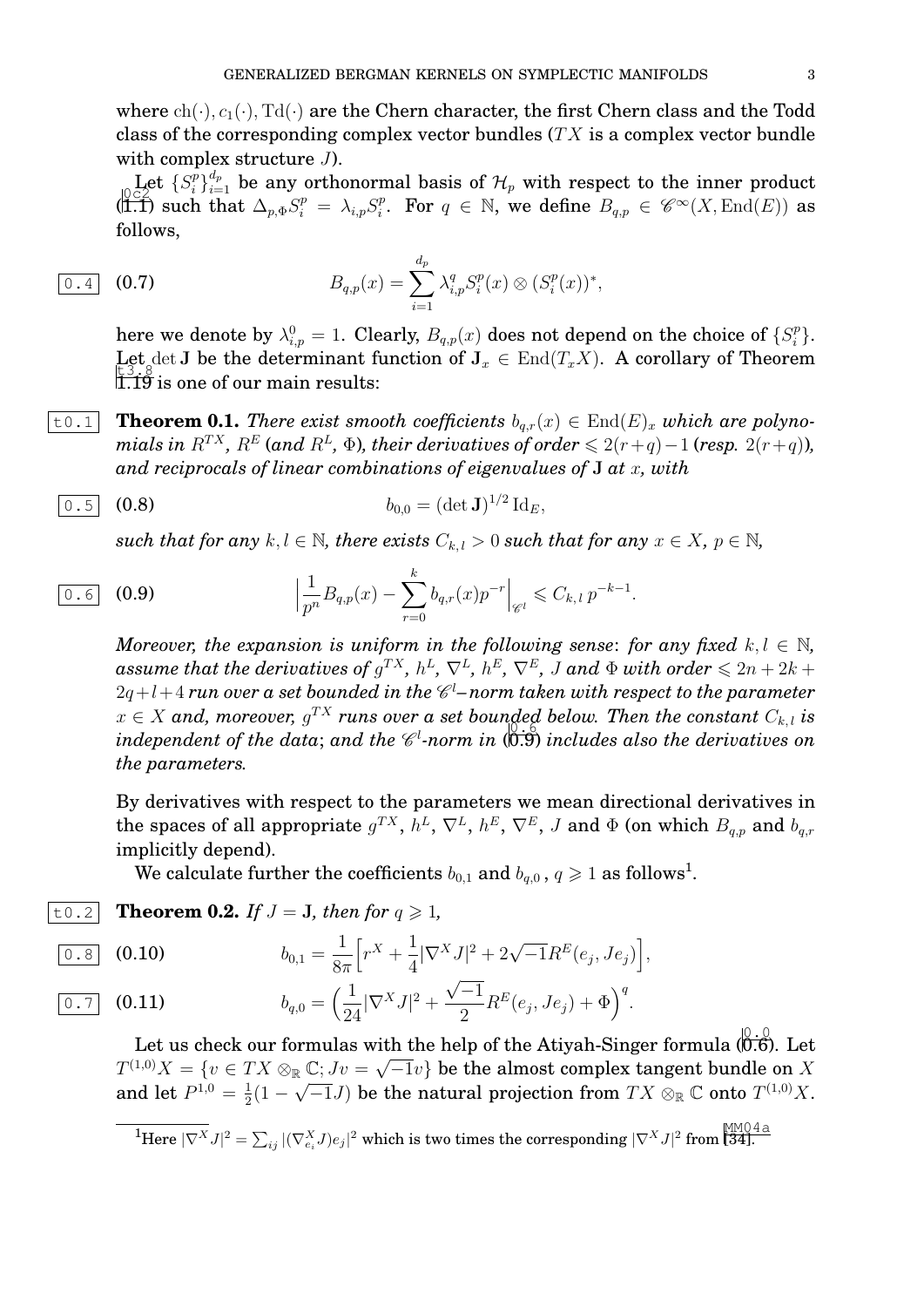Then  $\nabla^{1,0} = P^{1,0} \nabla^{TX} P^{1,0}$  is a Hermitian connection on  $T^{(1,0)}X$ , and the Chern-Weil  ${\bf representation of} \ c_1(TX) {\bf \ is \ } c_1(T^{(1,0)}X,\nabla^{1,0})=$  $\frac{\sqrt{-1}}{2\pi} \text{Tr}_{[T^{(1,0)}X]}(\nabla^{1,0})^2$ . By (1.98),

$$
\overline{0.10} \quad (0.12) \qquad (\nabla^{1,0})^2 = P^{1,0} \Big[ R^{TX} - \frac{1}{4} (\nabla^X J) \wedge (\nabla^X J) \Big] P^{1,0}.
$$

 $\text{Thus if } J = \text{J, then by } (0.10, 0.12), (2.13), (2.15), (2.21) \text{ and } (2.22),$ 

$$
\boxed{0.11} \quad \textbf{(0.13)} \qquad \qquad \left\langle c_1(T^{(1,0)}X,\nabla^{1,0}),\omega\right\rangle = \frac{1}{4\pi} \Big(r^X + \frac{1}{4}|\nabla^X J|^2\Big).
$$

Therefore, by integrating over X the expansion  $\left( \begin{matrix} 0.6 \\ 0.9 \end{matrix} \right)$  for  $k = 1$  we obtain  $\left( \begin{matrix} 0.0 \\ 0.6 \end{matrix} \right)$ , so  $(0.10)$  is compatible with  $(0.6)$ .

Theorem 0.1 for  $q = 0$  and  $(0.10)$  generalize the results of  $\left[\overbrace{17, 50, 32}^{Cat1} \right]$  and  $\left[\overline{49}\right]$ to the symplectic case. The term  $r_{\text{c o }0}^X + \frac{1}{4}$  $\int_{\mathbb{G}\in\mathbb{Q}^4} \frac{r^X + \frac{1}{4}|\nabla^X J|^2}{r^4}$  in (0.10) is called the Hermitian scalar curvature in the literature [28, Chap. 10] and is a natural substitute for the Riemannian scalar curvature in the almost-Kähler case. It was used by Donaldson<br>D99  $[26]$  to define the moment map on the space of compatible almost-complex structures. We can view  $(0.11)$  as an extension and refinement of the results of  $[11]$ ,  $[29]$ states. We can view (s.11) as an extension and remement of  $\Delta_{p,\Phi}$  (cf. Remark 5.2 for the details).

In [20], Dai<sub>z</sub>, Liu and Ma also focused on the *full off-diagonal* asymptotic expansion (cf.  $[20,$  Theorem 4.18]) which is needed to study the Bergman kernel on orbifolds, and the only small eigenvalue of the operator is  $0$  when  $p \to \infty$ , thus they had the key equation  $[20, (4.89)]$ . In the current situation we have small eigenvalues (cf.  $(0.5)$ ) and we are interested to prove Theorem I.I9, that is, the *near* diagonal expansion of the generalized Bergman kernels. This result is enough for most of applications. At first, the spectral gap  $(0.5)$  and the finite propagation speed of solutions of hyperbolic equations allow to localize the problem. Then we will combine the Sobolev norm estimates as in  $\frac{100}{20}$  and a formal power series trick to obtain Theorem  $\frac{1}{1}, \frac{1}{2}, \frac{3}{2}$  and in this way, we get a method to compute the coefficients (cf.  $($ I.113),  $($ I.117<sub>7</sub>)) which is new also in the case of [20].

In a forthcoming paper [35], we will find the *full off-diagonal* asymptotic expansion of the generalized Bergman kernels by combining the results here and in  $[2\overline{0}]$ , and as a direct application, we will study the Toeplitz operators on symplectic manifolds and Donaldson Theorem [25] for the Kodaira map  $\Phi_p \to 0$  (3.14).

Let us provide a short road-map of the paper. In Section  $\mathbb{E} \mathbb{E} \mathbb{E} \mathbb{E}$ , we prove Theorem  $\frac{1}{2}$ . In Section  $\frac{1}{2}$ , we compute the coefficients  $b_{q,r}$ , and thus establish Theorem  $\frac{1}{2}$ .  $\overline{0.2}$ . In Section  $\overline{3}$ , we explain some applications of our results. Among others, we give a symplectic version of the convergence of the induced Fubini-Study metric  $[46]$ , and we show how to handle the first-order pseudo-differential operator  $D_b$  of Boutet de Monvel and Guillemin  $\left[\overline{13}\right]$ , which was studied extensively by Shiffman  $\alpha$  and  $\alpha$  is  $\frac{1}{2}$  and  $\alpha$  annemin [10], which was station catensively by binning and Zelditch [42], and the operator  $\overline{\partial} + \overline{\partial}^*$  when X is Kähler but  $J \neq J$ . We include also generalizations for non-compact or singular manifolds and as a consequence we obtain an unified treatment of the convergence of the induced Fubini–Study metric, the holomorphic Morse inequalities and the characterization of Moishezon spaces. Some results of this paper have been announced in [34]. We refer also the  $r_{\text{p}}$  readers to our forthcoming book  $[36]$  for our approach.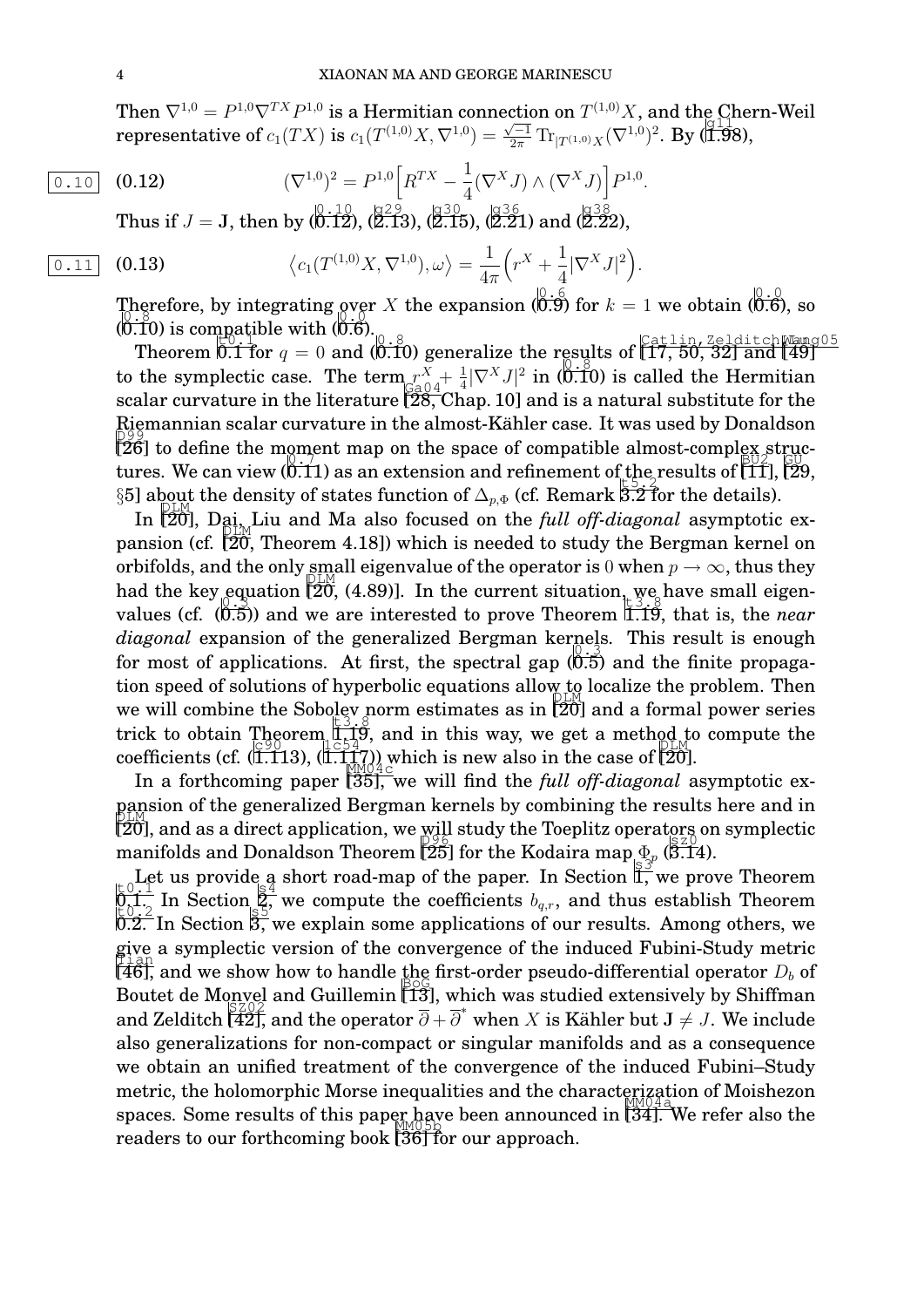#### 1. GENERALIZED BERGMAN KERNELS

As pointed out in Introduction, we will apply the strategy of the proof in  $\begin{bmatrix} 20 \\ 20 \end{bmatrix}$ . However, we have small eigenvalues when  $p\rightarrow\infty$  (cf. (0.5)), thus we cannot use directly the key equation  $\frac{616}{20}$ , (4.89)] to get a *full off-diagonal* asymptotic expansion of the generalized Bergman kernels. After localizing the problem, we will adapt the Sobolev norm estimates developed in  $\left[2\overline{0}\right]$  to our problem in Section  $\overline{1.3}$ . To complete the proof of Theorem  $0.1$ , we need to prove the vanishing of the coefficomprese the proof of Theorem (3.1,  $\frac{1}{100}$  and the expansion (1.77). We will introduce a formal power series trick to overcome this difficulty and give a method to compute the coefficients in ( 0.9). The ideas used here are inspired by the technique of Local Index Theory, especially by  $\left[\frac{B}{4}, \frac{5}{3}, 10, 11\right]$ .

This Section is organized as follows. In Section  $\overline{1.1}$ , we explain that the asymptotic expansion of the generalized Bergman kernel  $P_{q,p}(x, x')$  is local on X by using the spectral gap ( 0.5) and the finite propagation speed of solutions of hyperbolic equations. In Section  $\frac{1}{k}$ , we obtain an asymptotic expansion of  $\Delta_{p,\Phi}$  in persone equations. In Section  $\frac{133}{13}$ , we study the uniform estimate of the general-<br>normal coordinates. In Section 1.3, we study the uniform estimate of the generalized Bergman kernels of the renormalized Bochner-Laplacian  $\mathcal{L}_t$ . In Section 1.4, we study the Bergman kernel of the limit operator  $\mathcal{L}_0$ . In Section 1.5, we compute some coefficients  $F_{q,r}(r \leq 2q)$  in the asymptotic expansion in Theorem 1.13. Finally, in Section 1.6, we prove Theorem 0.1.

s3.1

1.1. **Localization of the problem.** Let  $a^X$  be the injectivity radius of  $(X, g^{TX})$ . We fix  $\varepsilon \in (0, a^X/4)$ . We denote by  $B^X(x, \varepsilon)$  and  $B^{T_x X}(0, \varepsilon)$  the open balls in X and  $T_xX$  with center  $x$  and radius  $\varepsilon,$  respectively. Then the map  $T_xX\ni Z\rightarrow \exp_x^X(Z)\in$ X is a diffeomorphism from  $B^{T_x X}(0, \varepsilon)$  on  $B^{X}(x, \varepsilon)$  for  $\varepsilon \leqslant a^X$ . From now on, we identify  $B^{T_xX}(0,\varepsilon)$  with  $B^X(x,\varepsilon)$  for  $\varepsilon \leqslant a^X.$ 

Let  $\langle\,,\,\rangle_{L^p\otimes E}$  be the metric on  $L^p\otimes E$  induced by  $h^L$  and  $h^E$  and  $dv_X$  be the Riemannian volume form of  $(TX,g^{TX})$ . The  $L^2-$ scalar product on  $\mathscr{C}^\infty(X,L^p\otimes E),$  the space of smooth sections of  $L^p \otimes E$ , is given by

$$
\boxed{0c2} \quad \textbf{(1.1)} \qquad \qquad \langle s_1, s_2 \rangle = \int_X \langle s_1(x), s_2(x) \rangle_{L^p \otimes E} \, dv_X(x) \, .
$$

We denote the corresponding norm with  $\|\cdot\|_{L^2}$ .

Let  $\nabla^{TX}$  be the Levi–Civita connection of the metric  $g^{TX}$  and  $\nabla^{L^p\otimes E}$  be the connection on  $L^p\otimes E$  induced by  $\nabla^L$  and  $\nabla^E.$  Let  $\{e_i\}_i$  be an orthonormal frame of  $TX.$ Then the Bochner-Laplacian on  $L^p \otimes E$  is given by

$$
\boxed{0 \text{cl}} \quad (1.2) \qquad \Delta^{L^p \otimes E} = -\sum_i \Big[ (\nabla_{e_i}^{L^p \otimes E})^2 - \nabla_{\nabla_{e_i}^{T X} e_i}^{L^p \otimes E} \Big].
$$

Let  $P_{\mathcal{H}_p}$  be the orthonormal projection from  $\mathscr{C}^{\infty}(X, L^p \otimes E)$  onto  $\mathcal{H}_p$ , the span of eigensections of  $\Delta_{p,\Phi} = \Delta^{L^p \otimes E} - p\tau + \Phi$  corresponding to eigenvalues in  $[-C_L, C_L].$ 

 $\overline{\text{d3.0}}$  **Definition 1.1.** The smooth kernel of  $(\Delta_{p,\Phi})^q P_{\mathcal{H}_p}$ ,  $q \geq 0$  (where  $(\Delta_{p,\Phi})^0 = 1$ ), with respect to  $dv_X(x')$  is denoted  $P_{q,p}(x,x')$  and is called a *generalized Bergman kernel* of  $\Delta_{p,\Phi}$  .

 $|s3|$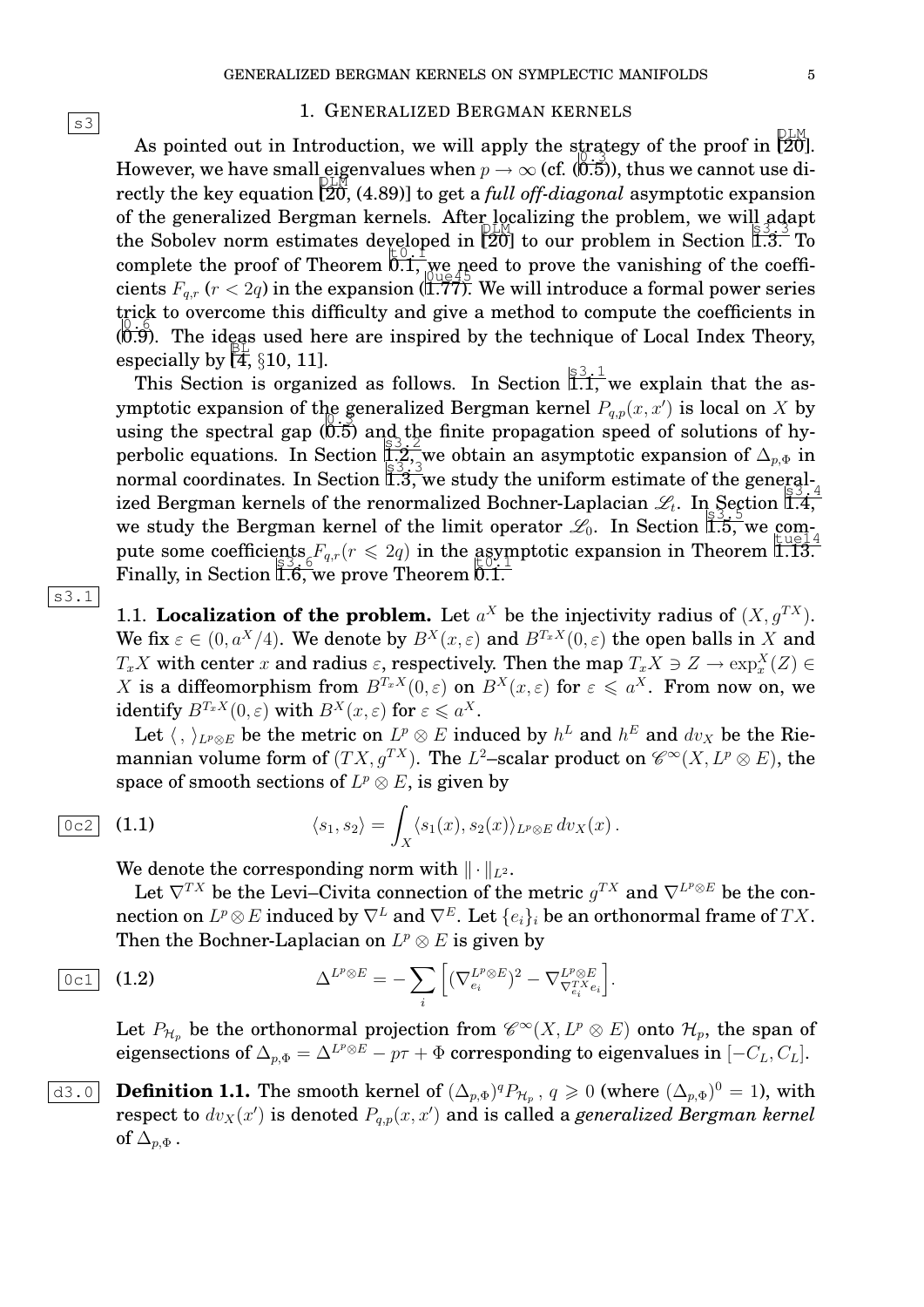The kernel  $P_{q,p}(x,x')$  is a section of  $\pi_1^*(L^p\otimes E)\otimes \pi_2^*(L^p\otimes E)^*$  over  $X\times X,$  where  $\pi_1$  and  $\pi_2$  are the projections of  $X \times X$  on the first and second factor. Using the notations of  $(0.7)$  we can write

$$
\boxed{0.42}
$$

 $\overline{0.42}$  (1.3)  $P_{q,p}(x,x') = \sum$  $i=1$  $\lambda_{i,p}^q S_i^p$  $\binom{p}{i}(x) \otimes (S_i^p)$  $(i^{p}(x'))^{*} \in (L^{p} \otimes E)_{x} \otimes (L^{p} \otimes E)_{x'}^{*}.$ 

Since  $L_{x}^{p}\otimes(L_{x}^{p})^{\ast}$  is canonically isomorphic to  $\mathbb{C},$  the restriction of  $P_{q,p}$  to the diagonal  $\{(x, x) : x \in X\}$  can be identified to  $B_{q,p} \in \mathscr{C}^{\infty}(X, E \otimes E^*) = \mathscr{C}^{\infty}(X, \text{End}(E)).$ 

Let  $f : \mathbb{R} \to [0,1]$  be a smooth even function such that  $f(v) = 1$  for  $|v| \leq \varepsilon/2$ , and  $f(v) = 0$  for  $|v| \geq \varepsilon$ . Set

$$
\begin{array}{cc}\n\hline\n0 \text{c3} & \text{(1.4)} \\
\hline\n\end{array}\n\qquad F(a) = \left(\int_{-\infty}^{+\infty} f(v) dv\right)^{-1} \int_{-\infty}^{+\infty} e^{iva} f(v) dv.
$$

 $d_{p}$ 

Then  $F(a)$  is an even function and lies in the Schwartz space  $\mathcal{S}(\mathbb{R})$  and  $F(0) = 1$ . Let  $\widetilde{F}$  be the holomorphic function on  $\mathbb{C}$  such that  $\widetilde{F}(a^2) = F(a)$ . The restriction of  $\widetilde{F}$  to  $\mathbb R$  lies in the Schwartz space  $\mathcal S(\mathbb R).$  Then there exists  $\{c_j\}_{j=1}^\infty$  such that for any  $k \in \mathbb{N}$ , the function

$$
\boxed{0c5} \quad \textbf{(1.5)} \qquad \qquad F_k(a) = \widetilde{F}(a) - \sum_{j=1}^k c_j a^j \widetilde{F}(a),
$$

verifies

$$
\overline{0 \circ 6} \quad \textbf{(1.6)} \qquad \qquad F_k^{(i)}(0) = 0 \quad \textbf{for any } 0 < i \leq k.
$$

0t3.0 **Proposition 1.2.** For any k,  $m \in \mathbb{N}$ , there exists  $C_{k,m} > 0$  such that for  $p \geq 1$ 

$$
\overline{0\,c7}\quad \textbf{(1.7)}\qquad \Big|F_k\big(\tfrac{1}{\sqrt{p}}\Delta_{p,\Phi}\big)(x,x')-P_{0,p}(x,x')\Big|_{\mathscr{C}^m(X\times X)}\leqslant C_{k,m}p^{-\frac{k}{2}+2(2m+2n+1)}.
$$

Here the  $\mathscr{C}^m$  norm is induced by  $\nabla^L$ ,  $\nabla^E$ ,  $h^L$ ,  $h^E$  and  $g^{TX}$ .

 $Proof. \,\, \text{By} \,\bigoplus^{\mathbb{O} \in \mathbb{3}}_{\mathbb{C} \times \mathbb{C}^2} , \,\, \text{for any} \,\, m \in \mathbb{N}, \,\, \text{there exists} \,\, C'_{k,m} > 0 \,\, \text{such that}$ 

$$
\sup_{a\in\mathbb{R}}|a|^m|F_k(a)|\leqslant C'_{k,m}.
$$

Set

$$
\begin{array}{ll}\n\hline\n0 \text{c8} & (1.9) \\
\hline\nG_{k,p}(a) = 1_{\left[\sqrt{p}\mu_0, +\infty\right]}(a)F_k(a), \quad H_{k,p}(a) = 1_{\left[0, \frac{C_L}{\sqrt{p}}\right]}(|a|)F_k(a),\n\end{array}
$$

By  $(\stackrel{[0,.3]}{0.5}),$  for  $p$  big enough,

$$
\begin{array}{|c|c|c|} \hline 0 & c9 \\ \hline \end{array}
$$
 (1)

$$
\overline{0\, \infty 9} \quad \textbf{(1.10)} \qquad \qquad F_k\left(\frac{1}{\sqrt{p}}\Delta_{p,\Phi}\right) = G_{k,p}\left(\frac{1}{\sqrt{p}}\Delta_{p,\Phi}\right) + H_{k,p}\left(\frac{1}{\sqrt{p}}\Delta_{p,\Phi}\right).
$$

As X is compact, there exist  $\{x_i\}_{i=1}^r$  such that  $\{U_i = B^X(x_i, \varepsilon)\}_{i=1}^r$  is a covering of X. We identify  $B^{T_{x_i}X}(0,\varepsilon)$  with  $B^{X}(x_i,\varepsilon)$  by the exponential map as above. We  $\text{identity}\ (L^p\!\otimes\! E)_Z$  for  $Z\in B^{T_{x_i}X}(0,\varepsilon)$  to  $(L^p\!\otimes\! E)_{x_i}$  by parallel transport with respect to the connection  $\nabla^{L^p\otimes E}$  along the curve  $\gamma_Z:[0,1]\ni u\to \exp^X_{x_i}(uZ)$ . Let  $\{e_i\}_i$  be an orthonormal basis of  $T_{x_i}X$ . Let  $\widetilde{e}_i(Z)$  be the parallel transport of  $e_i$  with respect to  $\nabla^{TX}$  along the above curve. Let  $\Gamma^{E}, \Gamma^{L}$  be the corresponding connection forms of  $\nabla^E$ ,  $\nabla^L$  with respect to any fixed frame for E, L which is parallel along the curve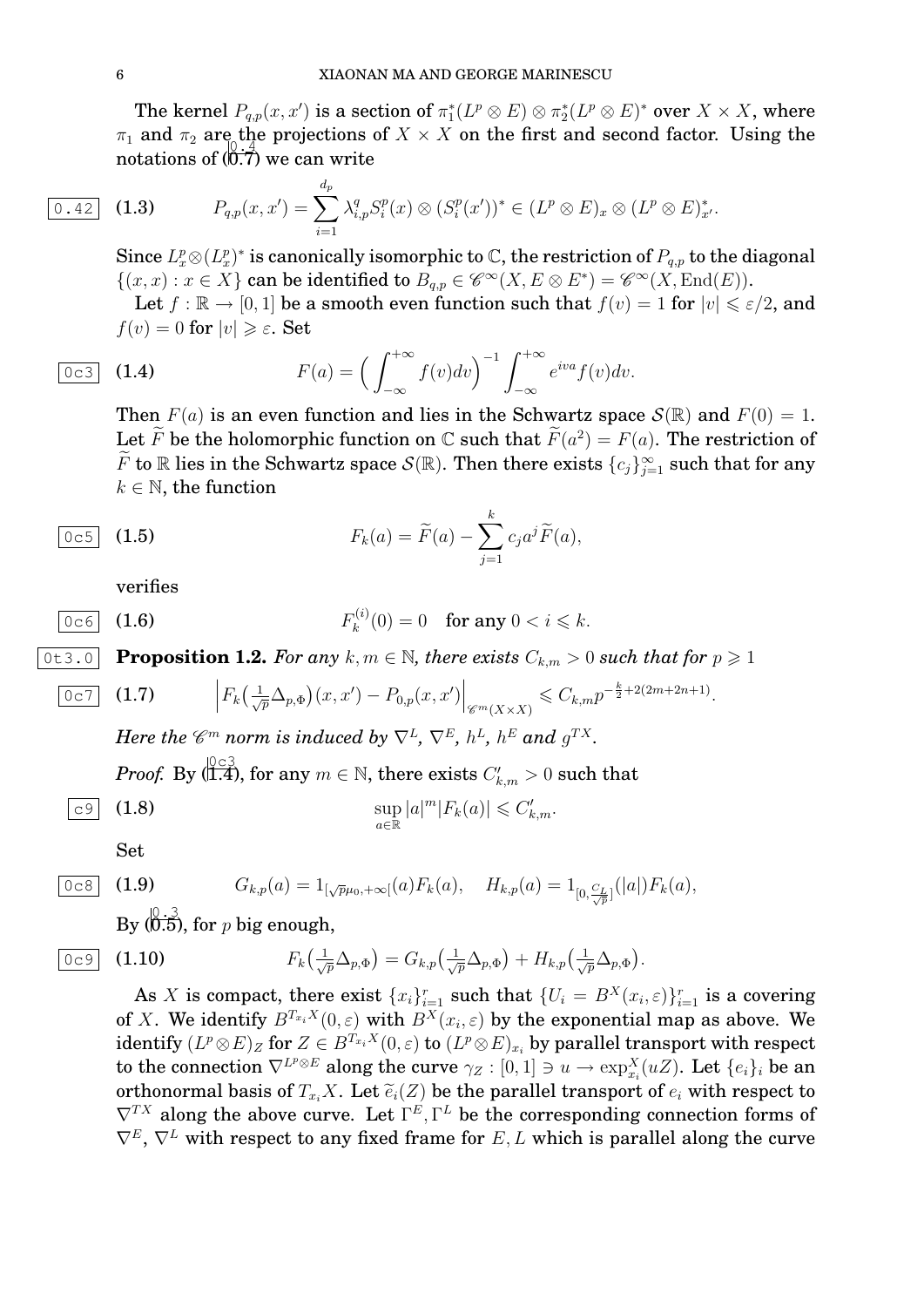$\gamma_Z$  under the trivialization on  $U_i$ . Denote by  $\nabla_U$  is the ordinary differentiation operator on  $T_{x_i}X$  in the direction U. Then

$$
\overline{\text{c10}} \quad (1.11) \qquad \qquad \nabla_{e_j}^{L^p \otimes E} = \nabla_{e_j} + p\Gamma^L(e_j) + \Gamma^E(e_j).
$$

Let  $\varphi_i$  be a partition function associated to  $\{U_i\}$ . We define an Sobolev norm on the l-th Sobolev space  $H^l(X, L^p \otimes E)$  by

$$
\boxed{\text{c11}} \quad \textbf{(1.12)} \qquad \qquad ||s||^2_{H^l_p} = \sum_i \sum_{k=0}^l \sum_{i_1 \cdots i_k=1}^{2n} ||\nabla_{e_{i_1}} \cdots \nabla_{e_{i_k}} (\varphi_i s)||^2_{L^2}
$$

Then by  $\langle \begin{matrix} 0.2\ 0.2 \end{matrix}, \langle \begin{matrix} 0\in 1\ 1.1 \end{matrix} \rangle,$  (i.i.l), there exists  $C>0$  such that for  $p\geqslant 1,$   $s\in H^2(X,L^p\otimes E),$ 

$$
\boxed{c12} \quad (1.13) \qquad \qquad ||s||_{H_p^2} \leqslant C(||\Delta_{p,\Phi}s||_{L^2} + p^2 ||s||_{L^2}).
$$

Let Q be a differential operator of order  $m \in \mathbb{N}$  with scalar principal symbol and with compact support in  $U_i$ , then by (I.T3) and  $[\Delta_{p,\Phi},Q]$  is a differential operator of order  $m + 1$ , we get

$$
\text{(1.14)} \quad \|\text{Qs}\|_{H_p^2} \leqslant C(\|\Delta_{p,\Phi}Qs\|_{L^2} + p^2 \|Qs\|_{L^2}) \\
\leqslant C(\|Q\Delta_{p,\Phi}s\|_{L^2} + p^2 \|s\|_{H_p^{m+1}} + p^2 \|Qs\|_{L^2}).
$$

This means

$$
\boxed{c17} \quad \textbf{(1.15)} \qquad \qquad \|\textbf{s}\|_{H_p^{2m+2}} \leqslant C_m p^{4m+4} \sum_{j=0}^{m+1} \|\Delta_{p,\Phi}^j \textbf{s}\|_{L^2}.
$$

 $\text{Moreover for } \mathbf{G}_{k,p} = G_{k,p} \text{ or } H_{k,p}, \langle \Delta_{p,\Phi}^{m'} \mathbf{G}_{k,p}(\frac{1}{\sqrt{p}} \Delta_{p,\Phi})Q_s, s' \rangle = \langle s, Q^* \mathbf{G}_{k,p}(\frac{1}{\sqrt{p}} \Delta_{p,\Phi})\Delta_{p,\Phi}^{m'} s' \rangle,$ so from  $(\overline{1.6})$ ,  $(\overline{1.8})$ , we know that for  $l, m' \in \mathbb{N}$ , there exist  $C, C' > 0$  such that for  $p > 1$ ,

$$
\frac{\left\|\Delta_{p,\Phi}^{m'}G_{k,p}\left(\frac{1}{\sqrt{p}}\Delta_{p,\Phi}\right)Qs\right\|_{L^{2}}}{\left\|\Delta_{p,\Phi}^{m'}\left(H_{k,p}\left(\frac{1}{\sqrt{p}}\Delta_{p,\Phi}\right)-P_{\mathcal{H}_{p}}\right)Qs\right\|_{L^{2}}}\leqslant C'p^{2m-\frac{k}{2}}\|s\|_{L^{2}}.
$$
\n(1.16)

We deduce from  $(\overline{1.15})$  and  $(\overline{1.16})$  that if  $P,Q$  are differential operators with compact support in  $U_i$ ,  $U_j$  respectively, then for any  $l \in \mathbb{N}$ , there exists  $C > 0$  such that for  $p > 1$ ,

$$
\frac{\|PG_{k,p}\left(\frac{1}{\sqrt{p}}\Delta_{p,\Phi}\right)Qs\|_{L^{2}}}{\|P\left(H_{k,p}\left(\frac{1}{\sqrt{p}}\Delta_{p,\Phi}\right)-P_{\mathcal{H}_{p}}\right)Qs\|_{L^{2}}}\leqslant Cp^{2(m+m')-\frac{k}{2}}\|s\|_{L^{2}}.
$$

On  $U_i \times U_j$ , we use Sobolev inequality, we know for any  $l \in \mathbb{N}$ , there exists  $C > 0$ such that for  $p > 1$ ,

$$
\begin{array}{ll}\n\left|G_{k,p}\left(\frac{1}{\sqrt{p}}\Delta_{p,\Phi}\right)(x,x')\right|_{\mathscr{C}^m} \leqslant C_{l,m}p^{-l},\\
\left|\left(H_{k,p}\left(\frac{1}{\sqrt{p}}\Delta_{p,\Phi}\right)-P_{0,p}\right)(x,x')\right|_{\mathscr{C}^m} \leqslant Cp^{2(2m+2n+1)-\frac{k}{2}}.\n\end{array}
$$
\nBy  $\left|\begin{array}{l}\n\frac{0\text{ }c\text{ }9}{1.10}\n\end{array}\right|$  and  $\left|\begin{array}{l}\n\frac{c\text{ }20}{1.18}\n\end{array}\right|$ , we get our Proposition I.2.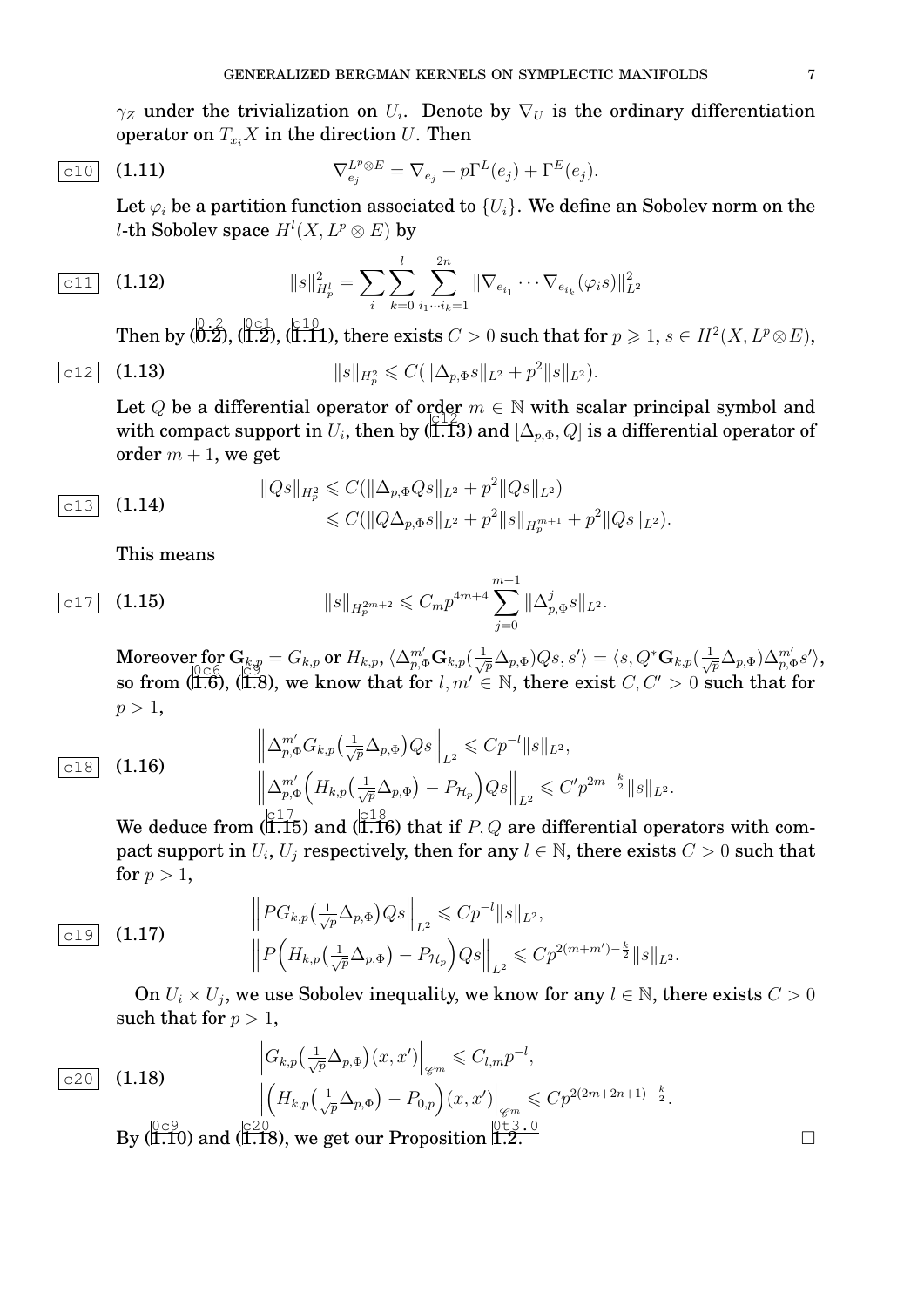Using  $(1.4)$ ,  $(1.5)$  and the finite propagation speed  $\Xi$  [19, §7.8],  $\Xi$  [45, §4.4], it is clear that for  $x,x'\in X$ ,  $F_k\big(\frac{1}{\sqrt{p}}\Delta_{p,\Phi}\big)(x,\cdot)$  only depends on the restriction of  $\Delta_{p,\Phi}$  to  $B^X(x, \varepsilon p^{-\frac{1}{4}})$ , and  $F_k(\frac{1}{\sqrt{p}}\Delta_{p, \Phi})(x, x') = 0$ , if  $d(x, x') \geqslant \varepsilon p^{-\frac{1}{4}}$ . This means that the asymptotic of  $\Delta^q_{p,\Phi}P_{\mathcal{H}_p}(x,\cdot)$  when  $p\to +\infty,$  modulo  $\mathscr{O}(p^{-\infty})$  (i.e. terms whose  $\mathscr{C}^m$  norm is  $\mathscr{O}(p^{-l})$  for any  $l,m\in\mathbb{N}$ ), only depends on the restriction of  $\Delta_{p,\Phi}$  to  $B^X(x,\varepsilon p^{-\frac{1}{4}}).$ 

 $|s3.2|$ 

1.2. **Rescaling and a Taylor expansion of the operator**  $\Delta_{p,\Phi}$ . We fix  $x_0 \in X$ . From now on, we identify  $B^{T_{x_0}X}(0, \varepsilon)$  with  $B^{X}(x_0, \varepsilon)$ . For  $Z \in B^{T_{x_0}X}(0, \varepsilon)$  we identify  $L_Z, E_Z$  and  $(L^p\otimes E)_Z$  to  $L_{x_0}, E_{x_0}$  and  $(L^p\otimes E)_{x_0}$  by parallel transport with respect to the connections  $\nabla^L$ ,  $\nabla^E$  and  $\nabla^{L^p\otimes E}$  along the curve  $\gamma_Z:[0,1]\ni u\to \exp_{x_0}^X(uZ).$ Let  $\{e_i\}_i$  be an oriented orthonormal basis of  $T_{x_0}X$ , and let  $\{e^i\}_i$  be its dual basis.

For  $\varepsilon > 0$  small enough, we will extend the geometric objects from  $B^{T_{x_0}X}(0,\varepsilon)$  to  $\mathbb{R}^{2n} \simeq T_{x_0}X$  where the identification is given by

$$
\underbrace{0c11} \quad (1.19) \qquad (Z_1, \cdots, Z_{2n}) \in \mathbb{R}^{2n} \longrightarrow \sum_i Z_i e_i \in T_{x_0} X
$$

such that  $\Delta_{p, \Phi}$  is the restriction of a renormalized Bochner-Laplacian on  $\mathbb{R}^{2n}$  associated to a Hermitian line bundle with positive curvature. In this way, we replace X by  $\mathbb{R}^{2n}$ .

At first, we denote by  $L_0$ ,  $E_0$  the trivial bundles with fiber  $L_{x_0}, E_{x_0}$  on  $X_0 =$  $\mathbb{R}^{2n}.$  We still denote by  $\nabla^L,\nabla^E,\,h^L$  etc. the connections and metrics on  $L_0,$   $E_0$  on  $B^{T_{x_i}X}(0, 4\varepsilon)$  induced by the above identification. Then  $h^L$ ,  $h^E$  is identified to the  $\text{constant metrics } h^{L_0} = h^{L_{x_0}}, \, h^{E_0} = h^{E_{x_0}}.$ 

Let  $\rho : \mathbb{R} \to [0, 1]$  be a smooth even function such that

$$
\boxed{1c14} \quad \textbf{(1.20)} \qquad \qquad \rho(v) = 1 \quad \text{if} \quad |v| < 2; \quad \rho(v) = 0 \quad \text{if} \quad |v| > 4.
$$

Let  $\varphi_{\varepsilon}: \mathbb{R}^{2n} \to \mathbb{R}^{2n}$  is the map defined by  $\varphi_{\varepsilon}(Z) = \rho(|Z|/\varepsilon)Z$ . Then  $\Phi_0 = \Phi \circ \varphi_{\varepsilon}$  is a smooth self-adjoint section of  $\rm{End}(\it{E}_{0})$  on  $X_{0}.$  Let  $g^{TX_{0}}(Z)=g^{TX}(\varphi_{\varepsilon}(Z)),$   $J_{0}(Z)=$  $J(\varphi_\varepsilon(Z))$  be the metric and complex structure on  $X_0$ . Set  $\nabla^{E_0}=\varphi_\varepsilon^*\nabla^E.$  Then  $\nabla^{E_0}$ is the extension of  $\nabla^E$  on  $B^{T_{x_0}X}(0,\varepsilon).$  If  $\mathcal{R}=\sum_i Z_ie_i=Z$  denotes radial vector field on  $\mathbb{R}^{2n}$ , we define the Hermitian connection  $\nabla^{\dot{L}_0}$  on  $(L_0, h^{L_0})$  by

$$
\overline{1c15} \quad (1.21) \qquad \nabla^{L_0}|_Z = \varphi_\varepsilon^* \nabla^L + \frac{1}{2} (1 - \rho^2(|Z|/\varepsilon)) R_{x_0}^L(\mathcal{R}, \cdot).
$$

Then we calculate easily that its curvature  $R^{L_0} = (\nabla^{L_0})^2$  is

$$
R^{L_0}(Z) = \varphi_{\varepsilon}^* R^L + \frac{1}{2} d\Big( (1 - \rho^2(|Z|/\varepsilon)) R_{x_0}^L(\mathcal{R}, \cdot) \Big)
$$
  
\n
$$
= \left( 1 - \rho^2(|Z|/\varepsilon) \right) R_{x_0}^L + \rho^2(|Z|/\varepsilon) R_{\varphi_{\varepsilon}(Z)}^L
$$
  
\n
$$
- (\rho \rho')(|Z|/\varepsilon) \frac{Z_i e^i}{\varepsilon |Z|} \wedge \left[ R_{x_0}^L(\mathcal{R}, \cdot) - R_{\varphi_{\varepsilon}(Z)}^L(\mathcal{R}, \cdot) \right]
$$

Thus  $R^{L_0}$  is positive in the sense of  $\overbrace {\bm \kappa}^{[0],2}_{}$  for  $\varepsilon$  small enough, and the corresponding  $\text{constant} \ \mu_0 \ \text{for} \ R^{L_0} \ \text{is bigger than} \ \frac{4}{5} \mu_0. \ \text{From now on, we fix} \ \varepsilon \ \text{as above}.$ 

.

Let  $\Delta_{p,\Phi_0}^{X_0} = \Delta^{L_0^p \otimes E_0} - p\tau_0 - \Phi_0$  be the renormalized Bochner-Laplacian on  $X_0$ associated to the above data, as in  $(0.4)$ . Observe that  $R^{L_0}$  is uniformly positive on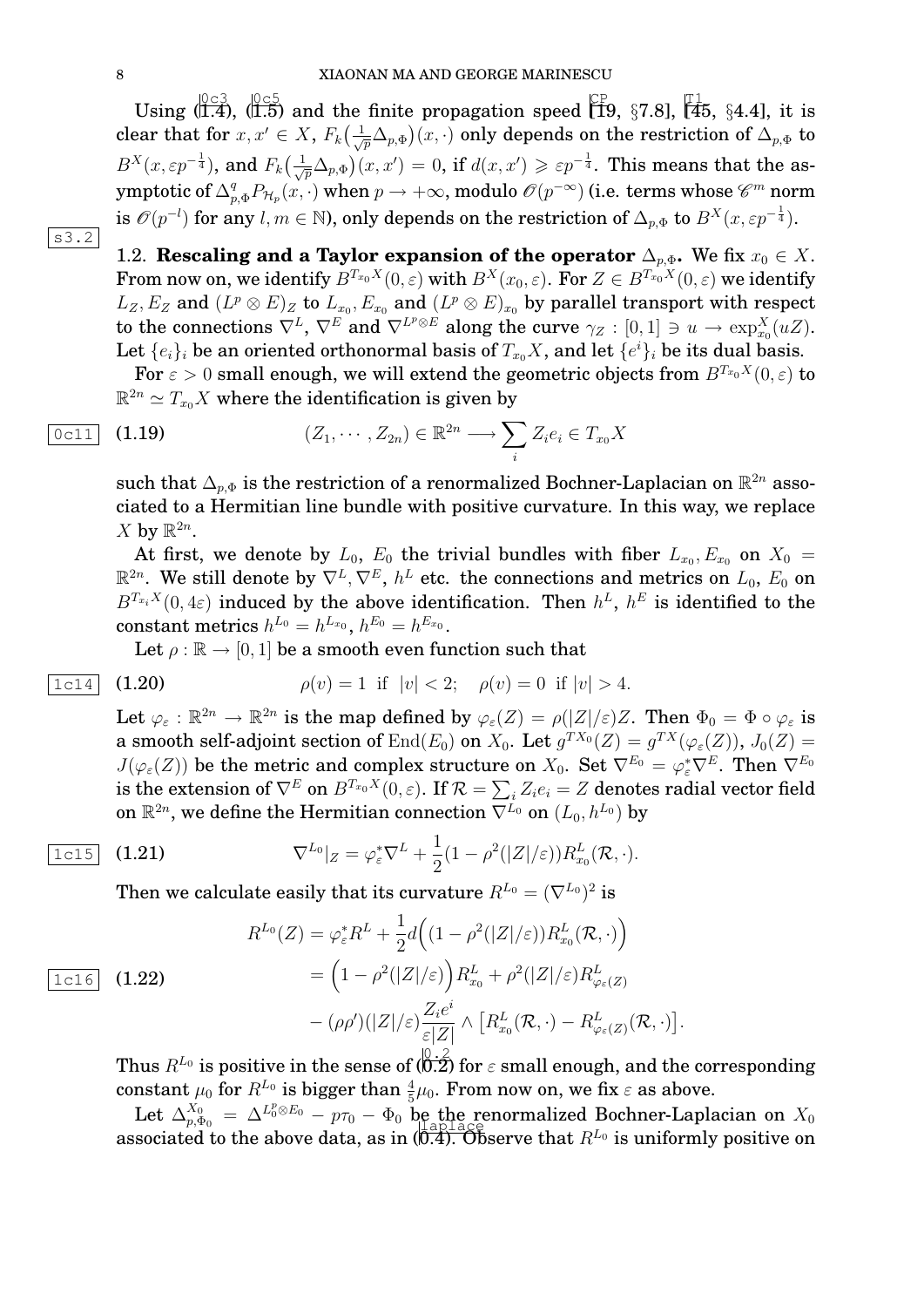$\mathbb{R}^{2n}$  so by the relations (3.2), (3.11) and (3.12) in  $\overline{[33]}$ , p. 656–658], we know that  $\begin{pmatrix} 0 & 3 \\ 0 & 0 \end{pmatrix}$  still holds for  $\Delta_{n,d}^{X_0}$  $_{p,\Phi_{0}}^{\chi_{0}}.$  Especially, there exists  $C_{L_{0}}>0$  such that

1c17 (1.23) 
$$
\text{Spec } \Delta_{p,\Phi_0}^{X_0} \subset [-C_{L_0}, C_{L_0}] \cup [\frac{8}{5}p\mu_0 - C_{L_0}, +\infty[.
$$

We note that  $\Delta^{X_0}_{n, \Phi}$  $\frac{\lambda_0}{p,\Phi_0}$  has not necessarily discrete spectrum.

Let  $S_L$  be an unit vector of  $L_{x_0}$ . Using  $S_L$  and the above discussion, we get an isometry  $E_0 \otimes L_0^p \simeq E_{x_0}$ . Let  $P_{0,\mathcal{H}_p}$  be the spectral projection of  $\Delta_{p,0}^{X_0}$  $\frac{X_{0}}{p,\Phi_{0}}$  from  $\mathscr{C}^\infty(X_0,L_0^p\otimes E_0)\simeq \mathscr{C}^\infty(X_0,E_{x_0})$  corresponding to the interval  $[-C_{L_0},C_{L_0}]$ , and let  $P_{0,q,p}(x,x')\ (q\geqslant 0)$  be the smooth kernels of  $P_{0,q,p}=(\Delta_{p,\Phi_0}^{X_0})^qP_{0,\mathcal{H}_p}$  (we set  $(\Delta_{p,\Phi_0}^{X_0})^0=1)$ with respect to the volume form  $dv_{X_0}(x')$ . The following Proposition shows that  $P_{q,p}$ and  $P_{0,q,p}$  are asymptotically close on  $B^{T_{x_0}X}(0,\varepsilon)$  in the  $\mathscr{C}^{\infty}-$ topology, as  $p\to\infty.$ 

p3.2 **Proposition 1.3.** For any  $l, m \in \mathbb{N}$ , there exists  $C_{l,m} > 0$  such that for  $x, x' \in$  $B^{T_{x_0}X}(0,\varepsilon)$ ,

$$
\frac{1c19}{(1.24)} (1.24) \qquad |(P_{0,q,p} - P_{q,p})(x,x')|_{\mathscr{C}^m} \leq C_{l,m} p^{-l}.
$$

*Proof.* Using (1.4) and (1.23), we know that for  $x, x' \in B^{T_{x_0}X}(0, \varepsilon)$ ,

$$
\frac{1\text{c20}}{1\text{c20}} \quad (1.25) \qquad \qquad \left| F_k\left(\frac{1}{\sqrt{p}} \Delta_{p,\Phi}\right)(x,x') - P_{0,0,p}(x,x') \right|_{\mathscr{C}^m} \leqslant C_{k,m} p^{-\frac{k}{2} + 2(m+n+1)}.
$$

Thus from  $(0.7)$  and  $(1.25)$  for k big enough, we infer  $(1.24)$  for  $q = 0$ ; Now from the definition of  $P_{0,q,p}$  and  $P_{q,p}$ , we get  $(\overrightarrow{1.24})$  from  $(\overrightarrow{1.11})$  and  $(\overrightarrow{1.24})$  for  $q=0$ .

It suffices therefore to study the kernel  $P_{0,q,p}$  and for this purpose we rescale the operator  $\Delta^{X_0}_{n,\Phi}$  $_{p,\Phi_0}^{X_0}.$  Let  $dv_{TX}$  be the Riemannian volume form of  $(T_{x_0}X,g^{T_{x_0}X}).$  Let  $\kappa(Z)$ be the smooth positive function defined by the equation

$$
\text{c22} \quad \text{(1.26)} \qquad \qquad dv_{X_0}(Z) = \kappa(Z) dv_{TX}(Z),
$$

with  $\kappa(0) = 1$ . Denote by  $\nabla_U$  the ordinary differentiation operator on  $T_{x_0}X$  in the direction U, and set  $\partial_i = \nabla_{e_i}$ . If  $\alpha = (\alpha_1, \dots, \alpha_{2n})$  is a multi-index, set  $Z^{\alpha} =$  $Z_1^{\alpha_1}\cdots Z_{2n}^{\alpha_{2n}}.$  We also denote by  $(\partial^\alpha R^L)_{x_0}$  the tensor  $(\partial^\alpha R^L)_{x_0}(e_i,e_j)=\partial^\alpha(R^L(e_i,e_j))_{x_0}.$ Denote by  $t=\frac{1}{\sqrt{p}}.$  For  $s\in\mathscr{C}^\infty(\mathbb{R}^{2n},E_{x_0})$  and  $Z\in\mathbb{R}^{2n},$  set

(1.27) 
$$
(S_t s)(Z) = s(Z/t), \quad \nabla_t = t S_t^{-1} \kappa^{\frac{1}{2}} \nabla^{L_0^p \otimes E_0} \kappa^{-\frac{1}{2}} S_t, \mathcal{L}_t = S_t^{-1} \frac{1}{p} \kappa^{\frac{1}{2}} \Delta_{p, \Phi_0}^{X_0} \kappa^{-\frac{1}{2}} S_t.
$$

The operator  $\mathscr{L}_t$  is the rescaled operator, which we now develop in Taylor series.

t3.3 **Theorem 1.4.** *There exist polynomials*  $A_{i,j,r}$  (*resp.*  $B_{i,r}$ ,  $C_r$ ) ( $r \in \mathbb{N}, i, j \in \{1, \cdots, 2n\}$ ) *in* Z *with the following properties:*

 $-$  their coefficients are polynomials in  $R^{TX}$  (resp.  $R^{TX}$ ,  $R^{L}$ ,  $R^{E}$ ,  $\Phi$ ) and their *derivatives at*  $x_0$  *up to order*  $r - 2$  (*resp.*  $r - 1$ *,*  $r$ *,*  $r - 1$ *,*  $r$ *),* 

*–*  $\mathcal{A}_{i,j,r}$  *is a monomial in Z of degree r, the degree in Z of*  $\mathcal{B}_{i,r}$  (*resp.*  $\mathcal{C}_r$ ) *has the same parity with*  $r - 1$  (*resp.*  $r$ ),

*– if we denote by*

$$
\begin{array}{c|c}\n0c35 & (1.28) & \mathcal{O}_r = \mathcal{A}_{i,j,r} \nabla_{e_i} \nabla_{e_j} + \mathcal{B}_{i,r} \nabla_{e_i} + \mathcal{C}_r,\n\end{array}
$$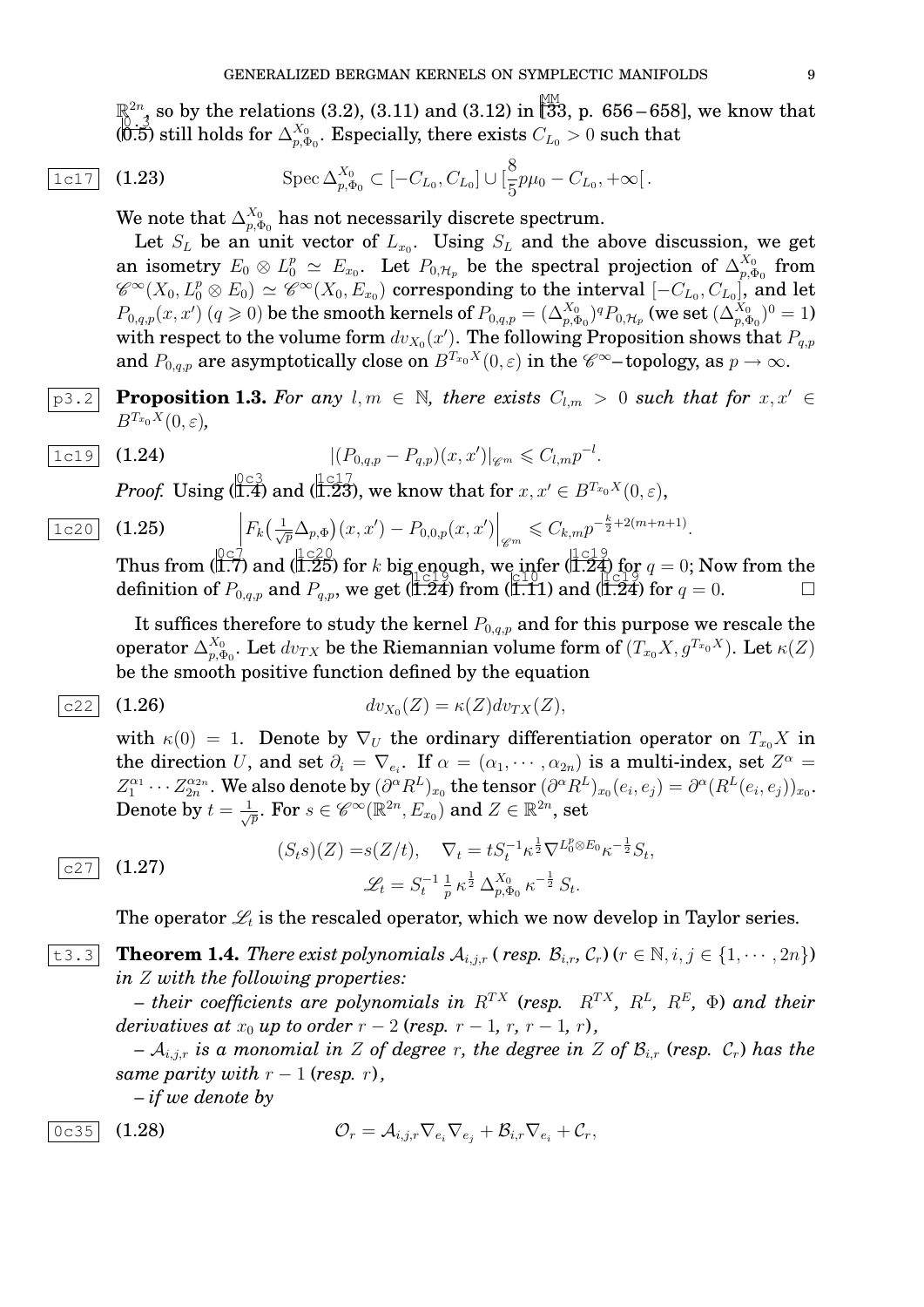*then*

$$
\mathcal{L}_t = \mathcal{L}_0 + \sum_{r=1}^m t^r \mathcal{O}_r + \mathcal{O}(t^{m+1}).
$$

*and there exists*  $m' \in \mathbb{N}$  *such that for any*  $k \in \mathbb{N}$ ,  $t \leq 1$  *the derivatives of order*  $\leq k$  *of*  $the\ coefficients of the\ operator\ \mathscr{O}(t^{m+1})$  are dominated by  $C t^{m+1}(1+|Z|)^{m'}$ . Moreover  $\overline{c31}$  (1.30)

$$
\mathcal{L}_{0} = -\sum_{j} \left( \nabla_{e_{j}} + \frac{1}{2} R_{x_{0}}^{L}(Z, e_{j}) \right)^{2} - \tau_{x_{0}},
$$
\n
$$
\mathcal{O}_{1}(Z) = -\frac{2}{3} (\partial_{j} R^{L})_{x_{0}} (\mathcal{R}, e_{i}) Z_{j} \left( \nabla_{e_{i}} + \frac{1}{2} R_{x_{0}}^{L}(\mathcal{R}, e_{i}) \right) - \frac{1}{3} (\partial_{i} R^{L})_{x_{0}} (\mathcal{R}, e_{i}) - (\nabla_{\mathcal{R}} \tau)_{x_{0}},
$$
\n
$$
\mathcal{O}_{2}(Z) = \frac{1}{3} \left\langle R_{x_{0}}^{TX}(\mathcal{R}, e_{i}) \mathcal{R}, e_{j} \right\rangle_{x_{0}} \left( \nabla_{e_{i}} + \frac{1}{2} R_{x_{0}}^{L}(\mathcal{R}, e_{i}) \right) \left( \nabla_{e_{j}} + \frac{1}{2} R_{x_{0}}^{L}(\mathcal{R}, e_{j}) \right)
$$
\n
$$
+ \left[ \frac{2}{3} \left\langle R_{x_{0}}^{TX}(\mathcal{R}, e_{j}) e_{j}, e_{i} \right\rangle_{x_{0}} - \left( \frac{1}{2} \sum_{|\alpha|=2} (\partial^{\alpha} R^{L})_{x_{0}} \frac{Z^{\alpha}}{\alpha!} + R_{x_{0}}^{E} \right) (\mathcal{R}, e_{i}) \right] \left( \nabla_{e_{i}} + \frac{1}{2} R_{x_{0}}^{L}(\mathcal{R}, e_{i}) \right)
$$
\n
$$
- \frac{1}{4} \nabla_{e_{i}} \left( \sum_{|\alpha|=2} (\partial^{\alpha} R^{L})_{x_{0}} \frac{Z^{\alpha}}{\alpha!}(\mathcal{R}, e_{i}) \right) - \frac{1}{9} \sum_{i} \left[ \sum_{j} (\partial_{j} R^{L})_{x_{0}} (\mathcal{R}, e_{i}) Z_{j} \right]^{2}
$$
\n
$$
- \frac{1}{12} \left[ \mathcal{L}_{0}, \left\langle R_{x_{0}}^{TX}(\mathcal{R}, e_{i}) \mathcal{R}, e_{i} \right\rangle_{x_{0}} \right] - \sum_{|\alpha|=2} (\partial^
$$

*Proof.* Set  $g_{ij}(Z) = g_{\text{Cov}}^{TX}(e_i, e_j)(Z) = \langle e_i, e_j \rangle_Z$  and let  $(g^{ij}(Z))$  be the inverse of the matrix  $(g_{ij}(Z))$ . By  $\prod_{j=1}^{\lfloor \frac{N}{2} \rfloor}$ ,  $\prod_{j=1}^{\lfloor \frac{N}{2} \rfloor}$ ,  $\prod_{j=1}^{\lfloor \frac{N}{2} \rfloor}$ , the Taylor expansion of  $g_{ij}(Z)$  with respect to the basis  $\{e_i\}$  to order r is a polynomial of the Taylor expansion of  $R^{TX}$  to order  $r - 2$ , moreover

 $\boxed{0c30}$  (1.31)

$$
g_{ij}(Z) = \delta_{ij} + \frac{1}{3} \left\langle R_{x_0}^{TX}(\mathcal{R}, e_i) \mathcal{R}, e_j \right\rangle_{x_0} + \mathscr{O}(|Z|^3),
$$
  

$$
\kappa(Z) = |\det(g_{ij}(Z))|^{1/2} = 1 + \frac{1}{6} \left\langle R_{x_0}^{TX}(\mathcal{R}, e_i) \mathcal{R}, e_i \right\rangle_{x_0} + \mathscr{O}(|Z|^3).
$$

 $\text{If } \Gamma_{ij}^l \text{ is the connection form of } \nabla^{TX} \text{ with respect to the basis } \{e_i\}, \text{ we have } (\nabla^{TX}_{e_i} e_j)(Z) =$  $\Gamma_{ij}^l(Z)e_l$ . Owing to  $(\breve{\text{I.3I}}),$ 

$$
\begin{aligned}\n\Gamma_{ij}^l(Z) &= \frac{1}{2} g^{lk} (\partial_i g_{jk} + \partial_j g_{ik} - \partial_k g_{ij}) (Z) \\
&= \frac{1}{3} \Big[ \left\langle R_{x_0}^{TX}(\mathcal{R}, e_j) e_i, e_l \right\rangle_{x_0} + \left\langle R_{x_0}^{TX}(\mathcal{R}, e_i) e_j, e_l \right\rangle_{x_0} \Big] + \mathcal{O}(|Z|^2).\n\end{aligned}
$$

Now by  $\sqrt{0c1}$ ,

$$
\begin{array}{c}\n \fbox{0.32} \\
 \hline\n \text{0.33}\n \end{array}
$$

$$
\overline{c32} \quad (1.33) \qquad \Delta_{p,\Phi} = -g^{ij} (\nabla_{e_i}^{L^p \otimes E} \nabla_{e_j}^{L^p \otimes E} - \nabla_{\nabla_{e_i}^{T^X e_j}}^{L^p \otimes E}) - p\tau + \Phi.
$$

so from  $\left(\frac{|c27}{1.27}\right)$  and  $\left(\frac{|c32}{1.33}\right)$  we infer the expression

1

$$
\overline{0c37} \quad (1.34) \qquad \mathscr{L}_t = -g^{ij}(tZ) \Big[ \nabla_{t,e_i} \nabla_{t,e_j} - t \Gamma_{ij}^l \nabla_{t,e_l} \Big] (tZ) - \tau(tZ) + t^2 \Phi(tZ).
$$

Let  $\Gamma^E,\Gamma^L$  be the connection forms of  $\nabla^E$  and  $\nabla^L$  with respect to any fixed frames for E, L which are parallel along the curve  $\gamma_Z$  under our trivializations on  $B^{T_{x_0}X}(0,\varepsilon)$ .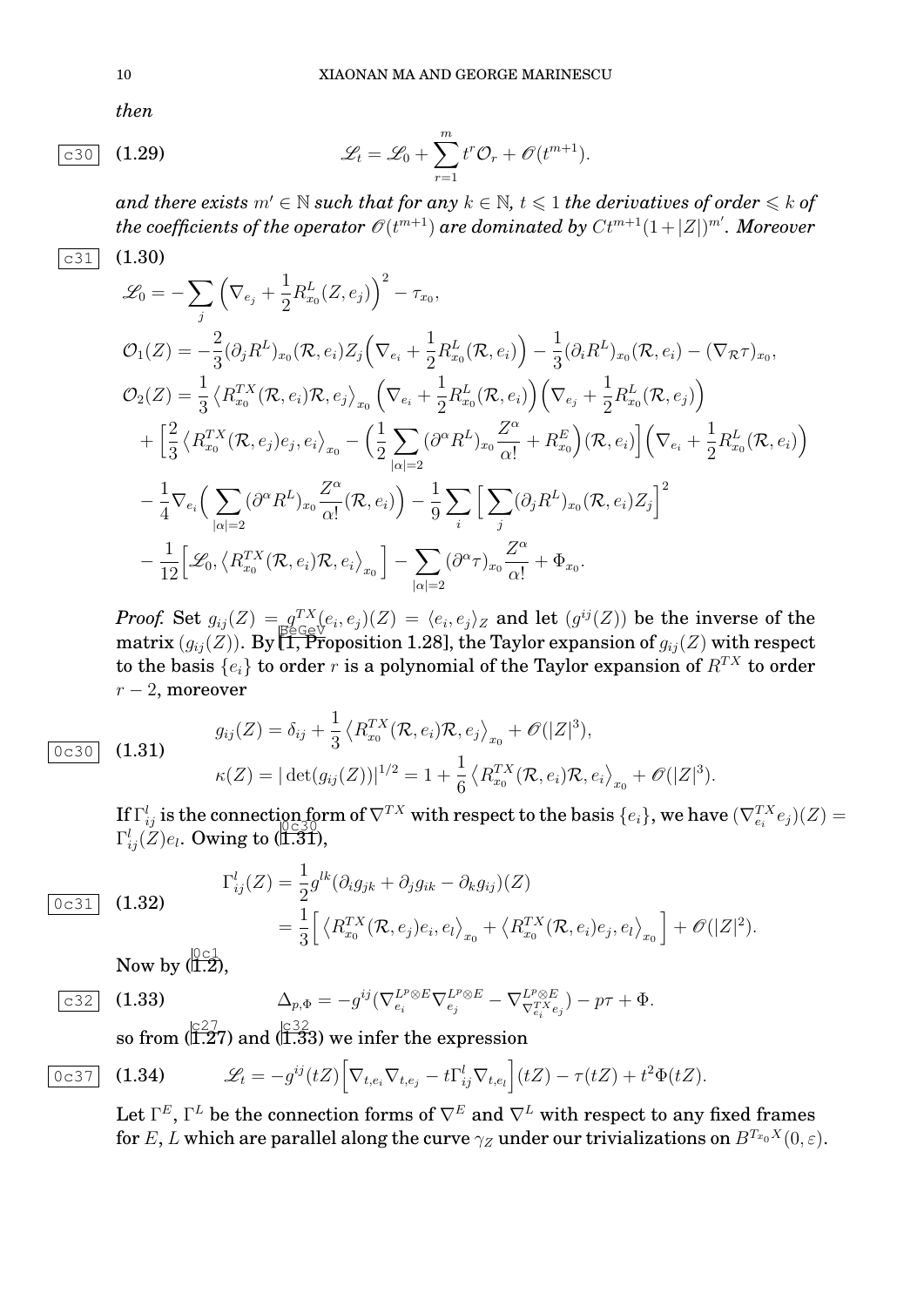$\sqrt{\left(\frac{c}{c}\right)^2}$  (1.27) yields on  $B^{T_{x_0}X}(0,\varepsilon/t)$ 

s3.3

$$
\overline{0c36} \quad (1.35) \qquad \nabla_{t,e_i}|_Z = \kappa^{\frac{1}{2}}(tZ) \Big( \nabla_{e_i} + \frac{1}{t} \Gamma^L(e_i)(tZ) + t \Gamma^E(e_i)(tZ) \Big) \kappa^{-\frac{1}{2}}(tZ).
$$

Let  $\Gamma^\bullet=\Gamma^E,\Gamma^L$  and  $R^\bullet=R^E,R^L,$  respectively. By  $\overline{[1,$  Proposition 1.18] the Taylor coefficients of  $\Gamma^\bullet(e_j)(Z)$  at  $x_0$  to order  $r$  are only determined by those of  $R^\bullet$  to order  $r-1$ , and

$$
\boxed{0c39} \quad \textbf{(1.36)} \qquad \sum_{|\alpha|=r} (\partial^{\alpha} \Gamma^{\bullet})_{x_0}(e_j) \frac{Z^{\alpha}}{\alpha!} = \frac{1}{r+1} \sum_{|\alpha|=r-1} (\partial^{\alpha} R^{\bullet})_{x_0}(\mathcal{R}, e_j) \frac{Z^{\alpha}}{\alpha!}.
$$

Owing to  $\frac{{}^{10}_{\sim} {}^{30}_{\sim} {}^{00}_{\sim} {}^{39}_{\sim} }{{}^{11.30}_{\sim} {}^{10}_{\sim} {}^{136}_{\sim} }$ 

$$
\begin{array}{ll}\n\boxed{0c41} & \text{(1.37)} \quad \mathcal{L}_t = -\left(\delta_{ij} - \frac{t^2}{3} \left\langle R_{x_0}^{TX}(\mathcal{R}, e_i)\mathcal{R}, e_j \right\rangle + \mathcal{O}(t^3)\right) \kappa^{\frac{1}{2}}(tZ) \left\{ \\
& \left[\nabla_{e_i} + \left(\frac{1}{2} R_{x_0}^L + \frac{t}{3} (\partial_k R^L)_{x_0} Z_k + \frac{t^2}{4} \sum_{|\alpha|=2} (\partial^\alpha R^L)_{x_0} \frac{Z^\alpha}{\alpha!} + \frac{t^2}{2} R_{x_0}^E \right) (\mathcal{R}, e_i) + \mathcal{O}(t^3)\right] \\
& \left[\nabla_{e_j} + \left(\frac{1}{2} R_{x_0}^L + \frac{t}{3} (\partial_k R^L)_{x_0} Z_k + \frac{t^2}{4} \sum_{|\alpha|=2} (\partial^\alpha R^L)_{x_0} \frac{Z^\alpha}{\alpha!} + \frac{t^2}{2} R_{x_0}^E \right) (\mathcal{R}, e_j) + \mathcal{O}(t^3)\right] \\
&- t\Gamma_{ij}^l(tZ) \left(\nabla_{e_l} + \frac{1}{2} R_{x_0}^L(\mathcal{R}, e_l) + \mathcal{O}(t)\right) \left\langle \kappa^{-\frac{1}{2}}(tZ) \right. \\
& \left. - \tau_{x_0} - t(\nabla_{\mathcal{R}} \tau)_{x_0} - t^2 \sum_{|\alpha|=2} (\partial^\alpha \tau)_{x_0} \frac{Z^\alpha}{\alpha!} + t^2 \Phi_{x_0} + \mathcal{O}(t^3).\n\end{array}
$$
\n\text{Relations (I.31) and (I.34) – (I.37) settle our Theorem.

Relations (  $\tilde{1.31}$ ) and (  $1.34$ ) – (

1.3. **Uniform estimate of the generalized Bergman kernels.** We shall estimate the Sobolev norm of the resolvent of  $\mathscr{L}_t$  so we introduce the following norms. We denote by  $\langle\,\cdot\,,\cdot\,\rangle_{0,L^2}$  and  $\|\cdot\|_{0,\mathcal{H}^2_\Omega}$  the scalar product and the  $L^2$  norm on  $\mathscr{C}^{\infty}(X_0, E_{x_0})$  induced by  $g^{TX_0}, h^{E_0}$  as in (1.1). For  $s \in \mathscr{C}^{\infty}(X_0, E_{x_0})$ , set

$$
\text{u0} \quad \text{(1.38)} \qquad \qquad ||s||_{t,0}^2 = ||s||_0^2 = \int_{\mathbb{R}^{2n}} |s(Z)|_{h^{Ex_0}}^2 dv_{TX}(Z),
$$
\n
$$
||s||_{t,m}^2 = \sum_{l=0}^m \sum_{i_1,\cdots,i_l=1}^{2n} ||\nabla_{t,e_{i_1}} \cdots \nabla_{t,e_{i_l}} s||_{t,0}^2.
$$

We denote by  $\braket{s',s}_{t,0}$  the inner product on  $\mathscr{C}^\infty(X_0,E_{x_0})$  corresponding to  $\|\cdot\|^2_{t,0}$ . Let  $H_t^m$  be the Sobolev space of order  $m$  with norm  $\|\cdot\|_{t,m}.$  Let  $H_t^{-1}$  be the Sobolev space of order  $-1$  and let  $\|\cdot\|_{t,-1}$  be the norm on  $H_t^{-1}$  defined by  $\|s\|_{t,-1}=\sup_{0\neq s'\in H_t^1}$  $\|\langle s,s'\rangle_{t,0}\|/\|s'\|_{t,1}.$  If  $A\in \mathscr{L}(H^m,H^{m'})$   $(m,m'\in\mathbb{Z}),$  we denote by  $\|A\|_{t}^{m,m'}$  the norm of  $t^{m,m'}$  the norm of A with respect to the norms  $\|\cdot\|_{t,m}$  and  $\|\cdot\|_{t,m}$ .

0t3.3 *Remark* 1.5. Note that  $\Delta_{n,d}^{X_0}$ Remark 1.5. Note that  $\Delta_{p,\Phi_0}^{X_0}$  is self-adjoint with respect to  $\|\cdot\|_0$ , thus by  $\left(\frac{|c^2/2}{1.26}\right)$ , (I.27), (I.38),  $\mathscr{L}_t$  is a formal self adjoint elliptic operator with respect to  $\|\quad\|_0,$  and is a smooth family of operators with the parameter  $x_0 \in X$ . Thus  $\mathscr{L}_0$  and  $\mathcal{O}_r$  are also formal self-adjoint with respect to  $\|\cdot\|_0$ . This will simplify the computation of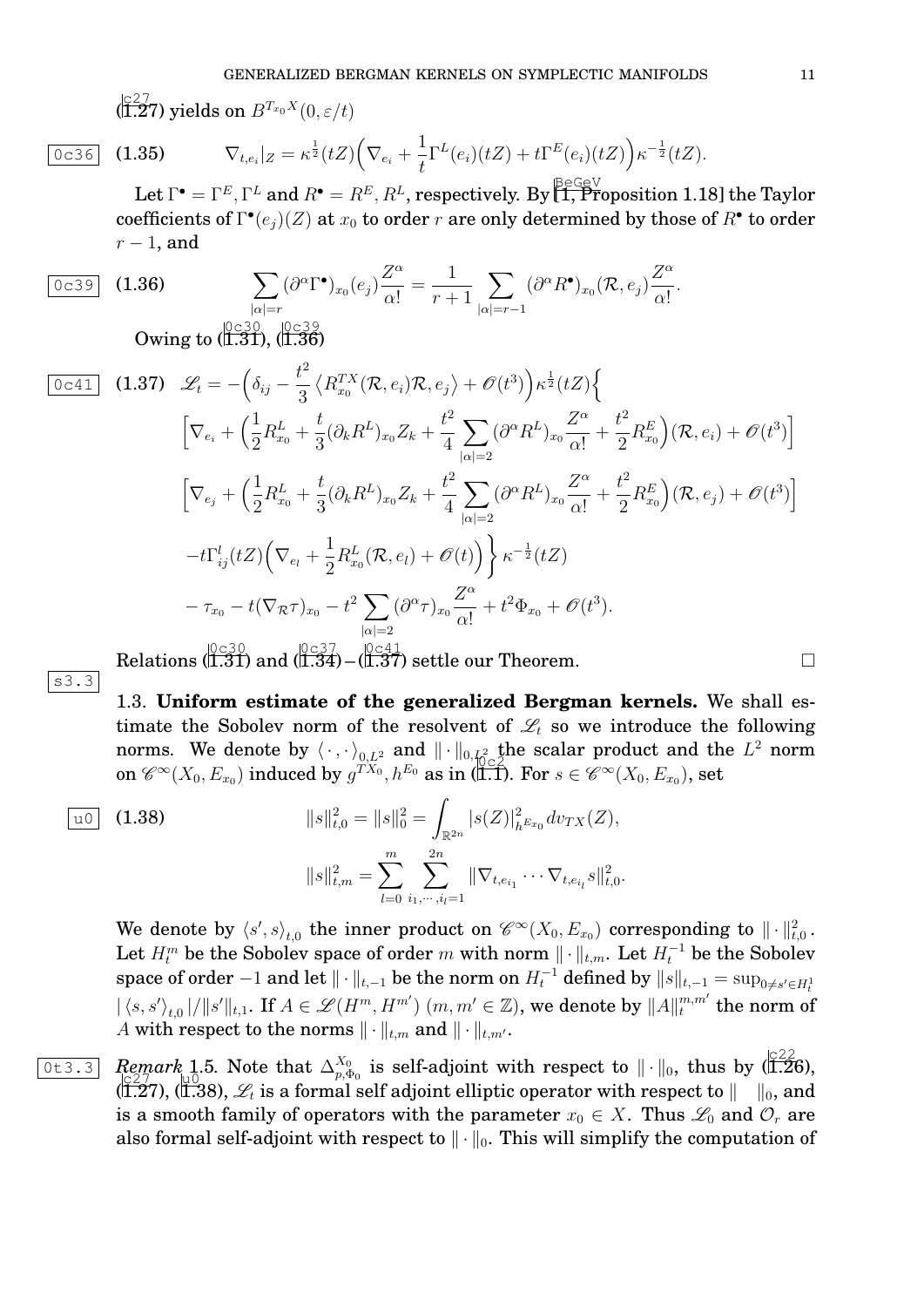the coefficients  $b_{0,\pm}$  in  $(\stackrel{[0,.7]}{0.11})$  (cf.  $\S^{4,.3}_{2.3}$  and explains why we prefer to conjugate with  $\kappa^{1/2}$  comparing to [20, (3.38)].

,

 $|\text{tul}|\;$  **Theorem 1.6.** *There exist constants*  $C_1, C_2, C_3 > 0$  *such that for*  $t \in ]0,1]$  *and any*  $s, s' \in \mathscr{C}_0^{\infty}(\mathbb{R}^{2n}, E_{x_0}),$ 

$$
\frac{\langle \mathcal{L}_t s, s \rangle_{t,0} \geq C_1 \| s \|_{t,1}^2 - C_2 \| s \|_{t,0}^2}{|\langle \mathcal{L}_t s, s' \rangle_{t,0}| \leq C_3 \| s \|_{t,1} \| s' \|_{t,1}}.
$$

 $Proof.$  Relations  $\overline{0.4}$  and  $\overline{0.2}$  yield

$$
\boxed{1\text{u1}} \quad (1.40) \qquad \langle \Delta_{p,\Phi} s, s \rangle_{0,L^2} = \|\nabla^{L_0^p \otimes E_0} s\|_{0,L^2}^2 - \langle (p\tau - \Phi) s, s \rangle_{0,L^2}.
$$

Thus from  $\langle \overline{1.2}^{27} \overline{7}7 \rangle$ ,  $\langle \overline{1.38} \rangle$  and  $\langle \overline{1.40} \rangle$  we get

$$
\boxed{1\text{u2}} \quad \textbf{(1.41)} \qquad \langle \mathcal{L}_t s, s \rangle_{t,0} = \|\nabla_t s\|_{t,0}^2 - \langle \left(S_t^{-1}\tau - t^2\Phi\right)s, s \rangle_{t,0}.
$$
\nwhich implies (II.39).

which implies  $(\prod_{i=1}^{\lfloor \frac{n}{2} \rfloor}$ 

Let  $\delta$  be the counterclockwise oriented circle in  $\mathbb C$  of center 0 and radius  $\mu_0/4$ .

 $\overline{\text{true}}$  **Theorem 1.7.** *There exists*  $t_0 > 0$  *such that the resolvent*  $(\lambda - \mathscr{L}_t)^{-1}$  *exists for*  $\lambda \in \delta$ *,*  $t \in ]0, t_0]$ *, and there exists*  $C > 0$  *such that for*  $t \in ]0, t_0]$ *,*  $\lambda \in \delta$ *, and*  $x_0 \in X$ *,* 

$$
\boxed{\text{ue2}} \quad (1.42) \qquad ||(\lambda - \mathcal{L}_t)^{-1}||_t^{0,0} \leq C, \qquad ||(\lambda - \mathcal{L}_t)^{-1}||_t^{-1,1} \leq C.
$$
\nProof. By

\n
$$
\left(\frac{1 \cdot 17}{1.23}, \frac{1 \cdot 27}{1.27}, \text{ for } t \text{ small enough,}\right)
$$

$$
\boxed{1\text{u3}} \quad \textbf{(1.43)} \qquad \qquad \text{Spec } \mathscr{L}_t \subset \big[-C_{L_0}t^2, C_{L_0}t^2\big] \cup \big[\mu_0, +\infty\big].
$$

Thus the resolvent  $(\lambda - \mathcal{L}_t)^{-1}$  exists for  $\lambda \in \delta$  and t small enough, and we get the first inequality of (1.42). By ( $\sharp$  (1.39)  $(\lambda_0 - \mathcal{L}_t)^{-1}$  exists for  $\lambda_0 \in \mathbb{R}$ ,  $\lambda_0 \leq -2C_2$ , and  $\|(\lambda_0 - \mathcal{L}_t)^{-1}\|_t^{-1,1} \leq \frac{1}{C}$  $\frac{1}{C_1}$ . Now,

$$
ue7
$$

ue7 (1.44)  $(\lambda - \mathcal{L}_t)^{-1} = (\lambda_0 - \mathcal{L}_t)^{-1} - (\lambda - \lambda_0)(\lambda - \mathcal{L}_t)^{-1}(\lambda_0 - \mathcal{L}_t)^{-1}.$ 

Thus for  $\lambda \in \delta,$  from  $(\stackrel{\text{ue}7}{\text{1.44}})$ , we get

$$
\text{ues} \quad (1.45) \qquad \qquad ||(\lambda - \mathcal{L}_t)^{-1}||_t^{-1,0} \leq \frac{1}{C_1} \left( 1 + \frac{4}{\mu_0} |\lambda - \lambda_0| \right).
$$

Changing the last two factors in  $\frac{\text{ue}7}{(1.44)}$  and applying  $\frac{\text{ue}8}{(1.45)}$  we get

$$
\frac{\text{ue9}}{\text{u} \cdot \text{v1}} \quad (1.46) \qquad \qquad \| (\lambda - \mathcal{L}_t)^{-1} \|_{t}^{-1,1} \leq \frac{1}{C_1} + \frac{|\lambda - \lambda_0|}{C_1^2} \left( 1 + \frac{4}{\mu_0} |\lambda - \lambda_0| \right) \leq C.
$$

The proof of our Theorem is complete.  $\Box$ 

**Proposition 1.8.** Take  $m \in \mathbb{N}^*$ . There exists  $C_m > 0$  such that for  $t \in ]0,1]$ ,  $Q_1, \cdots, Q_m$  $\in \{\nabla_{t,e_i}, Z_i\}_{i=1}^{2n}$  and  $s, s' \in C_0^{\infty}(X_0, E_{x_0})$ ,

$$
\boxed{\text{uell}} \quad (1.47) \qquad \qquad \Big| \langle [Q_1, [Q_2, \ldots, [Q_m, \mathscr{L}_t]] \ldots] s, s' \rangle_{t,0} \Big| \leqslant C_m \|s\|_{t,1} \|s'\|_{t,1}.
$$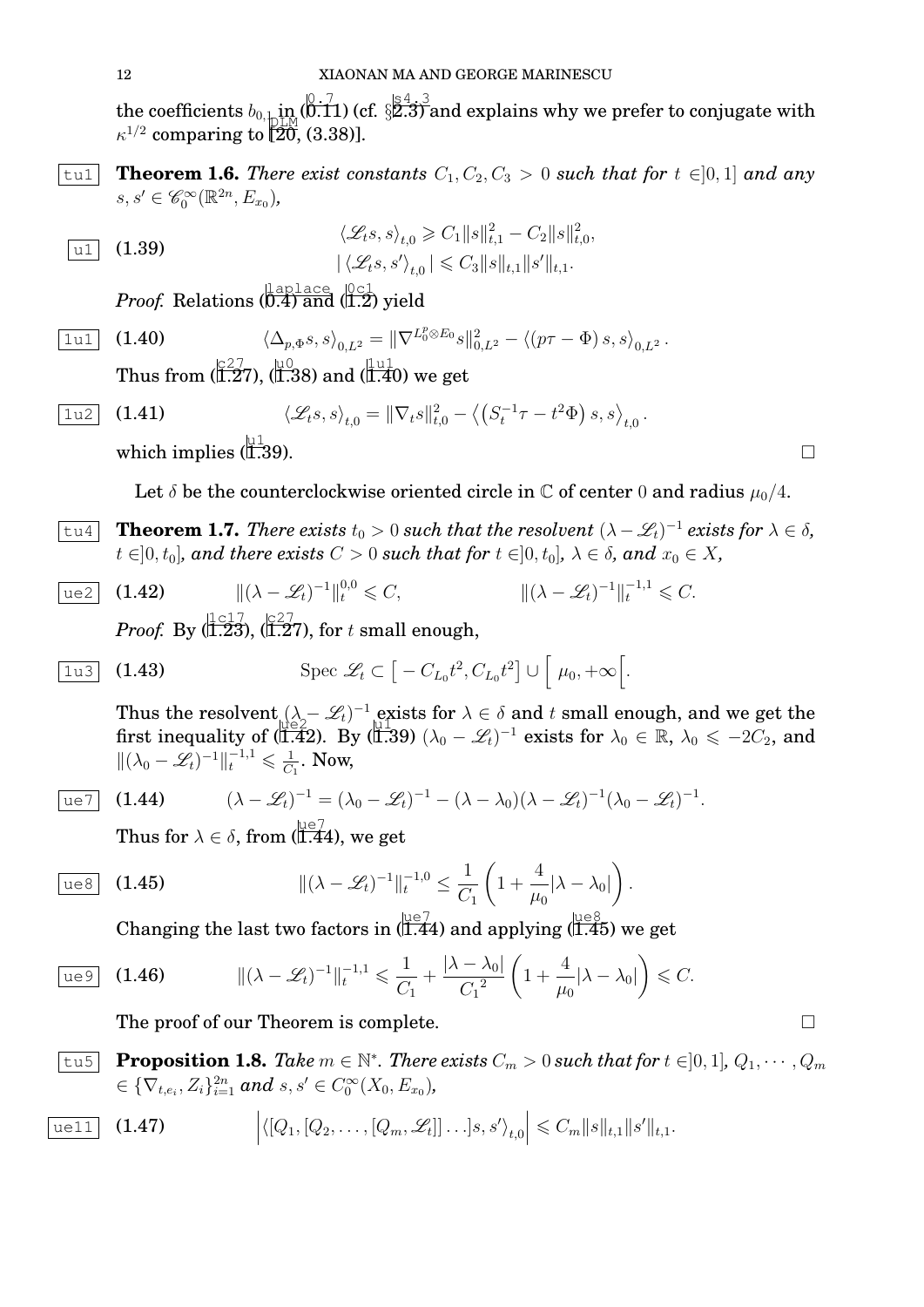*Proof.* Note that  $[\nabla_{t,e_i}, Z_j] = \delta_{ij}$ , hence  $(\overline{1.34})$  implies that  $[Z_j, \mathscr{L}_t]$  verifies  $(\overline{1.47})$ . On the other hand, we obtain from  $(\tilde{I}.\tilde{Z}7)$ 

$$
\boxed{1 \text{ue2}} \quad \textbf{(1.48)} \qquad \qquad [\nabla_{t,e_i}, \nabla_{t,e_j}] = \left( R^{L_0}(tZ) + t^2 R^{E_0}(tZ) \right) (e_i, e_j).
$$

Thus from (1.34) and ( $\frac{1\log 2}{1.48}$ ), we know that  $[\nabla_{t,e_k},\mathscr{L}_t]$  has the same structure as  $\mathscr{L}_t$ for  $t\in ]0,1],$  i.e.  $[\nabla_{t,e_k},\mathscr{L}_t]$  has the same type as

$$
\boxed{1 \text{ue3}} \quad \textbf{(1.49)} \qquad \qquad \sum_{ij} a_{ij}(t, tZ) \nabla_{t, e_i} \nabla_{t, e_j} + \sum_i b_i(t, tZ) \nabla_{t, e_i} + c(t, tZ),
$$

and  $a_{ij}(t, Z), b_i(t, Z), c(t, Z)$  and their derivatives in Z are uniformly bounded for  $Z \in \mathbb{R}^{2n}, t \in [0, 1]$ . Moreover they are polynomials in t.

 $\text{If } (\nabla_{t,e_i})^* \text{ is the adjoint of } \nabla_{t,e_i} \text{ with respect to } \langle \cdot \, , \, \cdot \rangle_{t,0} \text{, } (\text{$1.38$}) \text{ yields }$ 

$$
\overline{1 \text{ue}4} \quad \text{(1.50)} \qquad (\nabla_{t,e_i})^* = -\nabla_{t,e_i} - t(\kappa^{-1}(e_i \kappa))(tZ).
$$
\n
$$
\text{Thus by } (\overline{1.49}) \text{ and } (\overline{1.50}), (\overline{1.47}) \text{ is verified for } m = 1.
$$

 $\mathrm{By\, recurrence},$  it transpires that  $[Q_1,[Q_2,\ldots,[Q_m,\mathscr{L}_t]]\ldots]$  has the same structure  $(1.49)$  as  $\mathscr{L}_t$ , so from  $(1.50)$  we get the required assertion.

 $\overline{\text{true}}$  **Theorem 1.9.** For any  $t \in ]0, t_0]$ ,  $\lambda \in \delta$ ,  $m \in \mathbb{N}$ , the resolvent  $(\lambda - \mathscr{L}_t)^{-1}$  maps  $H_t^m$  $\tilde{H}$  into  $H_t^{m+1}$ . Moreover for any  $\alpha \in \mathbb{Z}^{2n}$ , there exists  $C_{\alpha,m} > 0$  such that for  $t \in ]0,1]$ ,  $\lambda \in \delta$ ,  $s \in \mathscr{C}^{\infty}(X_0, E_{x_0})$ ,

$$
\text{ue12} \quad \text{(1.51)} \qquad \qquad ||Z^{\alpha}(\lambda - \mathscr{L}_t)^{-1} s||_{t,m+1} \leq C_{\alpha,m} \sum_{\alpha' \leq \alpha} ||Z^{\alpha'} s||_{t,m}.
$$

*Proof.* For  $Q_1, \cdots, Q_m$   $\in$   $\{\nabla_{t,e_i}\}_{i=1}^{2n}, \ Q_{m+1}, \cdots, Q_{m+|\alpha|}$   $\in$   $\{Z_i\}_{i=1}^{2n},$  we can express  $Q_1 \cdots \; Q_{m+|\alpha|} (\lambda-\mathscr{L}_t)^{-1}$  as a linear combination of operators of the type

$$
\text{ue13} \quad \text{(1.52)} \qquad [Q_1[Q_2,\ldots [Q_{m'},(\lambda-\mathscr{L}_t)^{-1}]]\ldots]Q_{m'+1}\cdots Q_{m+|\alpha|}, \quad m' \leq m+|\alpha|.
$$

Let  $\mathscr{R}_t$  be the family of operators  $\mathscr{R}_t$  =  $\{[Q_{j_1}[Q_{j_2},\dots [Q_{j_l},\mathscr{L}_t]]\dots]\}.$  Clearly, any commutator  $[Q_1 [Q_2, \dots [Q_{m'}, (\lambda - \mathscr{L}_t)^{-1}]] \dots]$  is a linear combination of operators of the form

$$
|ue14|
$$

 $(1.53)$ 

$$
(\lambda - \mathscr{L}_t)^{-1} R_1 (\lambda - \mathscr{L}_t)^{-1} R_2 \cdots R_{m'} (\lambda - \mathscr{L}_t)^{-1}
$$

with  $R_1, \cdots, R_{m'} \in \mathscr{R}_{t}$ 

From Proposition 1.8 we deduce that the norm  $\|\cdot\|_{t}^{1,-1}$  of the operators  $R_j \in \mathcal{R}_t$ is uniformly bounded by C. By Theorem  $\mathbb{I}$ . There exists  $C > 0$ , such that the norm  $\|\cdot\|_{t}^{0,1}$  of operators  $(\overline{1.53})$  is dominated by C.

The next step is to convert the estimates for the resolvent into estimates for the spectral projection  $\mathcal{P}_{0,t}$  :  $(\mathscr{C}^{\infty}(X_0, E_{x_0}), \|\cdot\|_0) \to (\mathscr{C}^{\infty}(X_0, E_{x_0}), \|\cdot\|_0)$  of  $\mathscr{L}_t$  corresponding to the interval  $[-C_{L_0}t^2, C_{L_0}t^2]$ . Let  $\mathcal{P}_{q,t}(Z,Z') = \mathcal{P}_{q,t,x_0}(Z,Z')$ , (with  $Z, Z' \in X_0, q \geq 0$ ) be the smooth kernel of  $\mathcal{P}_{q,t} = (\mathscr{L}_t)^q \mathcal{P}_{0,t}$  (we set  $(\mathscr{L}_t)^0 = 1$ ) with respect to  $dv_{TX}(Z')$ . Note that  $\mathscr{L}_t$  is a family of differential operators on  $T_{x_0}X$  with coefficients in  $\mathrm{End}(E)_{x_0}.$  Let  $\pi: TX\times_X TX\to X$  be the natural projection from the fiberwise product of  $TX$  on  $X$ . Then we can view  $\mathcal{P}_{q,t}(Z,Z')$  as a smooth section of  $\pi^*(\text{End}(E))$  over  $TX \times_X TX$  by identifying a section  $S \in \mathscr{C}^\infty(TX \times_X TX, \pi^* \text{End}(E))$ with the family  $(S_x)_{x\in X}$ , where  $S_x = S|_{\pi^{-1}(x)}$ . Let  $\nabla^{\text{End}(E)}$  be the connection on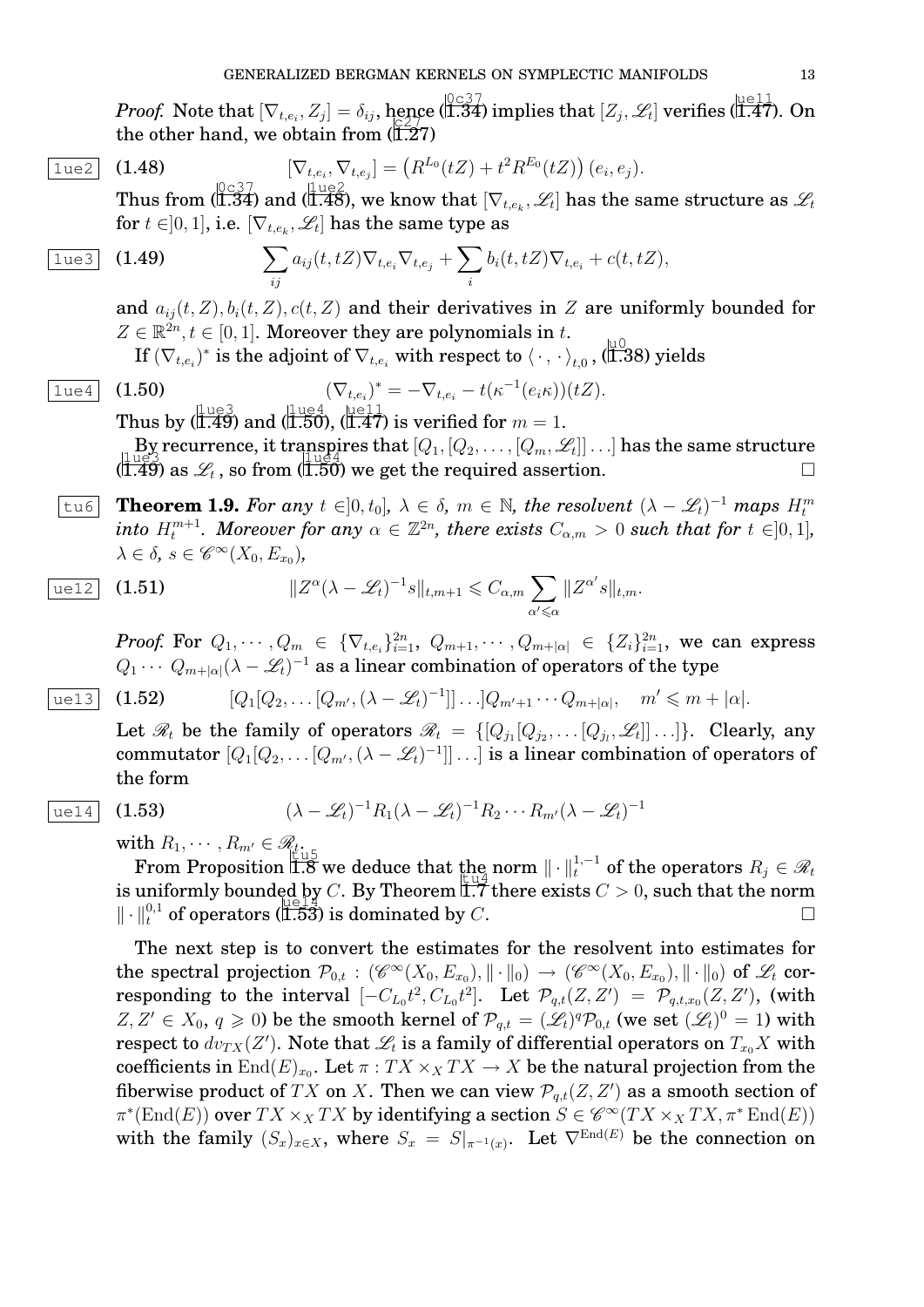$\mathrm{End}(E)$  induced by  $\nabla^E$ . Then  $\nabla^{\pi^*\mathrm{End}(E)}$  induces naturally a  $\mathscr{C}^m\text{-norm}$  of  $S$  for the parameter  $x_0 \in X$ .

 $|\text{true8}|$  **Theorem 1.10.** For any  $m, m' \in \mathbb{N}$ ,  $\sigma > 0$ , there exists  $C > 0$ , such that for  $t \in ]0, t_0]$ ,  $Z, Z' \in T_{x_0}X, |Z|, |Z'| \leq \sigma$ ,

$$
\text{ue15} \quad \textbf{(1.54)} \qquad \sup_{|\alpha|, |\alpha'|, r \leqslant m} \left| \frac{\partial^{|\alpha|+|\alpha'|}}{\partial Z^{\alpha} \partial Z'^{\alpha'}} \frac{\partial^r}{\partial t^r} \mathcal{P}_{q,t}(Z, Z') \right|_{\mathscr{C}^{m'}(X)} \leqslant C.
$$

Here  $\mathscr{C}^{m'}(X)$  is the  $\mathscr{C}^{m'}$  norm for the parameter  $x_0\in X.$  $Proof. \ \mathrm{By} \, (\stackrel{\text{[1\,u3]}}{\text{1.43}}), \, \text{for any} \, \, k \in \mathbb{N}^*, \, q \geqslant 0,$ 

$$
\boxed{1 \text{ue} 15} \quad \textbf{(1.55)} \qquad \mathcal{P}_{q,t} = (\mathscr{L}_t)^q \mathcal{P}_{0,t} = \frac{1}{2\pi i} \left( \begin{array}{c} q+k-1 \\ k-1 \end{array} \right)^{-1} \int_{\delta} \lambda^{q+k-1} (\lambda - \mathscr{L}_t)^{-k} d\lambda.
$$

 $\text{For } m \in \mathbb{N}, \text{ let } \mathcal{Q}^m \text{ be the set of operators } \{\nabla_{t,e_{i_1}}\cdots\nabla_{t,e_{i_j}}\}_{j\leqslant m}. \text{ From Theorem I.9,}$ we deduce that if  $Q \in \mathcal{Q}^m$ , there is  $C_m > 0$  such that

$$
\text{ue18} \quad (1.56) \qquad \qquad ||Q(\lambda - \mathcal{L}_t)^{-m}||_t^{0,0} \leq C_m \,, \quad \text{for all } \lambda \in \delta \, .
$$

Observe that  $\mathscr{L}_t$  is self-adjoint with respect to  $\|\cdot\|_{t,0}$ , so after taking the adjoint of  $\begin{array}{c}\n\sqrt{28} \\
\sqrt{1.56}\n\end{array}$ , we have

$$
\text{ue20} \quad (1.57) \qquad \qquad ||(\lambda - \mathcal{L}_t)^{-m} Q||_t^{0,0} \leq C_m \, .
$$

 $\operatorname{From} \,(\stackrel{\text{level } 5}{\text{1.55}}\stackrel{\text{level } 8}{\text{1.56}}) \text{ and } (\stackrel{\text{level } 2}{\text{1.57}}\text{), we obtain}$ 

$$
\text{ue21} \quad (1.58) \quad \qquad \qquad ||Q\mathcal{P}_{q,t}Q'||_t^{0,0} \leqslant C_m \,, \quad \text{for } Q,Q' \in \mathcal{Q}^m \,.
$$

Let  $|\,\cdot\,|_{(\sigma),m}$  be the usual Sobolev norm on  $\mathscr{C}^{\infty}(B^{T_{x_0}X}(0,\sigma+1),E_{x_0})$  induced by  $h^{E_{x_0}}$ and the volume form  $dv_{TX}(Z)$  as in (1.38). Let  $||A||_{(G),m}$  be the operator norm of u0 A with respect to  $|\cdot|_{(\sigma),m}$ . Observe that by (I.35), (I.38), for  $m > 0$ , there exists  $C_{\sigma} > 0$  such that for  $s \in \mathscr{C}^{\infty}(X_0,E_{x_0}),$  supp $s \subset B^{T_{x_0}X}(0,\sigma+1),$ 

$$
\frac{1}{C_{\sigma}}\|s\|_{t,m} \leqslant |s|_{(\sigma),m} \leqslant C_{\sigma}\|s\|_{t,m}.
$$

Now (1.58) and (1.59) together with Sobolev's inequalities imply

$$
\text{ue23} \quad \text{(1.60)} \qquad \qquad \sup_{|Z|,|Z'| \leq \sigma} |Q_Z Q'_{Z'} \mathcal{P}_{q,t}(Z,Z')| \leqslant C \,, \quad \text{for } Q,Q' \in \mathcal{Q}^m \,.
$$

Thanks to  $(1.35)$  and  $(1.60)$  estimate  $(1.54)$  holds for  $r = m' = 0$ . To obtain  $(\overline{1.54})$  for  $r \geq 1$  and  $m' = 0$ , note that from  $(\overline{1.55})$ ,

$$
\boxed{\text{ue28}} \quad (1.61) \qquad \frac{\partial^r}{\partial t^r} \mathcal{P}_{q,t} = \frac{1}{2\pi i} \left( \frac{q+k-1}{k-1} \right)^{-1} \int_{\delta} \lambda^{q+k-1} \frac{\partial^r}{\partial t^r} (\lambda - \mathcal{L}_t)^{-k} d\lambda, \quad \text{for } k \geq 1.
$$

Set

ue29 (1.62) 
$$
I_{k,r} = \left\{ (\mathbf{k}, \mathbf{r}) = (k_i, r_i) | \sum_{i=0}^{j} k_i = k + j, \sum_{i=1}^{j} r_i = r, k_i, r_i \in \mathbb{N}^* \right\}.
$$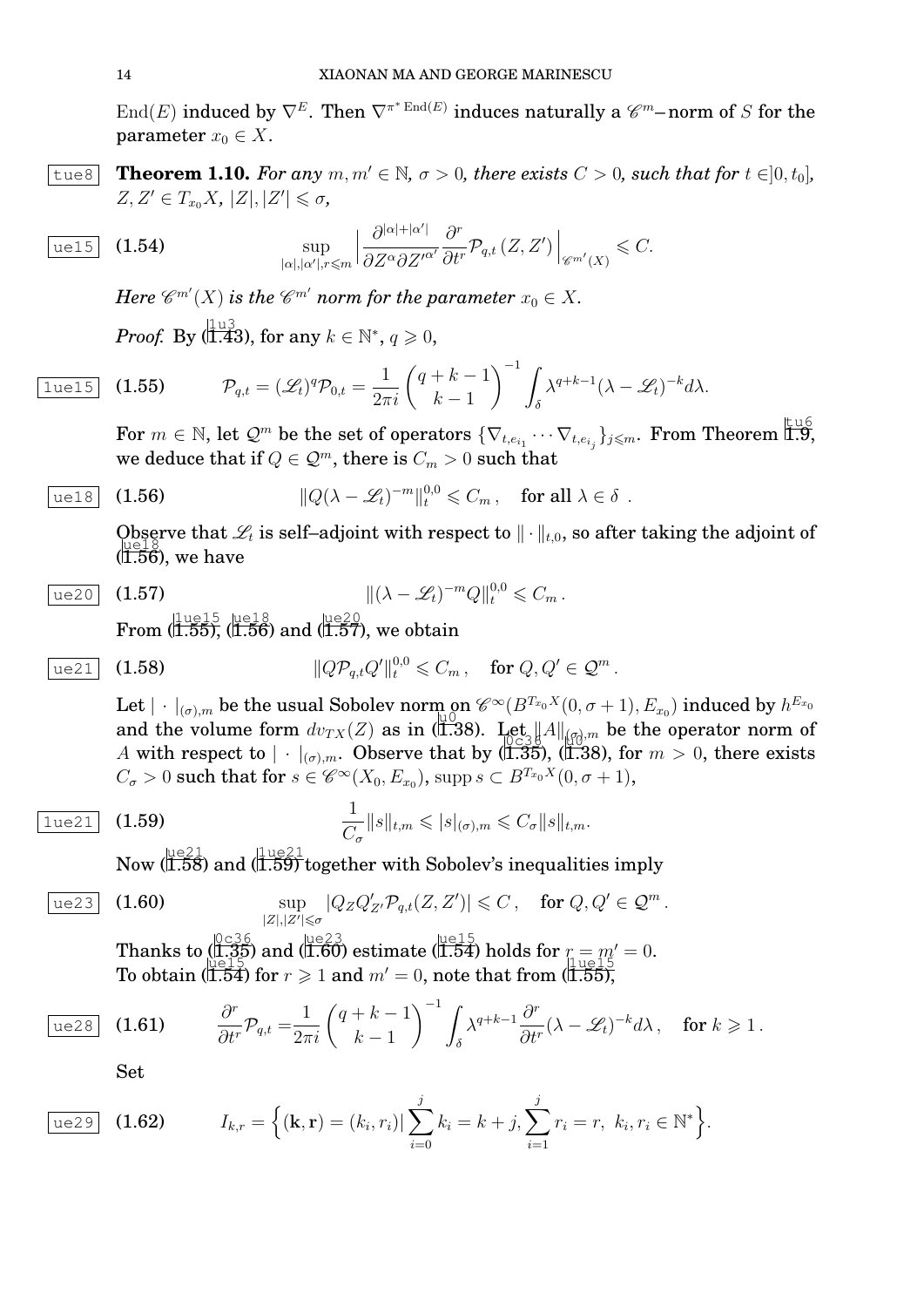Then there exist  $a_{\mathbf{r}}^{\mathbf{k}} \in \mathbb{R}$  such that

 $ue30 | (1.63)$ 

$$
A_{\mathbf{r}}^{\mathbf{k}}(\lambda, t) = (\lambda - \mathcal{L}_t)^{-k_0} \frac{\partial^{r_1} \mathcal{L}_t}{\partial t^{r_1}} (\lambda - \mathcal{L}_t)^{-k_1} \cdots \frac{\partial^{r_j} \mathcal{L}_t}{\partial t^{r_j}} (\lambda - \mathcal{L}_t)^{-k_j},
$$
  

$$
\frac{\partial^r}{\partial t^r} (\lambda - \mathcal{L}_t)^{-k} = \sum_{(\mathbf{k}, \mathbf{r}) \in I_{k,r}} a_{\mathbf{r}}^{\mathbf{k}} A_{\mathbf{r}}^{\mathbf{k}}(\lambda, t).
$$

We claim that  $A_{\mathbf{r}}^{k}(\lambda, t)$  is well defined and for any  $m \in \mathbb{N}$ ,  $k > 2(m + r + 1)$ ,  $Q, Q' \in \mathcal{Q}^m$ , there exist  $C > 0$ ,  $N \in \mathbb{N}$  such that for  $\lambda \in \delta$ ,

$$
\boxed{1 \text{ue30}} \quad \textbf{(1.64)} \qquad \qquad \qquad ||QA^{\mathbf{k}}_{\mathbf{r}}(\lambda, t)Q's||_{t,0} \leq C \sum_{|\beta| \leq 2r} ||Z^{\beta}s||_{t,0}.
$$

In fact, by (1.34),  $\frac{\partial^r}{\partial t^r}\mathscr{L}_t$  is combination of  $\frac{\partial^{r_1}}{\partial t^r}$  $\frac{\partial^{r_1}}{\partial t^{r_1}}(g^{ij}(tZ))\left(\frac{\partial^{r_2}}{\partial t^{r_2}}\nabla_{t,e_i}\right)\left(\frac{\partial^{r_3}}{\partial t^{r_3}}\nabla_{t,e_j}\right),\frac{\partial^{r_1}}{\partial t^{r_1}}$  $\frac{\partial^{r_1}}{\partial t^{r_1}}(d(tZ)),$  $\partial^{r_1}$  $\frac{\partial^{r_1}}{\partial t^{r_1}}(d_i(tZ))$   $(\frac{\partial^{r_2}}{\partial t^{r_2}}\nabla_{t,e_i})$ . Now  $\frac{\partial^{r_1}}{\partial t^{r_1}}$  $\frac{\partial^{r_1}}{\partial t^{r_1}}(d(tZ))$  (resp.  $\frac{\partial^{r_1}}{\partial t^{r_1}}\nabla_{t,e_i}$ ) ( $r_1 \geq 1$ ), are functions of the type as  $d'(tZ)Z^{\beta}$ ,  $|\beta| \leq r_1$  (resp.  $r_1 + 1$ ) and  $d'(Z)$  and its derivatives on Z are bounded smooth functions on Z.

Let  $\mathscr{R}'_t$  be the family of operators of the type

$$
\mathscr{R}'_t = \{ [f_{j_1}Q_{j_1}, [f_{j_2}Q_{j_2}, \dots [f_{j_l}Q_{j_l}, \mathscr{L}_t]] \dots ] \}
$$

with  $f_{j_i}$  smooth bounded (with its derivatives) functions and  $Q_{j_i} \in \{\nabla_{t,e_l},Z_l\}_{l=1}^{2n}.$ 

Now for the operator  $A_{\bf r}^{\bf k}(\lambda,t)Q'$ , we will move first all the term  $Z^{\beta}$  in  $d'(tZ)Z^{\beta}$  as above to the right hand side of this operator, to do so, we always use the commutator trick, i.e., each time, we consider only the commutation for  $Z_i$ , not for  $Z^\beta$  with  $|\beta| > 1$ . Then  $A_r^{\bf k}(\lambda, t)Q'$  is as the form  $\sum_{|\beta| \leq 2r} L_{\beta}^t Q''_{\beta} Z^{\beta}$ , and  $Q''_{\beta}$  is obtained from  $Q'$ and its commutation with  $Z^{\beta}$ . Now we move all the terms  $\nabla_{t,e_i}$  in  $\frac{\partial^{r_j} \mathcal{L}_t}{\partial t^{r_j}}$  to the right hand side of the operator  $L^t_{\beta}$ . Then as in the proof of Theorem  $\widecheck{1.9}$ , we get finally that  $QA^{\bf k}_{{\bf r}}(\lambda,t)Q'$  is as the form  $\sum_{|\beta|\leq 2r}\mathscr{L}^t_\beta Z^\beta$  where  $\mathscr{L}^t_\beta$  is a linear combination of operators of the form

$$
Q(\lambda-\mathscr{L}_t)^{-k'_0}R_1(\lambda-\mathscr{L}_t)^{-k'_1}R_2\cdots R_{l'}(\lambda-\mathscr{L}_t)^{-k'_{l'}}Q'''Q'',
$$

with  $R_1, \dots, R_{l'} \in \mathcal{R}'_t$ ,  $Q''' \in \mathcal{Q}^l$ ,  $Q'' \in \mathcal{Q}^m$ ,  $|\beta| \leq 2r$ , and  $Q''$  is obtained from  $Q'$ and its commutation with  $Z^{\beta}$ . By the argument as in (1.56) and (1.57), as  $k >$  $2(m + r + 1)$ , we can split the above operator to two parts

$$
Q(\lambda - \mathcal{L}_t)^{-k'_0} R_1(\lambda - \mathcal{L}_t)^{-k'_1} R_2 \cdots R_i(\lambda - \mathcal{L}_t)^{-k''_i};
$$
  

$$
(\lambda - \mathcal{L}_t)^{-(k'_i - k''_i)} \cdots R_{l'}(\lambda - \mathcal{L}_t)^{-k'_{l'}} Q''' Q'',
$$

and the  $\|\cdot\|_{t}^{0,0}$ -norm of each part is bounded by C for  $\lambda \in \delta$ . Thus the proof of  $(\tilde{1.64})$  is complete.

 $\text{By (1.61), (1.63)}$  and the above argument, we get the estimate (1.54) with  $m' = 0$ . Finally, for any vector  $U$  on  $X$ ,

$$
\text{(1.65)} \quad \nabla_U^{\pi^* \operatorname{End}(E)} \mathcal{P}_{q,t} = \frac{1}{2\pi i} \left( \frac{q+k-1}{k-1} \right)^{-1} \int_{\delta} \lambda^{q+k-1} \nabla_U^{\pi^* \operatorname{End}(E)} (\lambda - \mathcal{L}_t)^{-k} d\lambda.
$$

Now we use a similar formula as  $(\overline{1.63})$  for  $\nabla^{\pi^*}_U\bm{\mathrm{End}}(E)$  $\frac{\pi^*\operatorname{End}(E)}{U}(\lambda-\mathscr{L}_t)^{-k}$  by replacing  $\frac{\partial^{r_1}\mathscr{L}_t}{\partial t^{r_1}}$  by  $\nabla^{\pi^*\operatorname{End}(E)}_U \mathscr{L}_t$ , and remark that  $\nabla^{\pi^*\operatorname{End}(E)}_U \mathscr{L}_t$  is a differential operator on  $T_{x_0}X$  with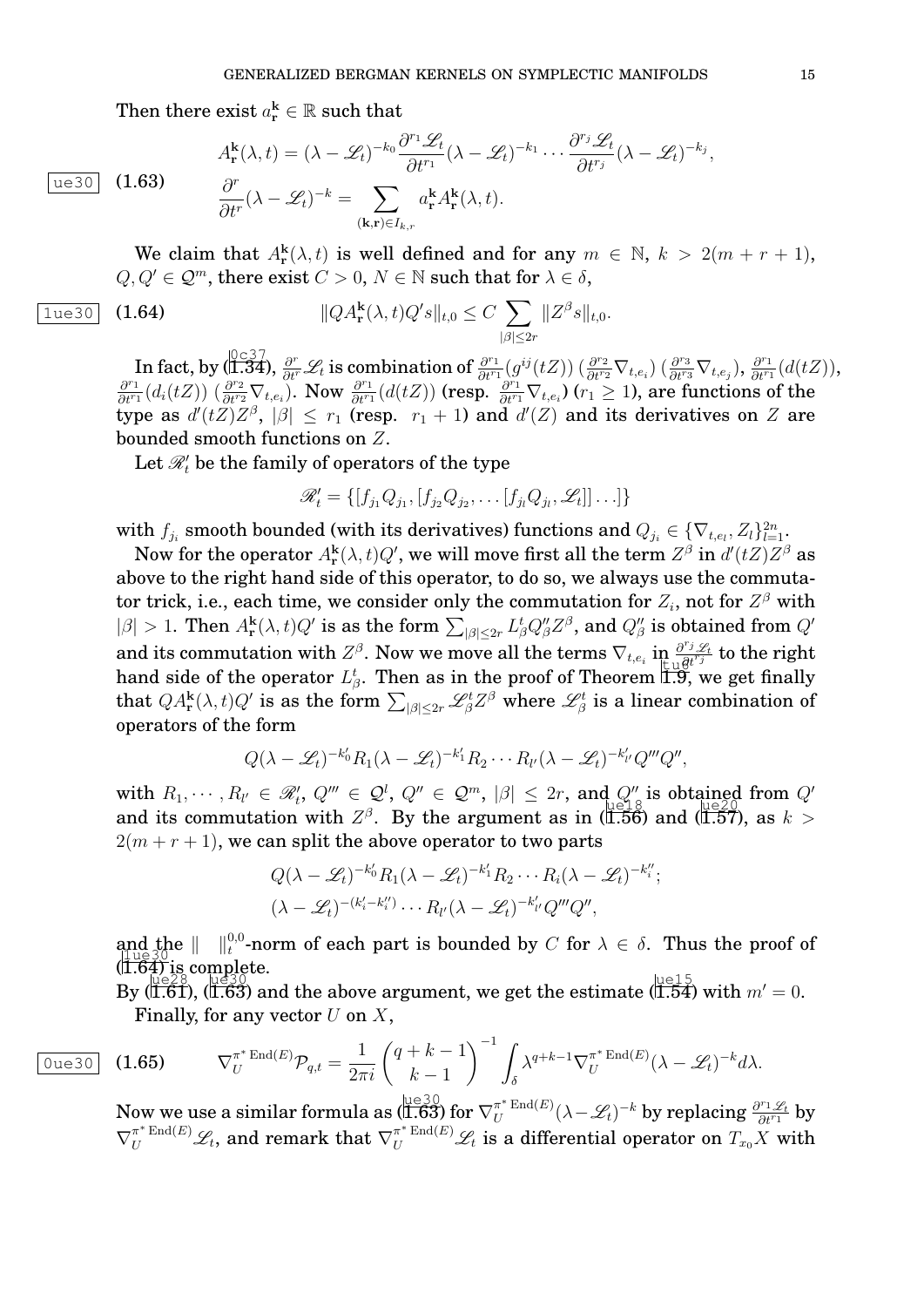the same structure as  $\mathscr{L}_t$ . Then by the above argument, we conclude that  $(\overline{1.54})$ holds for  $m' \geq 1$ .

For  $k$  big enough, set

$$
F_{q,r} = \frac{1}{2\pi i r!} \begin{pmatrix} q+k-1\\ k-1 \end{pmatrix}^{-1} \int_{\delta} \lambda^{q+k-1} \sum_{(\mathbf{k},\mathbf{r}) \in I_{k,r}} a_{\mathbf{r}}^{\mathbf{k}} A_{\mathbf{r}}^{\mathbf{k}}(\lambda,0) d\lambda,
$$

$$
\boxed{\text{ue31}} \quad (1.66)
$$

$$
F_{q,r,t} = \frac{1}{r!} \frac{\partial^r}{\partial t^r} \mathcal{P}_{q,t} - F_{q,r}.
$$

Let  $F_{q,r}(Z,Z')$   $(Z,Z' \in T_{x_0}X)$  be the smooth kernel of  $F_{q,r}$  with respect to  $dv_{TX}(Z').$ Then  $F_{q,r} \in \mathscr{C}^{\infty}(TX \times_X TX, \pi^* \text{End}(E)).$  Certainly, as  $t \to 0$ , the limit of  $|| \quad ||_{t,m}$ exists, and we denote it by  $|| \t||_{0,m}$ .

**Theorem 1.11.** For any  $r \geq 0$ ,  $k > 0$ , there exists  $C > 0$  such that for  $t \in [0, t_0]$ ,  $\lambda \in \delta$ ,

$$
\begin{array}{ll}\n\text{ue32} & (1.67) & \left\| \left( \frac{\partial^r \mathcal{L}_t}{\partial t^r} - \frac{\partial^r \mathcal{L}_t}{\partial t^r} |_{t=0} \right) s \right\|_{t,-1} \leqslant Ct \sum_{|\alpha| \leqslant r+3} \| Z^{\alpha} s \|_{0,1}, \\
& \left\| \left( \frac{\partial^r}{\partial t^r} (\lambda - \mathcal{L}_t)^{-k} - \sum_{(\mathbf{k}, \mathbf{r}) \in I_{k,r}} a_{\mathbf{r}}^{\mathbf{k}} A_{\mathbf{r}}^{\mathbf{k}}(\lambda, 0) \right) s \right\|_{0,0} \leqslant Ct \sum_{|\alpha| \leqslant 4r+3} \| Z^{\alpha} s \|_{0,0}.\n\end{array}
$$

 $Proof. \ \ \text{Note that by (}\substack{0 < 36 \ (1.35), \ (1.38), \text{ for } t \in [0,1], \, k \geqslant 1,}$ 

$$
\boxed{1 \text{ue35}} \quad (1.68) \qquad \qquad ||s||_{t,0} = ||s||_{0,0}, \quad ||s||_{t,k} \leq C \sum_{|\alpha| \leq k} ||Z^{\alpha} s||_{0,k}.
$$

An application of Taylor expansion for  $(0.37)$  leads to the following estimate for compactly supported  $s, s'$ :

$$
\frac{\text{ue33}}{\text{ue33}} \quad \textbf{(1.69)} \qquad \Big|\left\langle \left(\frac{\partial^r \mathscr{L}_t}{\partial t^r} - \frac{\partial^r \mathscr{L}_t}{\partial t^r}|_{t=0}\right)s, s'\right\rangle_{0,0}\Big| \leqslant Ct \|s'\|_{t,1} \sum_{|\alpha| \leqslant r+3} \|Z^{\alpha}s\|_{0,1}.
$$

Thus we get the first inequality of  $(\overline{1.67})$ . Note that

(λ − Lt) <sup>−</sup><sup>1</sup> − (λ − L0) <sup>−</sup><sup>1</sup> = (λ − Lt) −1 (L<sup>t</sup> − L0)(λ − L0) −1 ue34 (1.70) .

After taking the limit, we know that Theorems 1.7, 1.8, 1.9 still hold for  $t=0$ . Now From Theorem  $1.9$  for  $\mathcal{L}_0$ ,  $(1.69)$  and  $(1.70)$ ,

$$
\text{Oue34} \quad \text{(1.71)} \qquad \qquad \left\| \left( (\lambda - \mathcal{L}_t)^{-1} - (\lambda - \mathcal{L}_0)^{-1} \right) s \right\|_{0,0} \leqslant Ct \sum_{|\alpha| \leqslant 3} \| Z^{\alpha} s \|_{0,0}.
$$

Note that  $\nabla_{0,e_j}=\nabla_{e_j}+\frac{1}{2}R^L_{x_0}(\mathcal{R},e_j)$  by (1.35). If we denote by  $\mathscr{L}_{\lambda,t}=\lambda-\mathscr{L}_t,$  then

$$
\begin{array}{ll}\n\hline\n\text{Oue35} & \text{(1.72)} \quad A_{\mathbf{r}}^{\mathbf{k}}(\lambda, t) - A_{\mathbf{r}}^{\mathbf{k}}(\lambda, 0) = \sum_{i=1}^{j} \mathscr{L}_{\lambda, t}^{-k_0} \cdots \left( \frac{\partial^{r_i} \mathscr{L}_t}{\partial t^{r_i}} - \frac{\partial^{r_i} \mathscr{L}_t}{\partial t^{r_i}} |_{t=0} \right) \mathscr{L}_{\lambda, 0}^{-k_i} \cdots \mathscr{L}_{\lambda, 0}^{-k_j} \\
&+ \sum_{i=0}^{j} \mathscr{L}_{\lambda, t}^{-k_0} \cdots \left( \mathscr{L}_{\lambda, t}^{-k_i} - \mathscr{L}_{\lambda, 0}^{-k_i} \right) \left( \frac{\partial^{r_{i+1}} \mathscr{L}_t}{\partial t^{r_{i+1}}} |_{t=0} \right) \cdots \mathscr{L}_{\lambda, 0}^{-k_j}.\n\end{array}
$$
\n11.119–30

\n11.119–30

\n11.119–30

\n11.119–30

\n11.119–30

From the discussion after  $\frac{11 \text{ kg }30}{(1.64)}$  formulas  $\frac{\text{ke2}}{(1.42)}$ ,  $\frac{\text{ke30}}{(1.63)}$  and  $\frac{\text{0ue34}}{(1.71)}$ , we get the  $\frac{u \cos \theta}{\cos 2\theta}$  second inequality of  $(1.67)$  $\frac{1.67}{1.67}$ .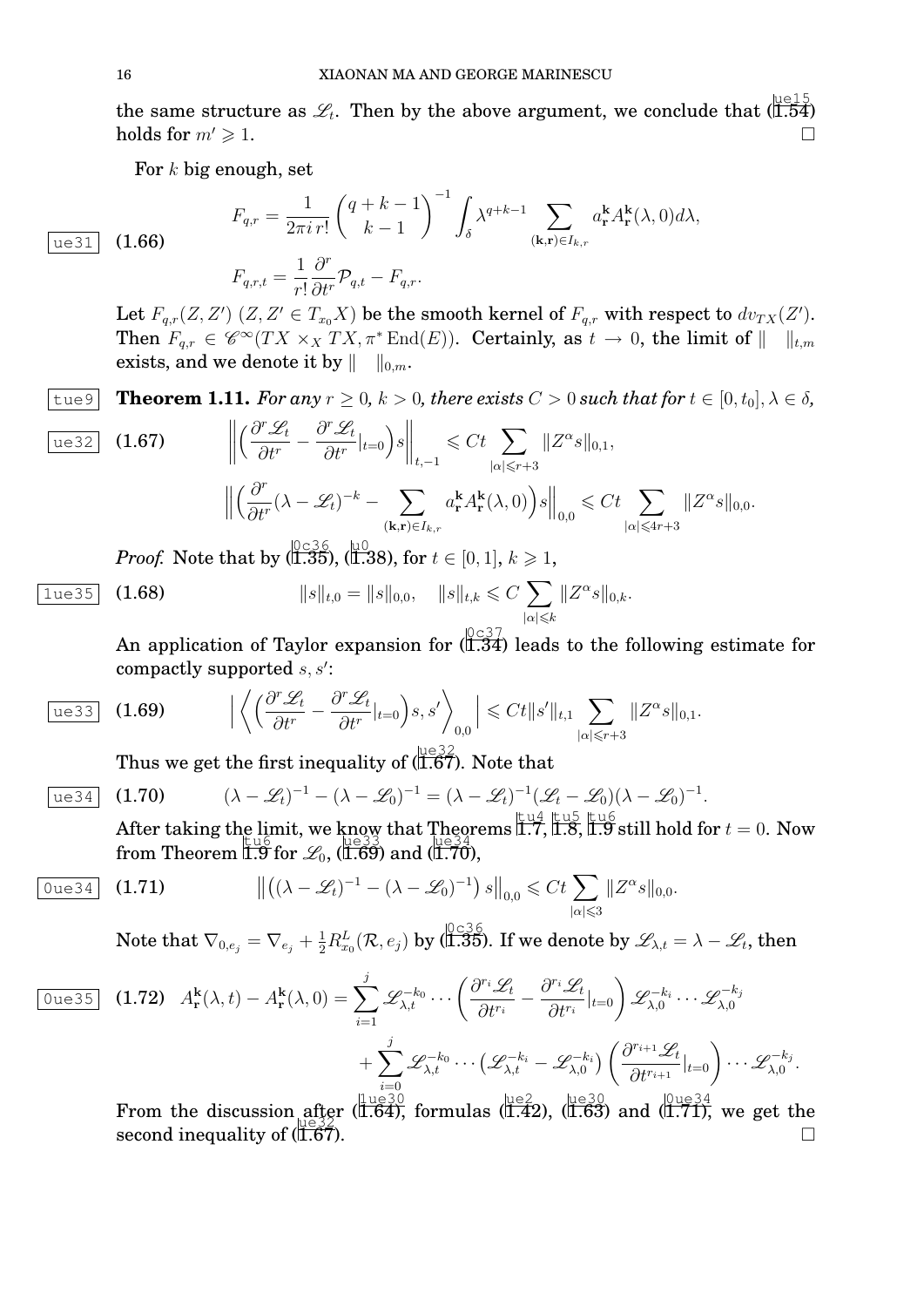**Theorem 1.12.** For  $\sigma > 0$ , there exists  $C > 0$  such that for  $t \in ]0,1]$ ,  $Z, Z' \in T_{x_0}X$ ,  $|Z|, |Z'| \leq \sigma$ ,

$$
\begin{array}{|l|l|}\n\hline \text{ue42} & \textbf{(1.73)} \\
\hline\n\end{array}
$$
\n
$$
\left|F_{q,r,t}(Z,Z')\right| \leq C t^{1/2(2n+1)}.
$$

 $Proof.$  By  $(\overline{1.61}),$   $(\overline{1.66})$  and  $(\overline{1.67}),$  there exists  $C > 0$  such that for  $t \in ]0,1],$ 

$$
\text{ue39} \quad \text{(1.74)} \qquad \qquad \mathbf{||} F_{q,r,t} ||_{(\sigma),0} \leqslant Ct.
$$

Let  $\phi : \mathbb{R} \to [0, 1]$  be a smooth function with compact support, equal 1 near 0, such that  $\int_{T_{x_0}X} \phi(Z)dv_{TX}(Z) = 1$ . Take  $\nu \in ]0,1]$ . By the proof of Theorem 1.10 and (i.66),  $F_{q,r}$  verifies the similar inequality as in (i.54) with  $r = 0$ . Thus by (i.54), there exists  $C > 0$  such that if  $|Z|, |Z'| \leq \sigma$ ,  $U, U' \in E_{x_0}$ ,

$$
\begin{aligned}\n\boxed{\text{ue43}} \quad \textbf{(1.75)} \quad \Big| \langle F_{q,r,t}(Z,Z')U,U' \rangle - \int_{T_{x_0}X \times T_{x_0}X} \langle F_{q,r,t}(Z-W,Z'-W')U,U' \rangle \\
&\quad \frac{1}{\nu^{4n}} \phi(W/\nu) \phi(W'/\nu) dv_{TX}(W) dv_{TX}(W') \Big| \leqslant C\nu |U||U'|.\n\end{aligned}
$$

On the other hand, by  $(\overline{1.74})$ ,

$$
\begin{array}{ll}\n\boxed{\text{ue44}} & \textbf{(1.76)} \quad \Big| \int_{T_{x_0}X \times T_{x_0}X} \langle F_{q,r,t}(Z-W,Z'-W')U,U' \rangle \\
& \frac{1}{\nu^{4n}} \phi(W/\nu) \phi(W'/\nu) dv_{TX}(W) dv_{TX}(W') \Big| \leq C t \frac{1}{\nu^{2n}} |U||U'|.\n\end{array}
$$

By taking  $\nu = t^{1/2(2n+1)}$ , we obtain  $(\overline{1.73})$ .

Finally, we obtain the following off-diagonal estimate for the kernel of  $\mathcal{P}_{q,t}$ .

 $\begin{bmatrix} \text{true14} & \text{Theorem 1.13.} \end{bmatrix}$  *For*  $k, m, m' \in \mathbb{N}$ ,  $\sigma > 0$ , there exists  $C > 0$  such that if  $t \in ]0,1]$ ,  $Z, Z' \in T_{x_0}X, |Z|, |Z'| \leq \sigma$ ,

$$
\boxed{0 \text{ue45}} \quad (1.77) \qquad \sup_{|\alpha|, |\alpha'| \leq m} \left| \frac{\partial^{|\alpha|+|\alpha'|}}{\partial Z^{\alpha} \partial Z'^{\alpha'}} \Big( \mathcal{P}_{q,t} - \sum_{r=0}^{k} F_{q,r} t^r \Big) (Z, Z') \right|_{\mathscr{C}^{m'}(X)} \leqslant C t^{k+1}.
$$

*Proof.* By (1.66), and (1.73),

$$
\boxed{0 \text{ue47}} \quad \textbf{(1.78)} \qquad \qquad \frac{1}{r!} \frac{\partial^r}{\partial t^r} \mathcal{P}_{q,t}|_{t=0} = F_{q,r}.
$$

Now by Theorem  $\prod_{p=1}^{\text{true8}}$  and (1.66),  $F_{q,r}$  has the same estimate as  $\frac{1}{r!}$ **Prem I.IO and (I.66)**,  $F_{q,r}$  has the same estimate as  $\frac{1}{r!} \frac{\partial^r}{\partial t^r} \mathcal{P}_{q,t}$ , in (I.54). Again from (I.54), (I.66), and the Taylor expansion

$$
\boxed{\text{Oue46}} \quad (1.79) \qquad G(t) - \sum_{r=0}^{k} \frac{1}{r!} \frac{\partial^r G}{\partial t^r} (0) t^r = \frac{1}{k!} \int_0^t (t - t_0)^k \frac{\partial^{k+1} G}{\partial t^{k+1}} (t_0) dt_0,
$$
\nwe have  $\left( \prod_{i=0}^{k} \frac{1}{r} \right)^{k+1} \frac{\partial^r G}{\partial t^k}$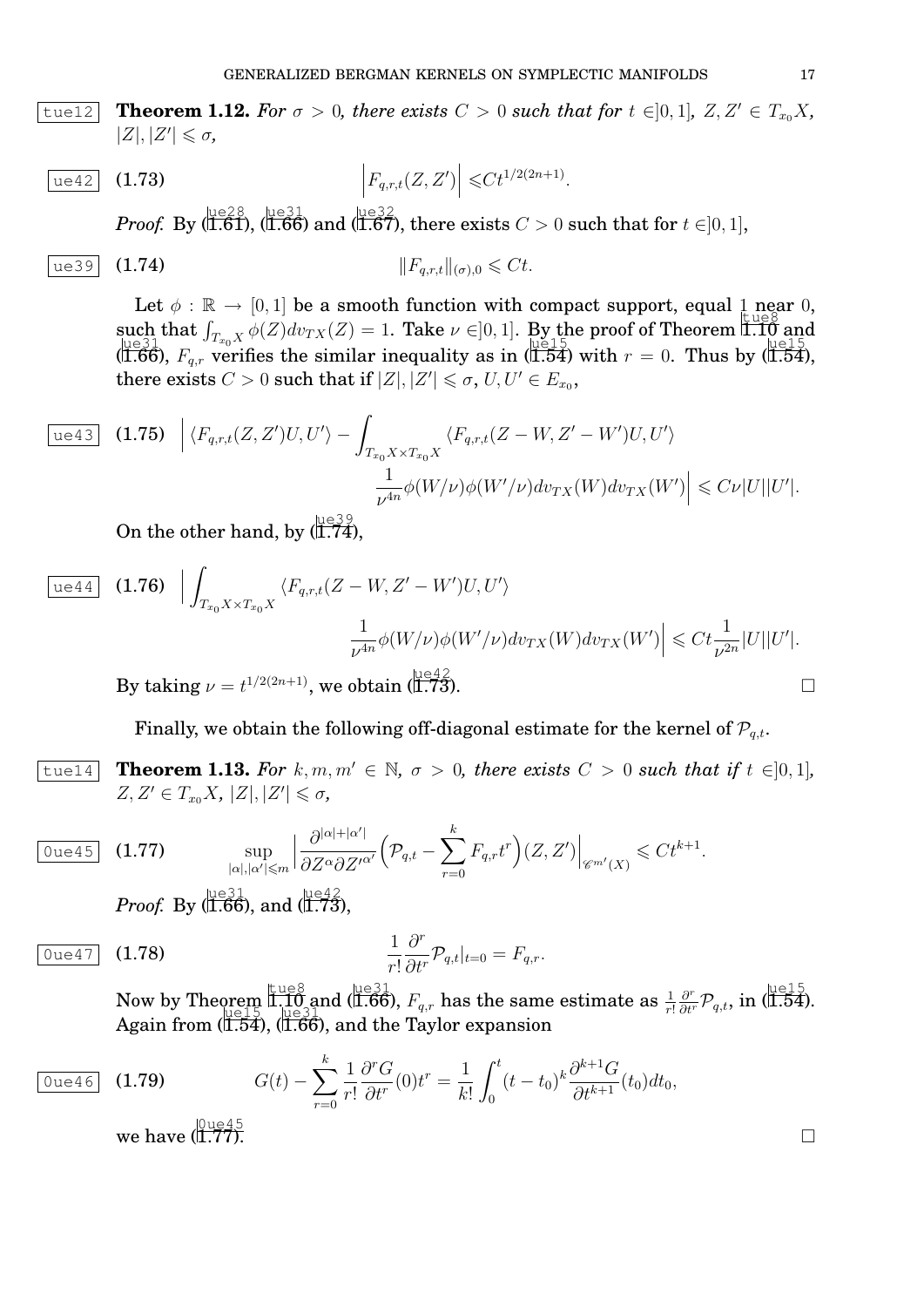s3.4

1.4. **Bergman kernel of**  $\mathcal{L}_0$ . The almost complex structure *J* induces a splitting  $TX \otimes_{\mathbb{R}} \mathbb{C} = T^{(1,0)}X \oplus T^{(0,1)}X$ , where  $T^{(1,0)}X$  and  $T^{(0,1)}X$  are the eigenbundles of J  $T A \otimes_{\mathbb{R}} \mathbb{C} = T^{\otimes n} A \oplus T^{\otimes n} A$ , where  $T^{\otimes n} A$  and  $T^{\otimes n} A$  are the eigenvalues of  $J$  corresponding to the eigenvalues  $\sqrt{-1}$  and  $-\sqrt{-1}$  respectively. We denote by  $\det_{\mathbb{C}}$ the determinant function on the complex bundle  $T^{(1,0)}X$ . Set

√

 $\mathcal{J}=-2\pi$ 

## 0ue62 (1.80)  $J = -2\pi \sqrt{-1}J$ .

 $\overline{\phantom{a}}$ 

 $\mathrm{By} \,(\stackrel{0}{\textbf{0}}\stackrel{.}{,}\overline{\textbf{1}},\, \mathcal{J}\in \mathrm{End}(T^{(1,0)}X)$  is positive, and  $\mathcal J$  acting on  $TX$  is skew-adjoint. For any tensor  $\psi$  on X, we denote by  $\nabla^{X}\psi$  the covariant derivative of  $\psi$  induced by  $\nabla^{TX}$ . Thus  $\nabla^X \mathcal{J}, \nabla^X J \in T^*X \otimes \text{End}(TX)$ ,  $\nabla^X \nabla^X \mathcal{J} \in T^*X \otimes T^*X \otimes \text{End}(TX)$ . We also adopt the convention that all tensors will be evaluated at the base point  $x_0 \in X$ , and most of the time, we will omit the subscript  $x_0$ .

Let  $P^N$  be the orthogonal projection from  $(L^2(\mathbb{R}^{2n}, E_{x_0}), \|\_ \|_0 = \| \_ \|_{t,0})$  onto  $N =$  $\text{Ker } \mathscr{L}_0$ , and let  $P^N(Z,Z')$  be the smooth kernel of  $P^N$  with respect to  $dv_{T_{x_0}X}(Z)$ . Then  $P^N(Z,Z^\prime)$  is the the Bergman kernel of  $\mathscr{L}_0.$  For  $Z,Z^\prime\in T_{x_0}X,$  we have

$$
\overline{\text{ue62}} \quad \textbf{(1.81)} \quad P^N(Z,Z') = \frac{\det_{\mathbb{C}} \mathcal{J}_{x_0}}{(2\pi)^n} \exp\Big(-\frac{1}{4}\big\langle (\mathcal{J}_{x_0}^2)^{1/2}(Z-Z'), (Z-Z')\big\rangle + \frac{1}{2}\big\langle \mathcal{J}_{x_0}Z, Z'\big\rangle\Big).
$$

Now we discuss the eigenvalues and eigenfunctions of  $\mathcal{L}_0$  in more precise way. We choose  $\{w_i\}_{i=1}^n$  an orthonormal basis of  $T^{(1,0)}_{x_0}X,$  such that

$$
\boxed{0 \text{ue52}} \quad \textbf{(1.82)} \qquad \qquad \mathcal{J}_{x_0} = \text{diag}(a_1, \cdots, a_n) \in \text{End}(T_{x_0}^{(1,0)}X),
$$

with  $0 < a_1 \leq a_2 \leq \cdots \leq a_n$ , and let  $\{w^j\}_{j=1}^n$  be its dual basis. Then  $e_{2j-1}$  $\frac{1}{\sqrt{2}}$  $\overline{\overline{2}}(w_j\!+\!\overline{w}_j)$  and  $e_{2j}=$  $\frac{\sqrt{-1}}{\sqrt{2}}(w_j-\overline{w}_j), j=1,\ldots,n$  forms an orthonormal basis of  $T_{x_0}X$ . We use the coordinates on  $T_{x_0}X \simeq \mathbb{R}^{2n}$  induced by  $\{e_i\}$  as in (1.19) and in what follows we also introduce the complex coordinates  $z = (z_1, \dots, z_n)$  on  $\mathbb{C}^n \simeq \mathbb{R}^{2n}$ . Thus  $Z = z + \overline{z}$ , and  $w_i = \sqrt{2} \frac{\partial}{\partial z}$  $\frac{\partial}{\partial z_i},\,\overline{w}_i=\sqrt{2}\frac{\partial}{\partial\overline{z}}$  $\frac{\partial}{\partial \overline{z}_i}.$  We will also identify  $z$  to  $\sum_i z_i \frac{\partial}{\partial z_i}$  $\frac{\partial}{\partial z_i}$  and  $\overline{z}$  to  $\sum_i \overline{z}_i \frac{\partial}{\partial \overline{z}}$  $\frac{\partial}{\partial \overline{z}_i}$  when we consider  $z$  and  $\overline{z}$  as vector fields. Remark that

$$
\boxed{90} \quad \textbf{(1.83)} \qquad \qquad \left|\frac{\partial}{\partial z_i}\right|^2 = \left|\frac{\partial}{\partial \overline{z}_i}\right|^2 = \frac{1}{2}, \quad \text{so that } |z|^2 = |\overline{z}|^2 = \frac{1}{2}|Z|^2 \,.
$$

It is very useful to rewrite  $\mathcal{L}_0$  by using the creation and annihilation operators. Set

$$
\overline{0g1} \quad \textbf{(1.84)} \quad \nabla_{0,\cdot} = \nabla_{\cdot} + \frac{1}{2} R_{x_0}^L(\mathcal{R},\cdot), \quad b_i = -2\nabla_{0,\frac{\partial}{\partial z_i}}, \quad b_i^+ = 2\nabla_{0,\frac{\partial}{\partial \overline{z}_i}}, \quad b = (b_1,\cdots,b_n) \, .
$$

Then by ( $\frac{{\vert}0\,{\rm u}e62}{{\vert}1.80}$ ), and ( $\frac{{\vert}0\,{\rm u}e52}{{\vert}1.82}$ ), we have

$$
\boxed{g1} \quad \textbf{(1.85)} \qquad \qquad b_i = -2 \tfrac{\partial}{\partial z_i} + \frac{1}{2} a_i \overline{z}_i \,, \quad b_i^+ = 2 \tfrac{\partial}{\partial \overline{z}_i} + \frac{1}{2} a_i z_i,
$$

and for any polynomial  $q(z, \overline{z})$  on z and  $\overline{z}$ ,

$$
\begin{aligned}\n\boxed{g2} \quad (1.86) \qquad & [b_i, b_j^+] = b_i b_j^+ - b_j^+ b_i = -2a_i \delta_{ij}, \\
& [b_i, b_j] = [b_i^+, b_j^+] = 0, \\
& [g(z, \overline{z}), b_j] = 2 \frac{\partial}{\partial z_j} g(z, \overline{z}), \quad [g(z, \overline{z}), b_j^+] = -2 \frac{\partial}{\partial \overline{z}_j} g(z, \overline{z}).\n\end{aligned}
$$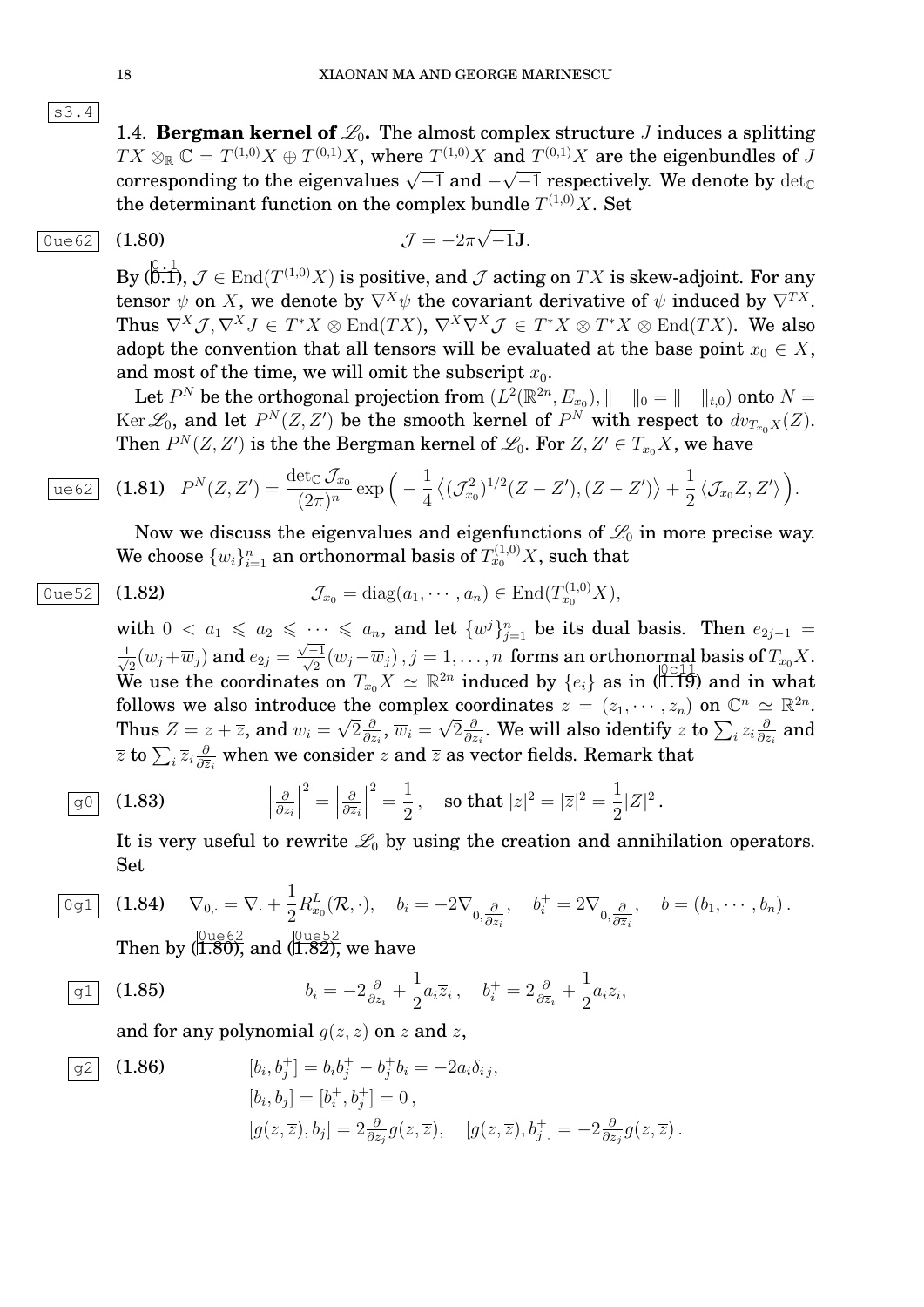$\frac{+}{i}$  .

 $\mathrm{By} \ ( \overline{0.2} ), \overline{0.2} \ \overline{0.2} ), \ \overline{\tau}_{x_0} = \sum_i a_i. \ \mathrm{Thus} \ \mathrm{from} \ (\overline{1.30}), \overline{0.82} , \overline{0.2} , \overline{0.3} \ \overline{1.84} ) \textrm{-} \overline{0.86} ),$ 

$$
\boxed{g3} \quad (1.87) \qquad \qquad \mathscr{L}_0 = \sum_i b_i b_i^+
$$

 $\overline{r^3 \cdot 4}$  *Remark* 1.14. Let  $L = \mathbb{C}$  be the trivial holomorphic line bundle on  $\mathbb{C}^n$  with the  ${\rm canonical\ section\ 1.\ Let\ } h^L\ {\rm be\ the\ metric\ on\ }L\ {\rm defined\ by}\ |1|_{h^L}(z):=e^{-\frac{1}{4}\sum_{j=1}^na_j|z_j|^2}=:$  $h(z)$  for  $z \in \mathbb{C}^n$ . Let  $g^{T\mathbb{C}^n}$  be the euclidian metric on  $\mathbb{C}^n$ . Then  $\mathscr{L}_0$  is twice the corresponding Kodaira-Laplacian  ${\overline{\partial}}^{L*}{\overline{\partial}}^L$  under the trivialization of  $L$  by using the unit section  $e^{\frac{1}{4}\sum_{j=1}^n a_j |z_j|^2}$  1. Indeed, let  $\overline{\partial}^*$  be the adjoint of the Dolbeault operator  $\overline{\partial}$  associated to  $L$  with the trivial metric on  $L$ . In fact, under the canonical trivialization by 1,

$$
\overline{\partial}^L = \overline{\partial}, \quad \overline{\partial}^{L*} = h^{-2} \overline{\partial}^* h^2.
$$

Set

$$
\overline{\partial}_h = h \overline{\partial} h^{-1}, \quad \overline{\partial}_h^* = h^{-1} \overline{\partial}^* h.
$$

Then

ag5  $(1.90)$ 

$$
b_j^+ = 2[i_{\frac{\partial}{\partial \overline{z}_j}}, \overline{\partial}_h], \quad b_j = [\overline{\partial}_h^*, d\overline{z}_j \wedge],
$$

$$
\overline{\partial}_h = \frac{1}{2} \sum_j d\overline{z}_j \wedge b_j^+, \quad \overline{\partial}_h^* = \sum_j i_{\frac{\partial}{\partial \overline{z}_j}} b_j.
$$

Under the trivialization by  $h^{-1}\cdot 1,$  we know the Kodaira-Laplacian  $\overline{\partial}^{L*}\overline{\partial}^L+\overline{\partial}^L\overline{\partial}^{L*}$  $\mathrm{i} \mathbf{s} \; h (\overline{\partial}^{L*} \overline{\partial}^L + \overline{\partial}^L \overline{\partial}^{L*}) h^{-1} = \overline{\partial}_h^* \overline{\partial}_h + \overline{\partial}_h \overline{\partial}_h^*$  $\hat{h}_h^*$ , and its restriction on functions is  $\frac{1}{2}\mathscr{L}_0.$ 

**Theorem 1.15.** The spectrum of the restriction of  $\mathscr{L}_0$  on  $L^2(\mathbb{R}^{2n})$  is given by

$$
\overline{g4} \quad \textbf{(1.91)} \qquad \qquad \text{Spec } \mathscr{L}_0|_{L^2(\mathbb{R}^{2n})} = \left\{ 2 \sum_{i=1}^n \alpha_i a_i \, : \, \alpha = (\alpha_1, \cdots, \alpha_n) \in \mathbb{N}^n \right\}
$$

and an orthogonal basis of the eigenspace of  $2\sum_{i=1}^n\alpha_ia_i$  is given by

$$
\boxed{g5} \quad (1.92) \qquad \qquad b^{\alpha}(z^{\beta} \exp\left(-\frac{1}{4} \sum_{i} a_{i} |z_{i}|^{2}\right)), \quad with \ \beta \in \mathbb{N}^{n}
$$

*Proof.* At first  $z^{\beta}$   $\exp\left(-\frac{1}{4}\right)$  $\frac{1}{4} \sum_i a_i |z_i|^2$ ,  $\beta \in \mathbb{N}^n$  are annihilated by  $b_i^+$  $i_i^+$   $(1 \leq i \leq n)$ , thus they are in the kernel of  $\mathcal{L}_0|_{L^2(\mathbb{R}^{2n})}$ . Now, by (1.86), (1.92) are eigenfunctions of  $\mathscr{L}_0|_{L^2(\mathbb{R}^{2n})}$  with eigenvalue  $2\sum_{i=1}^n\alpha_i a_i$ . But the span of functions (1.92) includes all the rescaled Hermite polynomials multiplied by  $\exp\left(-\frac{1}{4}\right)$ mials multiplied by  $\exp\left(-\frac{1}{4}\sum_i a_i |z_i|^2\right)$  which is an orthogonal basis of  $L^2(\mathbb{R}^{2n})$  by  $\left[\frac{4}{44}, \frac{6}{8}\right]$ . Thus the eigenfunctions in (1.92) are all the eigenfunctions of  $\mathscr{L}_0|_{L^2(\mathbb{R}^{2n})}$ . The proof of Theorem  $\overrightarrow{1.15}$  is complete.

.

Especially an orthonormal basis of  $\mathrm{Ker} \,\mathscr{L}_0|_{L^2(\mathbb{R}^{2n})}$  is

$$
\boxed{96} \quad (1.93) \qquad \left(\frac{a^{\beta}}{(2\pi)^{n}2^{|\beta|}\beta!} \prod_{i=1}^{n} a_{i}\right)^{1/2} z^{\beta} \exp\left(-\frac{1}{4} \sum_{j=1}^{n} a_{j} |z_{j}|^{2}\right), \quad \beta \in \mathbb{N}^{n}.
$$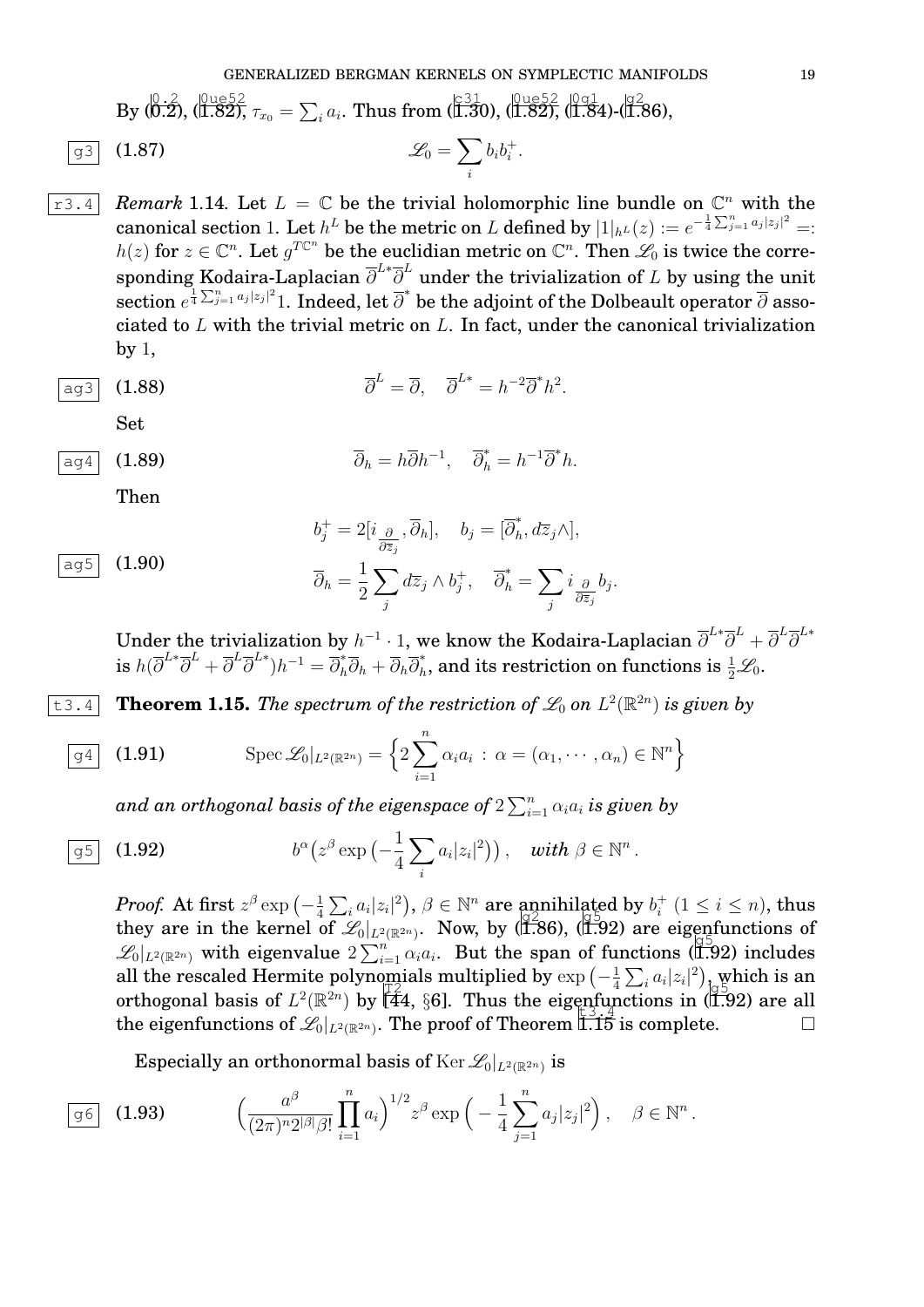From (1.93), we recover (1.81):

$$
\overline{g7} \quad (1.94) \qquad P^N(Z, Z') = \frac{1}{(2\pi)^n} \prod_{i=1}^n a_i \exp\Big(-\frac{1}{4} \sum_i a_i (|z_i|^2 + |z'_i|^2 - 2z_i \overline{z}'_i)\Big).
$$

Recall that the operators  $\mathcal{O}_1$ ,  $\mathcal{O}_2$  were defined in (1.30). Theorem 1.16 below is crucial in proving the vanishing result of  $F_{q,r}$  (cf. Theorem 1.18).

t3.5 **Theorem 1.16.** *We have the relation*

 $\boxed{98}$  (1.95)

 ${}^N\mathcal{O}_1 P^N = 0.$ 

 $\bm{Proof.} \ \ \pmb{\text{From (}}{0.1}^{0.1}\text{), for }U,V,W\in TX,\ \langle (\nabla ^{X}_{U}\mathbf{J})V,W\rangle =(\nabla ^{X}_{U}\omega )(V,W), \text{thus}$  $\boxed{99}$  (1.96)  $\langle U_U^X \mathbf{J} \rangle V, W \rangle + \langle (\nabla_V^X \mathbf{J}) W, U \rangle + \langle (\nabla_W^X \mathbf{J}) U, V \rangle = d\omega(U, V, W) = 0.$ By  $\langle 0.1 \overline{0.1} \rangle$  and  $\langle 0.2 \overline{2} \rangle$ ,

 $\overline{I}$   $\overline{I}$   $\overline{I}$   $\overline{I}$   $\overline{I}$   $\overline{I}$   $\overline{I}$   $\overline{I}$   $\overline{I}$   $\overline{I}$   $\overline{I}$   $\overline{I}$   $\overline{I}$   $\overline{I}$   $\overline{I}$   $\overline{I}$   $\overline{I}$   $\overline{I}$   $\overline{I}$   $\overline{I}$   $\overline{I}$   $\overline{I}$   $\overline{I}$   $\overline{I}$   $\overline{$ 

$$
R^{L}(U, V) = \langle \mathcal{J}U, V \rangle,
$$
  
\n
$$
(\nabla_{U}^{X} R^{L})(V, W) = \langle (\nabla_{U}^{X} \mathcal{J})V, W \rangle,
$$
  
\n
$$
\nabla_{U} \tau = -\frac{\sqrt{-1}}{2} \text{Tr} |_{TX} [\nabla_{U}^{X} (J\mathcal{J})].
$$

As  $J,\,{\cal J}\in {\rm End}(TX)$  are skew-adjoint and commute,  $\nabla ^{X}_U J,\,\nabla ^{X}_U {\cal J}$  are skew-adjoint and  $\nabla^X_U(J\mathcal{J})$  is symmetric. From  $J^2=-\operatorname{Id},$  we know that

$$
\overline{g11} \quad (1.98) \qquad \qquad J(\nabla^X J) + (\nabla^X J)J = 0,
$$

thus  $\nabla^X_U J$  exchanges  $T^{(1,0)}X$  and  $T^{(0,1)}X$ . From (1.96) and (1.97), we have

(1.99) 
$$
(\nabla_{\mathcal{R}} \tau)_{x_0} = -2\sqrt{-1} \left\langle (\nabla_{\mathcal{R}}^X (J\mathcal{J})) \frac{\partial}{\partial z_i}, \frac{\partial}{\partial \overline{z}_i} \right\rangle = 2 \left\langle (\nabla_{\mathcal{R}}^X \mathcal{J}) \frac{\partial}{\partial z_i}, \frac{\partial}{\partial \overline{z}_i} \right\rangle
$$

$$
= 2 \left\langle (\nabla_{\frac{\partial}{\partial z_i}}^X \mathcal{J}) \mathcal{R}, \frac{\partial}{\partial \overline{z}_i} \right\rangle + 2 \left\langle (\nabla_{\frac{\partial}{\partial z_i}}^X \mathcal{J}) \mathcal{R}, \frac{\partial}{\partial \overline{z}_i} \right\rangle
$$

$$
= 4 \left\langle (\nabla_{\frac{\partial}{\partial z_i}}^X \mathcal{J}) \mathcal{R}, \frac{\partial}{\partial \overline{z}_i} \right\rangle - 2 \left\langle (\nabla_{\mathcal{R}}^X \mathcal{J}) \frac{\partial}{\partial z_i}, \frac{\partial}{\partial \overline{z}_i} \right\rangle.
$$

From  $\langle 1.31 \rangle$ ,  $\langle 1.86 \rangle$ ,  $\langle 1.97 \rangle$  and  $\langle 1.99 \rangle$ , we infer

$$
\mathcal{O}_{1} = -\frac{2}{3} \Big[ \Big\langle (\nabla_{\mathcal{R}}^{X} \mathcal{J}) \mathcal{R}, \frac{\partial}{\partial z_{i}} \Big\rangle b_{i}^{+} - \Big\langle (\nabla_{\mathcal{R}}^{X} \mathcal{J}) \mathcal{R}, \frac{\partial}{\partial \overline{z}_{i}} \Big\rangle b_{i}
$$
\n
$$
+ 2 \Big\langle (\nabla_{\mathcal{R}}^{X} \mathcal{J}) \mathcal{R}, \frac{\partial}{\partial \overline{z}_{i}} \Big\rangle + 2 \Big\langle (\nabla_{\mathcal{R}}^{X} \mathcal{J}) \frac{\partial}{\partial z_{i}}, \frac{\partial}{\partial \overline{z}_{i}} \Big\rangle \Big]
$$
\n
$$
= -\frac{2}{3} \Big[ \Big\langle (\nabla_{\mathcal{R}}^{X} \mathcal{J}) \mathcal{R}, \frac{\partial}{\partial z_{i}} \Big\rangle b_{i}^{+} - b_{i} \Big\langle (\nabla_{\mathcal{R}}^{X} \mathcal{J}) \mathcal{R}, \frac{\partial}{\partial \overline{z}_{i}} \Big\rangle \Big].
$$
\nNote that by  $\mathcal{R} = \mathcal{R} \Big[ \mathcal{R} \Big]$ 

Note that by (1.85), (1.94),

# $\boxed{914}$  (1.101)

$$
(b_i^+ P^N)(Z, Z') = 0, \quad (b_i P^N)(Z, Z') = a_i(\overline{z}_i - \overline{z}'_i) P^N(Z, Z').
$$

We learn from (  $1.101$  ) that for any polynomial  $g(z,\overline{z})$  in  $z,\overline{z}$  we can write  $g(z,\overline{z})P^N_{\gamma}(Z,Z')$ we can not the  $g(z, z)$  may be any polynomial  $g(z, z)$  in  $z, z$  we can write  $g(z, z)$   $\frac{1}{12}$ ,  $\frac{1}{2}$  as sums of  $b^{\beta}g_{\beta}(z, \overline{z}')P^N(Z, Z')$  with  $g_{\beta}(z, \overline{z}')$  polynomials in  $z, \overline{z}'$ . By Theorem 1.15,

$$
\boxed{g15} \quad (1.102) \qquad P^N b^\alpha g(z, \overline{z}) P^N = 0 \,, \quad \text{for } |\alpha| > 0, \\
 \text{and relations } (\overline{1.100}) - (\overline{1.102}) \text{ yield the desired relation } (\overline{1.95}). \qquad \Box
$$

,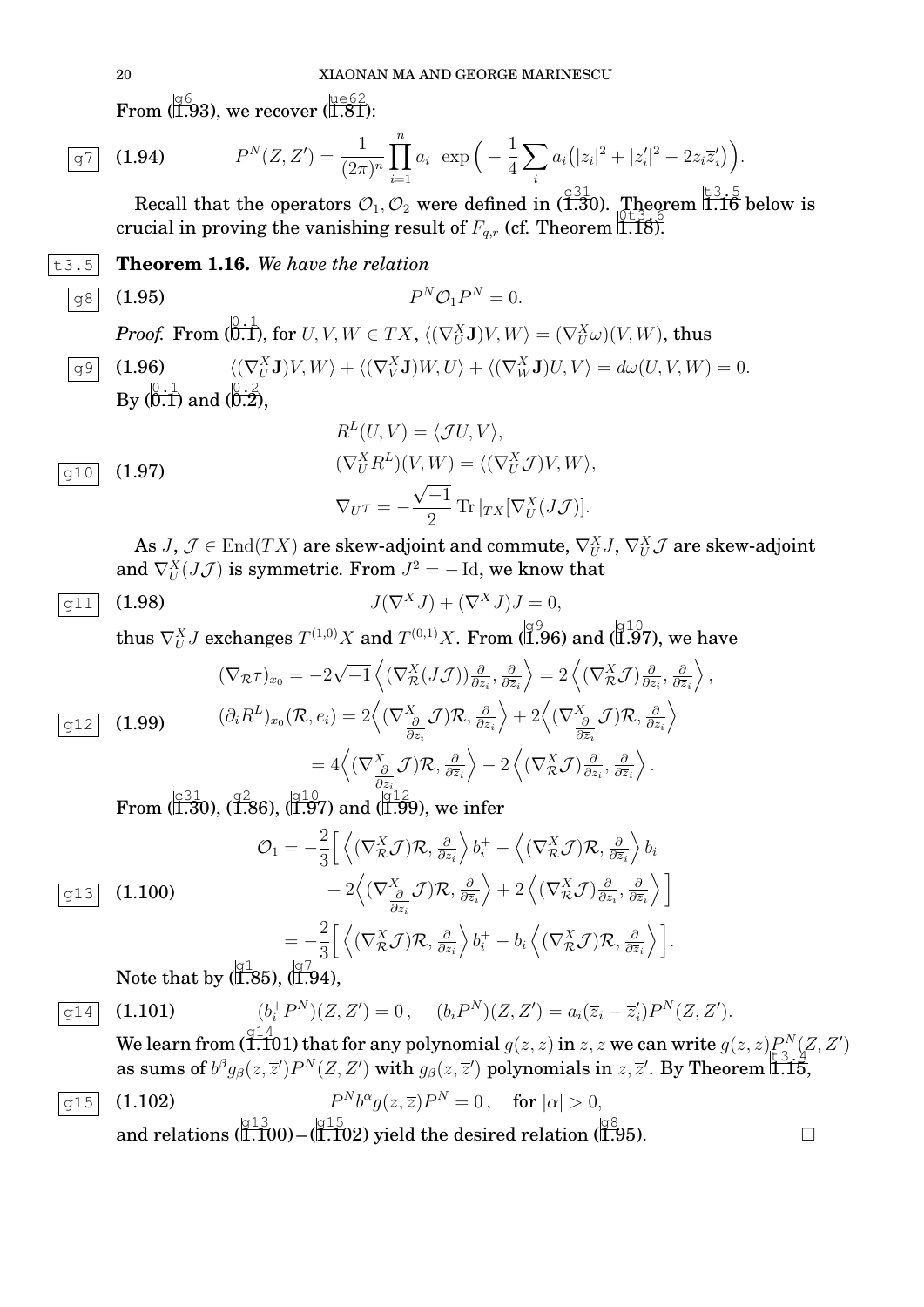$|s3.5|$ 

1.5. **Evaluation of**  $F_{q,r}$ . For  $s \in \mathbb{R}$ , let  $[s]$  denote the greatest integer which is less than or equal to s. Let  $f(\lambda, t)$  be a formal power series with values in  $\text{End}(L^2(\mathbb{R}^{2n}, E_{x_0}))$ 

$$
\boxed{\mathtt{c54}} \quad \textbf{(1.103)} \qquad \qquad f(\lambda, t) = \sum_{r=0}^{\infty} t^r f_r(\lambda), \quad f_r(\lambda) \in \mathrm{End}(L^2(\mathbb{R}^{2n}, E_{x_0})).
$$

By (1.29), consider the equation of formal power series for  $\lambda \in \delta,$ 

$$
\boxed{c55} \quad \textbf{(1.104)} \qquad \qquad (-\mathscr{L}_0 + \lambda - \sum_{r=1}^{\infty} t^r \mathcal{O}_r) f(\lambda, t) = \text{Id}_{L^2(\mathbb{R}^{2n}, E_{x_0})} \, .
$$

Let  $N^{\perp}$  be the orthogonal space of N in  $L^2(\mathbb{R}^{2n},E_{x_0})$ , and  $P^{N^{\perp}}$  be the orthogonal projection from  $L^2(\mathbb{R}^{2n}, E_{x_0})$  to  $N^{\perp}$ . We decompose  $f(\lambda, t)$  according the splitting  $L^2(\mathbb{R}^{2n}, E_{x_0}) = N \oplus N^{\perp},$ 

$$
\boxed{\text{c56}} \quad \textbf{(1.105)} \qquad \qquad g_r(\lambda) = P^N f_r(\lambda), \quad f_r^{\perp}(\lambda) = P^{N^{\perp}} f_r(\lambda).
$$

Using ( $\stackrel{c56}{\text{(1.105)}}$  and identifying the powers of  $t$  in ( $\stackrel{c55}{\text{(1.104)}}$ , we find that

$$
g_0(\lambda) = \frac{1}{\lambda} P^N, \quad f_0^{\perp}(\lambda) = (\lambda - \mathcal{L}_0)^{-1} P^{N^{\perp}},
$$
  

$$
f_r^{\perp}(\lambda) = (\lambda - \mathcal{L}_0)^{-1} \sum_{j=1}^r P^{N^{\perp}} \mathcal{O}_j f_{r-j}(\lambda),
$$
  

$$
g_r(\lambda) = \frac{1}{\lambda} \sum_{j=1}^r P^N \mathcal{O}_j f_{r-j}(\lambda).
$$

 $c57$  (1.106)

**Lemma 1.17.** For 
$$
r \in \mathbb{N}
$$
,  $\lambda^{\left[\frac{r}{2}\right]+1}g_r(\lambda)$ ,  $\lambda^{\left[\frac{r+1}{2}\right]}f_r^{\perp}(\lambda)$  are holomorphic functions for  $|\lambda| \leq \mu_0/4$  and

$$
\boxed{c81} \quad (1.107) \qquad (\lambda^{r+1}g_{2r})(0) = (P^N \mathcal{O}_2 P^N - P^N \mathcal{O}_1 \mathcal{L}_0^{-1} P^{N\perp} \mathcal{O}_1 P^N)^r P^N.
$$

*Proof.* By ( $\stackrel{[c57]}{\textbf{(1.106)}}$  we know that Lemma  $\stackrel{[c3,c6]}{\textbf{1.17}}$  is true for  $r=0.$  Assume that Lemma  $t_3$ ,  $t_4$ ,  $t_5$ ,  $t_6$ ,  $t_7$ ,  $t_8$ ,  $t_9$ ,  $t_1$ ,  $t_2$ ,  $t_3$ ,  $t_4$ ,  $t_5$ ,  $t_6$ ,  $t_7$ ,  $t_8$ ,  $t_9$ ,  $t_1$ ,  $t_2$ ,  $t_3$ ,  $t_4$ ,  $t_5$ ,  $t_6$ ,  $t_7$ ,  $t_8$ ,  $t_9$ ,  $t_9$ ,  $t_1$ ,  $t_2$ ,  $t_3$ ,  $t_4$ ,  $t_7$ ,  $t_8$  ${\rm tion},\, {\rm it \, follows\ that} \ \lambda^{[\frac{m}{2}]+1} f_{m+1}^\perp(\lambda) \ \hbox{is\ holomorphic \, for\ } |\lambda| \leqslant \mu_0/4, \ \hbox{and}$ 

$$
\boxed{\text{c82}} \quad \textbf{(1.108)} \qquad \lambda^{\left[\frac{m+1}{2}\right]+1} g_{m+1}(\lambda) = \lambda^{\left[\frac{m+1}{2}\right]} \sum_{i=1}^{m+1} P^N \mathcal{O}_i \Big[ g_{m+1-i}(\lambda) + f_{m+1-i}^{\perp}(\lambda) \Big].
$$

By our recurrence,  $\lambda^{[\frac{m+1}{2}]-1} f_{m+1-j}^{\perp}(\lambda), \ \lambda^{[\frac{m+1}{2}]-1}_{\pm g_{m-j}(\lambda)}, \ \lambda^{[\frac{m+1}{2}]} f_{m}^{\perp}(\lambda)$  are holomorphic  $f(x) \le \mu_0/4, j \ge 2$ . Thus by Theorem 1.16, and (1.106) and (1.108),  $\lambda^{[\frac{m+1}{2}]+1}g_{m+1}(\lambda)$ is also holomorphic for  $|\lambda| \le \mu_0/4$ , and

$$
\begin{split} \n\frac{1}{12} \mathcal{L}^{2} \left( 1.109 \right) \quad & \left( \lambda^{\left[ \frac{m+1}{2} \right] + 1} g_{m+1} \right) (0) = \left( \lambda^{\left[ \frac{m+1}{2} \right]} (P^N \mathcal{O}_1 f_m^{\perp} + P^N \mathcal{O}_2 g_{m-1}) \right) (0) \\ \n&= -P^N \mathcal{O}_1 \mathcal{L}_0^{-1} P^{N^{\perp}} \mathcal{O}_1 \left( \lambda^{\left[ \frac{m+1}{2} \right]} (g_{m-1} + f_{m-1}^{\perp}) \right) (0) \n&+ \left( \lambda^{\left[ \frac{m+1}{2} \right]} P^N \mathcal{O}_2 g_{m-1} \right) (0). \n\end{split}
$$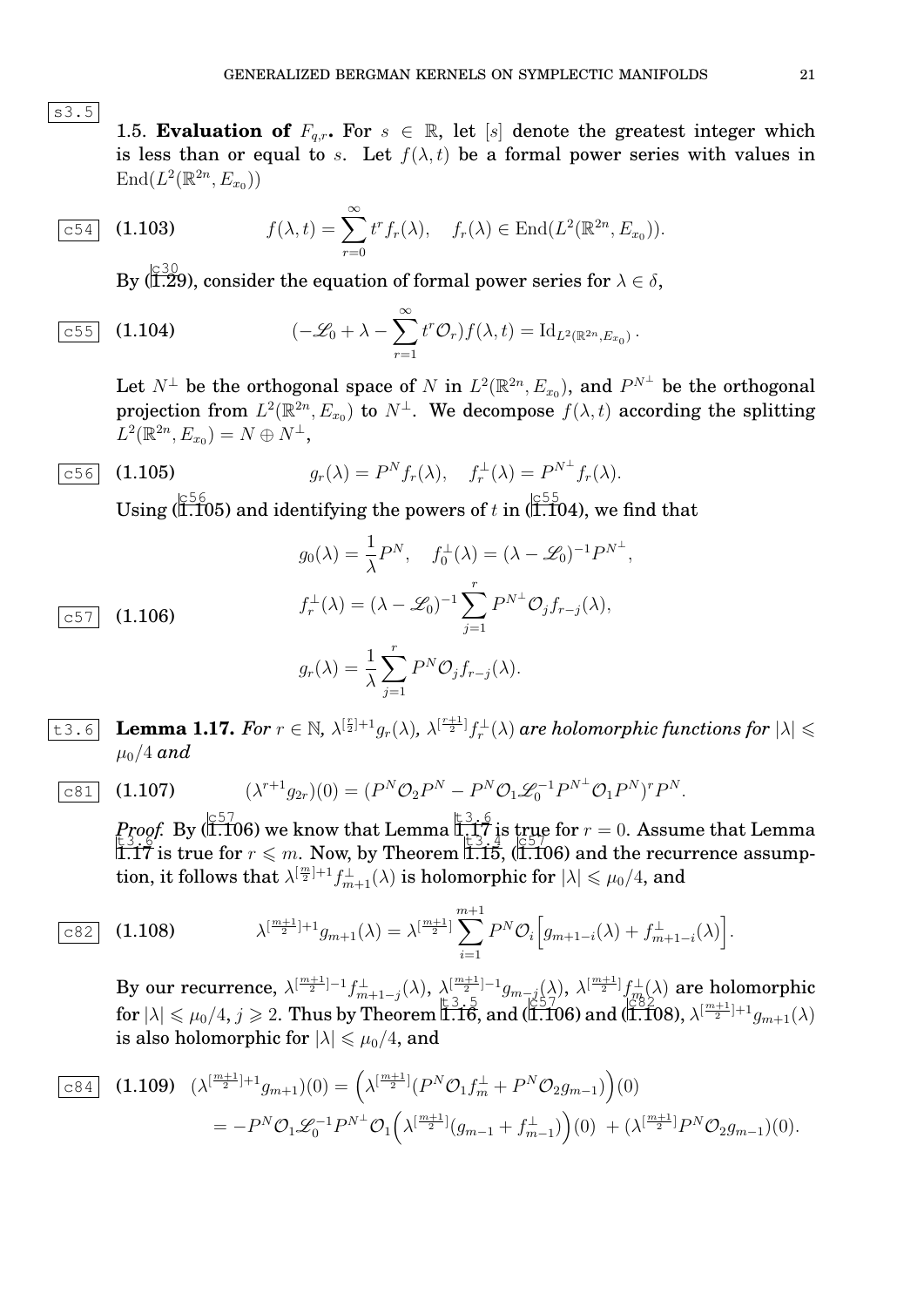If  $m$  is odd, then by (  $\overline{11.109}$  ) and recurrence assumption,

$$
\begin{aligned} \boxed{\text{c85}} \quad \text{(1.110)} \quad (\lambda^{\left[\frac{m+1}{2}\right]+1} g_{m+1})(0) &= P^N (-\mathcal{O}_1 \mathcal{L}_0^{-1} P^{N\perp} \mathcal{O}_1 + \mathcal{O}_2) P^N (\lambda^{\left[\frac{m-1}{2}\right]+1} g_{m-1})(0) \\ &= (P^N \mathcal{O}_2 P^N - P^N \mathcal{O}_1 \mathcal{L}_0^{-1} P^{N\perp} \mathcal{O}_1 P^N)^{\left[\frac{m+1}{2}\right]} P^N. \end{aligned}
$$

The proof of Lemma  $\stackrel{\dagger}{\text{1.17}}$  is complete.

 $\overline{0 \texttt{t3.6}}$  **Theorem 1.18.** There exist  $J_{q,r}(Z, Z')$  polynomials in  $Z, Z'$  with the same parity  $a$ s  $r$  and  $\deg J_{q,r}(Z,Z') \leq 3r$ , whose coefficients are polynomials in  $R^{TX}$ ,  $R^{E}$  (and  $R^L$ ,  $\Phi$ ) and their derivatives of order  $\leqslant r - 1$  (resp. r), and reciprocals of linear *combinations of eigenvalues of* **J** *at*  $x_0$ *, such that* 

$$
\boxed{c86} \quad (1.111) \qquad \qquad F_{q,r}(Z,Z') = J_{q,r}(Z,Z')P^N(Z,Z').
$$

*Moreover,*

 $|1c52|$  (1.112)

 $\overline{\phantom{a}}$ 

g51 (1.114)

$$
F_{0,0} = P^N,
$$
  
\n
$$
F_{q,r} = 0, \text{ for } q > 0, r < 2q,
$$
  
\n
$$
F_{q,2q} = (P^N \mathcal{O}_2 P^N - P^N \mathcal{O}_1 \mathcal{L}_0^{-1} P^{N \perp} \mathcal{O}_1 P^N)^q P^N \text{ for } q > 0.
$$

*Proof.* Recall that  $P_{\text{ref}} = (L_t)^q \mathcal{P}_{0,t}$ . By  $(\overline{1.55})$ ,  $\mathcal{P}_{q,t} = \frac{1}{2\pi}$  $\mathcal{P}_{\text{roof}}$ . Recall that  $\mathcal{P}_{g,t} = (\mathscr{L}_t)^q \mathcal{P}_{0,t}$ . By  $(\overline{1.555})$ ,  $\mathcal{P}_{q,t} = \frac{1}{2\pi i} \int_{\delta} \lambda^q (\lambda - \mathscr{L}_t)^{-1} d\lambda$ . Thus by  $($ I.61),  $($ I.66) and  $($ I.105),

$$
\overline{c90} \quad \textbf{(1.113)} \qquad \qquad F_{q,r} = \frac{1}{2\pi i} \int_{\delta} \lambda^q g_r(\lambda) d\lambda + \frac{1}{2\pi i} \int_{\delta} \lambda^q f_r^{\perp}(\lambda) d\lambda.
$$

From Lemma  $\left[\begin{array}{c} 1.3.6 \\ 1.17 \end{array}\right]$  and  $\left[\begin{array}{c} 1.652 \\ 1.112 \end{array}\right]$ , Generally, from Theorems 1.4, 1.15, Remark 1.5, (1.94), (1.106), (1.113) and the residue formula, we conclude that  $F_{q,r}$ has the form  $(\tilde{I}, \tilde{I}11)$ .  $\frac{1}{1.111}$ ).

From Theorems  $\overleftrightarrow{1.15},\overleftrightarrow{1.16},\overleftrightarrow{1.106}),\overleftrightarrow{1.113})$  and the residue formula, we can get  $F_{q,r}$  by using the operators  $\mathscr{L}_0^{-1}$ ,  $P^N_{\mu^2}$ ,  $P^{N^\perp}_{A}$ ,  $\mathcal{O}_k(k\leq r)$ . This give us a direct method to compute  $F_{q,r}$  in view of Theorem 1.15. In particular, we get <sup>2</sup>

$$
F_{0,1} = -P^{N}\mathcal{O}_{1}\mathcal{L}_{0}^{-1}P^{N^{\perp}} - P^{N^{\perp}}\mathcal{L}_{0}^{-1}\mathcal{O}_{1}P^{N},
$$
  
\n
$$
F_{0,2} = \frac{1}{2\pi i} \int_{\delta} \left[ (\lambda - \mathcal{L}_{0})^{-1} P^{N^{\perp}} (\mathcal{O}_{1}f_{1} + \mathcal{O}_{2}f_{0})(\lambda) + \frac{1}{\lambda} P^{N} (\mathcal{O}_{1}f_{1} + \mathcal{O}_{2}f_{0})(\lambda) \right] d\lambda
$$
  
\n
$$
= \mathcal{L}_{0}^{-1} P^{N^{\perp}} \mathcal{O}_{1}\mathcal{L}_{0}^{-1} P^{N^{\perp}} \mathcal{O}_{1} P^{N} - \mathcal{L}_{0}^{-1} P^{N^{\perp}} \mathcal{O}_{2} P^{N}
$$
  
\n
$$
+ P^{N} \mathcal{O}_{1}\mathcal{L}_{0}^{-1} P^{N^{\perp}} \mathcal{O}_{1}\mathcal{L}_{0}^{-1} P^{N^{\perp}} - P^{N} \mathcal{O}_{2}\mathcal{L}_{0}^{-1} P^{N^{\perp}}
$$
  
\n
$$
+ P^{N^{\perp}} \mathcal{L}_{0}^{-1} \mathcal{O}_{1} P^{N} \mathcal{O}_{1}\mathcal{L}_{0}^{-1} P^{N^{\perp}} - P^{N} \mathcal{O}_{1}\mathcal{L}_{0}^{-2} P^{N^{\perp}} \mathcal{O}_{1} P^{N}.
$$

$$
\overline{}
$$

The formula  $F_{0,2}$  in [34, (20)] missed the last two terms here which are zero at  $(0,0)$  if  $\mathbf{J} = J$ , cf. Section 2.3.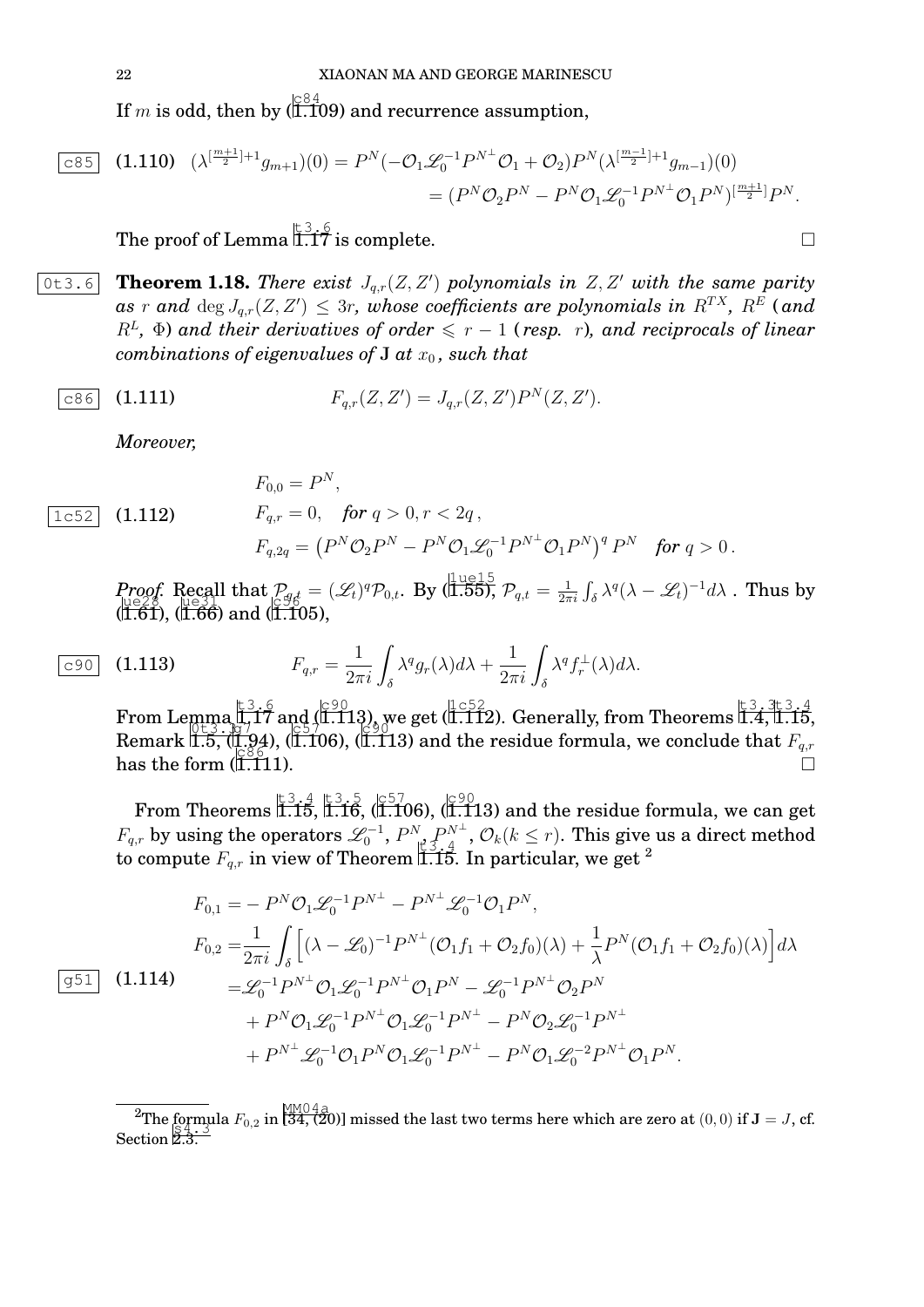- s3.6 1.6. **Proof of Theorem 0.1.** Recall that  $P_{0,q,p} = (\Delta_{p,\Phi_0}^{X_0})^q P_{0,\mathcal{H}_p}$ . By (1.26), (1.27), for  $Z, Z' \in \mathbb{R}^{2n}$ ,
- $\overline{0 \in 53}$  (1.115)  $P_{0,q,p}(Z,Z') = t^{-2n-2q} \kappa^{-\frac{1}{2}}(Z) \mathcal{P}_{q,t}(Z/t, Z'/t) \kappa^{-\frac{1}{2}}(Z').$ By  $\frac{1-c19}{1.24}$ ,  $\frac{0-c53}{1.115}$ ), Proposition  $\frac{13}{1.3}$ , Theorems 1.13 and 1.18, we get the following main technical result of this paper, the near off-diagonal expansion of the generalized Bergman kernels:
- $\text{t3.8}$  **Theorem 1.19.** For k, m,  $m' \in \mathbb{N}$ ,  $k \geq 2q$ ,  $\sigma > 0$ , there exists  $C > 0$  such that if  $p \geq 1$ ,  $Z, Z' \in T_{x_0}X, |Z|, |Z'| \leq \sigma/\sqrt{p},$

$$
\begin{array}{lll}\n\boxed{1c53} & \textbf{(1.116)} & \sup_{|\alpha|+|\alpha'| \leq m} \left| \frac{\partial^{|\alpha|+|\alpha'|}}{\partial Z^{\alpha} \partial Z'^{\alpha'}} \left( \frac{1}{p^n} P_{q,p}(Z, Z') \right) \right| & & \\
& \left. - \sum_{r=2q}^k F_{q,r} (\sqrt{p} Z, \sqrt{p} Z') \kappa^{-\frac{1}{2}} (Z) \kappa^{-\frac{1}{2}} (Z') p^{-\frac{r}{2}+q} \right) \right|_{\mathscr{C}^{m'}(X)} \leqslant C p^{-\frac{k-m}{2}+q}.\n\end{array}
$$

 $\operatorname{Set}$  now  $Z=Z'=0$  in  $(\overline{1.116})$ . By Theorem  $\overline{1.18}$ , we obtain  $(\overline{0.9})$  and

$$
\overline{1c54} \quad (1.117) \qquad \qquad b_{q,r}(x_0) = F_{q,2r+2q}(0,0).
$$

 $|s4|$ 

$$
b_{q,r}(x_0) = F_{q,2r+2q}(0,0).
$$

Hence  $(0.5)$  follows from  $(1.81)$  and  $(1.117)$ . The statement about the structure of  $b_{\text{c}}$  follows from Theorems 1.15 and 1.18. To prove the uniformity part of Theorem to the unit of the uniformity part of theorem  $\frac{1000 \text{ N}}{10.1}$ , we notice that in the proof of Theorem 1.10, we only use the derivatives of the coefficients of  $\mathcal{L}_t$  with order  $\leq 2n + 2m + m' + 2$ . Thus by (1.79), the constants in Theorems 1.10,  $\frac{1.12}{1.12}$  and  $\frac{1.13}{1.13}$  are uniformly bounded, if with respect to a fixed metric  $g_0^{TX}$ , the  $\mathscr{C}^{2n+2m+m'+4}$  – norms on  $X$  of the data  $(g^{TX},\,h^{L},\,\nabla^{L},\,h^{E},\,\nabla^{E},\,J$  and  $\Phi$ ) are bounded, and  $g^{TX}$  is bounded below. Moreover, taking derivatives with respect to the parameters we obtain a similar equation as  $(1.65)$ , where  $x_0 \in X$ plays now a role of a parameter. Thus the  $\mathscr{C}^{m'}$ –norm in (1.116) can also include the parameters if the  $C^{m'}$ –norms (with respect to the parameter  $x_0 \in X$ ) of the derivatives of above data with order  $\leq 2n + 2m + 2k + m' + 4$  are bounded. Hence we can take  $C_{k,l}$  in  $(0,9)$  independent of  $g^{TX}$  under our condition. This achieves the proof of Theorem 0.1.

# 2. COMPUTING THE COEFFICIENTS  $b_{ax}$

In principle, Theorem 1.15, the equations (1.106), ( $\frac{{\binom{C}{57}}{{\binom{1.113}}}}$  and the residue formula give us a direct method to calculate  $b_{q,r}$  by recurrence. Actually, it is computable for the first few terms  $b_{q,r}$  in (0.9) in this way. This Section is organized as follows. In Section  $\frac{1}{2}$ ,  $\frac{1}{2}$ , we will give a simplified formula for  $\mathcal{O}_2P^N$  without the assumption  $J = J$ . In Sections  $2.2$ ,  $2.3$ , we will compute  $b_{q,0}$  and  $b_{0,1}$  under the assumption  ${\bf J}=J,$  thus proving Theorem 0.2.

In this Section, we use the notation in Section  $\frac{\sqrt{3} \cdot 4}{1.4}$  and all tensors will be evaluated at the base point  $x_0 \in X$ . Recall that the operators  $\mathcal{O}_1, \mathcal{O}_2$  were defined in  $(1.30)$ .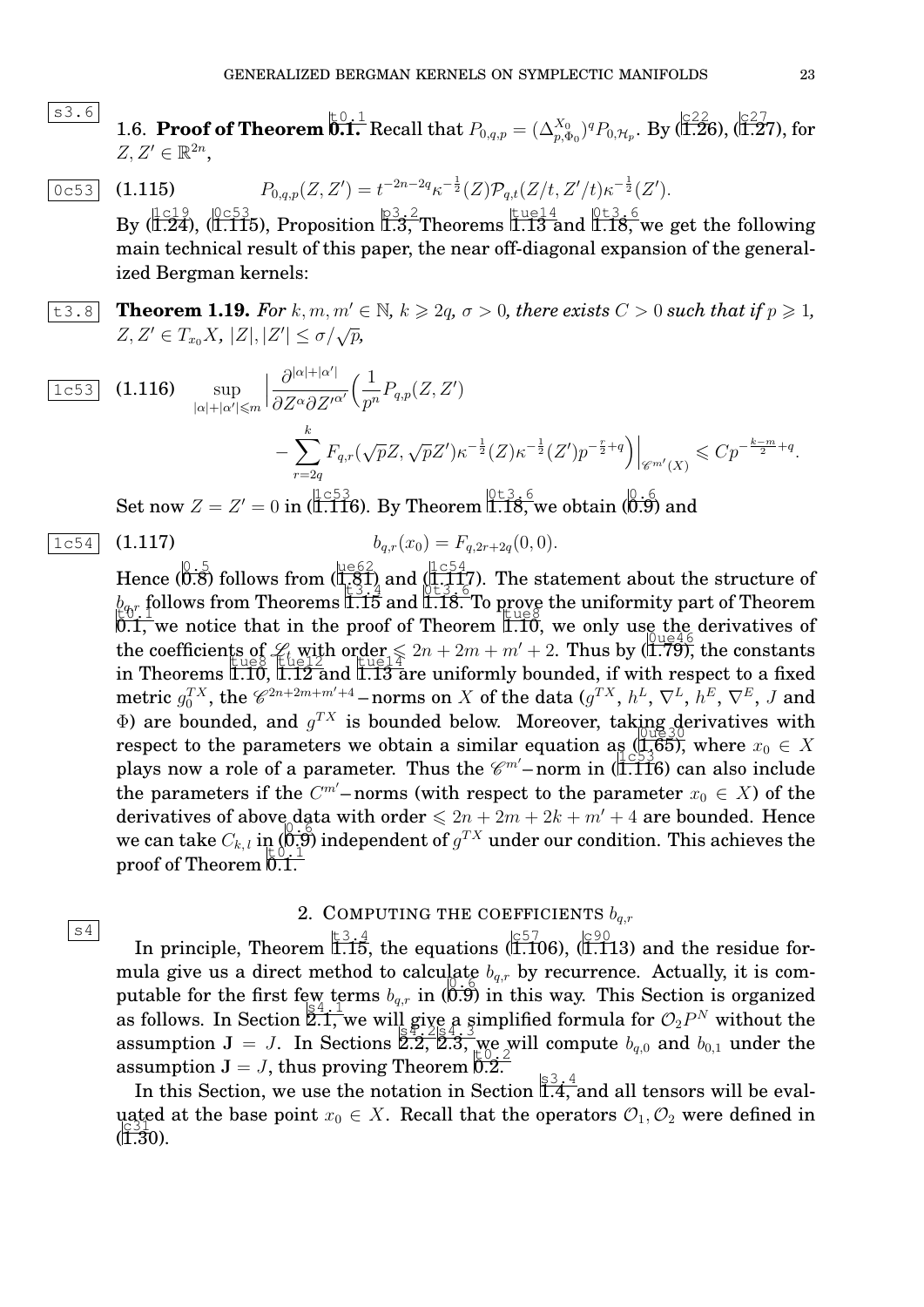$2.1.$  **A formula for**  $\mathcal{O}_2 P^N$ . We will use the following Lemma to evaluate  $b_{q,r}$  in  $\begin{bmatrix} 0.5 & 0.6 \\ 0.9 & 0.8 \end{bmatrix}$ 

t4.1 **Lemma 2.1.** *The following relation holds:*

$$
\mathcal{O}_{2}P^{N} = \left\{ \frac{1}{3}b_{i}b_{j}\left\langle R^{TX}(\mathcal{R},\frac{\partial}{\partial \overline{z}_{i}})\mathcal{R},\frac{\partial}{\partial \overline{z}_{j}}\right\rangle + \frac{1}{2}b_{i}\sum_{|\alpha|=2}(\partial^{\alpha}R^{L})_{x_{0}}(\mathcal{R},\frac{\partial}{\partial \overline{z}_{i}})\frac{Z^{\alpha}}{\alpha!} \right\}
$$
  
+ 
$$
\frac{4}{3}b_{j}\left[\left\langle R^{TX}(\frac{\partial}{\partial z_{i}},\frac{\partial}{\partial \overline{z}_{i}})\mathcal{R},\frac{\partial}{\partial \overline{z}_{j}}\right\rangle - \left\langle R^{TX}(\mathcal{R},\frac{\partial}{\partial z_{i}})\frac{\partial}{\partial \overline{z}_{i}},\frac{\partial}{\partial \overline{z}_{j}}\right\rangle\right] + R^{E}(\mathcal{R},\frac{\partial}{\partial \overline{z}_{i}})b_{i}
$$
  
+ 
$$
\left\langle (\nabla^{X}\nabla^{X}\mathcal{J})_{(\mathcal{R},\mathcal{R})}\frac{\partial}{\partial z_{i}},\frac{\partial}{\partial \overline{z}_{i}}\right\rangle + 4\left\langle R^{TX}(\frac{\partial}{\partial z_{i}},\frac{\partial}{\partial z_{j}})\frac{\partial}{\partial \overline{z}_{i}},\frac{\partial}{\partial \overline{z}_{j}}\right\rangle\right\}P^{N}
$$
  
+ 
$$
\left(-\frac{1}{3}\mathscr{L}_{0}\left\langle R^{TX}(\mathcal{R},\frac{\partial}{\partial z_{j}})\mathcal{R},\frac{\partial}{\partial \overline{z}_{j}}\right\rangle + \frac{1}{9}|(\nabla^{X}_{\mathcal{R}}\mathcal{J})\mathcal{R}|^{2} - \sum_{|\alpha|=2}(\partial^{\alpha}\tau)_{x_{0}}\frac{Z^{\alpha}}{\alpha!} + \Phi\right)P^{N}.
$$

*Proof.* Set

$$
I_{1} = \frac{1}{2} \sum_{|\alpha|=2} (\partial^{\alpha} R^{L})_{x_{0}} (\mathcal{R}, \frac{\partial}{\partial \overline{z}_{i}}) \frac{Z^{\alpha}}{\alpha!} b_{i}
$$
  
\n
$$
- \frac{1}{2} \frac{\partial}{\partial \overline{z}_{i}} \Big( \sum_{|\alpha|=2} (\partial^{\alpha} R^{L})_{x_{0}} (\mathcal{R}, \frac{\partial}{\partial z_{i}}) \frac{Z^{\alpha}}{\alpha!} \Big) - \frac{1}{2} \frac{\partial}{\partial z_{i}} \Big( \sum_{|\alpha|=2} (\partial^{\alpha} R^{L})_{x_{0}} (\mathcal{R}, \frac{\partial}{\partial \overline{z}_{i}}) \frac{Z^{\alpha}}{\alpha!} \Big),
$$
  
\n
$$
I_{2} = \frac{1}{3} \Big\langle R_{x_{0}}^{TX} (\mathcal{R}, \frac{\partial}{\partial \overline{z}_{i}}) \mathcal{R}, \frac{\partial}{\partial \overline{z}_{j}} \Big\rangle b_{i} b_{j}
$$
  
\n
$$
- \frac{4}{3} \Big[ \Big\langle R_{x_{0}}^{TX} (\mathcal{R}, \frac{\partial}{\partial \overline{z}_{i}}) \frac{\partial}{\partial z_{i}}, \frac{\partial}{\partial \overline{z}_{j}} \Big\rangle + \Big\langle R_{x_{0}}^{TX} (\mathcal{R}, \frac{\partial}{\partial z_{i}}) \frac{\partial}{\partial \overline{z}_{i}}, \frac{\partial}{\partial \overline{z}_{j}} \Big\rangle \Big] b_{j}.
$$

 $\text{From } (\stackrel{\text{(3)}}{\text{(1.30)}} , \stackrel{\text{(0ue62)}}{\text{(1.80)}} , \stackrel{\text{(q1)}}{\text{(1.85)}} , \stackrel{\text{(q10)}}{\text{(1.97)}} , \stackrel{\text{(q18)}}{\text{(2.2)}} , \text{and since } \mathcal{J} \text{ is purely imaginary},$ 

$$
\mathcal{O}_{2} = I_{1} + I_{2} - \frac{1}{3} \Big[ \mathcal{L}_{0}, \Big\langle R^{TX}(\mathcal{R}, \frac{\partial}{\partial z_{j}}) \mathcal{R}, \frac{\partial}{\partial \overline{z}_{j}} \Big\rangle \Big] + R^{E}(\mathcal{R}, \frac{\partial}{\partial \overline{z}_{i}}) b_{i}
$$
  
+ 
$$
\frac{1}{3} \Big[ \Big\langle R^{TX}(\mathcal{R}, \frac{\partial}{\partial z_{i}}) \mathcal{R}, \frac{\partial}{\partial \overline{z}_{j}} \Big\rangle (-2b_{j}b_{i}^{+} - 2a_{i}\delta_{ij}) + \Big\langle R^{TX}(\mathcal{R}, \frac{\partial}{\partial z_{i}}) \mathcal{R}, \frac{\partial}{\partial z_{j}} \Big\rangle b_{i}^{+} b_{j}^{+} \Big] + \Big( \frac{2}{3} \Big\langle R^{TX}(\mathcal{R}, e_{j}) e_{j}, \frac{\partial}{\partial z_{i}} \Big\rangle - \Big( \frac{1}{2} \sum_{|\alpha|=2} (\partial^{\alpha} R^{L})_{x_{0}} \frac{Z^{\alpha}}{\alpha!} + R^{E} \Big) (\mathcal{R}, \frac{\partial}{\partial z_{i}}) \Big) b_{i}^{+} + \frac{1}{9} |(\nabla^{X}_{\mathcal{R}} \mathcal{J}) \mathcal{R}|^{2} - \sum_{|\alpha|=2} (\partial^{\alpha} \tau)_{x_{0}} \frac{Z^{\alpha}}{\alpha!} + \Phi.
$$

 $\text{In normal coordinates, } (\nabla^{TX}_{e_i}e_j)_{x_0}=0, \text{ so from } (\stackrel{\text{[0c31]}}{\text{[1.32]}}, \text{at } x_0,$ 

$$
\nabla_{e_j} \nabla_{e_i} \langle \mathcal{J} e_k, e_l \rangle = \left\langle (\nabla_{e_j}^X \nabla_{e_i}^X \mathcal{J}) e_k + \mathcal{J} (\nabla_{e_j}^{TX} \nabla_{e_i}^{TX} e_k), e_l \right\rangle + \left\langle \mathcal{J} e_k, \nabla_{e_j}^{TX} \nabla_{e_i}^{TX} e_l \right\rangle
$$
  
\n
$$
= \left\langle (\nabla_{e_j}^X \nabla_{e_i}^X \mathcal{J}) e_k, e_l \right\rangle - \frac{1}{3} \left\langle R^{TX}(e_j, e_i) e_k + R^{TX}(e_j, e_k) e_i, \mathcal{J} e_l \right\rangle
$$
  
\n
$$
+ \frac{1}{3} \left\langle R^{TX}(e_j, e_i) e_l + R^{TX}(e_j, e_l) e_i, \mathcal{J} e_k \right\rangle.
$$

 $|s4.\overline{1}|$ 

g18 (2.2)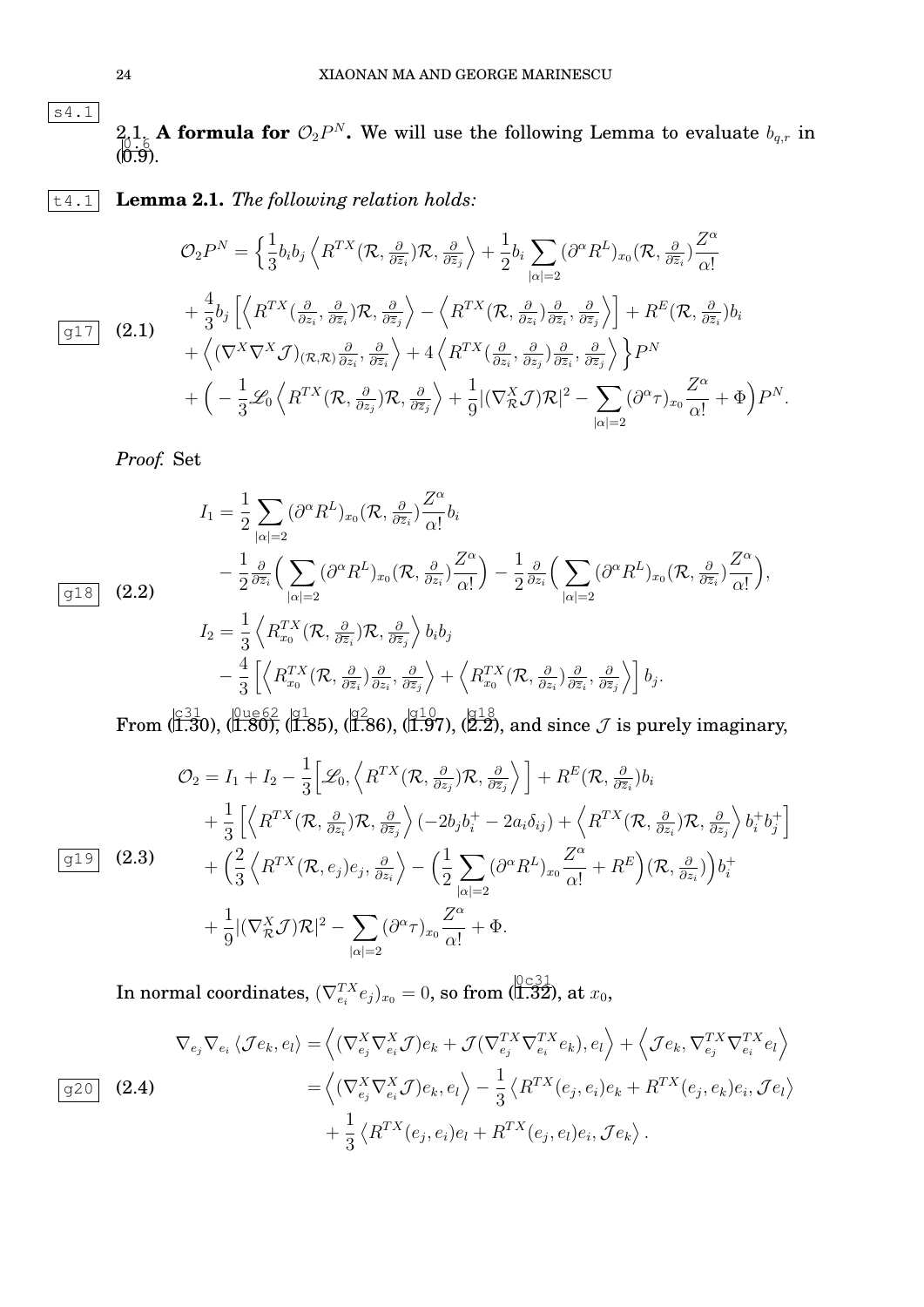# GENERALIZED BERGMAN KERNELS ON SYMPLECTIC MANIFOLDS 25

 $\operatorname{From}\left(\overline{{}^{\text{b10}}_{1.97}}, \overline{{}^{\text{b20}}_{2.4}}, \right)$ 

$$
\frac{\sum_{|\alpha|=2} (\partial^{\alpha} R^{L})_{x_{0}}(e_{k},e_{l}) \frac{Z^{\alpha}}{\alpha!}}{2} = \frac{1}{2} (\nabla_{e_{j}} \nabla_{e_{i}} \langle \mathcal{J} e_{k},e_{l} \rangle)_{x_{0}} Z_{i} Z_{j}
$$
\n
$$
= \frac{1}{2} \langle (\nabla^{X} \nabla^{X} \mathcal{J})_{(\mathcal{R},\mathcal{R})} e_{k},e_{l} \rangle + \frac{1}{6} [\langle R^{TX}(\mathcal{R},e_{l}) \mathcal{R}, \mathcal{J} e_{k} \rangle - \langle R^{TX}(\mathcal{R},e_{k}) \mathcal{R}, \mathcal{J} e_{l} \rangle].
$$

Thus

 $g25$ 

$$
\overline{\text{g22}} \quad \textbf{(2.6)} \quad \sum_{|\alpha|=2} (\partial^{\alpha} R^{L})_{x_{0}}(\mathcal{R}, e_{l}) \frac{Z^{\alpha}}{\alpha!} = \frac{1}{2} \left\langle (\nabla^{X} \nabla^{X} \mathcal{J})_{(\mathcal{R}, \mathcal{R})} \mathcal{R}, e_{l} \right\rangle + \frac{1}{6} \left\langle R^{TX}(\mathcal{R}, \mathcal{J} \mathcal{R}) \mathcal{R}, e_{l} \right\rangle.
$$

From  $\langle \overline{1.86} , \overline{1.94} , \overline{2.2} \rangle$  and  $\langle \overline{2.6} , \overline{6} \rangle$  we know that

$$
I_{1} = \frac{1}{2} b_{i} \sum_{|\alpha|=2} (\partial^{\alpha} R^{L})_{x_{0}} (\mathcal{R}, \frac{\partial}{\partial \bar{z}_{i}}) \frac{Z^{\alpha}}{\alpha!} + \frac{1}{12} \left[ \frac{\partial}{\partial z_{i}} \left\langle R_{x_{0}}^{TX} (\mathcal{R}, \mathcal{J}\mathcal{R}) \mathcal{R}, \frac{\partial}{\partial \bar{z}_{i}} \right\rangle - \frac{\partial}{\partial \bar{z}_{i}} \left\langle R_{x_{0}}^{TX} (\mathcal{R}, \mathcal{J}\mathcal{R}) \mathcal{R}, \frac{\partial}{\partial z_{i}} \right\rangle \right] + \frac{1}{4} \left[ \frac{\partial}{\partial z_{i}} \left\langle (\nabla^{X} \nabla^{X} \mathcal{J})_{(\mathcal{R}, \mathcal{R})} \mathcal{R}, \frac{\partial}{\partial \bar{z}_{i}} \right\rangle - \frac{\partial}{\partial \bar{z}_{i}} \left\langle (\nabla^{X} \nabla^{X} \mathcal{J})_{(\mathcal{R}, \mathcal{R})} \mathcal{R}, \frac{\partial}{\partial z_{i}} \right\rangle \right].
$$

The definition of  $\nabla^X\nabla^X\mathcal{J},$   $R^{TX}$  and (1.96) imply, for  $U,V,W,Y\in TX,$ 

$$
\langle R^{TX}(U,V)W,Y\rangle = \langle R^{TX}(W,Y)U,V\rangle,
$$
  
\n
$$
R^{TX}(U,V)W + R^{TX}(V,W)U + R^{TX}(W,U)V = 0,
$$
  
\n
$$
(\nabla^{X}\nabla^{X}\mathcal{J})_{(U,V)} - (\nabla^{X}\nabla^{X}\mathcal{J})_{(V,U)} = [R^{TX}(U,V),\mathcal{J}],
$$
  
\n
$$
\langle (\nabla^{X}\nabla^{X}\mathcal{J})_{(Y,U)}V,W\rangle + \langle (\nabla^{X}\nabla^{X}\mathcal{J})_{(Y,V)}W,U\rangle + \langle (\nabla^{X}\nabla^{X}\mathcal{J})_{(Y,W)}U,V\rangle = 0.
$$

Note that  $\mathcal{J}, (\nabla^X\nabla^X\mathcal{J})_{(Y,U)}$  are skew-adjoint, by  $(\stackrel{[0\,ue52}{\textbf{1.82}})$  and  $(\stackrel{[q24]}{\textbf{2.8}})$ ,

$$
\frac{\partial}{\partial z_i} \left\langle (\nabla^X \nabla^X \mathcal{J})_{(\mathcal{R},\mathcal{R})} \mathcal{R}, \frac{\partial}{\partial \overline{z}_i} \right\rangle - \frac{\partial}{\partial \overline{z}_i} \left\langle (\nabla^X \nabla^X \mathcal{J})_{(\mathcal{R},\mathcal{R})} \mathcal{R}, \frac{\partial}{\partial z_i} \right\rangle \n= \left\langle 2(\nabla^X \nabla^X \mathcal{J})_{(\mathcal{R},\mathcal{R})} \frac{\partial}{\partial z_i} + 2(\nabla^X \nabla^X \mathcal{J})_{(\mathcal{R},\frac{\partial}{\partial z_i})} \mathcal{R} + \left[ R^{TX}(\frac{\partial}{\partial z_i}, \mathcal{R}), \mathcal{J} \right] \mathcal{R}, \frac{\partial}{\partial z_i} \right\rangle \n- \left\langle 2(\nabla^X \nabla^X \mathcal{J})_{(\mathcal{R},\frac{\partial}{\partial \overline{z}_i})} \mathcal{R} + \left[ R^{TX}(\frac{\partial}{\partial \overline{z}_i}, \mathcal{R}), \mathcal{J} \right] \mathcal{R}, \frac{\partial}{\partial z_i} \right\rangle \n= 4 \left\langle (\nabla^X \nabla^X \mathcal{J})_{(\mathcal{R},\mathcal{R})} \frac{\partial}{\partial z_i}, \frac{\partial}{\partial \overline{z}_i} \right\rangle + \left\langle 2a_i R^{TX}(\mathcal{R}, \frac{\partial}{\partial z_i}) \mathcal{R} - R^{TX}(\mathcal{R}, \mathcal{J}\mathcal{R}) \frac{\partial}{\partial z_i}, \frac{\partial}{\partial \overline{z}_i} \right\rangle,
$$
\n
$$
\frac{\partial}{\partial z_i} \left\langle R^{TX}(\mathcal{R}, \mathcal{J}\mathcal{R}) \mathcal{R}, \frac{\partial}{\partial \overline{z}_i} \right\rangle - \frac{\partial}{\partial \overline{z}_i} \left\langle R^{TX}(\mathcal{R}, \mathcal{J}\mathcal{R}) \mathcal{R}, \frac{\partial}{\partial z_i} \right\rangle
$$

$$
\frac{\partial}{\partial z_i} \left\langle R^{IX}(\mathcal{R}, \mathcal{J}\mathcal{R}) \mathcal{R}, \frac{\partial}{\partial \overline{z}_i} \right\rangle - \frac{\partial}{\partial \overline{z}_i} \left\langle R^{IX}(\mathcal{R}, \mathcal{J}\mathcal{R}) \mathcal{R}, \frac{\partial}{\partial z_i} \right\rangle \n= 2 \left\langle R^{TX}(\mathcal{R}, \mathcal{J}\mathcal{R}) \frac{\partial}{\partial z_i}, \frac{\partial}{\partial \overline{z}_i} \right\rangle + 2a_i \left\langle R^{TX}(\mathcal{R}, \frac{\partial}{\partial \overline{z}_i}) \mathcal{R}, \frac{\partial}{\partial z_i} \right\rangle \n+ \left\langle R^{TX}(\frac{\partial}{\partial z_i}, \mathcal{J}\mathcal{R}) \mathcal{R}, \frac{\partial}{\partial \overline{z}_i} \right\rangle - \left\langle R^{TX}(\frac{\partial}{\partial \overline{z}_i}, \mathcal{J}\mathcal{R}) \mathcal{R}, \frac{\partial}{\partial z_i} \right\rangle \n= 3 \left\langle R^{TX}(\mathcal{R}, \mathcal{J}\mathcal{R}) \frac{\partial}{\partial z_i}, \frac{\partial}{\partial \overline{z}_i} \right\rangle + 2a_i \left\langle R^{TX}(\mathcal{R}, \frac{\partial}{\partial z_i}) \mathcal{R}, \frac{\partial}{\partial \overline{z}_i} \right\rangle.
$$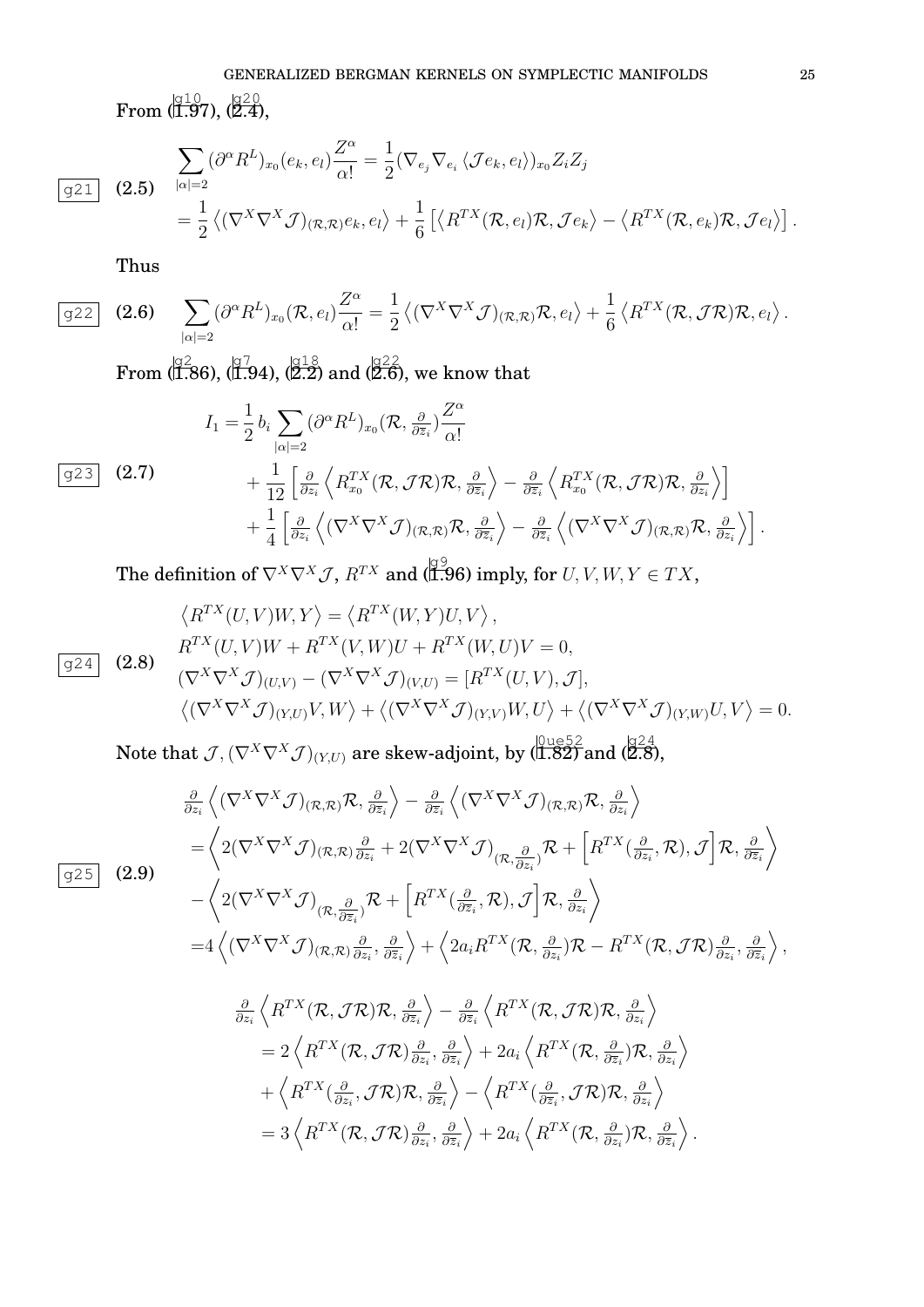Thus by  $\frac{\sqrt{23}}{27}$ - $\frac{\sqrt{25}}{29}$ ,

$$
\boxed{g26} \quad \textbf{(2.10)} \quad I_1 = \frac{1}{2} b_i \sum_{|\alpha|=2} (\partial^{\alpha} R^L)_{x_0} (\mathcal{R}, \frac{\partial}{\partial \bar{z}_i}) \frac{Z^{\alpha}}{\alpha!} + \left\langle (\nabla^X \nabla^X \mathcal{J})_{(\mathcal{R}, \mathcal{R})} \frac{\partial}{\partial z_i}, \frac{\partial}{\partial \bar{z}_i} \right\rangle + \frac{2}{3} a_i \left\langle R^{TX} (\mathcal{R}, \frac{\partial}{\partial z_i}) \mathcal{R}, \frac{\partial}{\partial \bar{z}_i} \right\rangle.
$$

Now by (1.86), (2.2) and (2.8),

$$
\begin{split}\n\boxed{g27} \quad \textbf{(2.11)} \quad I_{2} &= \frac{4}{3} b_{j} \left[ \left\langle R^{TX}(\frac{\partial}{\partial z_{i}}, \frac{\partial}{\partial \overline{z}_{i}}) \mathcal{R}, \frac{\partial}{\partial \overline{z}_{j}} \right\rangle - \left\langle R^{TX}(\mathcal{R}, \frac{\partial}{\partial z_{i}}) \frac{\partial}{\partial \overline{z}_{i}}, \frac{\partial}{\partial \overline{z}_{j}} \right\rangle \right] \\
&+ \frac{1}{3} b_{i} b_{j} \left\langle R^{TX}(\mathcal{R}, \frac{\partial}{\partial \overline{z}_{i}}) \mathcal{R}, \frac{\partial}{\partial \overline{z}_{j}} \right\rangle - \frac{8}{3} \left\langle R^{TX}(\frac{\partial}{\partial z_{j}}, \frac{\partial}{\partial z_{i}}) \frac{\partial}{\partial \overline{z}_{i}}, \frac{\partial}{\partial \overline{z}_{j}} \right\rangle \\
&+ \frac{4}{3} \left[ \left\langle R^{TX}(\frac{\partial}{\partial z_{i}}, \frac{\partial}{\partial \overline{z}_{i}}) \frac{\partial}{\partial z_{j}}, \frac{\partial}{\partial \overline{z}_{j}} \right\rangle - \left\langle R^{TX}(\frac{\partial}{\partial z_{j}}, \frac{\partial}{\partial \overline{z}_{i}}) \frac{\partial}{\partial z_{i}}, \frac{\partial}{\partial \overline{z}_{j}} \right\rangle \right] \\
&= \frac{4}{3} b_{j} \left[ \left\langle R^{TX}(\frac{\partial}{\partial z_{i}}, \frac{\partial}{\partial \overline{z}_{i}}) \mathcal{R}, \frac{\partial}{\partial \overline{z}_{j}} \right\rangle - \left\langle R^{TX}(\mathcal{R}, \frac{\partial}{\partial z_{i}}) \frac{\partial}{\partial \overline{z}_{i}}, \frac{\partial}{\partial \overline{z}_{j}} \right\rangle \right] \\
&+ \frac{1}{3} b_{i} b_{j} \left\langle R^{TX}(\mathcal{R}, \frac{\partial}{\partial \overline{z}_{i}}) \mathcal{R}, \frac{\partial}{\partial \overline{z}_{j}} \right\rangle + 4 \left\langle R^{TX}(\frac{\partial}{\partial z_{i}}, \frac{\partial}{\partial z_{j}}) \frac{\partial}{\partial \overline{z}_{i}}, \frac{\partial}{\partial \overline{z}_{j}} \right\rangle .\n\end{split}
$$

Finally  $\langle 1.87$ ,  $\langle 1.101$ ,  $\langle 2.3 \rangle$ ,  $\langle 2.6 \rangle$  and  $\langle 2.11 \rangle$ , yield  $\langle 2.17 \rangle$ .  $\operatorname{From}\,(\stackrel{\rm{[q10]}}{\overline{1.9}}7),\stackrel{\rm{[q13]}}{\overline{1.100}}),\stackrel{\rm{[q15]}}{\overline{1.102}}),\stackrel{\rm{[1c52]}}{\overline{1.112}}) \text{ and }\stackrel{\rm{[q17]}}{\overline{2.1}},\text{follows}$ 

$$
\frac{\partial g^{27}}{\partial g^{27}} \quad (2.12) \quad F_{1,2} = J_{1,2} P^N = \left( 2R^E(\frac{\partial}{\partial z_i}, \frac{\partial}{\partial \overline{z}_i}) + 4 \left\langle R^{TX}(\frac{\partial}{\partial z_i}, \frac{\partial}{\partial z_j}) \frac{\partial}{\partial \overline{z}_i}, \frac{\partial}{\partial \overline{z}_j} \right\rangle + \Phi \right) P^N \n+ P^N \left( \left\langle (\nabla^X \nabla^X \mathcal{J})_{(\mathcal{R}, \mathcal{R})} \frac{\partial}{\partial z_i}, \frac{\partial}{\partial \overline{z}_i} \right\rangle + \frac{\sqrt{-1}}{4} \text{Tr}_{|TX} \left( \nabla^X \nabla^X (J\mathcal{J}) \right)_{(\mathcal{R}, \mathcal{R})} \n+ \frac{1}{9} |(\nabla^X_{\mathcal{R}} \mathcal{J}) \mathcal{R}|^2 + \frac{4}{9} \left\langle (\nabla^X_{\mathcal{R}} \mathcal{J}) \mathcal{R}, \frac{\partial}{\partial z_i} \right\rangle b_i^+ \mathcal{L}_0^{-1} b_i \left\langle (\nabla^X_{\mathcal{R}} \mathcal{J}) \mathcal{R}, \frac{\partial}{\partial \overline{z}_i} \right\rangle \right) P^N.
$$

s4.2

2.2. **The coefficients** 
$$
b_{q,0}
$$
. In the rest of this Section we assume that  $J = J$ . A very useful observation is that  $(1.96)$ ,  $(1.98)$  imply

(2.13) 
$$
\mathcal{J} = -2\pi\sqrt{-1}J \text{ and } a_i = 2\pi \text{ in } (\stackrel{\text{(11.82)}}{\text{(1.82)}}, \tau = 2\pi n. \nabla_U^X J \text{ is skew-adjoint}
$$
  
and the tensor  $\langle (\nabla^X \, J) \cdot, \cdot \rangle$  is of the type  $(T^{*(1,0)}X)^{\otimes 3} \oplus (T^{*(0,1)}X)^{\otimes 3}$ .

Before computing  $b_{q,0}$ , we establish the relation between the scalar curvature  $r^X$ and  $|\nabla^X J|^2$ .

**Lemma 2.2.**

$$
q28 | (2
$$

$$
\overline{g28} \quad \textbf{(2.14)} \qquad \qquad r^X = 8 \left\langle R^{TX} \left( \frac{\partial}{\partial z_i}, \frac{\partial}{\partial \overline{z}_j} \right) \frac{\partial}{\partial z_j}, \frac{\partial}{\partial \overline{z}_i} \right\rangle - \frac{1}{4} |\nabla^X J|^2.
$$

*Proof.* By  $(\overline{2.13})$ ,

$$
\boxed{\text{g30}} \quad \textbf{(2.15)} \qquad \quad |\nabla^X J|^2 = 4 \Big\langle (\nabla^X_{\frac{\partial}{\partial z_i}} J) e_j, (\nabla^X_{\frac{\partial}{\partial \overline{z}_i}} J) e_j \Big\rangle = 8 \Big\langle (\nabla^X_{\frac{\partial}{\partial z_i}} J) \frac{\partial}{\partial z_j}, (\nabla^X_{\frac{\partial}{\partial \overline{z}_i}} J) \frac{\partial}{\partial \overline{z}_j} \Big\rangle.
$$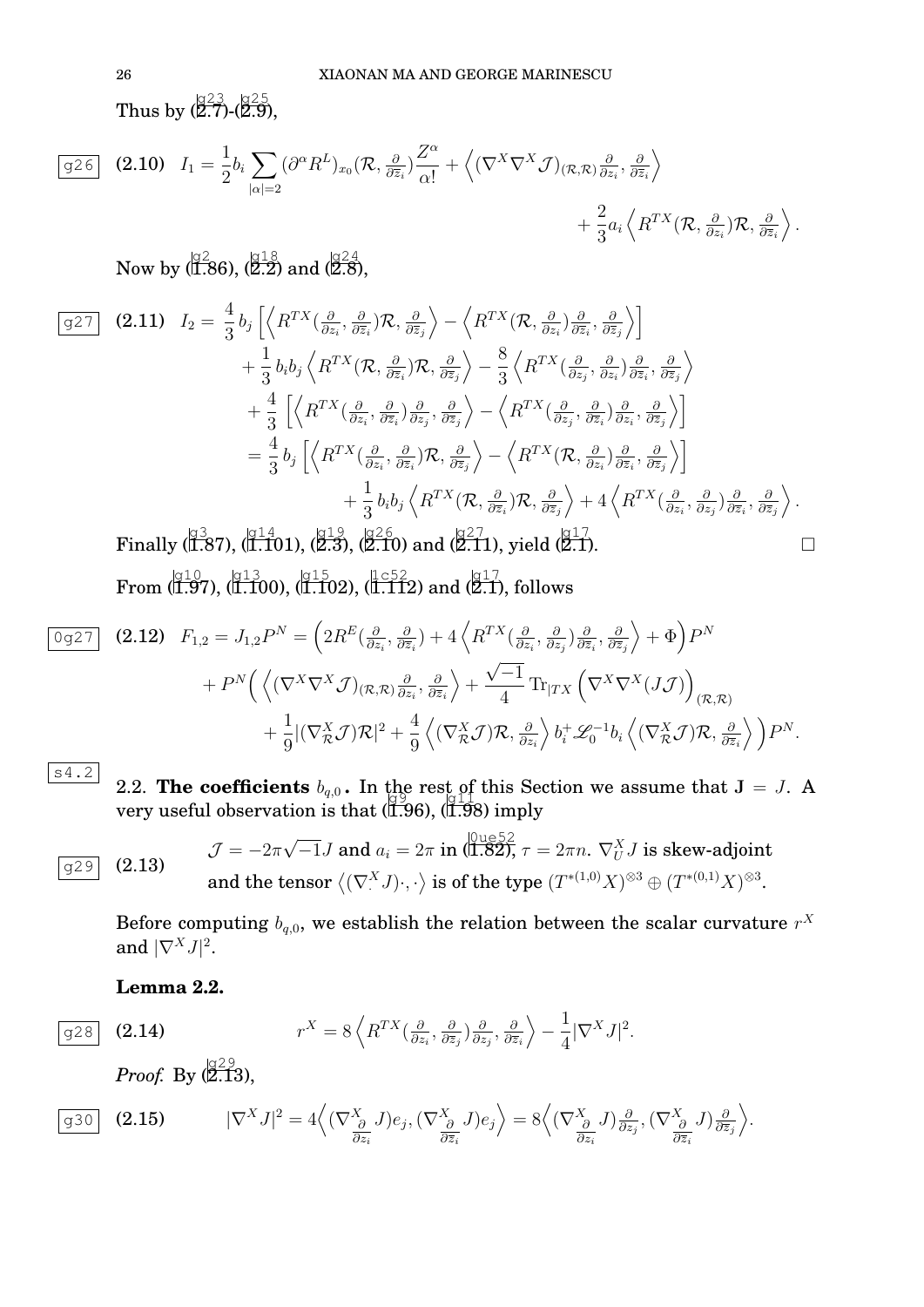By (1.83), (1.96) and (2.13),

$$
\boxed{931} \quad (2.16) \quad \left\langle (\nabla_{\frac{\partial}{\partial z_j}}^X J) \frac{\partial}{\partial z_i}, (\nabla_{\frac{\partial}{\partial \overline{z}_i}}^X J) \frac{\partial}{\partial \overline{z}_j} \right\rangle = 2 \left\langle (\nabla_{\frac{\partial}{\partial z_j}}^X J) \frac{\partial}{\partial z_i}, \frac{\partial}{\partial z_k} \right\rangle \left\langle (\nabla_{\frac{\partial}{\partial \overline{z}_i}}^X J) \frac{\partial}{\partial \overline{z}_i}, \frac{\partial}{\partial \overline{z}_k} \right\rangle
$$
  
\n
$$
= 2 \left\langle (\nabla_{\frac{\partial}{\partial z_i}}^X J) \frac{\partial}{\partial z_k} - (\nabla_{\frac{\partial}{\partial z_k}}^X J) \frac{\partial}{\partial z_i}, \frac{\partial}{\partial z_j} \right\rangle \left\langle (\nabla_{\frac{\partial}{\partial z_i}}^X J) \frac{\partial}{\partial \overline{z}_k}, \frac{\partial}{\partial \overline{z}_j} \right\rangle
$$
  
\n
$$
= \left\langle (\nabla_{\frac{\partial}{\partial z_i}}^X J) \frac{\partial}{\partial z_k}, (\nabla_{\frac{\partial}{\partial \overline{z}_i}}^X J) \frac{\partial}{\partial \overline{z}_k} \right\rangle - \left\langle (\nabla_{\frac{\partial}{\partial z_k}}^X J) \frac{\partial}{\partial z_i}, (\nabla_{\frac{\partial}{\partial \overline{z}_i}}^X J) \frac{\partial}{\partial \overline{z}_i} \right\rangle.
$$

By (2.15) and (2.16),

$$
\boxed{\mathbf{932}} \quad \mathbf{(2.17)} \qquad \left\langle (\nabla^X_{\frac{\partial}{\partial z_j}} J) \frac{\partial}{\partial z_i}, (\nabla^X_{\frac{\partial}{\partial \overline{z}_i}} J) \frac{\partial}{\partial \overline{z}_j} \right\rangle = \frac{1}{16} |\nabla^X J|^2.
$$

Now, from  $(\stackrel{\triangleleft}{\mathrm{1.98}})$ , we get

$$
\frac{\mathbf{Q}^{34}}{4} \quad (2.18) \quad (\nabla^{X} \nabla^{X} J)_{(U,V)} J + (\nabla^{X}_{U} J) \circ (\nabla^{X}_{V} J) + (\nabla^{X}_{V} J) \circ (\nabla^{X}_{U} J) + J(\nabla^{X} \nabla^{X} J)_{(U,V)} = 0.
$$
\n
$$
\text{thus from } (\mathbf{Z}^{24}, \mathbf{Z}^{29}, \mathbf{Z}^{29}) \text{ and } (\mathbf{Z}^{34}, \mathbf{Z}^{38}), \text{ for } u_1, u_2, u_3 \in T^{(1,0)} X, \overline{v}_1, \overline{v}_2 \in T^{(0,1)} X,
$$

$$
\frac{\sigma^{35}}{4} \quad (2.19) \quad \frac{(\nabla^{X} \nabla^{X} J)_{(u_1, u_2)} u_3, \ (\nabla^{X} \nabla^{X} J)_{(\overline{v}_1, \overline{v}_2)} u_3 \in T^{(0,1)} X, \quad (\nabla^{X} \nabla^{X} J)_{(u_1, \overline{v}_2)} u_3 \in T^{(1,0)} X, \n\frac{2\sqrt{-1} \langle (\nabla^{X} \nabla^{X} J)_{(u_1, \overline{v}_1)} u_2, \overline{v}_2 \rangle = \langle (\nabla^{X}_{u_1} J) u_2, (\nabla^{X}_{\overline{v}_1} J) \overline{v}_2 \rangle.
$$

Formulas (2.8) and (2.19) yield

$$
\begin{split} \overline{0g35} \quad \text{(2.20)} \quad & \left\langle (\nabla^X \nabla^X J)_{(u_1, u_2)} \overline{v}_1, \overline{v}_2 \right\rangle = -\left\langle (\nabla^X \nabla^X J)_{(u_1, \overline{v}_1)} \overline{v}_2, u_2 \right\rangle - \left\langle (\nabla^X \nabla^X J)_{(u_1, \overline{v}_2)} u_2, \overline{v}_1 \right\rangle \\ &= \frac{1}{2\sqrt{-1}} \left\langle (\nabla^X_{u_1} J) u_2, (\nabla^X_{\overline{v}_1} J) \overline{v}_2 - (\nabla^X_{\overline{v}_2} J) \overline{v}_1 \right\rangle. \end{split}
$$

 $\mathrm{From}\ (2.8),\ (2.17) \text{ and } (2.20), \text{ we deduce}$ 

$$
\begin{split}\n\boxed{g36} \quad \textbf{(2.21)} \quad & \left\langle R^{TX}(\frac{\partial}{\partial z_i}, \frac{\partial}{\partial z_j}) \frac{\partial}{\partial \overline{z}_i}, \frac{\partial}{\partial \overline{z}_j} \right\rangle = \frac{\sqrt{-1}}{2} \left\langle \left[ R^{TX}(\frac{\partial}{\partial z_i}, \frac{\partial}{\partial z_j}), J \right] \frac{\partial}{\partial \overline{z}_i}, \frac{\partial}{\partial \overline{z}_j} \right\rangle \\
&= \frac{\sqrt{-1}}{2} \left\langle \left( \left( \nabla^X \nabla^X J \right)_{(\frac{\partial}{\partial z_i}, \frac{\partial}{\partial z_j})} - \left( \nabla^X \nabla^X J \right)_{(\frac{\partial}{\partial z_j}, \frac{\partial}{\partial z_i})} \right) \frac{\partial}{\partial \overline{z}_i}, \frac{\partial}{\partial \overline{z}_j} \right\rangle \\
&= \frac{1}{4} \left\langle \left( \nabla^X \frac{\partial}{\partial z_i}, J \right) \frac{\partial}{\partial z_j}, \left( \nabla^X \frac{\partial}{\partial z_i}, J \right) \frac{\partial}{\partial \overline{z}_i} \right\rangle = \frac{1}{32} |\nabla^X J|^2.\n\end{split}
$$

The scalar curvature  $r^X$  of  $(X,g^{TX})$  is

(2.22) 
$$
r^{X} = -\langle R^{TX}(e_i, e_j)e_i, e_j \rangle = -4\langle R^{TX}(\frac{\partial}{\partial z_i}, e_j)\frac{\partial}{\partial \overline{z}_i}, e_j \rangle = -8\langle R^{TX}(\frac{\partial}{\partial z_i}, \frac{\partial}{\partial z_j})\frac{\partial}{\partial \overline{z}_i}, \frac{\partial}{\partial \overline{z}_j} \rangle - 8\langle R^{TX}(\frac{\partial}{\partial z_i}, \frac{\partial}{\partial \overline{z}_j})\frac{\partial}{\partial \overline{z}_i}, \frac{\partial}{\partial z_j} \rangle.
$$

In conclusion, relations  $\langle 2.21 \rangle$  and  $\langle 2.22 \rangle$  imply  $\langle 2.14 \rangle$ .  $\operatorname{From}\left(\Huge \begin{array}{c} \natural & 13 \ 1.100 \end{array}\right)$  and  $\left(\Huge \begin{array}{c} \natural & 29 \ 2.13 \end{array}\right)$  we know

$$
\boxed{g41} \quad \textbf{(2.23)} \qquad \mathcal{O}_1 = \frac{2}{3} b_i \left\langle (\nabla_{\overline{z}}^X \mathcal{J}) \overline{z}, \frac{\partial}{\partial \overline{z}_i} \right\rangle - \frac{2}{3} \left\langle (\nabla_z^X \mathcal{J}) z, \frac{\partial}{\partial z_i} \right\rangle b_i^+.
$$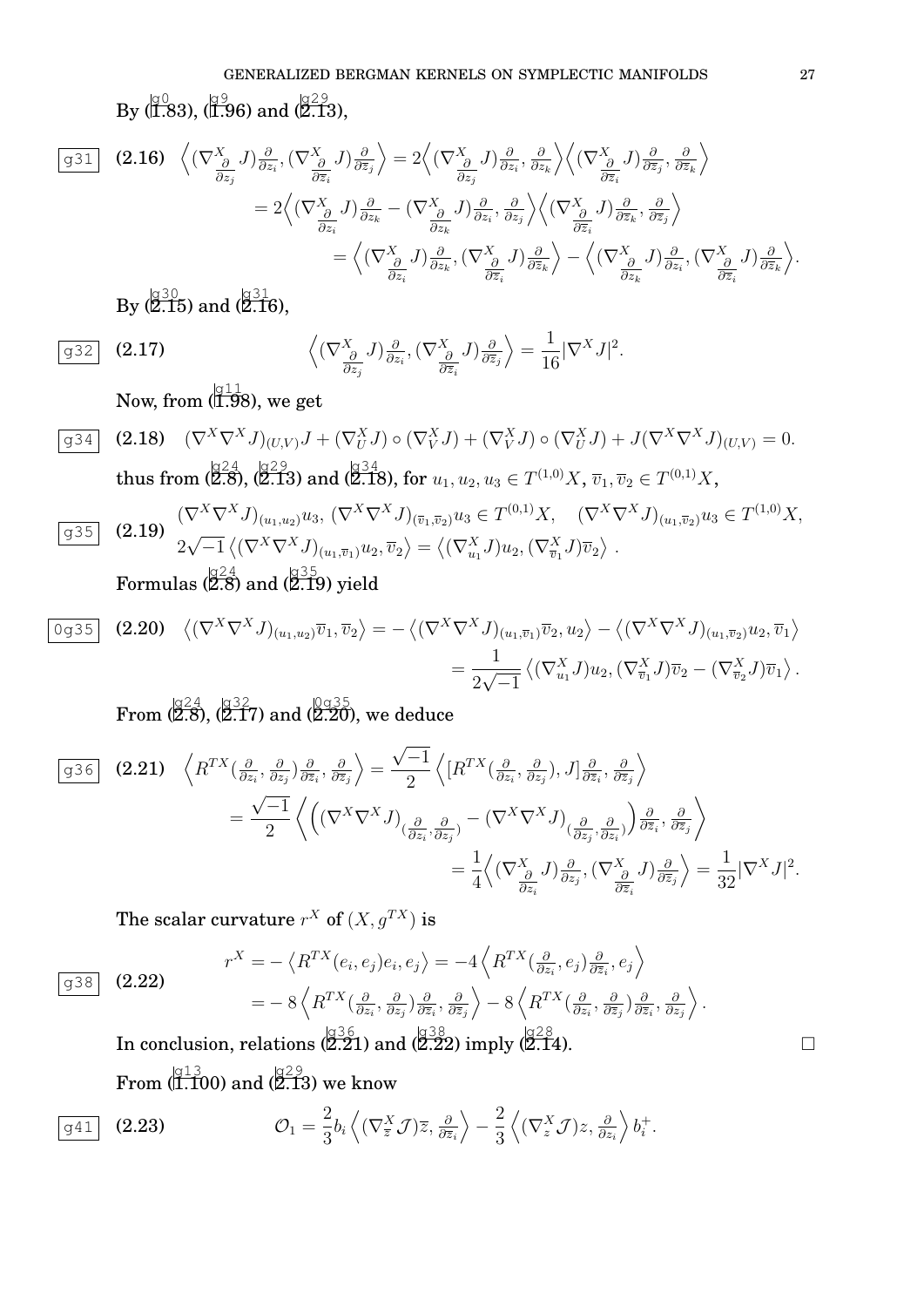28 XIAONAN MA AND GEORGE MARINESCU

Hence by  $\langle 1.86\rangle, \langle 1.1401\rangle, \langle 2.13\rangle$  and  $\langle 2.23\rangle,$ 

$$
\boxed{942} \quad (2.24)
$$
\n
$$
\boxed{942} \quad (2.24)
$$
\n
$$
\boxed{942} \quad (2.25)
$$
\n
$$
= \frac{2}{3} \left\{ \left( \frac{b_i b_j}{2\pi} \left\langle (\nabla_{\overline{z}}^X \mathcal{J}) \overline{z}, \frac{\partial}{\partial \overline{z}_i} \right\rangle P^N \right) (Z, Z')
$$
\n
$$
= \frac{2}{3} \left\{ \left( \frac{b_i b_j}{2\pi} \left\langle (\nabla_{\overline{z}}^X \mathcal{J}) \overline{z}', \frac{\partial}{\partial \overline{z}_i} \right\rangle + b_i \left\langle (\nabla_{\overline{z}}^X \mathcal{J}) \overline{z}', \frac{\partial}{\partial \overline{z}_i} \right\rangle \right) P^N \right\} (Z, Z').
$$

By Theorem  $\overline{1.15}$ , (1.102) and (2.24), we have

$$
\begin{aligned}\n\boxed{0 \triangleleft 42} \quad (2.25) \qquad (\mathcal{L}_0^{-1} P^{N \perp} \mathcal{O}_1 P^N)(Z, Z') \\
&= \frac{2}{3} \left\{ \left( \frac{b_i b_j}{16\pi^2} \left\langle (\nabla_{\frac{\partial}{\partial z_j}}^X \mathcal{J}) \overline{z}', \frac{\partial}{\partial \overline{z}_i} \right\rangle + \frac{b_i}{4\pi} \left\langle (\nabla_{\overline{z}_j}^X \mathcal{J}) \overline{z}', \frac{\partial}{\partial \overline{z}_i} \right\rangle \right) P^N \right\} (Z, Z'), \\
P^N \mathcal{O}_1 \mathcal{L}_0^{-1} P^{N \perp} \mathcal{O}_1 P^N = -\frac{2}{3} P^N \left\langle (\nabla_z^X \mathcal{J}) z, \frac{\partial}{\partial z_k} \right\rangle b_k^+ \mathcal{L}_0^{-1} P^{N \perp} \mathcal{O}_1 P^N.\n\end{aligned}
$$

 $\langle 1.83$ ),  $\langle 1.86$ ),  $\langle 1.14 \overline{1}01 \rangle$ ,  $\langle 2.23 \rangle$  and  $\langle 2.25 \rangle$  imply

$$
\boxed{943} \quad (2.26) \quad \frac{2}{3} \Big( \Big\langle (\nabla_z^X \mathcal{J}) z, \frac{\partial}{\partial z_k} \Big\rangle b_k^+ \mathcal{L}_0^{-1} P^{N^\perp} \mathcal{O}_1 P^N \Big) (Z, Z') = \frac{4}{9} \Big\{ \Big\langle (\nabla_z^X \mathcal{J}) z, \frac{\partial}{\partial z_k} \Big\rangle \times \Big( -\frac{b_i}{4\pi} \Big\langle (\nabla_{\frac{\partial}{\partial z_i}}^X \mathcal{J}) \frac{\partial}{\partial \overline{z}_k} + (\nabla_{\frac{\partial}{\partial \overline{z}_k}}^X \mathcal{J}) \frac{\partial}{\partial \overline{z}_k}, \overline{z}' \Big\rangle + \Big\langle (\nabla_{\overline{z}^i}^X \mathcal{J}) \overline{z}', \frac{\partial}{\partial \overline{z}_k} \Big\rangle \Big\} P^N \Big\} (Z, Z')
$$
\n
$$
= \Big\{ \Big[ -\frac{b_i}{9\pi} \Big\langle (\nabla_z^X \mathcal{J}) z, \frac{\partial}{\partial z_k} \Big\rangle \Big\langle (\nabla_{\frac{\partial}{\partial z_i}}^X \mathcal{J}) \frac{\partial}{\partial \overline{z}_k} + (\nabla_{\frac{\partial}{\partial z_k}}^X \mathcal{J}) \frac{\partial}{\partial \overline{z}_k}, \overline{z}' \Big\rangle -\frac{2}{9\pi} \Big\langle (\nabla_z^X \mathcal{J}) \frac{\partial}{\partial z_i} + (\nabla_{\frac{\partial}{\partial z_i}}^X \mathcal{J}) z, \frac{\partial}{\partial z_k} \Big\rangle \Big\langle (\nabla_{\frac{\partial}{\partial z_i}}^X \mathcal{J}) \frac{\partial}{\partial \overline{z}_k} + (\nabla_{\frac{\partial}{\partial \overline{z}_k}}^X \mathcal{J}) \frac{\partial}{\partial \overline{z}_k}, \overline{z}' \Big\rangle +\frac{2}{9} \Big\langle (\nabla_z^X \mathcal{J}) z, (\nabla_{\overline{z}^i}^X \mathcal{J}) \overline{z}' \Big\rangle \Big\} P^N \Big\} (Z, Z').
$$

Thanks to  $\langle 1.98 \rangle$ ,  $\langle 1.101 \rangle$ ,  $\langle 2.13 \rangle$ ,  $\langle 2.15 \rangle$  and  $\langle 2.16 \rangle$  we obtain

$$
\frac{\sqrt{q+4}}{g+4} \quad (2.27) \quad \frac{1}{9} \left| (\nabla_X^X \mathcal{J}) \mathcal{R} \right|^2 P^N(Z, Z') = \frac{8\pi^2}{9} \left\langle (\nabla_x^X \mathcal{J}) z, (\nabla_x^X \mathcal{J}) \overline{z} \right\rangle P^N(Z, Z')
$$
\n
$$
= \frac{8\pi^2}{9} \left\{ \left\langle (\nabla_x^X \mathcal{J}) z, \frac{b_i b_j}{4\pi^2} (\nabla_{\frac{\partial}{\partial z_i}}^X \mathcal{J}) \frac{\partial}{\partial \overline{z}_j} + \frac{b_i}{2\pi} \left[ (\nabla_{\frac{\partial}{\partial z_i}}^X \mathcal{J}) \overline{z}' + (\nabla_{\overline{z}'}^X \mathcal{J}) \frac{\partial}{\partial \overline{z}_i} \right] + (\nabla_{\overline{z}'}^X \mathcal{J}) \overline{z}' \right\rangle P^N \right\} (Z, Z')
$$
\n
$$
= \frac{8\pi^2}{9} \left\{ \left[ \left\langle \frac{b_i b_j}{4\pi^2} (\nabla_{\frac{\partial}{\partial z_i}}^X \mathcal{J}) \frac{\partial}{\partial z_j} + \frac{b_i}{2\pi} \left( (\nabla_{\frac{\partial}{\partial z_i}}^X \mathcal{J}) \overline{z}' + (\nabla_{\overline{z}'}^X \mathcal{J}) \frac{\partial}{\partial \overline{z}_i} \right), (\nabla_x^X \mathcal{J}) z \right\rangle \right.
$$
\n
$$
+ \frac{b_i}{2\pi^2} \left\langle (\nabla_{\frac{\partial}{\partial z_i}}^X \mathcal{J}) z + (\nabla_x^X \mathcal{J}) \frac{\partial}{\partial z_i}, (\nabla_{\frac{\partial}{\partial \overline{z}_i}}^X \mathcal{J}) \frac{\partial}{\partial \overline{z}_i} + (\nabla_{\overline{z}'}^X \mathcal{J}) \frac{\partial}{\partial \overline{z}_i} \right\rangle \right.
$$
\n
$$
+ \left\langle (\nabla_x^X \mathcal{J}) z, (\nabla_{\overline{z}}^X \mathcal{J}) \overline{z}' \right\rangle + \left\langle (\nabla_x^X \math
$$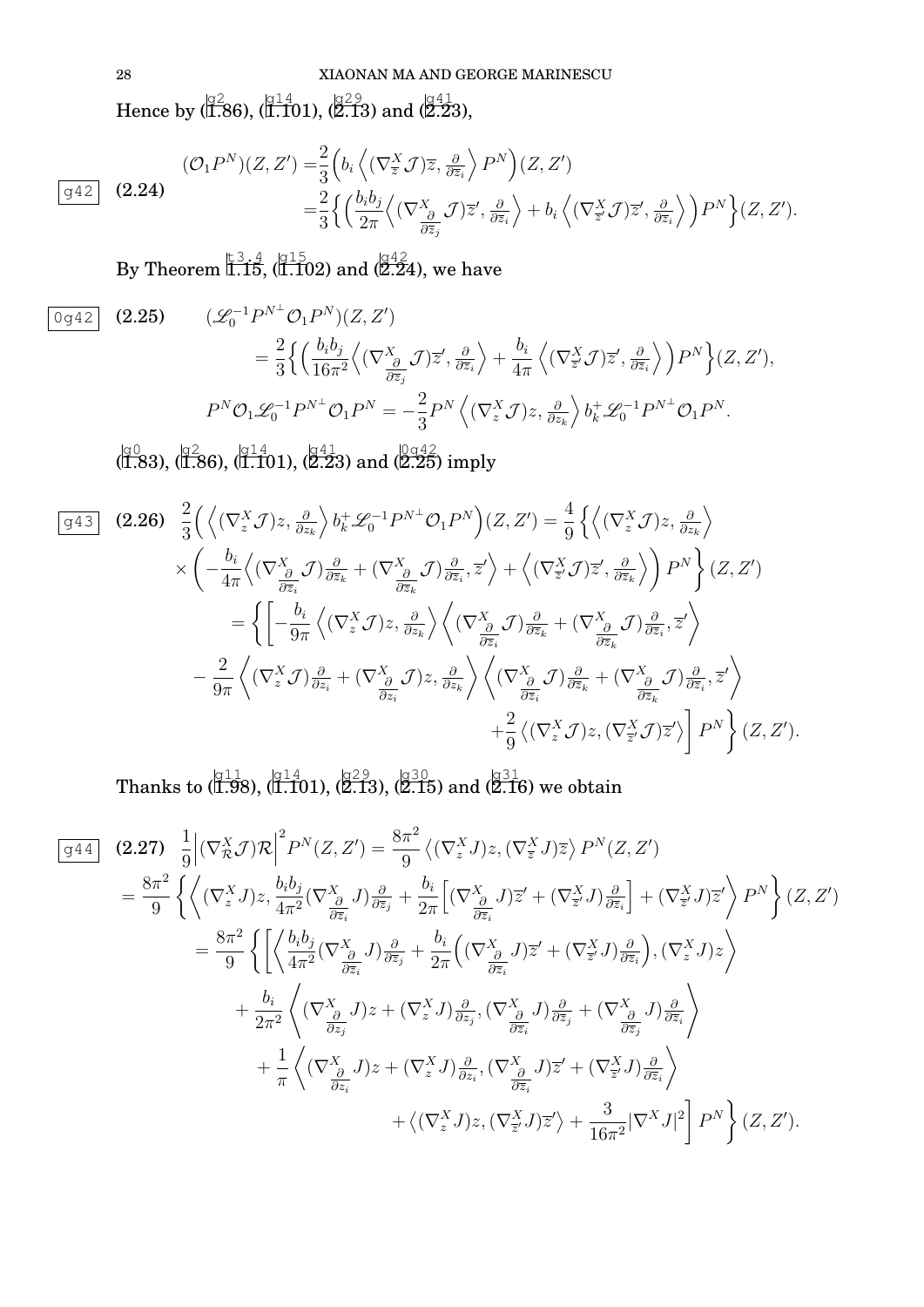Taking into account  $\left(\big[ \begin{smallmatrix} 1 & 2 & 4 \ 2 & 8 \end{smallmatrix} \right], \left(\big[ \begin{smallmatrix} 1 & 2 & 5 \ 2 & 1 & 9 \end{smallmatrix} \right)$  and  $\left\langle \left[ R^{TX}(\overline{z}, z), J \right] \right]_{\partial}^{\partial}$  $\frac{\partial}{\partial z_i}, \frac{\partial}{\partial \overline{z}}$  $\partial \overline{z}_i$  $\rangle = 0$ , we get

$$
\boxed{g45} \quad (2.28) \quad \left\langle (\nabla^X \nabla^X J)_{(\mathcal{R},\mathcal{R})} \frac{\partial}{\partial z_i}, \frac{\partial}{\partial \overline{z}_i} \right\rangle = \left\langle (\nabla^X \nabla^X J)_{(z,\overline{z})} \frac{\partial}{\partial z_i} + (\nabla^X \nabla^X J)_{(\overline{z},z)} \frac{\partial}{\partial z_i}, \frac{\partial}{\partial \overline{z}_i} \right\rangle
$$
  
=  $-\sqrt{-1} \left\langle (\nabla_z^X J) \frac{\partial}{\partial z_i}, (\nabla_{\overline{z}}^X J) \frac{\partial}{\partial \overline{z}_i} \right\rangle.$ 

 $\rm{From}\ (\stackrel{\scriptscriptstyle (q14)}{\scriptstyle 1.101}),\ \stackrel{\scriptscriptstyle (q30)}{\scriptstyle (2.15)}\ \rm{and}\ (\stackrel{\scriptscriptstyle (q45)}{\scriptstyle 2.28}),$ 

$$
\boxed{g46} \quad (2.29) \quad \left\langle (\nabla^X \nabla^X \mathcal{J})_{(\mathcal{R},\mathcal{R})} \frac{\partial}{\partial z_i}, \frac{\partial}{\partial \overline{z}_i} \right\rangle P^N(Z,Z') = -2\pi \left\langle (\nabla_z^X \mathcal{J}) \frac{\partial}{\partial z_i}, (\nabla_{\overline{z}}^X \mathcal{J}) \frac{\partial}{\partial \overline{z}_i} \right\rangle P^N(Z,Z') \n= -2\pi \left\{ \left\langle (\nabla_z^X \mathcal{J}) \frac{\partial}{\partial z_i}, \frac{b_j}{2\pi} (\nabla_{\overline{z}_j}^X \mathcal{J}) \frac{\partial}{\partial \overline{z}_i} + (\nabla_{\overline{z}_j}^X \mathcal{J}) \frac{\partial}{\partial \overline{z}_i} \right\rangle P^N \right\} (Z,Z') \n= -\left\{ \left[ \left\langle b_j (\nabla_{\overline{\partial}_j}^X \mathcal{J}) \frac{\partial}{\partial \overline{z}_i} + 2\pi (\nabla_{\overline{z}_j}^X \mathcal{J}) \frac{\partial}{\partial \overline{z}_i}, (\nabla_{z}^X \mathcal{J}) \frac{\partial}{\partial z_i} \right\rangle + \frac{1}{4} |\nabla^X \mathcal{J}|^2 \right] P^N \right\} (Z,Z').
$$

Recall that the polynomial  $J_{q,2q}(Z, Z')$  was defined in (1.111). From  $J\mathcal{J}=2\pi$ √ Recall that the polynomial  $J_{q,2q}(Z, Z')$  was defined in (ITT1). From  $J\mathcal{J} = 2\pi\sqrt{-1}$ ,  $g_1g_2g_3$  $(\vec{a}.\vec{10}2), (\vec{2}.\vec{12}), (\vec{2}.\vec{21})$  and  $(\vec{2}.\vec{23}).(\vec{2}.\vec{29}),$   $J_{1,2}(Z,Z')$  is a polynomial on  $z,\overline{z}'$ , and each monomial of  $J_{1,2}$  has the same degree in  $z$  and  $\overline{z}^{\prime};$  moreover

$$
\overline{g48} \quad (2.30) \qquad J_{1,2}(0,0) = \frac{1}{24} |\nabla^X J|_{x_0}^2 + 2R_{x_0}^E(\frac{\partial}{\partial z_i}, \frac{\partial}{\partial \overline{z}_i}) + \Phi_{x_0}.
$$

Using  $(\overline{1.9}4), (\overline{1.11}2)$  and the recurrence, we infer that each monomial of  $J_{q,2q}$  has the same degree in z and  $\overline{z}'$ , and

$$
\boxed{g49} \quad \textbf{(2.31)} \qquad \qquad J_{q,2q}(0,0) = (J_{1,2}(0,0))^q.
$$

In view of  $\langle 0.794$ ,  $\langle 0.86611$ ,  $(1.117, 0.8648)$  and  $\langle 2.3091$  we obtain  $\langle 0.7101 \rangle$ .

$$
s4.3
$$

2.3. **The coefficient**  $b_{0,1}$ . By (1.117), we need to compute  $F_{0,2}(0,0)$ . By (2.24) and  $\log_{42}$  $(\overline{2.25})$ , we know that

$$
\overline{0g52} \quad (2.32) \qquad \qquad (\mathcal{O}_1 P^N)(Z,0) = 0, \quad (\mathcal{L}_0^{-1} P^{N^{\perp}} \mathcal{O}_1 P^N)(0,Z') = 0.
$$

Thus the first and last two terms in (1.114) are zero at  $(0,0)$ . Thus we only need to compute  $-(\mathcal{L}_0^{-1}P^{N^{\perp}}\mathcal{O}_2P^N)(0,0)$ , since the third and fourth terms in (1.114) are adjoint of the first two terms by Remark 1.5.

Let  $h_i(z)$  and  $f_{ij}(z)$ ,  $(i, j = 1, \dots, n)$  be arbitrary polynomials in z. By Theorem  $1.15, (1.86), (1.94)$  and (1.101), we have

(2.33) 
$$
(b_i h_i P^N)(0,0) = -2 \frac{\partial h_i}{\partial z_i}(0), \quad (b_i b_j f_{ij} P^N)(0,0) = 4 \frac{\partial^2 f_{ij}}{\partial z_i \partial z_j}(0), (\mathcal{L}_0^{-1} b_i f_{ij} b_j P^N)(0,0) = -\frac{1}{2\pi} \frac{\partial^2 f_{ij}}{\partial z_i \partial z_j}(0).
$$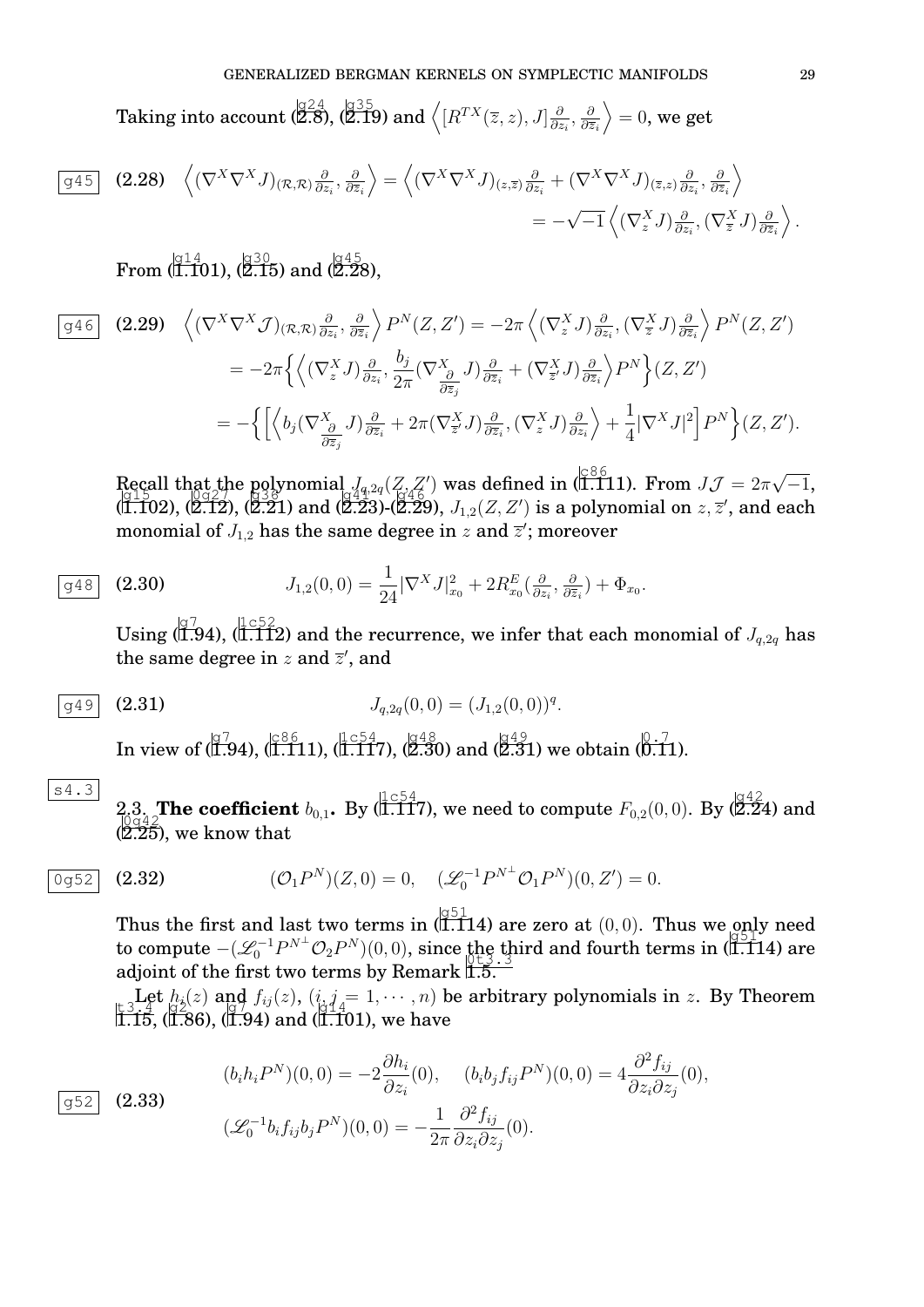30 XIAONAN MA AND GEORGE MARINESCU Owing to Theorem 1.15,  $\langle 2.15 \rangle$ ,  $\langle 2.17 \rangle$ ,  $\langle 2.27 \rangle$  and  $\langle 2.33 \rangle$ ,

$$
\boxed{953} \quad \textbf{(2.34)} \quad -\frac{1}{9} \Big( \mathcal{L}_0^{-1} P^{N\perp} \Big| (\nabla_{\mathcal{R}}^X \mathcal{J}) \mathcal{R} \Big|^2 P^N \Big) (0,0) = -\frac{8}{9} \Big\{ \Big[ \frac{b_i b_j}{32\pi} \Big\langle (\nabla_z^X J) z, (\nabla_{\frac{\partial}{\partial \overline{z}_i}}^X J) \frac{\partial}{\partial \overline{z}_j} \Big\rangle \Big\}
$$
\n
$$
+ \frac{b_i}{8\pi} \Big\langle (\nabla_{\frac{\partial}{\partial z_j}}^X J) z + (\nabla_z^X J) \frac{\partial}{\partial z_j}, (\nabla_{\frac{\partial}{\partial \overline{z}_i}}^X J) \frac{\partial}{\partial \overline{z}_j} + (\nabla_{\frac{\partial}{\partial \overline{z}_j}}^X J) \frac{\partial}{\partial \overline{z}_i} \Big\} P^N \Big\} (0,0)
$$
\n
$$
= \frac{1}{9\pi} \Big\langle (\nabla_{\frac{\partial}{\partial z_i}}^X J) \frac{\partial}{\partial z_j} + (\nabla_{\frac{\partial}{\partial z_j}}^X J) \frac{\partial}{\partial z_i}, (\nabla_{\frac{\partial}{\partial \overline{z}_i}}^X J) \frac{\partial}{\partial \overline{z}_j} + 2 (\nabla_{\frac{\partial}{\partial \overline{z}_i}}^X J) \frac{\partial}{\partial \overline{z}_j} \Big\rangle = \frac{1}{16\pi} |\nabla^X J|^2,
$$

and by Theorem  $\overline{1.15}$ , (2.29) and (2.33),

$$
\boxed{g54} \quad \textbf{(2.35)} \quad -\left(\mathcal{L}_0^{-1}P^{N\perp}\left\langle (\nabla^X\nabla^X \mathcal{J})_{(\mathcal{R},\mathcal{R})}\frac{\partial}{\partial z_i},\frac{\partial}{\partial \overline{z}_i}\right\rangle P^N\right)(0,0) \n= \left(\frac{b_j}{4\pi}\left\langle (\nabla_z^X J)\frac{\partial}{\partial z_i}, (\nabla_{\frac{\partial}{\partial \overline{z}_j}}^X J)\frac{\partial}{\partial \overline{z}_i}\right\rangle P^N\right)(0,0) = -\frac{1}{16\pi}|\nabla^X J|^2.
$$

Observe that by ( $\frac{g_1 1 4}{1.101}$ ), for a polynomial  $g(z)$  in  $z$ , the constant term of  $\frac{1}{P_{\text{tot}}^N}$  $b^{\alpha}$  $\frac{b^\alpha}{2\!{\alpha|}}g(z)P^N$ is the constant term of  $(\frac{\partial}{\partial z})^{\alpha}g$ . Thus in the term  $-\mathscr{L}_0^{-1}P^{N\perp}\mathcal{O}_2P^N$ , by  $(\Pi, \Pi)$ , the <u>ig 14</u> contribution of  $\frac{1}{2}b_i\sum_{|\alpha|=2}(\partial^\alpha R^L)_{x_0}(\mathcal{R},\frac{\partial}{\partial\overline{z}}$  $\frac{\partial}{\partial \overline{z}_i}$ ) $\frac{Z^{\alpha}}{\alpha!}$  $\frac{Z^{\alpha}}{\alpha!}$  in  $\mathcal{O}_2$  consists of the terms whose total degree of  $b_i$  and  $\overline{z}_j$  is same as the degree of z. Hence we only need to consider the contribution from the terms where the degree of z is 2. By  $(2.6)$ ,  $(2.13)$ ,  $(2.19)$ ,  $\sqrt{2.20}$ ) and  $\sqrt{[R^{TX}(\overline{z},z),\mathcal{J}]z,\frac{\partial}{\partial \overline{z}_{i}}}$  $= 0$ , this term is

$$
\overline{g55} \quad \textbf{(2.36)} \quad I_3 = \frac{1}{4} b_i \Big[ \Big\langle (\nabla^X \nabla^X \mathcal{J})_{(z,z)} \overline{z} + (\nabla^X \nabla^X \mathcal{J})_{(z,\overline{z})} z + (\nabla^X \nabla^X \mathcal{J})_{(\overline{z},z)} z, \frac{\partial}{\partial \overline{z}_i} \Big\rangle + \frac{1}{3} \Big\langle R^{TX}(\overline{z}, \mathcal{J}z) z + R^{TX}(z, \mathcal{J}\overline{z}) z, \frac{\partial}{\partial \overline{z}_i} \Big\rangle \Big] \n= -\frac{\pi}{4} b_i \Big[ \Big\langle (\nabla_z^X J) z, 3(\nabla_{\overline{z}}^X J) \frac{\partial}{\partial \overline{z}_i} - (\nabla_{\frac{\partial}{\partial \overline{z}_i}}^X J) \overline{z} \Big\rangle + \frac{4}{3} \Big\langle R^{TX}(z, \overline{z}) z, \frac{\partial}{\partial \overline{z}_i} \Big\rangle \Big].
$$

 $\text{Therefore, from } (\overline{11.101}), (\overline{2.8}), (\overline{2.17}), (\overline{2.21}), (\overline{2.33}) \text{ and } (\overline{2.36}), \text{ we get}$ 

$$
\begin{split}\n\boxed{g58} \quad \textbf{(2.37)} \quad -\left(\mathcal{L}_{0}^{-1}P^{N\perp}I_{3}P^{N}\right)(0,0) &= \frac{\pi}{4}\left\{\mathcal{L}_{0}^{-1}b_{i}\left[\frac{4}{3}\left\langle R^{TX}(z,\frac{\partial}{\partial \overline{z}_{j}})z,\frac{\partial}{\partial \overline{z}_{i}}\right\rangle\right. \\
&\quad \left. +\left\langle(\nabla_{z}^{X}J)z,3(\nabla_{\frac{\partial}{\partial \overline{z}_{j}}}^{X}J)\frac{\partial}{\partial \overline{z}_{i}} - (\nabla_{\frac{\partial}{\partial \overline{z}_{i}}}^{X}J)\frac{\partial}{\partial \overline{z}_{i}}\right\rangle\right]\frac{b_{j}}{2\pi}P^{N}\right\}(0,0) \\
&= -\frac{1}{16\pi}\left[\frac{4}{3}\left\langle R^{TX}(\frac{\partial}{\partial z_{j}},\frac{\partial}{\partial \overline{z}_{j}})\frac{\partial}{\partial z_{i}} + R^{TX}(\frac{\partial}{\partial z_{i}},\frac{\partial}{\partial \overline{z}_{j}})\frac{\partial}{\partial z_{j}},\frac{\partial}{\partial \overline{z}_{i}}\right\rangle\right. \\
&\quad \left. +\left\langle(\nabla_{\frac{\partial}{\partial z_{i}}}^{X}J)\frac{\partial}{\partial z_{j}} + (\nabla_{\frac{\partial}{\partial z_{j}}}^{X}J)\frac{\partial}{\partial z_{i}},3(\nabla_{\frac{\partial}{\partial \overline{z}_{i}}}^{X}J)\frac{\partial}{\partial \overline{z}_{j}} - (\nabla_{\frac{\partial}{\partial \overline{z}_{j}}}^{X}J)\frac{\partial}{\partial \overline{z}_{i}}\right\rangle\right] \\
&= -\frac{5}{192\pi}|\nabla^{X}J|^{2} - \frac{1}{6\pi}\left\langle R^{TX}(\frac{\partial}{\partial z_{i}},\frac{\partial}{\partial \overline{z}_{j}})\frac{\partial}{\partial z_{j}},\frac{\partial}{\partial \overline{z}_{i}}\right\rangle.\n\end{split}
$$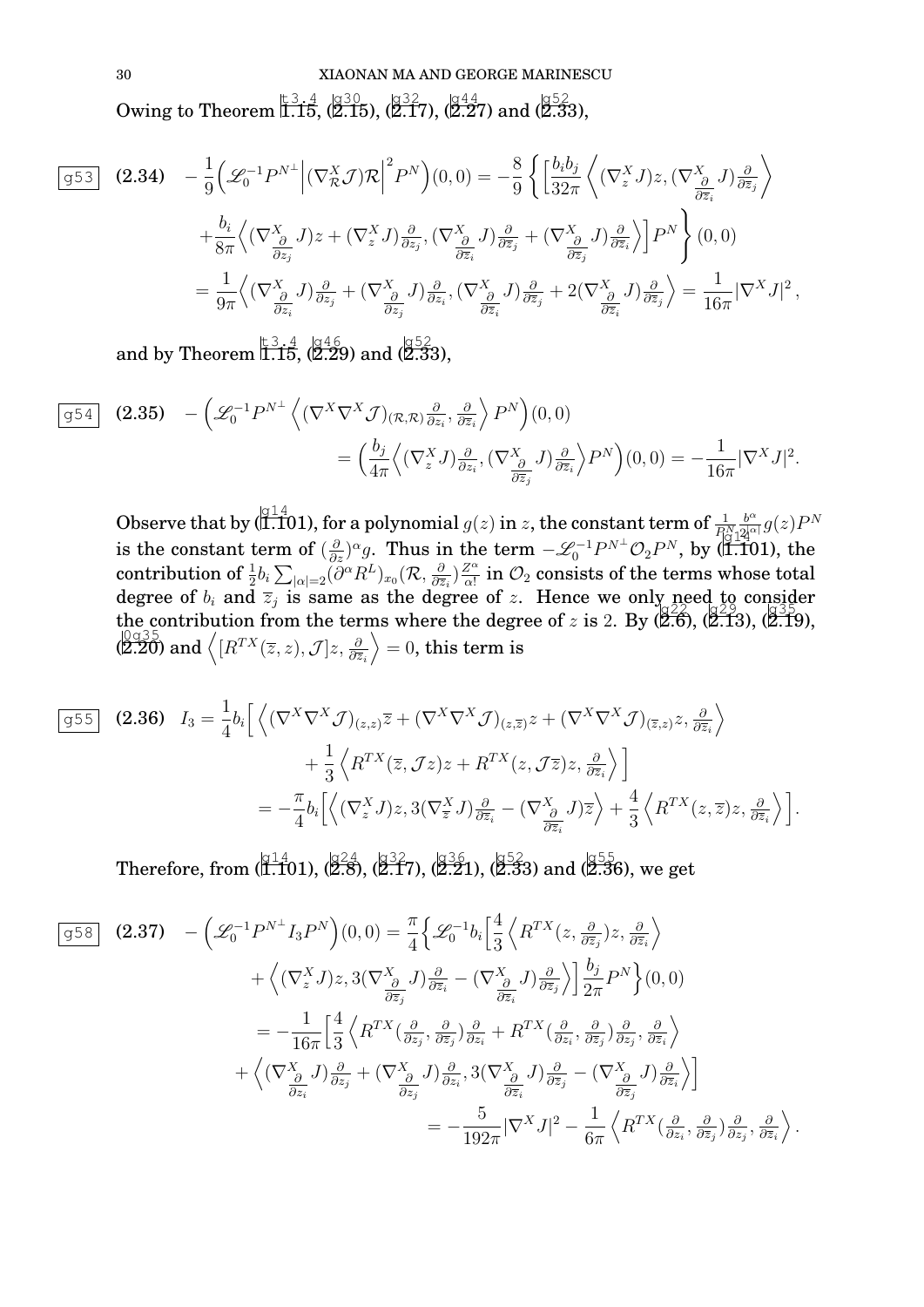Thanks to (1.101), (2.21) and (2.33) we have

$$
\begin{split}\n\boxed{g59} \quad \textbf{(2.38)} \quad & \frac{1}{3} \Big( P^{N\perp} \left\langle R^{TX}(\mathcal{R}, \frac{\partial}{\partial z_i}) \mathcal{R}, \frac{\partial}{\partial \overline{z}_i} \right\rangle P^N \Big) (0, 0) \\
& = \frac{1}{3} \Big( P^{N\perp} \left\langle R^{TX}(z, \frac{\partial}{\partial z_i}) \frac{\partial}{\partial \overline{z}_j} + R^{TX} \left( \frac{\partial}{\partial \overline{z}_j}, \frac{\partial}{\partial z_i} \right) z, \frac{\partial}{\partial \overline{z}_i} \right\rangle \frac{b_j}{2\pi} P^N \Big) (0, 0) \\
& = -\frac{1}{3\pi} \Big[ \left\langle R^{TX} \left( \frac{\partial}{\partial z_j}, \frac{\partial}{\partial z_i} \right) \frac{\partial}{\partial \overline{z}_j} + R^{TX} \left( \frac{\partial}{\partial \overline{z}_j}, \frac{\partial}{\partial z_i} \right) \frac{\partial}{\partial z_j}, \frac{\partial}{\partial \overline{z}_i} \right\rangle \Big] \\
& = -\frac{1}{96\pi} |\nabla^X J|^2 + \frac{1}{3\pi} \left\langle R^{TX} \left( \frac{\partial}{\partial z_i}, \frac{\partial}{\partial \overline{z}_j} \right) \frac{\partial}{\partial z_j}, \frac{\partial}{\partial \overline{z}_i} \right\rangle .\n\end{split}
$$

 $\text{By (}^{\,129}_{\,223}, \, (^{\,152}_{\,233}, \, (^{\,153}_{\,234}, \, (^{\,154}_{\,235}, \, (^{\,158}_{\,237}, \, (^{\,158}_{\,238}), \, \text{and the discussion above (}2.36),$ 

$$
\begin{split}\n\boxed{g60} \quad \textbf{(2.39)} \quad -\left(\mathcal{L}_{0}^{-1}P^{N\perp}\mathcal{O}_{2}P^{N}\right)(0,0) &= -\left\{\left[\frac{b_{i}b_{j}}{24\pi}\left\langle R^{TX}(z,\frac{\partial}{\partial z_{i}})z,\frac{\partial}{\partial \overline{z}_{j}}\right\rangle + \frac{b_{i}}{4\pi}R^{E}(z,\frac{\partial}{\partial z_{i}}) \right. \\
&\quad \left. + \frac{b_{j}}{3\pi}\left(\left\langle R^{TX}(\frac{\partial}{\partial z_{i}},\frac{\partial}{\partial \overline{z}_{i}})z,\frac{\partial}{\partial \overline{z}_{j}}\right\rangle - \left\langle R^{TX}(z,\frac{\partial}{\partial z_{i}})\frac{\partial}{\partial \overline{z}_{i}},\frac{\partial}{\partial \overline{z}_{j}}\right\rangle\right)\right]P^{N}\right\}(0,0) \\
&\quad + \frac{1}{3}\left(P^{N\perp}\left\langle R^{TX}(\mathcal{R},\frac{\partial}{\partial z_{i}})R,\frac{\partial}{\partial \overline{z}_{i}}\right\rangle P^{N}\right)(0,0) - \left(\mathcal{L}_{0}^{-1}P^{N\perp}I_{3}P^{N}\right)(0,0) \\
&= -\frac{1}{6\pi}\left\langle R^{TX}(\frac{\partial}{\partial z_{i}},\frac{\partial}{\partial \overline{z}_{i}})\frac{\partial}{\partial z_{j}} + R^{TX}(\frac{\partial}{\partial z_{j}},\frac{\partial}{\partial \overline{z}_{i}})\frac{\partial}{\partial z_{i}},\frac{\partial}{\partial \overline{z}_{j}}\right\rangle + \frac{1}{2\pi}R^{E}(\frac{\partial}{\partial z_{i}},\frac{\partial}{\partial \overline{z}_{i}}) \\
&\quad + \frac{2}{3\pi}\left[\left\langle R^{TX}(\frac{\partial}{\partial z_{i}},\frac{\partial}{\partial \overline{z}_{i}})\frac{\partial}{\partial z_{j}},\frac{\partial}{\partial \overline{z}_{j}}\right\rangle - \left\langle R^{TX}(\frac{\partial}{\partial z_{i}},\frac{\partial}{\partial z_{i}})\frac{\partial}{\partial z_{i}},\frac{\partial}{\partial \overline{z}_{i}}\right\rangle\right] \\
&\quad - \frac{7}{192\pi}|\nabla^{X}J|^{2} + \frac{1}{6\
$$

Formulas  $\langle 2.14 \rangle$ ,  $\langle 2.39 \rangle$  and the discussion at the beginning of Section  $\frac{184.3}{2.3}$  yield finally

$$
(2.40) \quad b_{0,1}(x_0) = F_{0,2}(0,0) = -\left(\mathcal{L}_0^{-1}P^{N^\perp}\mathcal{O}_2 P^N\right)(0,0) - \left(\left(\mathcal{L}_0^{-1}P^{N^\perp}\mathcal{O}_2 P^N\right)(0,0)\right)^* = \frac{1}{8\pi} \Big[ r_{x_0}^X + \frac{1}{4} |\nabla^X J|_{x_0}^2 + 2\sqrt{-1}R_{x_0}^E(e_j, Je_j) \Big].
$$

The proof of Theorem  $\overline{0.2}$  is complete.

g61

 $|s5|$ 

*Remark* 2.3. In the Kähler case, i.e.  $J$  is integrable and  $L, E$  are holomorphic, then  $\mathcal{O}_1 = 0$ , and the above computation simplifies a lot.

### 3. APPLICATIONS

In this Section, we discuss various applications of our results. In Section  $\frac{1}{3.1}$ , we study the density of states function of  $\Delta_{p,\Phi}$ . In Section  $\overline{3.2,}$  we explain how to handle the first-order pseudo-differential operator  $D_b$  of Boutet de Monvel and<br> $\widetilde{B}$   $\widetilde{B}$   $\widetilde{C}$   $\widetilde{C}$   $\widetilde{B}$   $\widetilde{C}$   $\widetilde{C}$   $\widetilde{D}$   $\widetilde{D}$   $\widetilde{D}$   $\widetilde{D}$   $\widetilde{D}$   $\widetilde{D}$   $\widetilde{D$ Guillemin [13] which was studied extensively by Shiffman and Zelditch [42]. In Section  $\frac{135}{33}$ , we prove a symplectic version of the convergence of the Fubini-Study  $\frac{1}{2}$  metric of an ample line bundle  $\frac{1}{46}$ . In Section  $\frac{1}{3.4}$ , we show how to handle the operator  $\overline{\partial} + \overline{\partial}^*$  when X is Kähler but  $J \neq J$ . Finally, in Sections 3.5, 3.6, we operator  $\overline{\partial} + \overline{\partial}^*$  when X is Kähler but  $J \neq J$ . Finally, in Sections 3.5, 3.6, we establish some generalizations for non-compact or singular manifolds.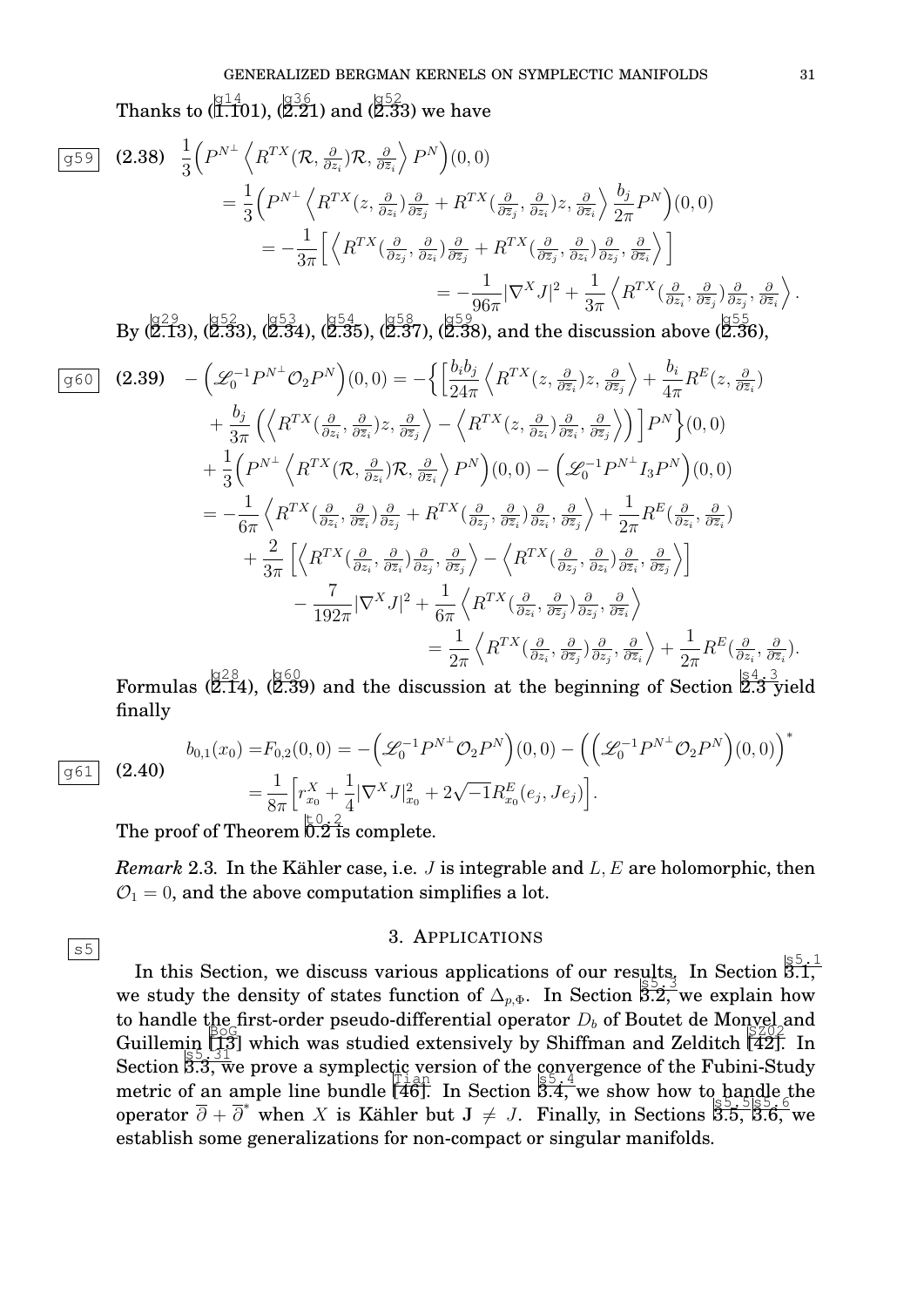

3.1. **Density of states function.** Let  $(X, \omega)$  be a compact symplectic manifold of real dimension  $2n$  and  $(L, \nabla^L, h^L)$  is a pre-quantum line bundle as in Section  $\mathcal{L}$  is 1 can dimension  $\mathbb{Z}_n$  and  $(\mathbb{Z}, \mathbf{v}, \mathbf{w})$  is a pre-quantum line summer as in section.<br>0. Assume that E is the trivial bundle  $\mathbb{C}, \Phi = 0$  and  $\mathbf{J} = J$ . The latter means, by (0.1), that  $g^{TX}$  is the Riemannian metric associated to  $\omega$  and J. We denote by  $\text{vol}_{0,N}(X) = \int_X$  $\omega^n$  $\lim_{x\to 0} f(x) = \int_X \frac{\omega^n}{n!}$  the Riemannian volume of  $(X, g^{TX})$ . Recall that  $d_p$  is defined in  $(0.6).$ 

Our aim is to describe the asymptotic distribution of the energies of the bound states as p tends to infinity. We define the spectrum counting function of  $\Delta_p := \Delta_{p,0}$ by  $N_p(\lambda) = # \{i : \lambda_{i,p} \leq \lambda\}$  and the spectral density measure on  $[-C_L, C_L]$  by

$$
\underline{\mathsf{f2}} \quad \textbf{(3.1)} \qquad \qquad \nu_p = \frac{1}{d_p} \frac{d}{d\lambda} N_p(\lambda) \,, \quad \lambda \in [-C_L, C_L] \,.
$$

Clearly,  $\nu_p$  is a sum of Dirac measures supported on Spec  $\Delta_p \cap [-C_L, C_L]$ . Set

$$
\text{f3} \quad \text{(3.2)} \quad \rho: X \longrightarrow \mathbb{R}, \quad \rho(x) = \frac{1}{24} |\nabla^X J|^2.
$$

 $\overline{S_{11-\text{density}}}$  **Theorem 3.1.** The weak limit of the sequence  $\{\nu_p\}_{p\geq 1}$  is the direct image measure  $\varrho_*\Big(\frac{1}{\cdots 10}\Big)$  $vol(X)$  $\omega^n$ n! *)*, that is, for any continuous function  $f \in \mathscr{C}([-C_L, C_L])$ , we have

$$
\underline{\lim}_{p \to \infty} \int_{-C_L}^{C_L} f \, d\nu_p = \frac{1}{\text{vol}(X)} \int_X (f \circ \varrho) \, \frac{\omega^n}{n!} \; .
$$

*Proof.* By  $(0.7)$ , we have for  $q \ge 1$  (now E is trivial):  $B_{q,p}(x) = \sum_{i=1}^{d_p} \lambda_{i,p}^q | S_i^p$  $\binom{p}{i}(x)|^2$ , which yields by integration over  $X$ ,

$$
\frac{1}{4p} \int_X B_{q,p} \, dv_X = \frac{1}{4p} \sum_{i=1}^{4p} \lambda_{i,p}^q = \int_{-C_L}^{C_L} \lambda^q \, d\nu_p(\lambda) \,,
$$

since  $S_i^p$  have unit  $L^2$  norm. On the other hand,  $(\stackrel{0}{0.6}), (\stackrel{0}{0.9})$  entail for  $p\to\infty,$ 

$$
\frac{1}{d_p} \int_X B_{q,p} dv_X = \frac{p^n}{d_p} \int_X b_{q,0} dv_X + \frac{\mathcal{O}(p^{n-1})}{d_p} \\
= \frac{1}{\text{vol}(X)} \int_X \varrho^q dv_X + \mathcal{O}(p^{-1}).
$$

We infer from  $(\overline{3.4})$  and  $(\overline{3.5})$  that  $(\overline{3.3})$  holds for  $f(\lambda) = \lambda^q$ ,  $q \geq 1$ . Since this is obviously true for  $f(\lambda) \equiv 1$ , too, we deduce it holds for all polynomials. Upon invoking the Weierstrass approximation theorem, we get  $(3.3)$  for all continuous functions on  $[-C_L, C_L]$ . This achieves the proof. □

 $\overline{z}$  *Remark* 3.2. A function  $\varrho$  satisfying  $\langle 3.3 \rangle$  is called spectral densit<u>y</u> function. Its existence and uniqueness were demonstrated by Guillemin-Uribe [29]. As for the explicit formula of  $\varrho$ , the paper  $[\![\tilde{\mathsf{T}}]\!]$  is dedicated to its computation. Our formula  $\frac{1}{2}$  (3.2) is different from  $\frac{1}{2}$ , Theorem 1.2]  $^3$ .

 $\frac{1}{3}$ In [11, (3.7)], the leading term of  $G_{0j}$  should be  $\kappa^{-1/2}b_j^{(1)}$  which was missed therein, as the principal terms of  $\frac{\partial}{\partial s}$ ,  $\frac{\partial}{\partial y \dot{\beta}}$  are  $\partial_0$ ,  $T^i_j \partial_l$  by  $\left[\prod_{n=1}^{\infty}$  equation after (3.11)]. Now, from  $\left[\prod_{n=1}^{\infty}$  (3.5)],  $b_j^{(1)}$  is  $\frac{1}{2}\langle Jz, T_j^l \partial_l \rangle$ . Thus  $\mathcal{L}_0$  in [11, (3.8)] is incorrect. [11, Theorem 1.2] is  $\varrho(x) = -\frac{5}{24} |\nabla^X J|^2$ .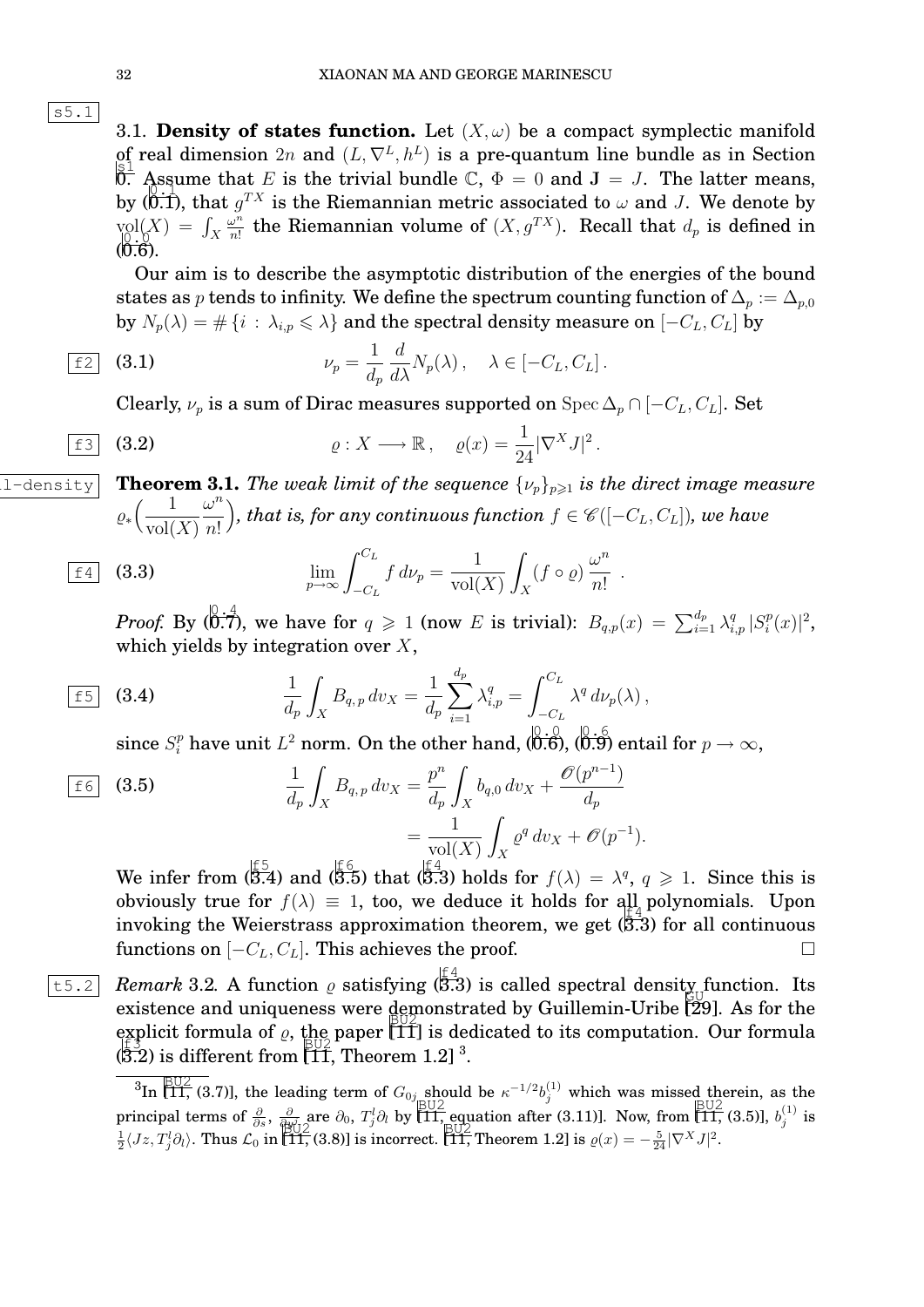An interesting corollary of  $\langle \overline{\overline{5.2}} \rangle$  and  $\langle \overline{\overline{5.3}} \rangle$  is the following result which was first stated in BU2 [11, Cor. 1.3].

 $\overline{t_5.3}$  **Corollary 3.3.** The spectral density function is identically zero if and only if  $(X, \omega, J)$  $i$ s Kähler.

 $\overline{{\tt t}$ 5.4 *Remark* 3.4. Theorem  $\overline{{\tt S}$ .1 can be slightly generalized. Assume namely that  ${\tt J} = J$ and E is a Hermitian vector bundle as in Section  $\overline{0}^{\text{S}}$  such that  $R^E = \eta \otimes \text{Id}_E$ ,  $\Phi =$  $\varphi \, {\rm Id}_E$ , where  $\eta$  is a 2-form and  $\varphi$  a real function on X. Then there exists a spectrum density function satisfying ( 3.3) given by

$$
\text{E8} \quad \text{(3.6)} \quad \rho: X \longrightarrow \mathbb{R}, \quad \rho(x) = \frac{1}{24} |\nabla^X J|^2 + \frac{\sqrt{-1}}{2} \eta(e_j, Je_j) + \varphi.
$$

The proof is similar to the previous one, as  $\text{Tr}_{E_x} \, B_{q,p}(x) = \sum_{i=1}^{d_p} \lambda_{i,p}^q \, | S_i^p \, |$  $_{i}^{p}(x)|^{2}.$ 

3.2. **Almost-holomorphic Szegö kernels.** We use the notations and assumptions from Section 3.1, especially,  $J = J$ . Then  $\tau = 2\pi n$ .

Let  $Y = \{u \in L^*, |u|_{h^{L^*}} = 1\}$  be the unit circle bundle in  $L^*$ . Then the smooth sections of  $L^p$  can be identified to the smooth functions  $\mathscr{C}^{\infty}(Y)_p = \{f \in \mathscr{C}^{\infty}(Y, \mathbb{C}); f(y e^{i\theta})\}$  $e^{ip\theta}f(y)$  for  $e^{i\theta} \in S^1, y \in Y$ }, here  $ye^{i\theta}$  is the  $S^1$  action on  $Y$ .

The connection  $\nabla^L$  on L induces a connection on the  $S^1$ -principal bundle  $\pi$ :  $Y \to X$ , and let  $T^H Y \subset TY$  be the corresponding horizontal bundle. Let  $g^{TY} =$  $\pi^*g^{TX}\oplus d\theta^2$  be the metric on  $TY=T^HY\oplus TS^1,$  with  $d\theta^2$  the standard metric on  $S^1 = \mathbb{R}/2\pi\mathbb{Z}$ . Let  $\Delta_Y$  be the Bochner-Laplacian on  $(Y, g^{TY})$ , then by construction, it commutes with the generator  $\partial_{\theta}$  of the circle action, and so it commutes with the horizontal Laplacian

$$
\boxed{\text{f20}} \quad (3.7) \qquad \Delta_h = \Delta_Y + \partial_\theta^2,
$$

then  $\Delta_h$  on  $\mathscr{C}^{\infty}(Y)_p$  is identical with  $\Delta^{L^p}$  on  $\mathscr{C}^{\infty}(X, L^p)$  (cf. [10, §2.1]).

In  $\left[\overline{13}, \text{ Lemma 14.11}, \text{ Theorem A 5.9}, \left[\overline{14}\right], \left[\overline{29}, (3.13)\right], \text{ they construct a self-} \right]$ adjoint second-order pseudodifferential operator  $Q$  on  $Y$  such that

$$
\boxed{\text{f21}} \quad \textbf{(3.8)} \qquad \qquad V = \Delta_h + \sqrt{-1}\tau \partial_\theta - Q
$$

is a self-adjoint pseudodifferential operator of order zero on  $Y$ , and  $V$ ,  $Q$  commute with the  $S^1$ -action. The orthogonal projection  $\Pi$  onto the kernel of  $Q$  is called the *Szegö projector* associated with the almost CR manifold  $Y$ . In fact, the Szegö projector is not unique or canonically defined, but the above construction defines a canonical choice of Π modulo smoothing operators. In the complex case, the construction produces the usual Szego projector  $\Pi$ .

We denote the operators on  $\mathscr{C}^{\infty}(X, L^p)$  corresponding to  $Q, V$ ,  $\Pi$  by  $Q_p, V_p, \Pi_p$ , especially,  $V_p(x, y) = \frac{1}{2\pi} \int_0^{2\pi} e^{-ip\theta} V(xe^{i\theta}, y) d\theta$ . Then by (3.8),

$$
\begin{array}{|c|c|c|}\n\hline\nf22 & 0\n\end{array}
$$

s5.3

 $\boxed{f22}$  (3.9)  $Q_p = Δ^{L^p} - pτ - V_p$ .

By  $\overline{\begin{matrix} \mathsf{GU} \ \mathsf{Z} \mathsf{9}, \ \S{4} \end{matrix}}$ , there exists  $\mu_1 > 0$  such that for  $p$  large,

$$
\boxed{\text{f23}} \quad \text{(3.10)} \qquad \text{Spec } Q_p \subset \{0\} \cup [\mu_1 p, +\infty[.
$$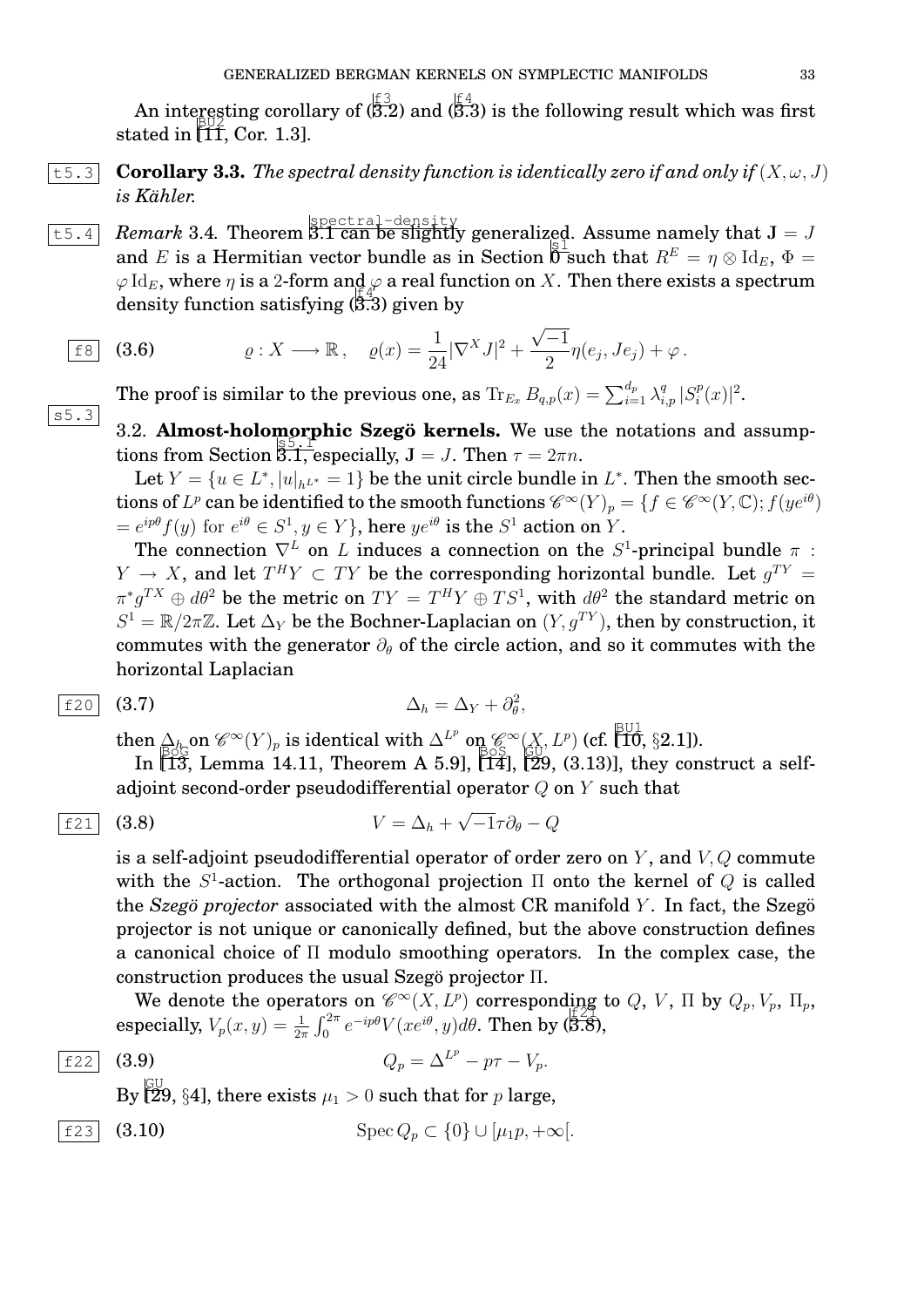Since the operator  $V_p$  is uniformly bounded in  $p$ , naturally, from  $(0.3)$ ,  $(0.6)$ , we get

$$
\boxed{\texttt{f24}} \quad \textbf{(3.11)} \qquad \qquad \text{dim}\,\text{Ker}\,Q_p = d_p = \int_X \text{Td}(TX) \,\text{ch}(L^p).
$$

Now we explain how to study the Szegö projector  $\Pi_{p}^{-4}$  . This can be done from our point of view. Recall  $\tilde{F}$  is the function defined after (1.4). Let  $\Pi_p(x, x')$ ,  $\tilde{F}(Q_p)(x, x')$ be the smooth kernels of  $\Pi_p$ ,  $\tilde{F}(Q_p)$  with respect to the volume form  $dv_X(x')$ .

Note that  $V_p$  is a 0-order pseudodifferential operator on X induced from a 0-order pseudodifferential operator on Y. Thus from  $(3.9)$ ,  $(3.10)$ , we have the analogue of [ $20$ , Proposition 3.1] (cf. Proposition  $\overline{1,2}$ ): for any  $l, m \in \mathbb{N}$ , there exists  $C_{l,m} > 0$ such that for  $p \geq 1$ ,

$$
\boxed{\text{f25}} \quad \textbf{(3.12)} \qquad |\widetilde{F}(Q_p)(x,x') - \Pi_p(x,x')|_{\mathscr{C}^m(X \times X)} \leqslant C_{l,m} p^{-l}.
$$

By finite propagation speed  $\begin{bmatrix} 1 \\ 45 \\ 84.4 \end{bmatrix}$ , we know that  $\widetilde{F}(Q_p)(x, x')$  only depends on the restriction of  $Q_p$  to  $B^X(x,\varepsilon)$ , and is zero if  $d(x,x') \geq \varepsilon$ . It transpires that the asymptotic of  $\Pi_p(x, x')$  as  $p \to \infty$  is localized on a neighborhood of x. Thus we can translate our analysis from X to the manifold  $\mathbb{R}^{2n} \simeq T_{x_0}X =: X_0$  as in Section  $\breve{\mathbb{L}}$  especially, we extend  $\nabla^L$  to a Hermitian connection  $\nabla^{L_0}$  on  $(L_0, h^{L_0}) =$  $(X_0 \times L_{x_0}, h^{L_{x_0}})$  on  $T_{x_0}X$  in such a way so that we still have positive curvature  $R^{L_0};$ in addition  $R^{L_0} = R^L_{x_0}$  outside a compact set.

Now, by using a micro-local partition of unity, one can still construct the operator  $Q^{X_0}$  as in 13, Lemma 14.11, Theorem A 5.9],  $[14]$ ,  $[29, (3.13)]$ , such that  $V^{X_0}$ differs from *V* by a smooth operator in a neighborhood of 0. On  $X_0$ , and  $Q^{X_0}$  still verifies  $(\overline{5.10})$ . Thus we can work on  $\mathscr{C}^{\infty}(X_0, \mathbb{C})$  as in Section  $\overline{1.3.}$  We rescale then the coordinates as in ( $\widehat{11.27}$ ) and use the norm ( $\widehat{11.38}$ ). The  $V_p^{X_0}$  is a 0-order pseudodifferential operator on  $X_0$  induced from a 0-order pseudodifferential operator on  $Y_0$ . This guarantees that the operator rescaled from  $V_p^{X_0}$  will have the similar expansion as (I.29) with leading term  $t^2 R_2$  in the sense of pseudo-differential operators. f24

From  $(\overline{{\bf 3.11}})$  and  $(\overline{{\bf 20}},$  (3.89)], similar to the argument in  $(\overline{{\bf 20}},$  Theorem 3.18], we can also get the full off diagonal expansion for  $\Pi_p$ , which is an extension of  $\begin{bmatrix} 42 \\ 42 \end{bmatrix}$ Theorem 1], where the authors obtain  $(3.13)$  for  $|Z|, |Z'| \le C/\sqrt{p}$  with  $C \ge 0$  fixed. More precisely, recalling that  $P^N$  is the Bergman kernel of  $\mathcal{L}_0$  as in (1.81), (1.94) we have:

 $\overline{\text{true17}}$  **Theorem 3.5.** There exist polynomials  $\mathbf{j}_r(Z, Z')$  ( $r \geq 0$ ) of Z, Z' with the same parity  $with r, and j<sub>0</sub> = 1, C'' > 0 such that for any k, m, m' \in \mathbb{N}, there exist N \in \mathbb{N}, C > 0$ 

<sup>&</sup>lt;sup>4</sup>As Professor Sjöstrand pointed out to us, in general,  $\Pi_p$   $\to P_{0,p}$  is not  $\mathscr{O}(p^{-\infty})$  as  $p\to\infty$ , where As I folessor Sjostrand pointed out to us, in general,  $\lim_{p \to \infty} \frac{1}{p} \int_{0}^{p} \frac{d}{dp}$  is not  $\nu(p)$  as  $p \to \infty$ , where  $P_{0,p}$  is the smooth kernel of the operator  $\Delta_{0,p}$  (Definition  $\prod_{p=0}^{n} \frac{1}{p}$ ). This can a presence of a contribution coming from  $\Phi$  in the expression (0.9) of the coefficient  $b_{0,2}$ .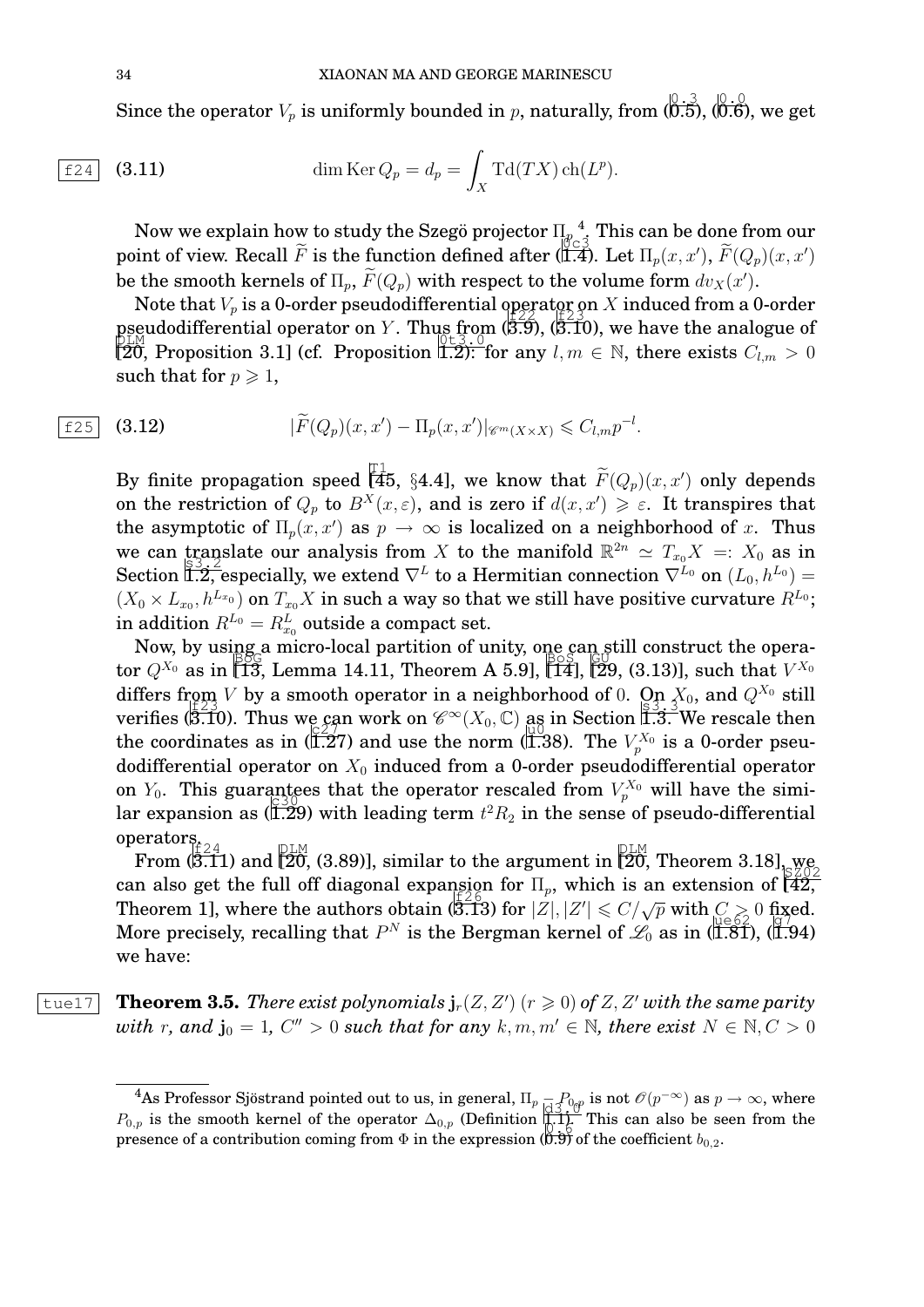$\textit{such that for } \alpha, \alpha' \in \mathbb{Z}^{2n}, |\alpha| + |\alpha'| \leqslant m, Z, Z' \in T_{x_0}X, |Z|, |Z'| \leqslant \varepsilon, x_0 \in X, p > 1,$ 

f26 (3.13)

$$
\left| \frac{\partial^{|\alpha|+|\alpha'|}}{\partial Z^{\alpha} \partial Z'^{\alpha'}} \left( \frac{1}{p^n} \Pi_p(Z, Z') - \sum_{r=0}^k (j_r P^N) (\sqrt{p} Z, \sqrt{p} Z') \kappa^{-\frac{1}{2}} (Z) \kappa^{-\frac{1}{2}} (Z') p^{-r/2} \right) \right|_{\mathscr{C}^{m'}(X)} \leq C p^{-(k+1-m)/2} (1 + |\sqrt{p} Z| + |\sqrt{p} Z'|)^N \exp(-\sqrt{C'' \mu_1} \sqrt{p} |Z - Z'|) + \mathcal{O}(p^{-\infty}).
$$

The term  $\kappa^{-\frac{1}{2}}$  in (3.13) comes from the conjugation of the operators as in (1.116),  $\mathscr{C}^{m'}(X)$  is the  $\mathscr{C}^{m'}$ -norm for the parameter  $x_0 \in X$ , and we use the trivializations from Section  $\frac{3.32 \text{ m}}{1.2}$ , the term  $\mathcal{O}(p^{-\infty})$  means that for any  $l, l_1 \in \mathbb{N}$ , there exists  $C_{l,l_1}>0$  such that its  $\mathscr{C}^{l_1}$ -norm is dominated by  $C_{l,l_1}p^{-l}.$  We leave the details to the interested reader.

s5.31

3.3. **Symplectic version of Kodaira Embedding Theorem.** Let  $(X, \omega)$  be a compact symplectic manifold of real dimension 2n and let  $(L, \nabla^L, h^L)$  be a prequantum line bundle and let  $g^{TX}$  be a Riemannian metric on X as in Section 0.

Recall that  $\mathcal{H}_p\subset \mathscr{C}^\infty(X,L^p)$  is the span of those eigensections of  $\Delta_p=\Delta^{L^p}-\tau p$ corresponding to eigenvalues from  $[-C_L, C_L]$ . We denote by  $\mathbb{P}\mathcal{H}_p^*$  the projective space associated to the dual of  $\mathcal{H}_p$  and we identify  $\mathbb{P}\mathcal{H}_p^*$  with the Grassmannian of hyperplanes in  $\mathcal{H}_p$ . The *base locus* of  $\mathcal{H}_p$  is the set  $\text{Bl}(\mathcal{H}_p) = \{x \in X : s(x) =$ 0 for all  $s \in \mathcal{H}_p$ . As in algebraic geometry, we define the Kodaira map

$$
\begin{array}{ll}\n\boxed{\text{sz0}} & (3.14) \\
\hline\n\Phi_p: X \setminus \text{Bl}(\mathcal{H}_p) \longrightarrow \mathbb{P}\mathcal{H}_p^* \\
\Phi_p(x) = \{s \in \mathcal{H}_p : s(x) = 0\}\n\end{array}
$$

which sends  $x \in X \setminus \text{Bl}(\mathcal{H}_p)$  to the hyperplane of sections vanishing at x. Note that  $\mathcal{H}_p$  is endowed with the induced  $L^2$  product (III) so there is a well-defined Fubini–Study metric  $g_{FS}$  on  $\mathbb{P}\mathcal{H}^*_p$  with the associated form  $\omega_{FS}$ .

 $\begin{array}{|l|} \hline \text{m-Kodaira} & \textbf{Theorem 3.6.} \, \, Let \, (L, \nabla^L) \, be \, a \, pre-quantum \, line \, bundle \, over \, a \, compact \, symplectic \, \end{array}$ *manifold*  $(X, \omega)$ *. The following assertions hold true:* 

(i) For large  $p$ , the Kodaira maps  $\Phi_p:X\longrightarrow \mathbb{P}\mathcal{H}_p^*$  are well defined.

(ii) The induced Fubini–Study metric  $\frac{1}{p}\Phi_p^*(\omega_{FS})$  converges in the  $\mathscr{C}^\infty$  topology to  $\omega$ ; for any  $l \geq 0$  there exists  $C_l > 0$  such that

$$
\begin{array}{ll}\n\boxed{\text{sz1}} & \text{(3.15)} \\
\frac{1}{p} \Phi_p^*(\omega_{FS}) - \omega \big|_{\mathscr{C}^l} \leq \frac{C_l}{p}.\n\end{array}
$$

(iii) For large  $p$  the Kodaira maps  $\Phi_p$  are embeddings.

*Remark* 3.7. 1) Assume that X is Kähler and L is a holomorphic bundle. Then  $\Delta_p$ is the twice the Kodaira-Laplacian and  $\mathcal{H}_p$  coincides with the space  $H^0(X, L^p)$  of holomorphic sections of  $L^p$ . Then (i) and (iii) are simply the Kodaira embedding theorem. Assertion (ii) is due to Tian [46, Theorem A] as an answer to a conjecture of Yau. In  $\begin{bmatrix} 1 & 0 & 0 \\ 0 & 1 & 0 \\ 0 & 0 & 1 \end{bmatrix}$  the case  $l = 2$  is considered and the left-hand side of (3.15) is estimated by  $C_l/\sqrt{p}$ . Ruan [41] proved the  $\mathscr{C}^{\infty}$  convergence and improved the bound to  $C_l/p.$  Both papers use the peak section method, based on  $L^2$ –estimates for  $\overline{\partial}$ . Finally, Zelditch deduced (ii) from the asymptotic expansion of the Szego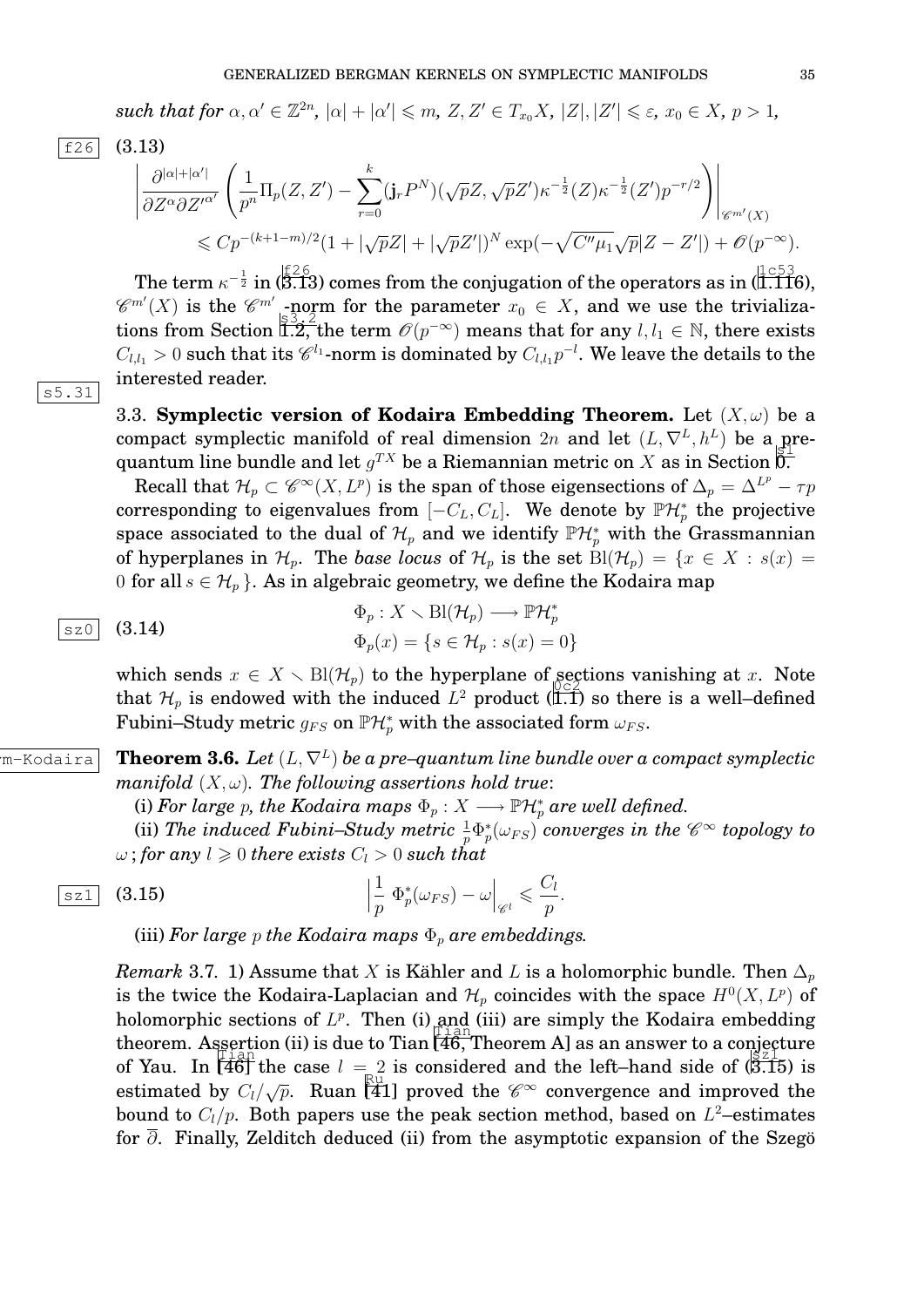kernel  $\overline{{\rm [50]}}$ . Bouche  $\overline{{\rm [12]}}$  proves that the induced Fubini-Study metric  $(\Phi^{*}_{p}h^{\mathscr{O}(1)})^{1/p}$ on L converges in the  $\mathscr{C}^0$  topology to the initial metric  $h^L$ .

2) Borthwick and Uribe  $\begin{bmatrix} 10 \\ 10 \end{bmatrix}$ , Theorem 1.1], Shiffman and Zelditch  $\begin{bmatrix} 8202 \\ 42 \end{bmatrix}$  Theorems 2, 3] prove a different symplectic version of  $[46,$  Theorem A] when  $J = J$ . Instead of  $\mathcal{H}_p$ , they use the space  $H_J^0(X, L^p) := \text{Im}(\Pi_p)$  (cf. [10, p.601], [42, §2.3],<br> $\mathbb{R}^{5.33}_{2.3}$  s(c), which is the space in the space in the space in the space in the space in the space in the space in th §3.2) of 'almost holomorphic sections' proposed by Boutet de Monvel and Guillemin<br>BoG, BoS  $[13, 14]$ .

*Proof.* Let us first give an alternate description of the map  $\Phi_p$  which relates it to the Bergman kernel. Let  $\{S_i^p\}$ delays are  $\{S_i^p\}_{i=1}^{d_p}$  be any orthonormal basis of  $\mathcal{H}_p$  with respect to the inner product  $(\tilde{I},\tilde{I})$ . Once we have fixed a basis, we obtain an identification  $\mathcal{H}_p\cong \mathcal{H}_p^*\cong \mathbb{C}^{{d_p}}$  and  $\mathbb{P}\mathcal{H}_p^*\cong \mathbb{C}\mathbb{P}^{d_p-1}.$  Consider the commutative diagram.

$$
\begin{array}{ccc}\n & X \setminus \text{Bl}(\mathcal{H}_p) \xrightarrow{\Phi_p} & \mathbb{P}\mathcal{H}_p^* \\
\downarrow^{\text{Id}} & & \downarrow^{\text{d}} \\
 & X \setminus \text{Bl}(\mathcal{H}_p) \xrightarrow{\ \tilde{\Phi}_p} & \mathbb{C}\mathbb{P}^{d_p-1}\n\end{array}
$$

Then

$$
\boxed{\text{sz2}} \quad \text{(3.17)} \qquad \qquad \Phi_p^*(\omega_{FS}) = \widetilde{\Phi}_p^*\Big(\frac{\sqrt{-1}}{2\pi}\partial\overline{\partial}\log\sum_{j=1}^{d_p}|w_j|^2\Big),
$$

where  $[w_1, \ldots, w_{d_p}]$  are homogeneous coordinates in  $\mathbb{CP}^{d_p-1}$ . To describe  $\widetilde{\Phi}_p$  in a neighborhood of a point  $x_0 \in X \setminus Bl(H_p)$ , we choose a local unity frame  $e_L$  of L and write  $S_i^p = f_i^p$  $\cdot_{i}^{p}e_{L}^{\otimes p}$  $_L^{\otimes p}$  for some smooth functions  $f_i^p$  $\mathbb{F}_i^p$ . Then

$$
\widetilde{\Phi}_p(x) = [f_1^p(x); \ldots; f_{d_p}^p(x)],
$$

and this does not depend on the choice of the frame  $e<sub>L</sub>$ .

(i) Let us choose an unit frame  $e_L$  of L. Then  $|S_i^p|$  $|j_i^p|^2 = |f_i^p|$  $\binom{p}{i}^2 |e_L|^{2p} = |f_i^p|$  $\hat{c}^{p}|^{2},$  hence

$$
B_{0,p} = \sum_{i=1}^{d_p} |S_i^p|^2 = \sum_{i=1}^{d_p} |f_i^p|^2.
$$

Since  $b_{0,0} > 0$ , the asymptotic expansion  $\langle \overline{0.9} \rangle^0$  shows that  $B_{0,p}$  does not vanish on X for p large enough, so the sections  $\{S_i^p\}$  $\frac{p}{i}\}_{i=1}^{d_p}$  have no common zeroes. Therefore  $\Phi_p$ and  $\Phi_p$  are defined on all X.

(ii) Let us fix  $x_0 \in X$ . We identify a small geodesic ball  $B^X(x_0, \varepsilon)$  to  $B^{T_{x_0}X}(0, \varepsilon)$ by means of the exponential map and consider a trivialization of  $L$  as in Section  $\frac{12}{1.2}$ , i.e. we trivialize L by using an unit frame  $e_L(Z)$  which is parallel with respect to  $\nabla^L$  along  $[0, 1] \ni u \to uZ$  for  $Z \in B^{T_{x_0}X}(0, \varepsilon)$ . We can express the Fubini–Study metric as

$$
\frac{\sqrt{-1}}{2\pi}\partial\overline{\partial}\log\Big(\sum_{j=1}^{d_p}|w_j|^2\Big)=\frac{\sqrt{-1}}{2\pi}\left[\frac{1}{|w|^2}\sum_{j=1}^{d_p}dw_j\wedge d\overline{w}_j-\frac{1}{|w|^4}\sum_{j,k=1}^{d_p}\overline{w}_jw_k\,dw_j\wedge d\overline{w}_k\right],
$$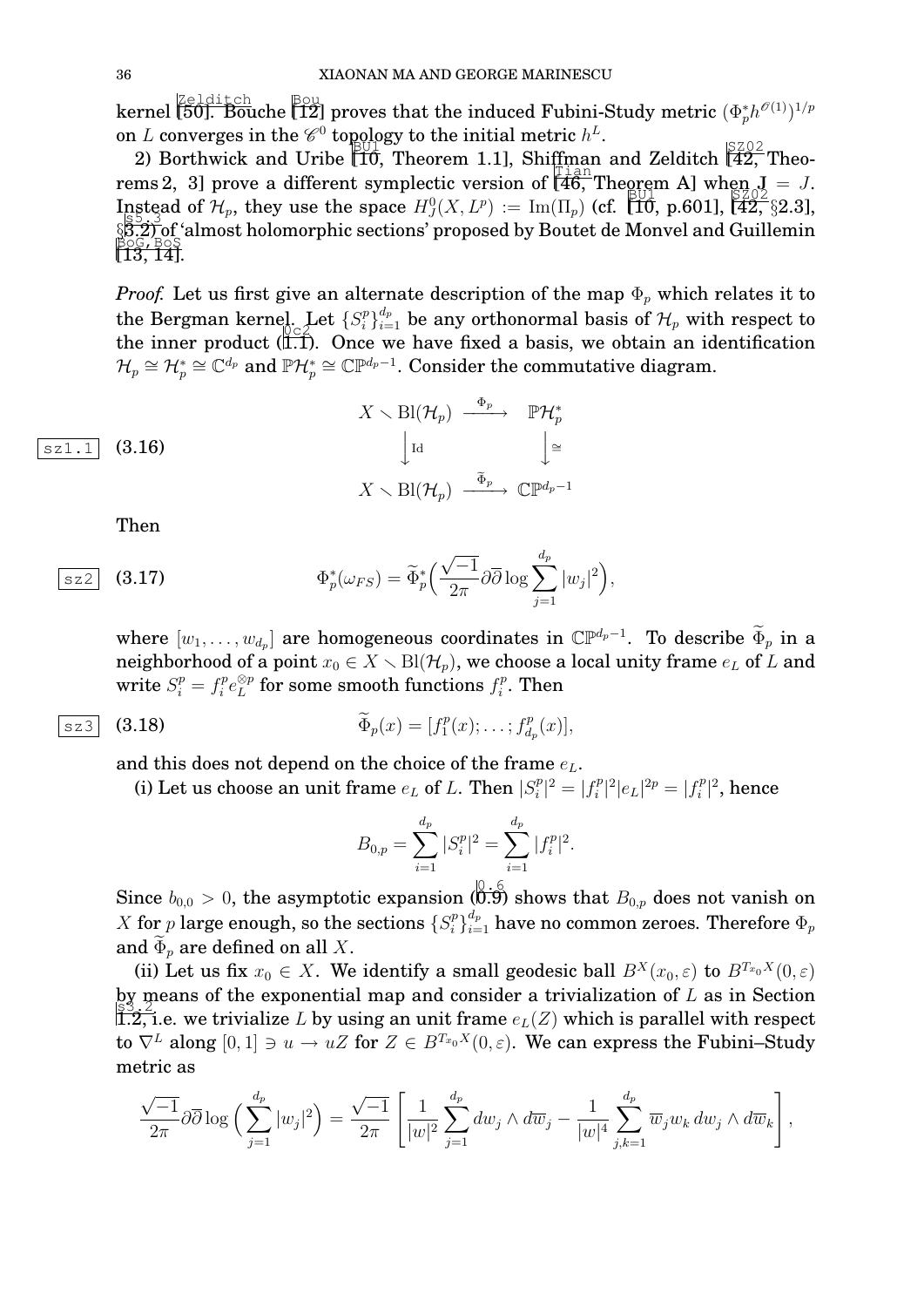and therefore, from  $(\stackrel{{\scriptscriptstyle [} \times 2}{\scriptscriptstyle 3} \stackrel{{\scriptscriptstyle 3}}{\scriptscriptstyle 3} R),$ 

$$
\begin{aligned}\n\boxed{\text{sz4}} \quad \text{(3.19)} \quad & \Phi_p^*(\omega_{FS})(x_0) = \frac{\sqrt{-1}}{2\pi} \left[ \frac{1}{|f^p|^2} \sum_{j=1}^{d_p} df_j^p \wedge d\overline{f_j^p} - \frac{1}{|f^p|^4} \sum_{j,k=1}^{d_p} \overline{f_j^p} f_k^p \, df_j^p \wedge d\overline{f_k^p} \right] (x_0) \\
&= \frac{\sqrt{-1}}{2\pi} \left[ f^p(x_0, x_0)^{-1} d_x d_y f^p(x, y) - f^p(x_0, x_0)^{-2} d_x f^p(x, y) \wedge d_y f^p(x, y) \right] |_{x=y=x_0}, \\
\text{where } f^p(x, y) = \sum_{i=1}^{d_p} f_i^p(x) \overline{f_i^p}(y) \text{ and } |f^p(x)|^2 = f^p(x, x). \text{ Since}\n\end{aligned}
$$

$$
\boxed{0 \text{ s z 4}} \quad \textbf{(3.20)} \qquad \qquad P_{0,p}(x,y) = f^p(x,y)e_f^p
$$

 $\overline{\phantom{a}}$ 

thus  $P_{0,p}(x, y)$  is  $f^p(x, y)$  under our trivialization of L. By  $\sqrt{\frac{0.030}{1.31}}$ , Theorem  $\sqrt{\frac{0.135}{1.18}}$ , and  $(\overline{1.116})$ , we obtain

 $L^p(L) \otimes e_I^p$ 

 $_{L}^{p}(y)^{*},$ 

$$
\begin{aligned}\n\boxed{0 \text{ s z 5}} \quad \textbf{(3.21)} \quad & \frac{1}{p} \ \Phi_p^*(\omega_{FS})(x_0) = \frac{\sqrt{-1}}{2\pi} \Big[ \frac{1}{F_{0,0}} d_x d_y F_{0,0} - \frac{1}{F_{0,0}^2} d_x F_{0,0} \wedge d_y F_{0,0} \Big] (0,0) \\
&\quad - \frac{\sqrt{-1}}{2\pi} \frac{1}{\sqrt{p}} \Big[ \frac{1}{F_{0,0}^2} (d_x F_{0,1} \wedge d_y F_{0,0} + d_x F_{0,0} \wedge d_y F_{0,1}) \Big] (0,0) + \mathcal{O} \Big( 1/p \Big).\n\end{aligned}
$$

Using again  $\left(\overline{1.94}\right), \left(\overline{1.112}\right),$  we obtain

$$
\boxed{0 \text{ sz} \text{ 6}} \quad (3.22) \qquad \frac{1}{p} \Phi_p^*(\omega_{FS})(x_0) = \frac{\sqrt{-1}}{4\pi} \sum_{j=1}^n a_j dz_j \wedge d\overline{z}_j|_{x_0} + \mathcal{O}(1/p) = \omega(x_0) + \mathcal{O}(1/p),
$$

and the convergence takes place in the  $\mathscr{C}^{\infty}$  topology with respect to  $x_0 \in X$ .

(iii) Since X is compact, we have to prove two things for  $p$  sufficiently large: (a)  $\Phi_p$  are immersions and (b)  $\Phi_p$  are injective. We note that (a) follows immediately from  $(\overline{3.15})$ .

To prove (b) let us assume the contrary, namely that there exists a sequence of distinct points  $x_p \neq y_p$  such that  $\Phi_p(x_p) = \Phi_p(y_p)$ . Relation (5.16) implies that  $\Phi_p(x_p) = \Phi_p(y_p)$ , where  $\Phi_p$  is defined by any particular choice of basis.

The key observation is that Theorem LIP ensures the existence of a sequence of *peak sections* at each point of X. The construction goes like follows. Let  $x_0 \in X$ be fixed. Since  $\Phi_p$  is point base free for large p, we can consider the hyperplane  $\Phi_p(x_0)$  of all sections of  $\mathcal{H}_p$  vanishing at  $x_0$ . We construct then an orthonormal basis  $\{S_i^p\}$  $\Phi_i^{(p)}\big\}_{i=1}^{d_p}$  of  $\mathcal{H}_p$  such that the first  $d_p-1$  elements belong to  $\Phi_p(x_0).$  Then  $S_d^p$  $\frac{p}{d_p}$  is a unit norm generator of the orthogonal complement of  $\Phi_p(x_0)$ , and will be denoted by  $S_{x_0}^p$ . This is a peak section at  $x_0$ . We note first that  $|S_{x_0}^p(x_0)|^2 = B_{0,p}(x_0)$  and  $P_{0,p}(x,x_0)=S^p_{x_0}(x)\otimes S^p_{x_0}(x_0)^*$  and therefore

$$
\overline{S_{x_0}^{p}(x)} = \frac{1}{B_{0,p}(x_0)} P_{0,p}(x, x_0) \cdot S_{x_0}^{p}(x_0).
$$

 $\operatorname{From} \mathcal{F}(\dfrac{1}{1.116})$  we deduce that for a sequence  $\{r_p\}$  with  $r_p \to 0$  and  $r_p\sqrt{p} \to \infty,$ 

$$
\begin{array}{ll}\n\text{S25} & (3.24) \\
\int_{B(x_0,r_p)} |S^p_{x_0}(x)|^2 \, dv_X(x) = 1 - \mathcal{O}(1/p), & \text{for } p \to \infty.\n\end{array}
$$

Relation (3.24) explains the term 'peak section': when p grows, the mass of  $S_{x_0}^p$ concentrates near  $x_0$ . Since  $\Phi_p(x_p) = \Phi_p(y_p)$  we can construct as before the peak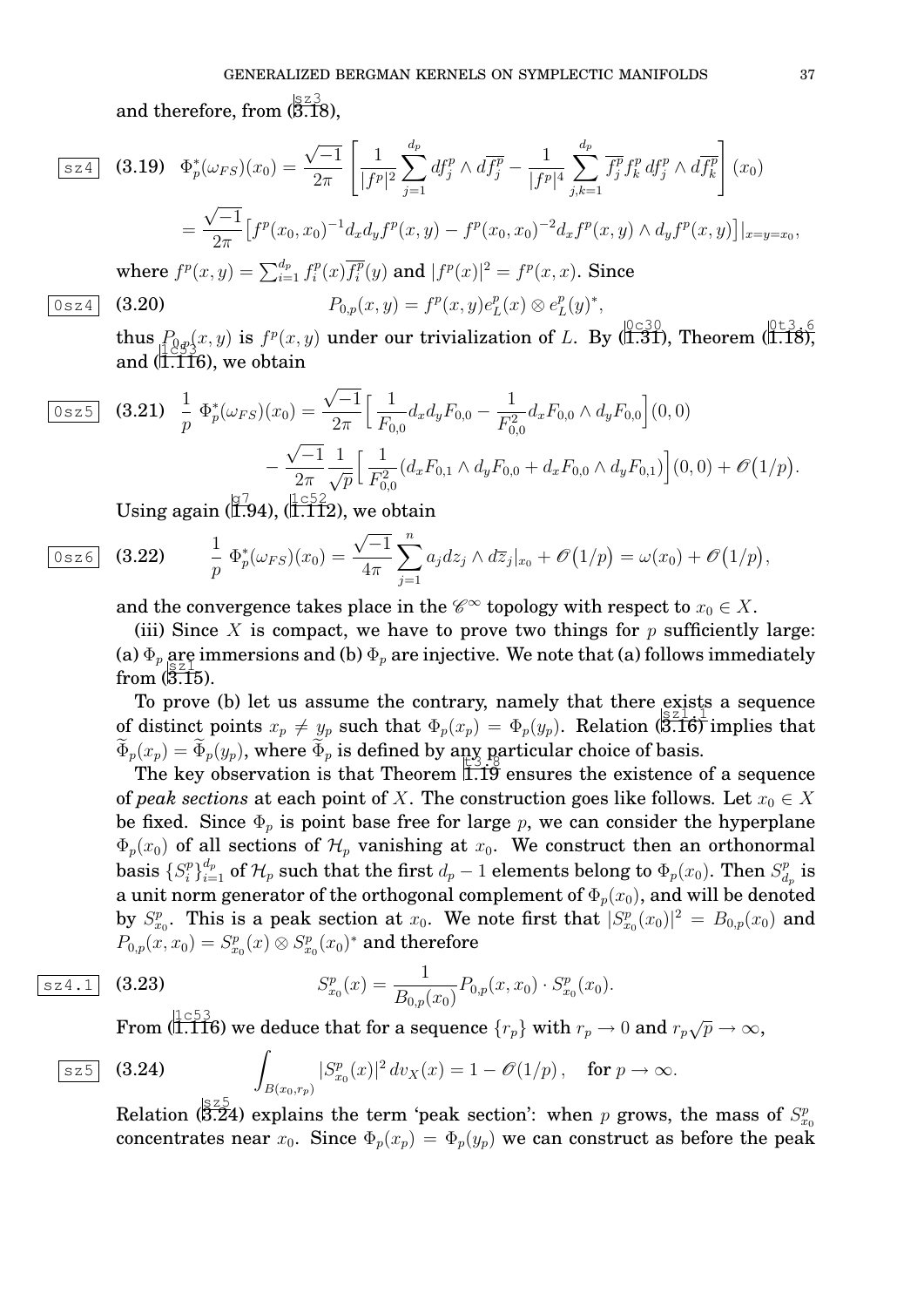section  $S_{x_p}^p = S_{y_p}^p$  as the unit norm generator of the orthogonal complement of  $\Phi_p(x_p) = \Phi_p(y_p)$ . We fix in the sequel such a section which peaks at both  $x_p$  and  $y_p$ .

We consider the distance  $d(x_p, y_p)$  between the two points  $x_p$  and  $y_p$ . By passing to a subsequence we have two possibilities: either  $\sqrt{p}d(x_p, y_p) \to \infty$  as  $p \to \infty$  or there exists a constant  $C > 0$  such that  $d(x_p, y_p) \leq C/\sqrt{p}$  for all p.

Assume that the first possibility is true. For large  $p$ , we learn from relation  $\sqrt{\frac{255}{(3.24)}}$  that the mass of  $S_{x_p}^p = S_{y_p}^p$  (which is 1) concentrates both in neighborhoods  $B(x_p, r_p)$  and  $B(y_p, r_p)$  with  $r_p = d(x_p, y_p)/2$  and approaches therefore 2 if  $p \to \infty$ . This is a contradiction which rules out the first possibility.

To exclude the second possibility we follow  $\begin{bmatrix} 42 \end{bmatrix}$ . We identify as usual  $B^X(x_p, \varepsilon)$ to B $T_{x_p}$  $X(0, \varepsilon)$  so the point  $y_p$  gets identified to  $Z_p/\sqrt{p}$  where  $Z_p \in B^{T_{x_p}X}(0, C)$ . We define then

.

$$
\begin{array}{lll}\n\boxed{\text{sz6}} & \textbf{(3.25)} & \qquad f_p: [0,1] \longrightarrow \mathbb{R} \ , & f_p(t) = \frac{|S_{x_p}^p(tZ_p/\sqrt{p})|^2}{B_{0,p}(tZ_p/\sqrt{p})}\n\end{array}
$$

We have  $f_p(0) = f_p(1) = 1$  (again because  $S_{x_p}^p = S_{y_p}^p$ ) and  $f_p(t) \leq 1$  by the definition of the generalized Bergman kernel. We deduce the existence of a point  $t_p \in (0,1)$ such that  $f_p''(t_p) = 0$ . Equations (1.116), (3.23), (3.25) imply the estimate

$$
\textbf{(3.26)} \quad f_p(t) = e^{-\frac{t^2}{4} \sum_j a_j |z_{p,j}|^2} \left(1 + g_p(t Z_p) / \sqrt{p}\right)
$$

and the  $\mathscr{C}^2$  norm of  $g_p$  over  $B^{T_{x_p}X}(0, C)$  is uniformly bounded in p. From (3.26), we infer that  $|Z_p|^2 = \frac{1}{4} \sum_j a_j |z_{p,j}|^2 = O(1/\sqrt{p})$ . Using a limited expansion  $e^x =$  $1+x+x^2\varphi(x)$  for  $x=t^2|Z_p|^2_0$  in (3.26) and taking derivatives, we obtain  $f_p''(t)=$  $-2|Z_p|^2_0 + \mathcal{O}(|Z_p|^4_0) + \mathcal{O}(|Z_p|^2(\sqrt{p})) = (-2 + \mathcal{O}(1/\sqrt{p}))|Z_p|^2_0$ . Evaluating at  $t_p$  we get  $0 = f_p''(t_p) = (-2 + \mathcal{O}(1/\sqrt{p}))|Z_p|_0^2$ , which is a contradiction since by assumption  $Z_p \neq 0$ . This finishes the proof of (iii).

*Remark* 3.8. Let us point out complementary results which are analogues of  $\begin{bmatrix} 10 \\ 10 \end{bmatrix}$ (1.3)–(1.5)] for the spaces  $\mathcal{H}_p$ . Computing as in  $\left(\overline{5.19}\right)$  the pull-back  $\Phi_p^* h_{FS}$  of the Hermitian metric  $h_{FS} = g_{FS} - \sqrt{-1} \omega_{FS}$  on  $\mathbb{P} \mathcal{H}_{p}^{*}$ , we get the similar inequality to (3.15) for  $g_{FS}$  and  $\omega(\cdot, J \cdot)$ . Thus,  $\Phi_p$  are asymptotically symplectic and isometric. Moreover, arguing as in [T0̄, Proposition 4.4] we can show that  $\Phi_p$  are 'nearly holomorphic' :

$$
\begin{array}{|c|c|c|}\n\hline\n\text{sz9} & (3.27) & \quad \mathbf{1}\n\end{array}
$$

$$
\frac{1}{p}\left\|\partial \Phi_p\right\| \geqslant C\,,\quad \frac{1}{p}\left\|\overline{\partial} \Phi_p\right\| = \mathscr{O}(1/p)\,,\quad \text{for some $C>0$}\,,
$$

uniformly on X, where  $\|\cdot\|$  is the operator norm.

3.4. **Holomorphic case revisited.** In this Section, we assume that  $(X, \omega, J)$  is Kähler and the vector bundles  $E, L$  are holomorphic on X, and  $\nabla^{E}, \nabla^{L}$  are the holomorphic Hermitian connections on  $(E,h^E),$   $(L,h^L)$ . As usual,  $\frac{\sqrt{-1}}{2\pi}R^L = \omega$ .

But we will work with an arbitrary  $(non-Kähler)$  Riemannian metric  $g^{TX}$  on  $TX$ compatible with J. That is, in general J  $\neq$  J in (0.1). The use of non-Kähler metrics  $\frac{1}{2}$  is useful for example in Section 3.6. Set

$$
\overline{f11} \quad (3.28) \qquad \Theta(X,Y) = g^{TX}(JX,Y).
$$

$$
f_{\rm{max}}
$$

s5.4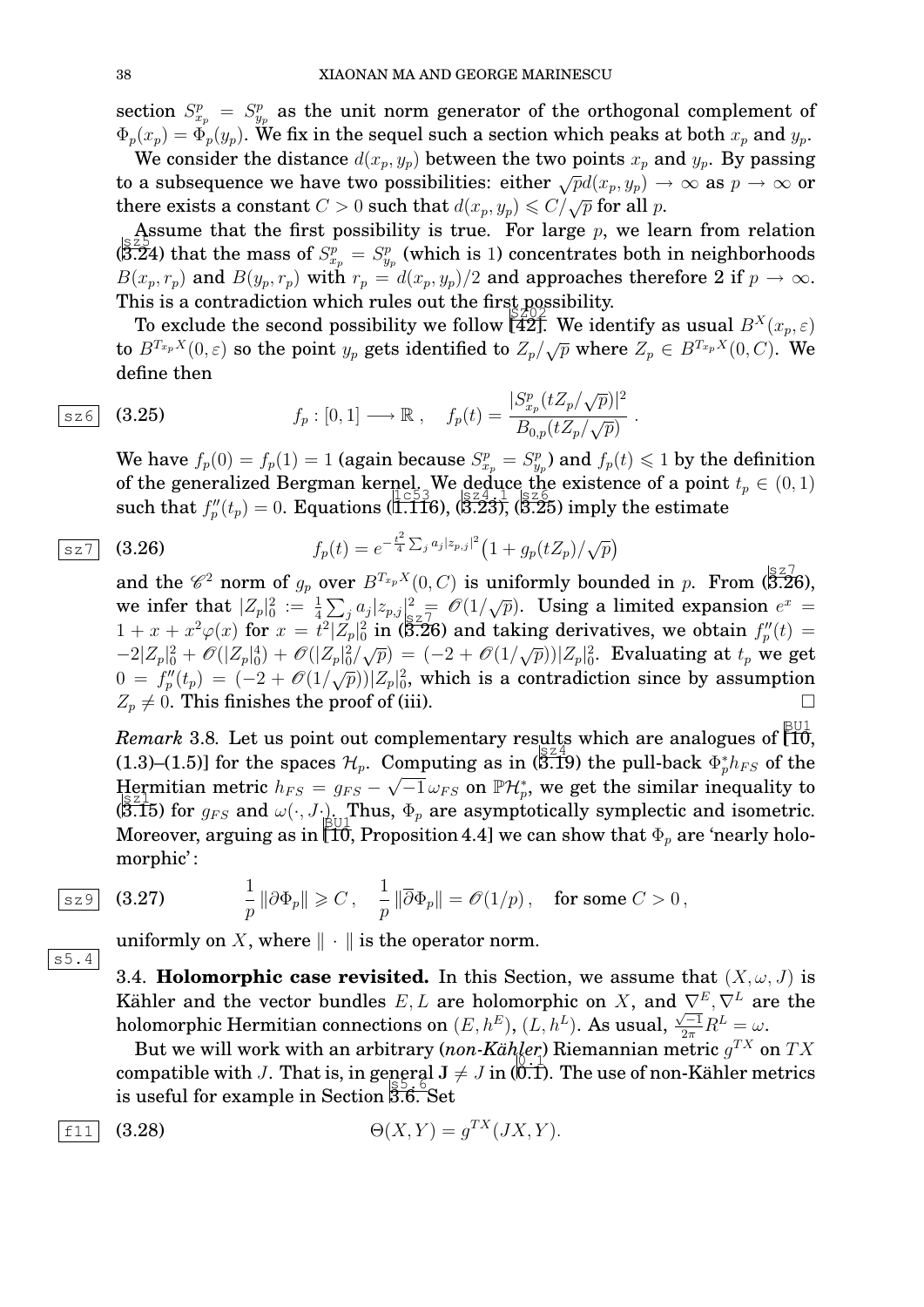Then the 2-form  $\Theta$  need not to be closed (the convention here is different to  $\overset{\mathbb{B}}{[}2,$ (2.1)] by a factor -1). We denote by  $T^{(1,0)}X$ ,  $T^{(0,1)}X$  the holomorphic and antiholomorphic tangent bundles as in Section  $\widehat{\mathbb{I}.4.}$  Let  $\{e_i\}$  be an orthonormal frame of  $(T X, g^{T X})$ .

Let  $g_{\omega}^{TX}(\cdot,\cdot):=\omega(\cdot,J\cdot)$  be the metric on  $TX$  induced by  $\omega,J.$  We will use a subscript  $\omega$  to indicate the objects corresponding to  $g_{\omega}^{TX}$ , especially  $r_{\omega}^{X}$  is the scalar curvature of  $(T X, g_{\omega}^{TX})$ , and  $\Delta_{\omega}$  is the Bochner-Laplace operator as in (1.2) associated to  $g^{TX}_{\omega}$ .

Let  $\overline{\partial}^{L^p\otimes E,*}$  be the formal adjoint of the Dolbeault operator  $\overline{\partial}^{L^p\otimes E}$  on the Dolbeault complex  $\Omega^{0,\bullet}(X,L^p\otimes E)$  with the scalar product induced by  $g^{TX},\,h^L,\,h^E$  as in  $\sqrt{\frac{0}{2}}$ . Set  $D_p =$ √  $\overline{2}(\overline{\partial}^{L^p\otimes E}+\overline{\partial}^{L^p\otimes E,*}). \ \ \text{Then} \ \ D_p^2=2(\overline{\partial}^{L^p\otimes E}\overline{\partial}^{L^p\otimes E,*}+\overline{\partial}^{L^p\otimes E,*}\overline{\partial}^{L^p\otimes E})$ preserves the Z-grading of  $\Omega^{0,\bullet}(X,L^p\otimes E)$ . Then for p large enough,

$$
\text{[12]} \quad \text{(3.29)} \qquad \text{Ker } D_p = \text{Ker } D_p^2 = H^0(X, L^p \otimes E).
$$

Here  $D_p$  is not a spin<sup>c</sup> Dirac operator on  $\Omega^{0,\bullet}(X,L^p\otimes E)$ , and  $D_p^2$  is not a renormalized Bochner–Laplacian as in (0.4).

Let  $P_p(x, x')$   $(x, x' \in X)$  be the smooth kernel of the orthogonal projection from  $\mathscr{C}^\infty(X, L^p\otimes E)$  on  $\operatorname{Ker} D^2_p$  with respect to the Riemannian volume form  $dv_X(x')$  for p large enough. Recall that we denote by  $\det_{\mathbb{C}}$  the determinant function on the complex bundle  $T^{(1,0)}X$ , We denote by  $|\mathbf{J}| = (-\mathbf{J}^2)^{-1/2}$ , then  $\det_{\mathbb{C}}|\mathbf{J}| = (2\pi)^{-n}\Pi_i a_i$ under the notation in  $(\tilde{I}.\tilde{S2})$ . Now we explain how to put it in the frame of our work.

 $\overline{\text{nonkahler}}$  **Theorem 3.9.** The smooth kernel  $P_p(x, x')$  has a full off-diagonal asymptotic ex $pansion$  analogous to  $(3.13)$  with  $\mathbf{j}_0 = \det_{\mathbb{C}}|\mathbf{J}|$  as  $p \to \infty$  . The corresponding term  $b_{0,1}$  *in the expansion*  $\overline{(0.9)}$  *of*  $B_{0,p}(x) := P_p(x, x)$  *is given by* 

$$
\overline{\text{aff12}} \quad \textbf{(3.30)} \qquad \quad b_{0,1} = \frac{\det_{\mathbb{C}} |\mathbf{J}|}{8\pi} \Big[ r_{\omega}^X - 2\Delta_{\omega} \Big( \log(\det_{\mathbb{C}} |\mathbf{J}|) \Big) + 4R^E(w_{\omega,j}, \overline{w}_{\omega,j}) \Big].
$$

here  $\{w_{\omega,j}\}$  is an orthonormal basis of  $(T^{(1,0)}X,g_\omega^{TX}).$ 

*Proof.* As pointed out in  $\overset{\mathbb{M}\mathbb{M}}{\text{33}},$  Remark 3.1], by  $\overset{\mathbb{B} \dot{\text{i}}\text{V}}{\text{5}},$  Theorem 1], there exist  $\mu_0, C_L > 0$ such that for any  $p \in \mathbb{N}$  and any  $s \in \Omega^{>0}(X,L^p \otimes E) := \bigoplus_{q \geqslant 1} \Omega^{0,q}(X,L^p \otimes E),$ 

$$
\overline{\text{main1}} \quad (3.31) \quad \|D_p s\|_{L^2}^2 \geq (2p\mu_0 - C_L) \|s\|_{L^2}^2.
$$

Moreover Spec  $D_p^2 \subset \{0\} \cup [2p\mu_0 - C_L, +\infty[$ .

Let  $S^{-B}$  denote the 1-form with values in antisymmetric elements of  $End(TX)$ which is such that if  $U, V, W \in TX$ , √

$$
\boxed{\text{f13}} \quad \textbf{(3.32)} \qquad \qquad \langle S^{-B}(U)V, W \rangle = -\frac{\sqrt{-1}}{2} \Big( (\partial - \overline{\partial}) \Theta \Big) (U, V, W).
$$

The Bismut connection  $\nabla^{-B}$  on  $TX$  is defined by

$$
\overline{\mathbf{f14}} \quad (3.33) \qquad \qquad \nabla^{-B} = \nabla^{TX} + S^{-B}.
$$

Then by  $\hat{\text{[3, Prop. 2.5]}}, \, \nabla^{-B}$  preserves the metric  $g^{TX}$  and the complex structure of TX. Let  $\nabla^{\text{det}}$  be the holomorphic Hermitian connection on  $\det(T^{(1,0)}X)$  with its curvature  $R^{\text{det}}$ . Then these two connections induce naturally an unique connection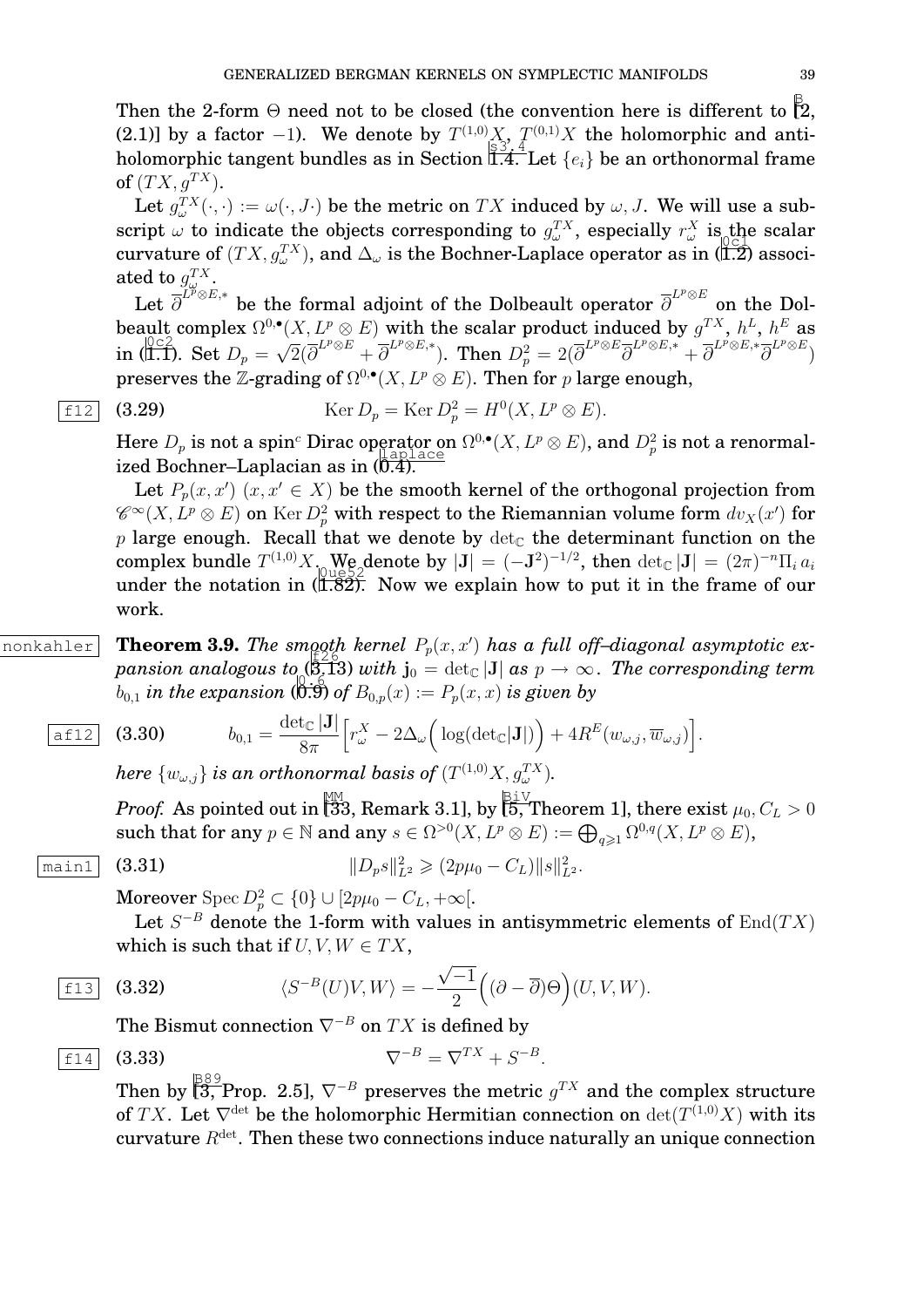on  $\Lambda(T^{*(0,1)}X)$  which preserves its Z-grading, and with the connections  $\nabla^L, \nabla^E$ , we get a connection  $\nabla^{-B,E_p}$  on  $\Lambda(T^{*(0,1)}X)\otimes L^p\otimes E_{\bullet}$ . Let  $\Delta^{-B,E_p}$  be the Laplacian on  $\Lambda(T^{*(0,1)}X) \otimes L^p \otimes E$  induced by  $\nabla^{-B,E_p}$  as in (1.2). For any  $v \in TX$  with decomposition  $v=v_{1,0}+v_{0,1}\in T^{(1,0)}X\oplus T^{(0,1)}X,$  let  $\overline{v}^*_{1,0}\in T^{*(0,1)}X$  be the metric dual of position  $v = v_{1,0} + v_{0,1} \in T \cup X \oplus T \cup X$ , let  $v_{1,0} \in T \cup X$  be the lifted action of v on  $\Lambda(T^{*(0,1)}X)$ ,<br>  $v_{1,0}$ . Then  $c(v) = \sqrt{2}(\overline{v}_{1,0}^* \wedge -i_{v_{0,1}})$  defines the Clifford action of v on  $\Lambda(T^{*(0,1)}X)$ , where  $\wedge$  and i denote the exterior and interior product respectively. We define a map  $c: \Lambda(T^*X) \to C(TX)$ , the Clifford bundle of  $TX$ , by sending  $e^{i_1} \wedge \cdots \wedge e^{i_j}$  to  $c(e_{i_1}) \cdots c(e_{i_j})$  for  $i_1 < \cdots \leq i_j$ . For  $B \in \Lambda^3(T^*X)$ , set  $|B|^2 = \sum_{i < j < k} |B(e_i, e_j, e_k)|^2$ . Then we can formulate  $\tilde{[3,1]}$ heorem 2.3] as following,

$$
\text{15} \quad \text{(3.34)} \quad D_p^2 = \Delta^{-B,E_p} + \frac{r^X}{4} + \,^c(R^E + pR^L + \frac{1}{2}R^{\text{det}}) + \frac{\sqrt{-1}}{2} \,^c(\overline{\partial}\partial\Theta) - \frac{1}{8} |(\partial - \overline{\partial})\Theta|^2.
$$

We use now the connection  $\nabla^{-B,E_p}$  instead of  $\nabla^{E_p}$  in  $\overline{\mathcal{Q}_{\mathcal{Q},\ S}^{\text{PLM}}}$  (3.31), (3.34), everything goes through perfectly well and as in  $[20,$  Theorem 3.18], so<br>(3.34), everything goes through perfectly well and as in  $[20,$  Theorem 3.18], so we can directly apply the result in [20] to get the *full off-diagonal* asymptotic expansion of the Bergman kernel. As the above construction preserves the Zgrading on  $\Omega^{0,\bullet}(X,L^p\otimes E),$  we can also directly work on  $\mathscr{C}^\infty(X,L^p\otimes E).$ 

Now, we need to compute the corresponding  $b_{0,1}$ . We endow E with the metric  $h^E_\omega\ :=\ (\text{det}_\mathbb{C}[\mathbf{J}])^{-1}h^E$  and let  $R^E_\omega$  be the curvature associated to the holomorphic Hermitian connection of  $(E,h_\omega^E).$  Then

$$
R_{\omega}^{E} = R^{E} - \overline{\partial} \partial \log(\det_{\mathbb{C}}|\mathbf{J}|).
$$

Thus

$$
\boxed{\text{a} \pm 18} \quad \text{(3.36)} \quad \sqrt{-1} R^E_\omega(e_{\omega,j},Je_{\omega,j}) = 2 R^E_\omega(w_{\omega,j},\overline{w}_{\omega,j}) = \sqrt{-1} R^E(e_{\omega,j},Je_{\omega,j}) - \Delta_\omega \log(\det_{\mathbb{C}}|\mathbf{J}).
$$

Let  $\langle\,\cdot,\cdot\rangle_\omega$  be the Hermitian product on  $\mathscr{C}^\infty(X,L^p\otimes E)$  induced by  $g^{TX}_\omega,h^L,h^E_\omega.$  Then

$$
\boxed{\text{aff19}} \quad \textbf{(3.37)} \quad (\mathscr{C}^\infty(X, L^p\otimes E), \langle \cdot, \cdot \rangle_\omega) = (\mathscr{C}^\infty(X, L^p\otimes E), \langle \cdot, \cdot \rangle) \,, \quad dv_{X,\omega} = (\text{det}_{\mathbb{C}}|\mathbf{J}|) dv_X.
$$

Observe that  $H^0(X, L^p \otimes E)$  does not depend on  $g^{TX}$ ,  $h^L$  or  $h^E$ . If  $P_{\omega, p}(x, x'),$   $(x, x' \in E)$ X) denotes the smooth kernel of the orthogonal projection from  $(\mathscr{C}^{\infty}(X, L^p\otimes E),\langle\,\cdot\,,\cdot\rangle_{\omega})$ onto  $H^0(X, L^p\otimes E)$  with respect to  $dv_{X,\omega}(x),$  we have

$$
\overline{\text{af20}} \quad \textbf{(3.38)} \qquad P_p(x, x') = (\text{det}_{\mathbb{C}}|\mathbf{J}|(x')) P_{\omega, p}(x, x').
$$

Now for the kernel  $P_{\omega,p}(x,x')$ , we can apply Theorem  $\mathbb{R}^{0.1}_{++}$  (or  $\mathbb{Z}^{0.1}_{0.0}$  Theorem 1.3]) since  $g_{\omega}^{TX}(\cdot,\cdot) = \omega(\cdot,J\cdot)$  is a Kähler metric on  $TX$ , and  $(\overline{3.30})$  follows from  $(\overline{0.8})$  and  $(\overline{3.36})$ .  $(\overline{3.36})$ .

*Remark* 3.10*.* Certainly, the argument in this Subsection goes through the orbifold case as in  $\left[20, \frac{64.2}{64.2}\right]$ .

3.5. **Generalizations to non-compact manifolds.** As in Section  $\overline{3.4}$ , we consider a complex Hermitian manifold  $(X, J, \Theta)$  of dimension n, where J is the complex structure and  $\Theta$  is the  $(1, 1)$  form associated to a riemannian metric  $g^{TX}$  compatible with J as in (3.28). The torsion of  $\Theta$  is  $T=[i(\Theta),\partial\Theta],$  where  $i(\Theta)=(\Theta\wedge\cdot)^*$ is the interior multiplication with  $\Theta$ . Let  $(L, h^L)$  and  $(E, h^E)$  be holomorphic Hermitian vector bundles over X, with  $\text{rk } L = 1$ . We denote by  $R^L$ ,  $R^E$  and  $R^{\text{det}}$  the

$$
\mathcal{L}(\mathcal{A})
$$

s5.5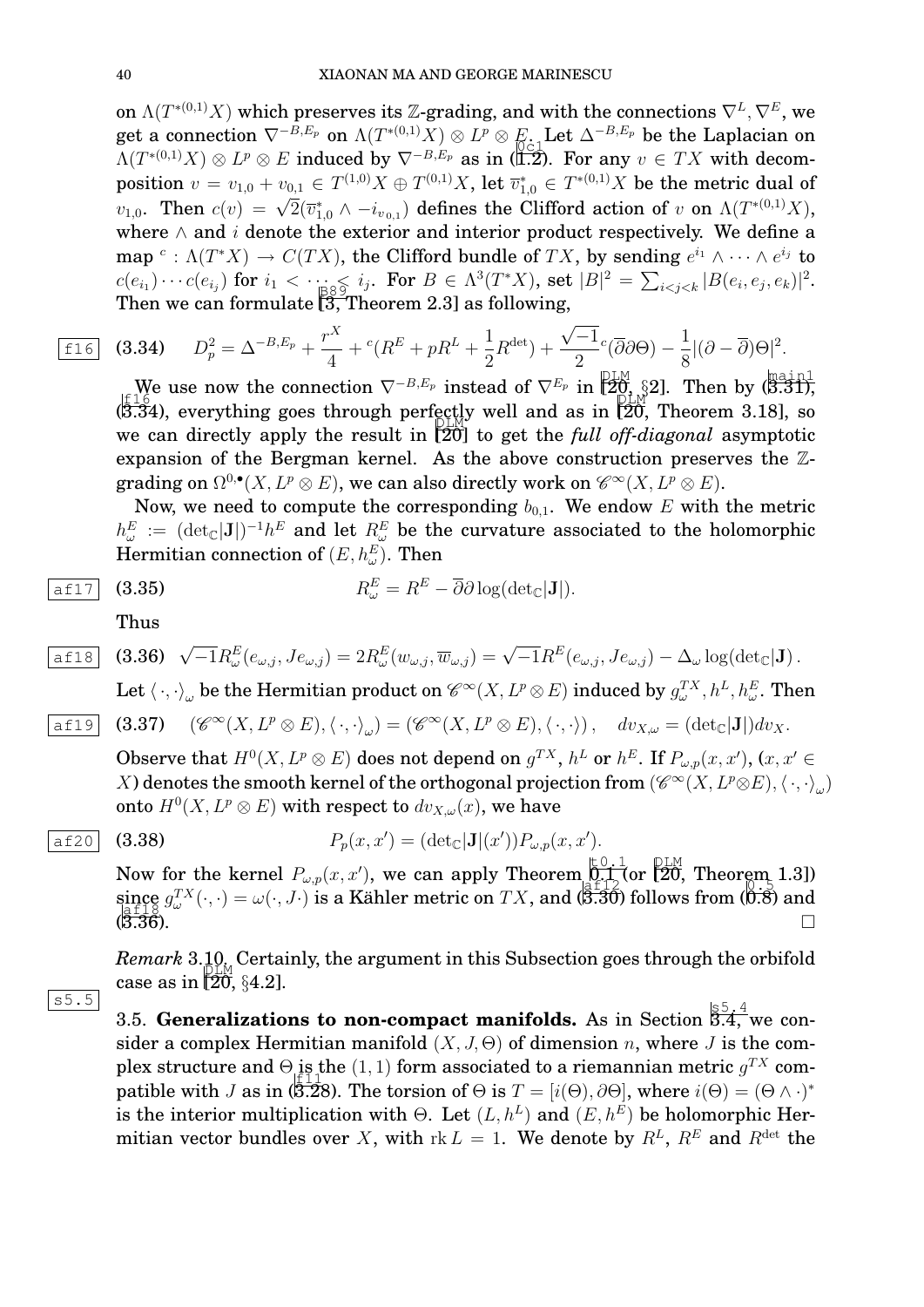curvatures of the holomorphic Hermitian connections  $\nabla^L$ ,  $\nabla^E$  and  $\nabla^{\text{det}}_{\overline{C}}$  on L, E and  $\det(T^{(1,0)}X)$ . Let  $J^L \in \text{End}(TX)$  be the endomorphism satisfying  $\frac{\sqrt{-1}}{2\pi}R^L(\cdot, \cdot)$  =  $\Theta(J^L,\cdot)$ . The line bundle L is supposed to be positive and we set  $\omega =$  $\frac{\sqrt{-1}}{2\pi}R^L$ . We also keep the notations  $g_{\omega}^{TX}$ ,  $\Delta_{\omega}$  and  $r_{\omega}^{X}$  when we refer to Section 3.4.

The space of holomorphic sections of  $L^p \otimes E$  which are  $L^2$  with respect to the norm given by (I.1) is denoted by  $H^0_{(2)}(X, L^p \otimes E)$ . Let  $P_p(x, x')$ ,  $(x, x' \in X)$  be the Schwartz kernel of the orthogonal projection  $P_p$  from the  $L^2$  section of  $L^p\otimes E$  onto  $H^0_{(2)}(X,L^p\otimes E)$  with respect to the Riemannian volume form  $dv_X(x')$  associated to  $(X, \Theta)$ . Then by the ellipticity of the Kodaira-Laplacian and Schwartz kernel theorem, we know  $P_p(x, x')$  is  $\mathscr{C}^{\infty}$ . We set  $B_p(x) := P_p(x, x) \in \mathscr{C}^{\infty}(X, \text{End}(E))$ . We have the following generalization of Theorem  $\overline{0.1}$ .

 $\overline{\text{concompact}}$  **Theorem 3.11.** *Assume that*  $(X, \Theta)$  *is a complete Hermitian manifold. Suppose that there exist*  $\varepsilon > 0$ ,  $C > 0$  *such that*:

$$
\text{i} \quad (3.39) \quad \sqrt{-1}R^L \geq \varepsilon \Theta \,, \quad \sqrt{-1}R^{\det} \geq -C\Theta \,, \quad \sqrt{-1}R^E \geq -C\Theta \,, \qquad |T|_{\Theta} \leq C\Theta \,.
$$

 $\emph{The kernel $P_p(x,x)$ has a full off-diagonal asymptotic expansion analogous to $(\overline{\bf 3}.{\bf 13})$}$  $with\,\, {\bf j}_0=\det_{\mathbb C} |J^L|\,\, {\rm as}\,\, p\to\infty,\,\, uniformly\,\, for\,\,any\,\, x,x'\in K,\, a\,\,compact\,\,set\,\, of\,\, X.\,\, Es\cdot$  $\emph{pecially there exist coefficients} \ b_r \in \mathscr{C}^\infty(X) \, , \, r \, \in \, \mathbb{N}, \, \text{such that for any compact set}$  $K \subset X$ , any  $k, l \in \mathbb{N}$ , there exists  $C_{k,l,K} > 0$  such that for  $p \in \mathbb{N}$ ,

$$
\boxed{\text{ell11}} \quad \textbf{(3.40)} \qquad \qquad \Big| \frac{1}{p^n} B_p(x) - \sum_{r=0}^k b_r(x) p^{-r} \Big|_{\mathscr{C}^l(K)} \leqslant C_{k,l,K} p^{-k-1}.
$$

 $Moreover, \ b_0=\det_\mathbb C|J^L|$  and  $b_1$  equals  $b_{0,1}$  from  $(\stackrel{\text{def12}}{\text{3.30}})$ .

Let us remark that if  $L = det(T^{*(1,0)}X)$  is the canonical bundle, the first two conditions in  $(\overline{3}.39)$  are to be replaced by

$$
\text{ii} \quad \text{(3.41)} \qquad \qquad h^L \text{ is induced by } \Theta \text{ and } \sqrt{-1} R^{\text{det}} < -\varepsilon \Theta.
$$

Moreover, if  $(X, \Theta)$  is Kähler, the condition on the torsion T is trivially satisfied.

*Proof.* By the argument in Section  $\left| \prod_{i=1}^{S_3} \prod_{j=1}^{S_4}$  if the Kodaira–Laplacian  $\square^{L^p \otimes E} = \frac{1}{2} \Delta_p :=$  $\frac12\Delta_{p,0}$  acting on sections of  $L^p\otimes E$  has a spectral gap as in  $(\breve{\eth}. \breve{\eth})$ , then we can localize  $\frac{1}{2}$   $\frac{1}{2}$  p,0 acting on sections of  $E$   $\otimes E$  having spectral gap assists (8.3), then we can ideallize In general, on a non-compact manifold, we define a self-adjoint extension of  $D_p^2$  by

$$
\text{Dom } D_p^2 = \left\{ u \in \text{Dom } \overline{\partial}^{E_p} \cap \text{Dom } \overline{\partial}^{E_p}^* : \overline{\partial}^{E_p} u \in \text{Dom } \overline{\partial}^{E_p}^*, \overline{\partial}^{E_p}^* u \in \text{Dom } \overline{\partial}^{E_p} \right\},\
$$
\n
$$
D_p^2 u = 2(\overline{\partial}^{E_p} \overline{\partial}^{E_p}^* + \overline{\partial}^{E_p}^* \overline{\partial}^{E_p}) u, \quad \text{for } u \in \text{Dom } D_p^2.
$$

where we set  $\overline{\partial}^{E_p}:=\overline{\partial}^{\, L^p\otimes E}.$  The quadratic form associated to  $D^2_p$  is the form  $Q_p$ given by

$$
\text{Dom } Q_p := \text{Dom } \overline{\partial}^{E_p} \cap \text{ Dom } \overline{\partial}^{E_p}^*
$$
\n
$$
\text{(3.42)} \qquad Q_p(u, v) = 2 \langle \overline{\partial}^{E_p} u, \overline{\partial}^{E_p} v \rangle + 2 \langle \overline{\partial}^{E_p}^* u, \overline{\partial}^{E_p}^* v \rangle, \quad u, v \in \text{Dom } Q_p.
$$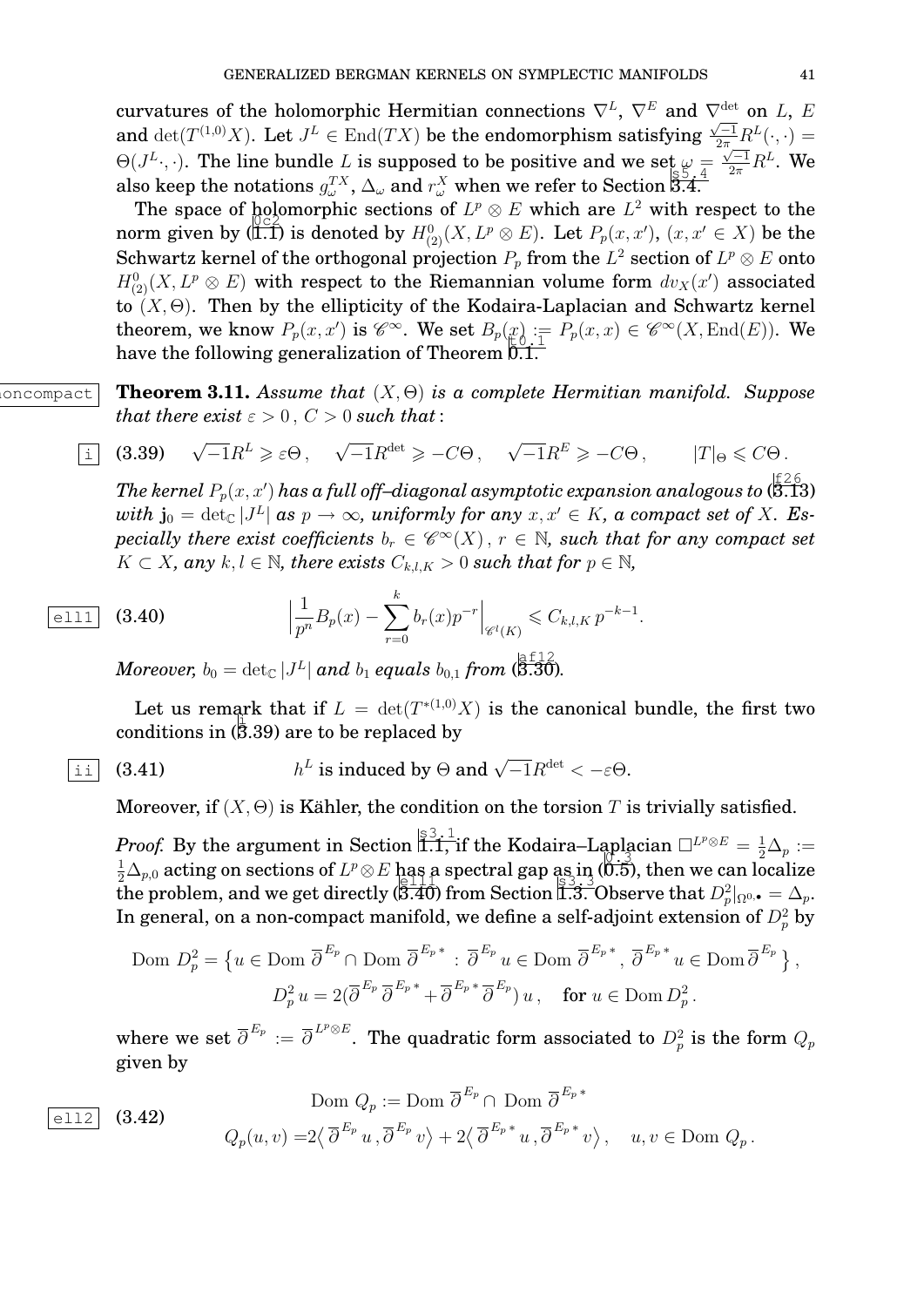In the previous formulas  $\overline{\partial}^{\, E_{p}}$  is the weak maximal extension of  $\overline{\partial}^{\, E_{p}}$  to  $L^2$  forms and  $\overline{\partial}^{\,E_{p}\,*}$  is its Hilbert space adjoint. We denote by  $\Omega_{0}^{0,\bullet}$  $_{0}^{0,\bullet}(X,L^{p}\otimes E)$  the space of smooth compactly supported forms and by  $L_2^{0,\bullet}$ forms and by  $L_2^{0,\bullet}(X,L^p\otimes E)$  the corresponding  $L^2$ -completion. Under hypothesis (5.39) there exists  $\mu>0$  such that for  $p$  large enough

$$
\boxed{\text{ell14}} \quad (3.43) \quad Q_p(u) \ge \mu p \|u\|^2 \,, \quad u \in \text{Dom}\, Q_p \cap L_2^{0,q}(X, L^p \otimes E) \text{ for } q > 0.
$$

Indeed, the estimate holds for  $u_{\alpha} \in \Omega_0^{0,q}$  $\int_0^{0,q}(X_{\Omega},L^p_{\otimes}\otimes E)$  since the Bochner-Kodaira-Makano formula of Demailly  $\left[\frac{100}{21}, \text{Th. 0.3}\right]$ ,  $\left[\frac{40}{40}, \text{Th. 1.5}\right]$ ,  $\left[\frac{1}{5}, \text{(8)}\right]$  with torsion term delivers

$$
\overline{e114,1} \quad (3.44) \quad Q_p(u) \geq \frac{4}{3} \langle (pR^L + R^E + R^{\text{det}})(w_i, \overline{w}_j) \, \overline{w}^j \wedge i_{\overline{w}_i} u \, , u \rangle
$$

$$
- \frac{2}{3} (\|Tu\|^2 + \|\overline{T}u\|^2 + \|T^*u\|^2 + \|\overline{T}^*u\|^2)
$$

for  $u \in \Omega_0^{0,q}$  $\int_0^{0,q} (X, L^p \otimes E),$  where  $\{w_i\}$  is an orthonormal frame of  $T^{(1,0)}X$ . Relations  $\frac{12}{14}$ ,  $\frac{1}{2}$ ,  $\frac{1}{2}$ ,  $\frac{1}{2}$ ,  $\frac{1}{2}$ ,  $\frac{1}{2}$ ,  $\frac{1}{2}$ ,  $\frac{1}{2}$ ,  $\frac{1}{2}$ ,  $\frac{1}{2}$ ,  $\frac{1}{2}$ ,  $\frac{1}{2}$ ,  $\frac{1}{2}$ ,  $\frac{1}{2}$ ,  $\frac{1}{2}$ ,  $\frac{1}{2}$ ,  $\frac{1}{2}$ ,  $\frac{1}{2}$ ,  $\frac{1}{2}$ ,  $\frac{1}{2}$ ,  $_0^{0,q}(X,L^p\otimes E).$  Since  $\Omega_0^{0,\bullet}$  $_0^{0,\bullet}(X,L^p\otimes E)$  is dense in Dom  $Q_{p_1}$  with respect to the graph norm (due to the completeness of the metric  $g^{TX}$ ), (3.43) holds in general.

Next, consider  $f \in {\rm Dom} \; \Delta_p \cap L_2^{0,0}$  $\partial_2^{0,0}(X, L^p \otimes E)$  and set  $u = \overline{\partial}^{E_p} f$ . It follows from the definition of the Laplacian and  $(\overline{3.43})$  that

$$
|e115|
$$

$$
\text{ell 15} \quad \text{(3.45)} \qquad \|\Delta_p f\|^2 = 2 \langle \overline{\partial}^{E_p * u}, \overline{\partial}^{E_p * u} \rangle = Q_p(u) \geqslant \mu p \|u\|^2 = \mu p \langle \Delta_p f, f \rangle.
$$

This clearly implies  $Spec(\Delta_p) \subset \{0\} \cup \left[\begin{subarray}{c} p\mu, \infty \\ \frac{p+1}{2} \end{subarray} \right]$  for large p.

As for  $b_1$ , the argument leading to (3.35)-(3.38) still holds locally, thus we get  $b_1$  $\lim_{\substack{a \text{if } 12 \text{if } a \leq 12 \text{if } a \leq 16}}$  $\frac{3.36}{3.30}$ .

**Theorem a**<sub>n</sub>oncompact an immediate generalization of Tian's convergence theorem. Tian [46, Theorem 4.1] already proved a non–compact version for convergence in the  $\mathscr{C}^2$  topology and convergence rate  $1/\sqrt{p}$ . Another easy consequence are holomorphic Morse inequalities for the space  $H^0_{(2)}(X,L^p).$ 

For simplicity we consider now rk  $E = 1$ , with the important case  $E = K_X =$  $\det(T^{*(1,0)}X)$  in mind. Choose an orthonormal basis  $(S_i^p)$  $(\mathop{i}\limits^p)_{i\geqslant 1}$  of  $H^0_{(2)}(X,L^p\otimes E).$  For each local holomorphic frames  $e_L$  and  $e_E$  of  $L$  and  $E$  we have

$$
\boxed{e110,1} \quad (3.46) \qquad \qquad S_i^p = f_i^p e_L^{\otimes p} \otimes e_E
$$

for some local holomorphic functions  $f_i^p$  $E_i^p$ . Then  $B_p(x) = P_p(x, x) = \sum_{i \geq 1} |S_i^p|$  $\binom{p}{i}(x)|^2 =$  $\sum_{i\geqslant 1} |f_i^p$  $\binom{p}{i}(x)|^2 \geq e^{\otimes p}$  $\|L^{(2)}\|_{h^L}|e_E|^2_{h^E}$  is a smooth function. Observe that the quantity  $\sum_{i\geqslant 1}|f^p_i\rangle$  $\binom{p}{i}(x)|^2$ is not globally defined, but the current

$$
\boxed{\text{ell 10}} \quad \text{(3.47)} \qquad \qquad \omega_p = \frac{\sqrt{-1}}{2\pi} \,\partial \overline{\partial} \log \Big( \sum_{i \geqslant 1} |f_i^p(x)|^2 \Big)
$$

is well defined globally on  $X.$  Indeed, since  $R^L=-\partial\overline{\partial}\log|e_L|^2_{h^L}$  and  $R^E=-\partial\overline{\partial}\log|e_E|^2_{h^E}$ we have √ √ √

$$
\frac{1}{p}\omega_p - \frac{\sqrt{-1}}{2\pi}R^L = \frac{\sqrt{-1}}{2\pi p}\partial\overline{\partial}\log B_p + \frac{\sqrt{-1}}{2\pi p}R^E.
$$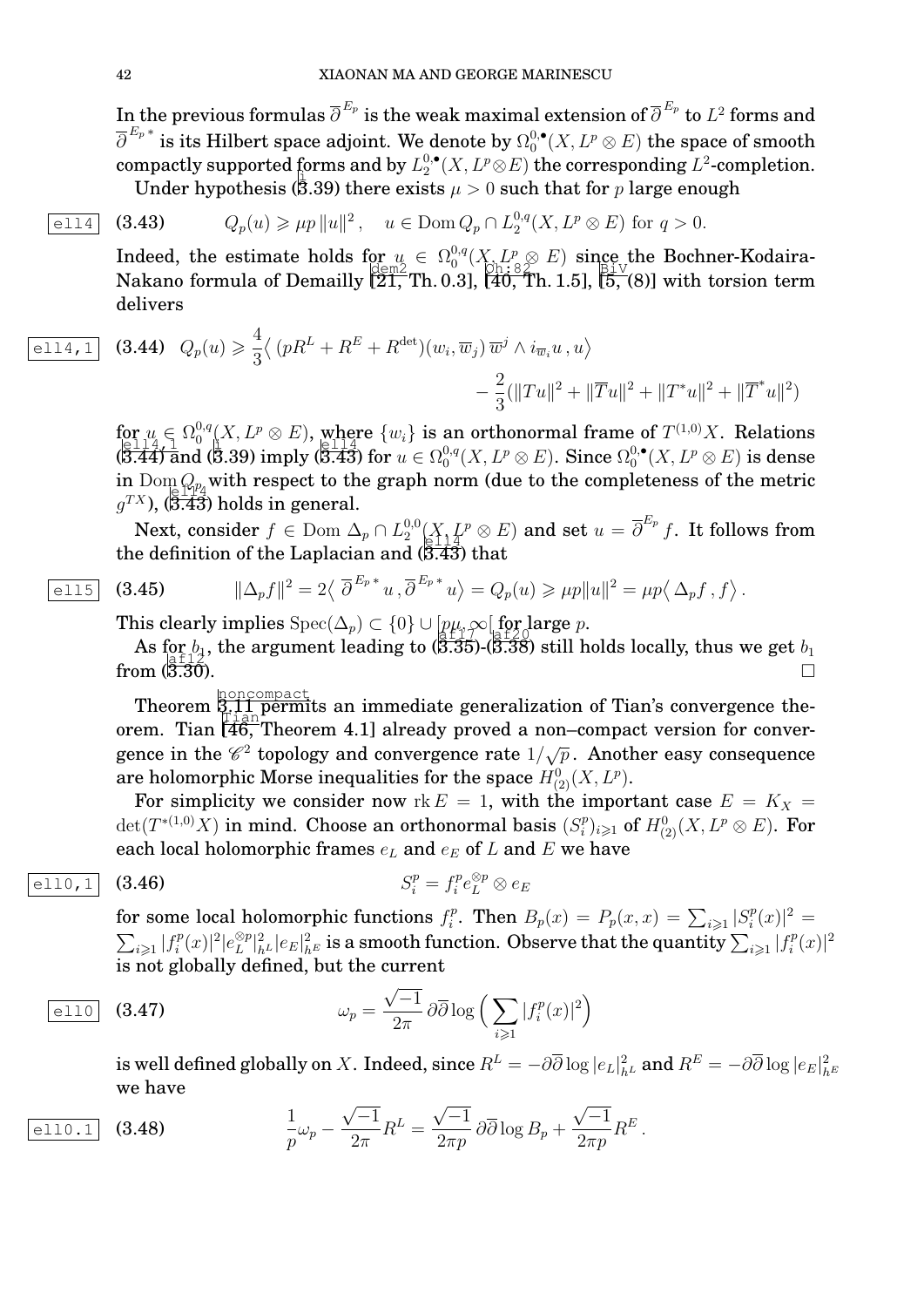If E is trivial of rank one and  $\dim_{\mathbb{R}^2} H^0_{(2)}(X, L^p) < \infty$  we have by  $\bigotimes_{S=1}^{\infty} (3.14)$  that  $\omega_p =$  $\Phi_p^*(\omega_{FS})$  where  $\Phi_p$  is defined as in (3.14) with  $\mathcal{H}_p$  replaced by  $H^0_{(2)}(X, L^p)$ .

**Corollary 3.12.** Assume that  $\text{rk } E = 1$  and  $(\stackrel{\text{i}}{\mathbf{8}}.39)$  holds true. Then :

(a) *for any compact set*  $K \subset X$  *the restriction*  $\omega_p|_K$  *is a smooth* (1, 1)*-form for sufficiently large* p; *moreover, for any*  $l \in \mathbb{N}$  *there exists a constant*  $C_{l,K}$  *such that* 

$$
\left|\frac{1}{p}\omega_p - \frac{\sqrt{-1}}{2\pi}R^L\right|_{\mathscr{C}^l(K)} \leqslant \frac{C_{l,K}}{p} ;
$$

(b) *the Morse inequalities hold in bidegree*  $(0,0)$ :

$$
\text{ell 6} \quad \text{(3.49)} \qquad \liminf_{p \longrightarrow \infty} p^{-n} \dim H_{(2)}^0(X, L^p \otimes E) \geq \frac{1}{n!} \int_X \left(\frac{\sqrt{-1}}{2\pi} R^L\right)^n.
$$

 $I$ n particular, if  $\dim H_{(2)}^{0}(X, L^{p}\otimes E)<\infty$ , the manifold  $(X,\Theta)$  has finite volume.

*Proof.* Due to  $(\overline{3.40})$ ,  $B_p$  doesn't vanish on any given compact set K for p sufficiently large. Thus, (a) is a consequence of  $(\overline{3.40})$  and  $(\overline{3.48})$ .

Part (b) follows from Fatou's lemma, applied on X with the measure  $\Theta^n/n!$  to the sequence  $p^{-n}B_p$  which converges pointwise to  $(\det J^L)^{1/2} = \left(\frac{\sqrt{-1}}{2\pi}R^L\right)^n/\Theta^n$  on X.  $\square$ 

*Remark* 3.13. Under the hypothesis  $(\overline{3.41})$ , the inequality  $(\overline{3.49})$  (with E trivial) is [38, Theorem 1.1] of Nadel–Tsuji, where Demailly's holomorphic inequalities on compact sets  $K \subset X$  were used. The volume estimate is essential in their compactification theorem of complete Kähler manifolds with negative Ricci curvature (a generalization of the fact that arithmetic varieties can be complex–analytically compactified). The Morse inequalities  $(\overline{3.49})$  were also used by Napier–Ramachandran  $\mathbb{R}^{2\times K}$ .  $\sqrt{39}$  to show that some quotients of the unit ball in  $\mathbb{C}^n$  ( $n > 2$ ) having a strongly pseudoconvex end have finite topological type (for the compactification of such quo- $\frac{M_Y}{N}$  tients see also  $\frac{M_Y}{N}$ .

Another generalization is a version of Theorem  $\stackrel{\verb|E[0,1]}{0.1}$  for covering manifolds. Let X be a paracompact smooth manifold, such that there is a discrete group  $\Gamma$  acting freely on  $\tilde{X}$  with a compact quotient  $X = \tilde{X}/\Gamma$ . Let  $\pi_{\Gamma}: \tilde{X} \longrightarrow X$  be the projection. Assume that there exists a  $\Gamma$ –invariant pre–quantum line bundle  $\tilde{L}$  on  $\tilde{X}$  and a Γ–invariant connection  $\nabla^L$  such that  $\widetilde{\omega} = \widetilde{\widetilde{\omega}}$  $\sqrt{-1}$  $\frac{\sqrt{-1}}{2\pi}(\nabla^L)^2$  is non–degenerate. We endow X with a Γ–invariant Riemannian metric  $g^{TX}$ . Let J be an Γ-invariant almost complex structure on  $TX$  which is separately compatible with  $\tilde{\omega}$  and  $g^{TX}$ . Then<br> $\tilde{L}e^{T\tilde{X}}\tilde{\omega}\tilde{\omega}\tilde{L}$ ,  $\tilde{L}e^{T\tilde{X}}$  are the pull heck of the corresponding chiests in Section  $\widetilde{J}$ ,  $g^{T\widetilde{X}}$ ,  $\widetilde{\omega}$ ,  $\widetilde{J}$ ,  $\widetilde{L}$ ,  $\widetilde{E}$  are the pull-back of the corresponding objects in Section  $\overline{0}$  by<br>the presistion  $\overline{\sigma}$  of  $\widetilde{X}$  of  $X$ , Let  $\overline{\phi}$  be a smooth Hermitian sec the projection  $\pi_{\Gamma}: \widetilde{X} \to X$ . Let  $\Phi$  be a smooth Hermitian section of End(E), and  $\Phi = \Phi \circ \pi_{\Gamma}.$  Then the renormalized Bochner-Laplacian  $\Delta_{p, \widetilde{\Phi}}$  is

$$
\widetilde{\Delta}_{p,\widetilde{\Phi}} = \Delta^{\widetilde{L}^p \otimes \widetilde{E}} - p(\tau \circ \pi_{\Gamma}) + \widetilde{\Phi}
$$

which is an essentially self–adjoint operator. It is shown in  $\hat{\mathbb{I}}_{33}^\mathbb{M}$ , Corollary 4.7] that

$$
\text{Oe116} \quad \textbf{(3.50)} \qquad \qquad \text{Spec } \widetilde{\Delta}_{p,\widetilde{\Phi}} \subset [-C_L, C_L] \cup [2p\mu_0 - C_L, +\infty[,
$$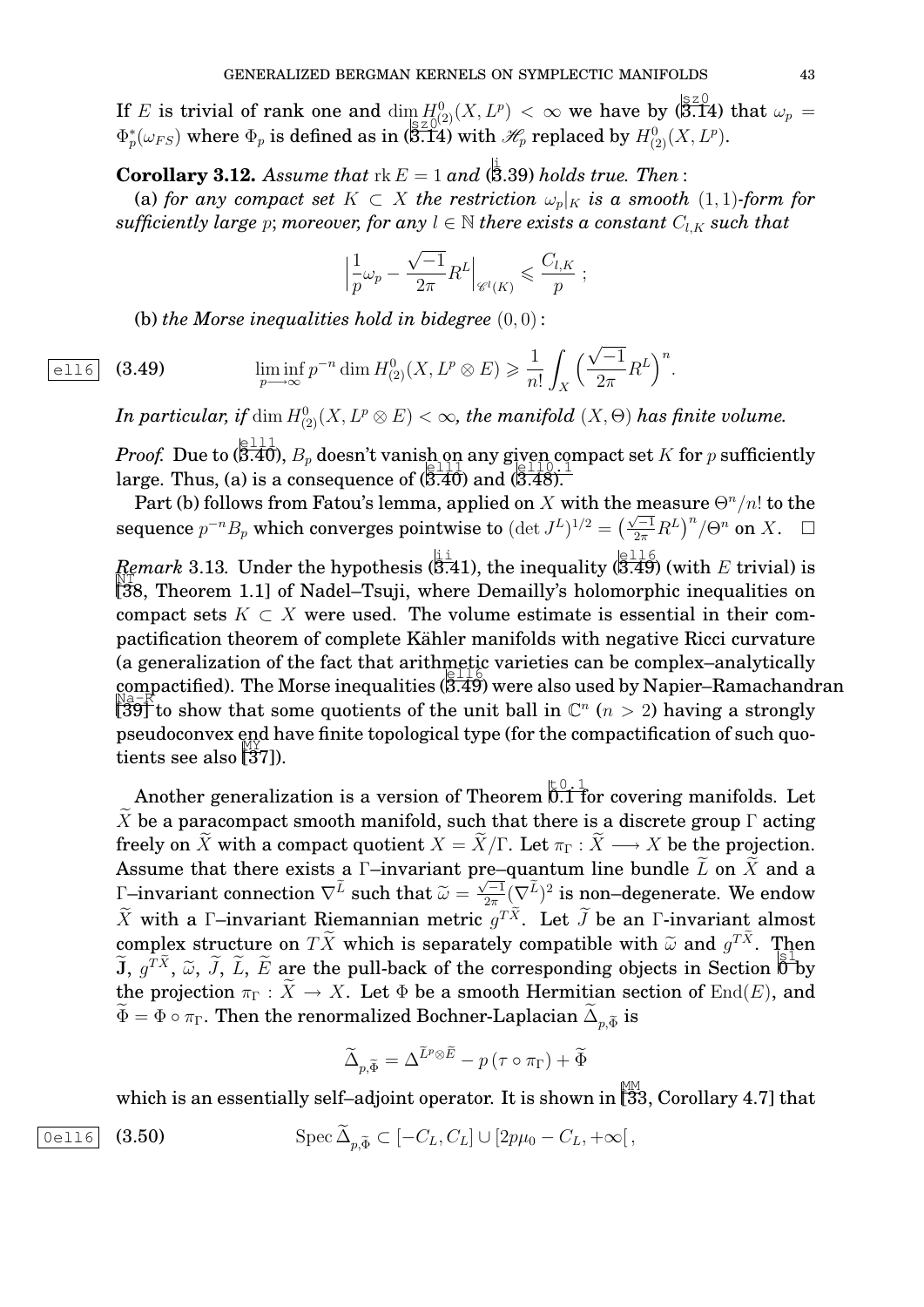where  $C_L$  is the same constant as in Section  $\overline{\overset{{\rm S1}}{\text{0}}}$  and  $\mu_0$  is introduced in ( $\overline{\overset{{\rm S2.1}}{\text{0.3}}}$  Let  $\widetilde{\mathcal{H}}_p$ be the eigenspace of  $\Delta_{p, \widetilde{\Phi}}$  with the eigenvalues in  $[-C_L, C_L]$ :

$$
\widetilde{\mathcal{H}}_p = \text{Range } E\big([-C_L, C_L], \widetilde{\Delta}_{p, \widetilde{\Phi}}\big),
$$

where  $E(\,\cdot\,,\widetilde{\Delta}_{p,\widetilde{\Phi}})$  is the spectral measure of  $\widetilde{\Delta}_{p,\widetilde{\Phi}}.$  From [33, Corollary 4.7], the von Neumann dimension of  $\mathcal{H}_p$  equals  $d_p = \dim \mathcal{H}_p$ . Finally, we define the generalized Bergman kernel  $P_{q,p}$  of  $\Delta_{p,\widetilde{\Phi}}$  as in Definition  $\widetilde{\mathbb{I}.\mathbf{1.}}$  Unlike most of the objects on  $X,$  $\widetilde{P}_{q,p}$  is not Γ–invariant.

 $\mathcal{B}$  is  $\mathcal{O}^{11}_{\mathbf{C}}$  invariant.<br>By (3.50) and the proof of Proposition 1.2, the analogue of (1.7) still holds on any compact set  $K \subset \tilde{X}$ . By the finite propagation speed as the end of Section 1.1, we have:

# $\boxed{\text{t0.11}}$  **Theorem 3.14.** *We fix* 0 <  $\varepsilon_0$  < inf<sub>*x*∈X</sub> {*injectivity radius of x*}. *For any compact set*  $K \subset \tilde{X}$  and  $k, l \in \mathbb{N}$ , there exists  $C_{k,l,K} > 0$  such that for  $x, x' \in K$ ,  $p \in \mathbb{N}$ ,

 $\overline{0.61}$  (3.52)

$$
\left| \widetilde{P}_{q,p}(x,x') - P_{q,p}(\pi_{\Gamma}(x), \pi_{\Gamma}(x')) \right|_{\mathscr{C}^l(K \times K)} \leq C_{k,l,K} p^{-k-1}, \quad \text{if } d(x,x') < \varepsilon_0,
$$
  

$$
\left| \widetilde{P}_{q,p}(x,x') \right|_{\mathscr{C}^l(K \times K)} \leq C_{k,l,K} p^{-k-1}, \quad \text{if } d(x,x') \geq \varepsilon_0.
$$

*Especially,*  $\widetilde{P}_{q,p}(x, x)$  *has the same asymptotic expansion as*  $B_{q,p}(\pi_{\Gamma}(x))$  *in Theorem*  $\overline{t}$ <sup>0.1</sup>  $\overline{t}$  on any compact set  $K \subset \widetilde{X}$ .

 $Remark$  3.15. Theorem  $\overset{\text{t}{0}\cdot 11}\over{3.14}$  works well for coverings of non-compact manifolds. Let  $(X, \Theta)$  be a complete Kähler manifold,  $(L, h^L)$  be a holomorphic line bundle on X and let  $\pi_{\Gamma}: X \to X$  be a Galois covering of  $X = X/\Gamma$ . Let  $\Theta$  and  $(L, h^L)$  be the inverse images of  $\Theta$  and  $(L,h^L)$  through  $\pi_\Gamma.$  If  $(X,\Theta)$  and  $(L,h^L)$  satisfy one of the conditions (3.39) or (3.41),  $(\tilde{X}, \tilde{\Theta})$  and  $(\tilde{L}, h^{\tilde{L}})$  have the same properties. We obtain therefore as in  $(3.49)$  (by integrating over a fundamental domain):

(3.53) 
$$
\liminf_{p \to \infty} p^{-n} \dim_{\Gamma} H_{(2)}^0(\widetilde{X}, \widetilde{L}^p) \geq \frac{1}{n!} \int_X \left(\frac{\sqrt{-1}}{2\pi} R^L\right)^n.
$$

where  $\dim_{\Gamma}$  is the von Neumann dimension of the Γ–module  $H^0_{(2)}(X, L^p)$ . Such type of inequalities imply as in  $[47]$  weak Lefschetz theorems à la Nori.

The example of non-compact manifolds emphasizes very well our philosophy about the existence of the asymptotic expansion of the Bergman kernel of Laplacian type operators when the power of the line bundle tends to  $\infty$ . In fact, from the argument in Section  $\overline{1,1}$ , the spectral gap property allows to localize our problem whenever the manifold X is compact or not. Thus from the argument in Section  $\tilde{1.3}$  or  $\tilde{20}$ , §4.4], it implies the existence of the asymptotic expansion. Moreover, the formal power series trick in Section  $\frac{13}{1.5}$  gives a general way to compute the coefficients. As an example, we state the following result which is an extension of  $[20,$  Theorem 4.18] to non-compact case and we use the notation therein. Let  $(X, g^{TX})$  be a Riemannian manifold with almost complex structure J which is compatible with  $g^{TX}$ , and let  $(L, h^L, \nabla^L)$  and  $(E, h^E, \nabla^E)$  be Hermitian bundles as in Introduction. We consider the associated spin<sup>c</sup> Dirac operator  $D_p$ . Let  $R^{T^{(1,0)}X}$  be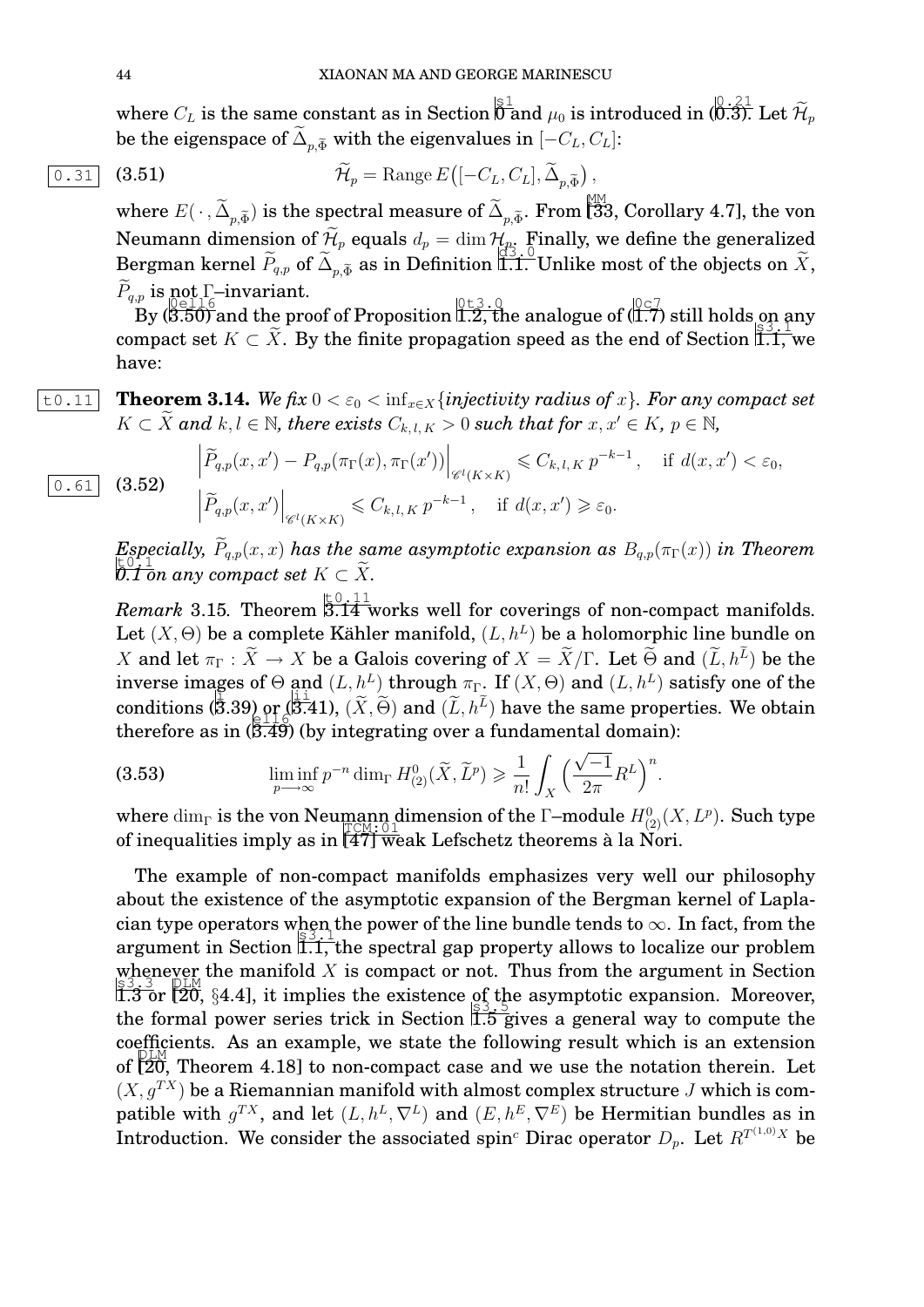the curvature of the connection on  $T^{(1,0)}X$  induced by  $\nabla^{TX}$  by projection. We denote by  $I_{\mathbb{C}\otimes E}$  the projection from  $\Lambda(T^{*(0,1)}X)\otimes E$  onto  $\mathbb{C}\otimes E$  under the decomposition  $\Lambda(T^{*(0,1)}X) = \mathbb{C} \oplus \Lambda^{>0}(T^{*(0,1)}X).$ 

 $\overline{t\!0.12}$  **Theorem 3.16.** We suppose that  $(X, g^{TX})$  is complete and the scalar curvature  $r^X$ of  $(X,g^{TX})$ ,  $R^E$  and  $\mathrm{Tr}[R^{T^{(1,0)}X}]$  are uniformly bounded on  $(X,g^{TX})$ . Moreover, there *exists*  $\varepsilon > 0$  *such that on* X,

(3.54) 
$$
\sqrt{-1}R^{L}(\cdot, J\cdot) > \varepsilon g^{TX}(\cdot, \cdot).
$$

Then the smooth kernel  $P_p(x,x')$  of the orthogonal projection from  $\Omega^{0,\bullet}(X,L^p\otimes E)$ onto  $\ker D_p$  with respect to  $dv_X(x')$ , has a full off-diagonal expansion analogous to *Theorem*  $\overline{3.11}$  with  $\overline{j_0}$  = det<sub>C</sub> |J<sup>L</sup>|I<sub>C⊗E</sub> as  $p \to \infty$ , uniformly on compact sets of X.

*Proof*. By the proof of  $\hat{\mathbb{S}}^{33}$ , Theorem 2.5], we know that the spectral gap properties  $\operatorname{Spec} D^2_p \subset \{0\} \cup [2\mu_0 p - C_L, \infty[$  still holds under our condition. Thus we get Theorem  $\frac{1}{3.16}$ .

3.6. **Singular polarizations.** Let X be a compact complex manifold. A *singular Kähler metric* on X is a closed, strictly positive  $(1, 1)$ -current  $\omega$ . This means there Exist locally strictly plurisubharmonic functions  $\varphi \in L^1_{loc}$  such that  $\sqrt{-1}\partial\overline{\partial} \varphi = \omega$ .

If the cohomology class of  $\omega$  in  $H^2(X,\mathbb{R})$  is integral, there exists a holomorphic line bundle  $(L, h^L)$ , endowed with a singular Hermitian metric, such that  $\frac{\sqrt{-1}}{2\pi}R^L=$  $\omega$  in the sense of currents. We call  $(L,h^L)$  a  $singular\ polarization$  of  $\omega.$  If we change the metric  $h^L$ , the curvature of the new metric will be in the same cohomology class as  $\omega$ . In this case we speak of a polarization of  $[\omega] \in H^2(X,\mathbb{R})$ . Our purpose is to define an appropriate notion of polarized section of  $L^p$ , possibly by changing the metric of L, and study the associated Bergman kernel.

First recall that a Hermitian metric  $h^L$  is called *singular* if it is given in local trivialization by functions  $e^{-\varphi}$  with  $\varphi\in L^1_{\rm loc}.$  The curvature current  $R^L$  of  $h^L$  is well defined and given locally by the currents  $\partial \overline{\partial} \varphi$ .

By the approximation theorem of Demailly  $\left[23, 23\right]$  Theorem 1.1, we can assume that  $h^L$  is smooth outside a proper analytic set  $\Sigma \subset X$ . Using this fundamental fact, we will introduce in the sequel the *generalized Poincaré metric* on  $X \setminus \Sigma$ . Let  $\pi : \widetilde{X} \longrightarrow X$  be a resolution of singularities such that  $\pi : \widetilde{X} \smallsetminus \pi^{-1}(\Sigma) \longrightarrow X \smallsetminus \Sigma$ is biholomorphic and  $\pi^{-1}(\Sigma)$  is a divisor with only simple normal crossings. Let  $g_0^{TX}$  be an arbitrary smooth *J*-invariant metric on  $\tilde{X}$  and  $\Theta'(\cdot, \cdot) = g_0^{TX}(J \cdot, \cdot)$  the corresponding  $(1,1)$ -from. The generalized Poincaré metric on  $X \setminus \Sigma = \widetilde{X} \setminus \pi^{-1}(\Sigma)$ is defined by (cf.  $\left[ \widehat{16}, \widehat{52} \right]$ ,  $\left[ \widehat{18}, \widehat{56} \right]$ )

 $|$  poin  $|$  (3.5)

 $|s5.6|$ 

$$
\Theta_{\varepsilon_0} = \Theta' - \varepsilon_0 \sqrt{-1} \sum_i \partial \overline{\partial} \log \left( (-\log \|\sigma_i\|_i^2)^2 \right), \quad 0 < \varepsilon_0 \ll 1 \text{ fixed},
$$

where  $\pi^{-1}(\Sigma)=\cup_i\Sigma_i$  is the decomposition into irreducible components  $\Sigma_i$  of  $\pi^{-1}(\Sigma)$ and each  $\Sigma_i$  is non-singular;  $\sigma_i$  are sections of the associated holomorphic line bundle  $[\Sigma_i]$  which vanish to first order on  $\Sigma_i$ , and  $\|\sigma_i\|_i$  is the norm for a smooth Hermitian metric on  $[\Sigma_i]$  such that  $\|\sigma_i\|_i < 1$ . The fist part of the following lemma<br>  $\sum_i \text{Cone}(\text{Cone}(\text{Cone}(\text{Cone}(\text{Cone}(\text{Cone}(\text{Cone}(\text{Cone}(\text{Cone}(\text{Cone}(\text{Cone}(\text{Cone}(\text{Cone}(\text{Cone}(\text{Cone}(\text{Cone}(\text{Cone}(\text{Cone}(\text{Cone}(\text{Cone}(\text{Cone}(\$ generalizes previous work on the generalized Poincaré metric  $[\![\tilde{16},\tilde{18},\tilde{51}]\!]$ .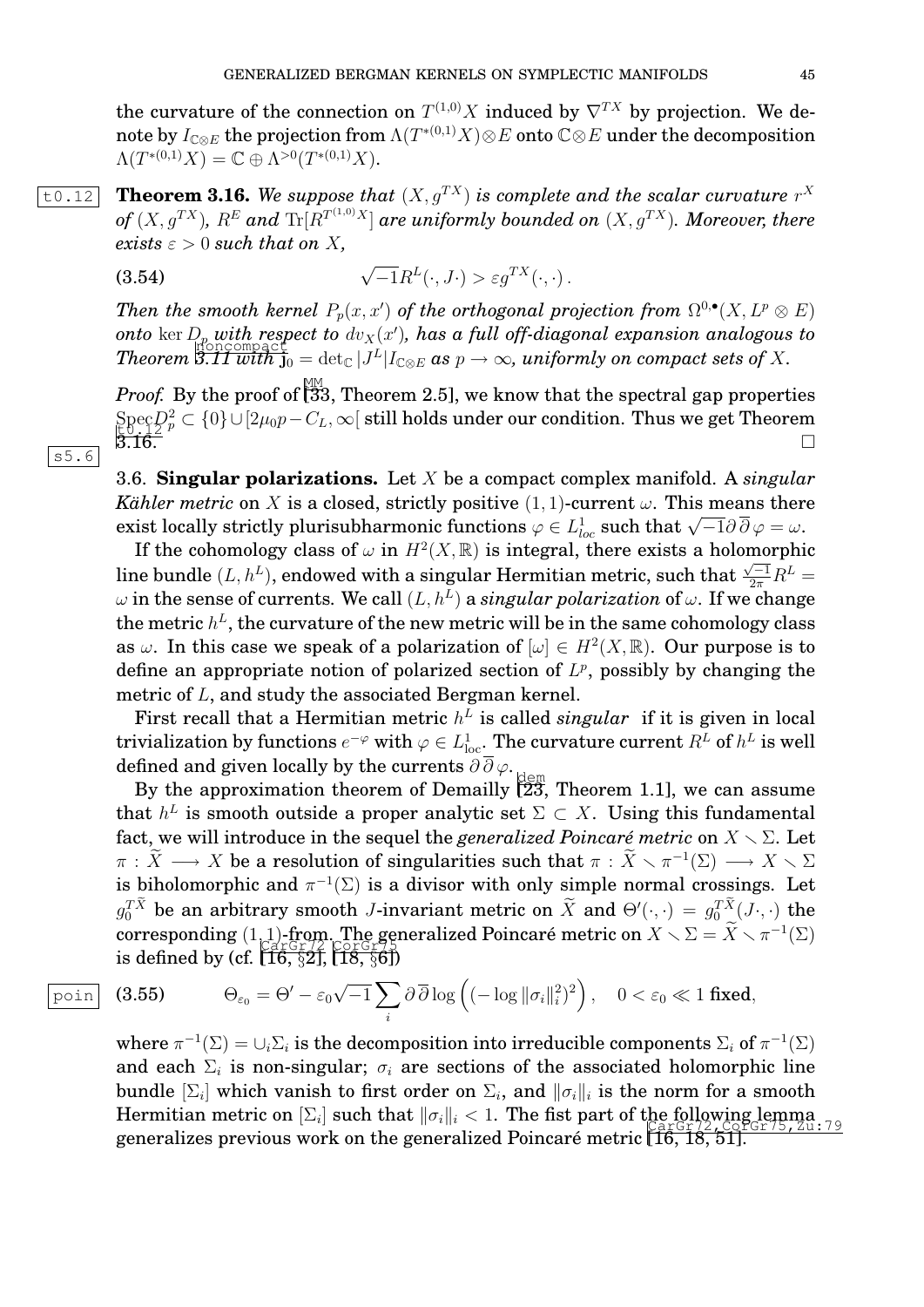**Lem-poin Lemma 3.17.** (i) The generalized Poincaré metric (3.55) is a complete Hermitian *metric of finite volume. It has bounded torsion and the curvature*  $R^{\text{det}}$  *is also bounded.*

> (ii) *If*  $(E, h^E)$  *is a holomorphic bundle over* X *with smooth Hermitian metric and*  $H^0_{(2)}(X \setminus \Sigma, E) = \{u \in L_2^{0,0}\}$  $\overline{\partial}_2^{0,0}(X\smallsetminus\Sigma,E\,,\,\Theta_{\varepsilon_0}\,,h^E)$  :  $\overline{\partial}^E\,u\,=\,0\big\}$  then  $H^0_{(2)}(X\smallsetminus\Sigma,E)\,=\,0$  $H^{0}(X, E)$ .

> *Proof.* To describe the metric more precisely we denote by  $D$  the unit disc in  $C$  and by  $\mathbb{D}^* = \mathbb{D} \setminus \{0\}$ . On the product  $(\mathbb{D}^*)^l \times \mathbb{D}^{n-l}$  we introduce the metric

(3.56) 
$$
\omega_P = \frac{\sqrt{-1}}{2} \sum_{k=1}^l \frac{dz_k \wedge d\overline{z}_k}{|z_k|^2 (\log |z_k|^2)^2} + \frac{\sqrt{-1}}{2} \sum_{k=l+1}^n dz_k \wedge d\overline{z}_k.
$$

For any point  $p \in \pi^{-1}(\Sigma)$  there exists a coordinate neighbourhood  $U$  of  $p$  isomorphic to  $\mathbb{D}^n$  in which  $(X \setminus \pi^{-1}(\Sigma)) \cap U = \{z = (z_1, \ldots, z_n) : z_1 \neq 0, \ldots, z_l \neq 0\}.$  Such coordinates are called special. We endow  $(X \setminus \pi^{-1}(\Sigma)) \cap U \cong (\mathbb{D}^*)^l \times \mathbb{D}^{n-l}$  with the metric ( 3.56).

We have

$$
\overline{\text{zar-ell110}} \quad \textbf{(3.57)} \quad -\sqrt{-1}\partial \overline{\partial} \log \left( (-\log \|\sigma_i\|_i^2)^2 \right) = 2\sqrt{-1} \Big( \frac{R^{[\Sigma_i]}}{\log \|\sigma_i\|_i^2} + \frac{\partial \log \|\sigma_i\|_i^2 \wedge \overline{\partial} \log \|\sigma_i\|_i^2}{(\log \|\sigma_i\|_i^2)^2} \Big) \, .
$$

Since the terms  $R^{[\Sigma_i]}/\log\|\sigma_i\|_i^2$  tend to zero as we approach  $\Sigma,$ 

$$
\boxed{\text{zart0}} \quad \textbf{(3.58)} \qquad \qquad \Theta' + 2\sqrt{-1}\varepsilon_0 \sum_i \frac{R^{[\Sigma_i]}}{\log \|\sigma_i\|_i^2} > 0 \,,
$$

for  $\varepsilon_0$  small enough. For a  $(1,1)$ -form  $\Omega$ , we write  $\Omega > 0$  (resp.  $\geq 0$ ) if  $\Omega(\cdot, J \cdot) > 0$ For  $\varepsilon_0$  small enough. For a  $(1,1)$ -lofth  $\Omega$ , we write  $\Omega > 0$  (resp.  $\geq 0$ ) if  $\Omega(\cdot, \nu) > 0$ <br>(resp.  $\geq 0$ ). The last term in (3.57) is  $\geq 0$ , as  $\sqrt{-1}\partial g \wedge \overline{\partial} g \geq 0$  for any real function g on X. Thus  $\Theta_{\varepsilon_0}$  is positive for  $\varepsilon_0$  small enough.

We choose special coordinates in a neighborhood U of  $x_0$  in which  $\Sigma_i$  has the equation  $z_j = 0$  for  $j = 1, ..., k$  and  $\Sigma_j$ ,  $j > k$ , do not meet U. Then for  $1 \leqslant i \leqslant k$ ,  $\|\sigma_i\|_i^2 = u_i |z_i|^2$  for some positive smooth function  $u_i$  on  $U$  and

$$
\frac{\partial \log \|\sigma_i\|_i^2 \wedge \overline{\partial} \log \|\sigma_i\|_i^2}{(\log \|\sigma_i\|_i^2)^2} = \frac{dz_i \wedge d\overline{z}_i + v_i}{|z_i|^2 (\log \|\sigma_i\|_i^2)^2}
$$

where  $v_i$  is a smooth  $(1,1)$ – form on U such that  $v_i|_{z_i=0} = 0$ ,<br> $z_i = -e1110$   $z_i = -e1111$ 

As in [51, Point of the show using  $(3.57)$  and  $(3.59)$  that the metrics  $(3.55)$  and  $\text{comp112}, 16$  $(3.56)$  are equivalent for  $|z_i|$  small. From this the first assertion of (i) follows.

Recall that  $R^{\text{det}}$  is the curvature of the holomorphic Hermitian connection on  $\det(T^{(1,0)}X)$  with respect to the Hermitian metric induced by  $\Theta_{\varepsilon_0}.$  We wish to show that there exist a constant  $C > 0$  such that

$$
\boxed{\text{zar-ell9}} \quad \textbf{(3.60)} \qquad \qquad -C\Theta_{\varepsilon_0} < \sqrt{-1}R^{\text{det}} < C\Theta_{\varepsilon_0}, \ |T_{\varepsilon_0}|_{\Theta_{\varepsilon_0}} < C.
$$

 $\text{where }T_{\varepsilon_0}=[i(\Theta_{\varepsilon_0}),\partial\Theta_{\varepsilon_0}] \text{ is the torsion operator of }\Theta_{\varepsilon_0} \text{ and } |T_{\varepsilon_0}|_{\Theta_{\varepsilon_0}} \text{ is its norm with }$ respect to  $\Theta_{\varepsilon_0}$ . Since  $\partial \Theta_{\varepsilon_0} = \partial \Theta'$  by  $(\overline{3.55})$ ,  $\partial \Theta_{\varepsilon_0}$  extends smoothly over  $\widetilde{X}$ , and thus we get the second relation of  $(\overline{3.60)}$ .

 $comp112,16$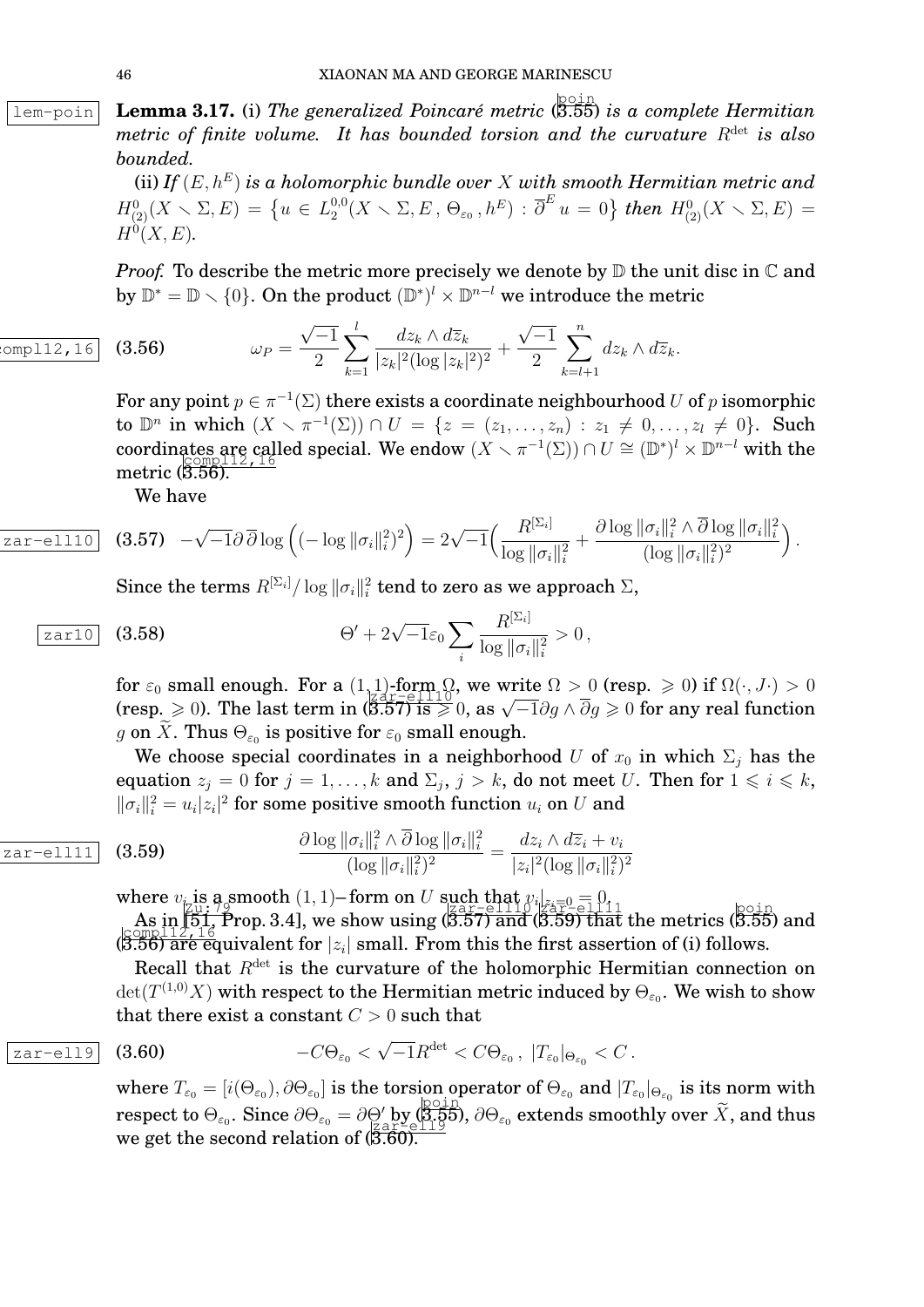We turn now to the first condition of  $\langle \frac{\text{Zar}-\text{e119}}{\text{3.60}} \rangle$ . By (3.55),  $\langle \frac{\text{Zar}-\text{e1110}}{\text{3.57}} \rangle$  and (3.59), we know that

zar-ell1

2 (3.61) 
$$
\Theta_{\varepsilon_0}^n = \frac{2^k \varepsilon_0^k + \beta(z)}{\prod_{i=1}^k |z_i|^2 (\log \|\sigma_i\|_i^2)^2} \prod_{j=1}^n (\sqrt{-1} dz_j \wedge d\overline{z}_j) =: \gamma(z) \prod_{j=1}^n (\sqrt{-1} dz_j \wedge d\overline{z}_j).
$$

Here  $\beta(z)$  is a polynomial in the functions  $a_{i\alpha}(z)|z_i|^2(\log\|\sigma_i\|_i^2)^2$ ,  $b_{i\alpha}(z)|z_i|^2\log\|\sigma_i\|_i^2$ and  $c_{i\alpha}(z)$ ,  $(1 \leq i \leq k)$ , with  $a_{i\alpha}, b_{i\alpha}$  smooth functions on U and  $c_{i\alpha}$  smooth functions on U such that  $c_{i\alpha}(z)|_{z_i=0} = 0$ . Moreover,  $2^k \varepsilon_0^k + \beta(z)$  is positive on U as  $\Theta_{\varepsilon_0}$  is positive. Since

$$
\boxed{\text{zar13}} \quad (3.62)
$$

zar14

$$
|\frac{\partial}{\partial z_1} \wedge \cdots \wedge \frac{\partial}{\partial z_n}|_{\Theta_{\varepsilon_0}}^2 \prod_{j=1}^n (\sqrt{-1} dz_j \wedge d\overline{z}_j) = \Theta_{\varepsilon_0}^n.
$$

we get from  $(\stackrel{\text{zar}-\text{ell12}}{3.61})$  and  $(\stackrel{\text{zar13}}{3.62})$ 

$$
\int (3.63) \quad R^{\text{det}} = -\partial \overline{\partial} \log \gamma(z) = -\partial \overline{\partial} \log \left(2^k \varepsilon_0^k + \beta(z)\right) + \sum_{i=1}^k \partial \overline{\partial} \log \left( (\log \|\sigma_i\|_i^2)^2 \right).
$$

By  $(3.57)$ , the last term of  $(3.63)$  it is bounded with respect to  $\Theta_{\varepsilon_0}$ . To examine the first term of the sum we write

$$
\boxed{\text{zar15}} \quad (3.64) \qquad \qquad \partial \overline{\partial} \log(2^k \varepsilon_0^k + \beta(z)) = \frac{\partial \overline{\partial} \beta(z)}{2^k \varepsilon_0^k + \beta(z)} - \frac{\partial \beta(z) \wedge \overline{\partial} \beta(z)}{(2^k \varepsilon_0^k + \beta(z))^2}.
$$

Now we observe that for  $W_i(z) = |z_i|^2 (\log \|\sigma_i\|_i^2)^2$  or  $|z_i|^2 \log \|\sigma_i\|_i^2$ , the terms  $\partial \overline{\partial} W_i(z)$ ,  $\frac{\partial W_i(z)}{\partial W_i(z)}$ ,  $\frac{\partial W_i(z)}{\partial z}$  are bounded with respect to the Poincaré metric (3.56), thus with respect to  $\Theta_{\varepsilon_{0}}$ . Combining with the form of  $\beta$  given after (5.61), this achieves the proof of ( 3.60).

Let us prove (ii). First observe that  $\Theta_{\varepsilon_0}$  dominates the euclidian metric in special coordinates near  $\pi^{-1}(\Sigma)$ , being equivalent with (3.56). Therefore it dominates some positive multiple of any smooth Hermitian metric on  $X$ . We deduce that, given a smooth Hermitian metric  $\Theta''$  on X, there exists a constant  $c > 0$  such that  $\Theta_{\varepsilon_0}\geqslant c\Theta''$  on  $X\smallsetminus\Sigma$ . It follows that elements of  $H^0_{(2)}(X\smallsetminus\Sigma,E)$  are  $L^2$  integrable with respect to the smooth metrics  $\Theta''$  and  $h^E$  over X, which entails they extend holomorphically to sections of  $H^0(X, E)$  by  $\left[\sum_{i=1}^{\infty} \mathbb{Z}_i\right]$  are therefore  $H^0_{(2)}(X\smallsetminus\Sigma,E)\subset H^0(X,E).$  The reverse inclusion follows from the finiteness of the volume of  $X \setminus \Sigma$  in the Poincaré metric.

We can construct as in  $\begin{bmatrix} \mathbb{T}^a & \mathbb{S}^4 \\ \mathbb{H}^a & \mathbb{S}^4 \end{bmatrix}$  a singular Hermitian line bundle  $(\widetilde{L}, h^{\widetilde{L}})$  on  $\widetilde{X}$ which is strictly positive and  $\widetilde{L}|_{\widetilde{X}\smallsetminus\pi^{-1}(\Sigma)}\cong \pi^*(L^{p_0}),$  for some  $p_0\in\mathbb{N}.$  We introduce on  $L|_{X \times \Sigma}$  the metric  $(h^L)^{1/p_0}$  whose curvature extends to a strictly positive  $(1,1)$ – current on  $\widetilde{X}$ . Set

$$
\begin{aligned}\n\overline{\text{ell17}} \quad \text{(3.65a)} \qquad \qquad h_{\varepsilon}^L &= (h^{\widetilde{L}})^{1/p_0} \prod_i (-\log \|\sigma_i\|_i^2) )^{\varepsilon} \,, \quad 0 < \varepsilon \ll 1 \,, \\
&\overline{\text{ell8}} \quad \text{(3.65b)} \qquad \qquad H_{(2)}^0(X \smallsetminus \Sigma, L^p) &= \{ u \in L_2^{0,0}(X \smallsetminus \Sigma, L^p, \Theta_{\varepsilon_0}, h_{\varepsilon}^L) : \overline{\partial}^{L^p} u = 0 \}.\n\end{aligned}
$$

The space  $H^0_{(2)}(X \times \Sigma, L^p)$  is the space of  $L^2$ -holomorphic sections relative to the metrics  $\Theta_{\varepsilon_0}$  on  $X\smallsetminus\Sigma$  and  $h^L_\varepsilon$  on  $L|_{X\smallsetminus\Sigma}.$  Since  $(h^{\widetilde L})^{1/p_0}$  is bounded away from zero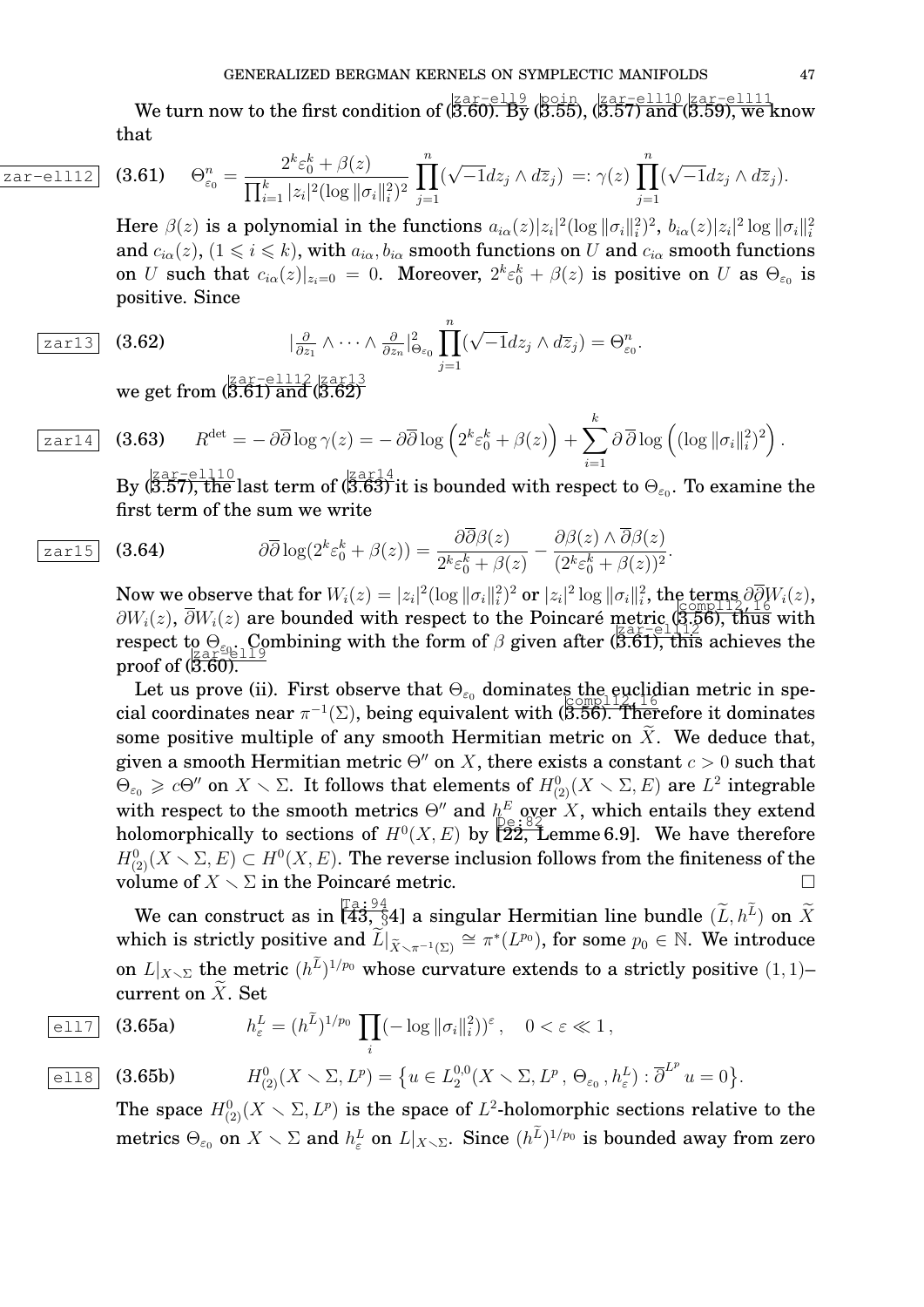(having plurisubharmonic weights), the elements of this space are  $L^2$  integrable with respect to the Poincaré metric and a smooth metric  $h_*^L$  of L over whole X. By Lemma  $\overline{3.17}$  (ii) we have  $H^0_{(2)}(X \setminus \Sigma, L^p) \subset H^0(X, L^p)$ . (Here we cannot infer the other inclusion since  $h^L$  might be infinity on  $\Sigma$ .) The space  $H^0_{(2)}(X \smallsetminus \Sigma, L^p)$  is our space of polarized sections of  $L^p$ .

 $\boxed{\text{moi}}$  **Corollary 3.18.** Let  $(X, \omega)$  be a compact complex manifold with a singular Kähler *metric with integral cohomology class. Let*  $(L, h^L)$  *be a singular polarization of* [ω] *with strictly positive curvature current having singular support along a proper analytic set*  $\Sigma$ . Let  $(E, h^E)$  be a holomorphic Hermitian bundle on X. Then the *Bergman kernel of the space of polarized sections* (3.65b) *has the asymptotic expan-*<br>
in the asymptotic expan- $\sin$  as in Theorem  $\overline{3.11}$  for  $X \setminus \Sigma$ .

*Proof.* We will apply Theorem  $\overline{{}^{5.11}_{3.11}}$  to the non–Kähler Hermitian manifold  $(X\smallsetminus$  $(\Sigma,\Theta_{\varepsilon_0})$  equipped with the Hermitian bundle  $(L|_{X\smallsetminus\Sigma},h_{\varepsilon}^L)$  and  $(E,h^E).$  Certainly,  $R^E$ is bounded. Thus we have to show that there exist constants  $\eta > 0$ ,  $C > 0$  such that

$$
\text{ell 9 (3.66)} \quad \sqrt{-1}R^{(L|_{X \setminus \Sigma}, h_{\varepsilon}^L)} > \eta \Theta_{\varepsilon_0}, \ \sqrt{-1}R^{\det} > -C\Theta_{\varepsilon_0}, \ |T_{\varepsilon_0}|_{\Theta_{\varepsilon_0}} < C \, .
$$

 $\text{where } T_{\varepsilon_0} = [i(\Theta_{\varepsilon_0}), \partial \Theta_{\varepsilon_0}] \text{ is the torsion operator of } \Theta_{\varepsilon_0} \text{ and } |T_{\varepsilon_0}|_{\Theta_{\varepsilon_0} \to 0} \text{ is its norm with}$ respect to  $\Theta_{\varepsilon_0}.$  The first one results for all  $\varepsilon$  small enough from (3.55), (3.65a) and the fact that the curvature of  $(h^L)^{1/p_0}$  extends to a strictly positive  $(1, 1)$ –current on  $\tilde{X}$  (dominating a small positive multiple of  $\Theta'$  on  $\tilde{X}$ ). The second and third relations were proved in (3.60). This achieves the proof of Corollary 3.18. vir  $\Lambda$  (dominating a single  $\frac{1}{2}$  are equipped in  $\frac{1}{2}$  or  $\frac{1}{2}$ . The second and all  $\frac{1}{2}$  are relations were proved in (3.60). This achieves the proof of Corollary 3.18.

*Remark* 3.19*.* (a) Corollary moi 3.18 gives an alternative proof of the characterization of Moishezon manifolds given by Ji–Shiffman [30], Bonavero [8] and Takayama [43]. Indeed, any Moishezon manifold possesses a strictly positive singular polarization  $(L, h^L)$ . Conversely, suppose X has such a polarization. Then as in  $(3.49)$ , we have  $\dim H^0_{(2)}(X \setminus \Sigma, L^p) \geqslant Cp^n$  for some  $C > 0$  and p large enough. Since  $H^0_{(2)}(X \setminus \sum_{\Box} L^p_{\Theta} ) \subset H^0(X, L^p),$  it follows that L is big and X is Moishezon.

(b) By  $\begin{bmatrix} 64.76 & H & 14.6 \\ 20.76 & H & 14.6 \\ 24.7 & H & 24.7 \end{bmatrix}$ , or  $\begin{bmatrix} 48 \\ 148 \\ 148 \end{bmatrix}$ , any big line bundle L on a projective manifold carries a singular Hermitian metric having strictly positive curvature current with singularities along a proper analytic set.

(c) The results of this section hold also for reduced compact complex spaces X possessing a holomorphic line bundle  $L$  with singular Hermitian metric  $h^L$  having possessing a notative pine the supersy  $E$  with singular frequencies  $\kappa$  incring positive curvature current (see  $\sqrt{43}$  for definitions). This is just a matter of desingularizing X. As space of polarized sections we obtain  $H^0_{(2)}(X \times \Sigma, L^p)$  where  $\Sigma$  is an analytic set containing the singular set of  $X$ .

**Acknowledgments.** We express our hearty thanks to Professors Jean-Michel Bismut, Jean-Michel Bony and Johannes Sjöstrand for useful conversations. It's a pleasure to acknowledge our intellectual debt to Xianzhe Dai and Kefeng Liu. We are grateful Professor Paul Gauduchon for the reference Ga04 [28] on the Hermitian scalar curvature. Our collaboration was partially supported by the European Commission through the Research Training Network "Geometric Analysis".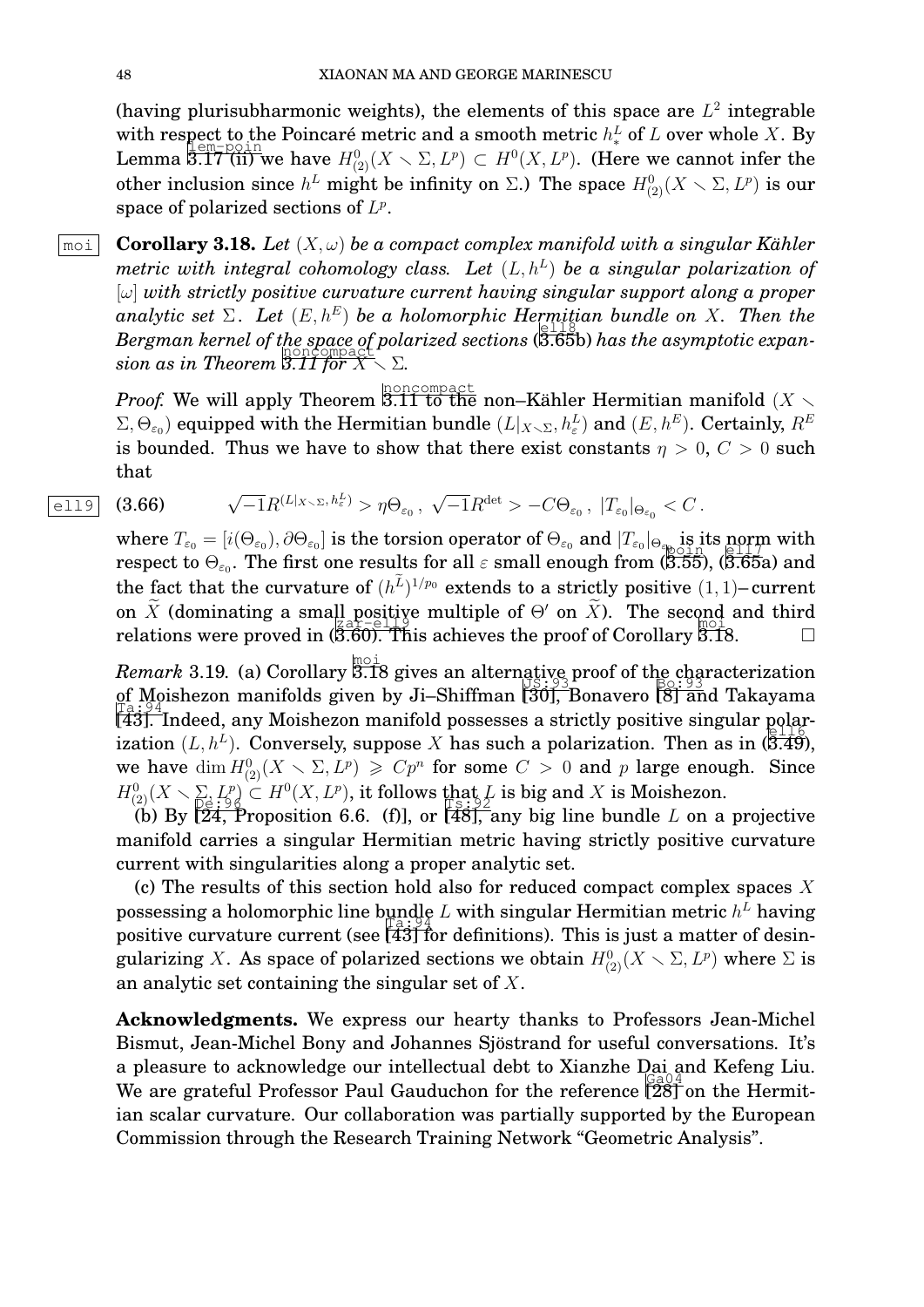#### **REFERENCES**

- BeGeV [1] N. Berline, E. Getzler, and M. Vergne, *Heat kernels and Dirac operators*, Springer-Verlag, 1992.
	- B [2] J.-M. Bismut, *Demailly's asymptotic inequalities: a heat equation proof*, J. Funct. Anal. **72** (1987), 263–278.
	- B89 [3]  $\qquad$ , *A local index theorem for non-Kähler manifolds*, Math. Ann. **284** (1989), no. 4, 681– 699.
	- BL [4] J.-M. Bismut and G. Lebeau, *Complex immersions and Quillen metrics*, Inst. Hautes Etudes ´ Sci. Publ. Math. (1991), no. 74, ii+298 pp. (1992).
	- BiV [5] J.-M. Bismut and E. Vasserot, *The asymptotics of the Ray–Singer analytic torsion associated with high powers of a positive line bundle*, Commun. Math. Phys.**125** (1989), 355–367.
	- BSZ [6] P. Bleher, B. Shiffman, and S. Zelditch, *Universality and scaling of correlations between zeros on complex manifolds*, Invent. Math. **142** (2000), no. 2, 351–395.
	- BSZ1 [7] , *Universality and scaling of zeros on symplectic manifolds*, Random matrix models and their applications, Math. Sci. Res. Inst. Publ., vol. 40, Cambridge Univ. Press, Cambridge, 2001, pp. 31–69.
- Bo:93 [8] L. Bonavero, *Inégalités de Morse holomorphes singulières*, J. Geom. Anal., **8** (1998), 409–425.
	- BU [9] D. Borthwick and A. Uribe, *Almost complex structures and geometric quantization*, Math. Res. Lett. **3** (1996), 845–861.
	- BU1 [10]  $\qquad \qquad$ , *Nearly Kählerian Embeddings of Symplectic Manifolds*, Asian J. Math. **4** (2000), no. 3, 599–620.
	- BU2 [11]  $\ldots$ , *The spectral density function for the Laplacian on high tensor powers of a line bundle*, Ann. Global Anal. Geom. **21** (2002), 269–286.
	- Bou [12] T. Bouche, *Convergence de la métrique de Fubini-Study d'un fibré linéare positif*, Ann. Inst. Fourier (Grenoble) **40** (1990), 117–130.
	- BoG [13] L. Boutet de Monvel and V. Guillemin, *The spectral theory of Toeplitz operators*, Annals of Math. Studies, no. 99, Princeton Univ. Press, Princeton, NJ, 1981.
	- BoS [14] L. Boutet de Monvel and J. Sjöstrand, *Sur la singularité des noyaux de Bergman et de Szegö*, Journées: Équations aux Dérivées Partielles de Rennes (1975), Soc. Math. France, Paris, 1976, pp. 123–164. Asterisque, No. 34–35. ´
	- Bra1 [15] M. Braverman, *Vanishing theorems on covering manifolds*, Contemp. Math., vol. 231, Amer. Math. Soc., Providence, RI, 1999, pp. 1–23.
- CarGr72 [16] J. Carlson and P. Griffiths, A defect relation for equidimensional holomorphic mappings be*tween algebraic varieties*, Ann. of Math. (2) **95** (1972), 557–584.
- Catlin [17] D. Catlin, *The Bergman kernel and a theorem of Tian*, Analysis and geometry in several complex variables (Katata, 1997), Trends Math., Birkhauser Boston, Boston, MA, 1999, pp. 1–23. ¨
- CorGr75 [18] M. Cornalba and P. Griffiths, *Analytic cycles and vector bundles on non-compact algebraic varieties*, Invent. Math. **28** (1975), 1–106.
	- $\begin{bmatrix} \mathbb{CP} \\ \end{bmatrix}$  [19] J. Chazarain and A. Piriou, *Introduction à la théorie des équations aux dérivées partielles lin´eaires*, Gauthier-Villars, Paris, 1981.
	- DLM [20] X. Dai, K. Liu, and X. Ma, *On the asymptotic expansion of Bergman kernel*, J. Differential Geom. **72** (2006), 1–41; announced in C. R. Math. Acad. Sci. Paris **339** (2004), no. 3, 193–198.
	- dem2 <sup>[21]</sup> J.-P. Demailly, *Sur l'identité de Bochner-Kodaira-Nakano en gómétrie hermitienne*, Lecture Notes in Math., vol. 1198, pp. 88–97, Springer Verlag, 1985.
	- De **:** 82  $\vert$   $\vert$  [22] J.-P. Demailly, *Estimations L* $^2$  *pour l'opérateur*  $\overline{\partial}$  *d'un fibré holomorphe semipositif au–dessus d'une variété kählérienne complète*, Ann. Sci. École Norm. Sup. 15 (1982), 457–511.
		- dem [23] , *Regularization of closed positive currents and Intersection Theory*, J. Alg. Geom. **1** (1992), 361–409.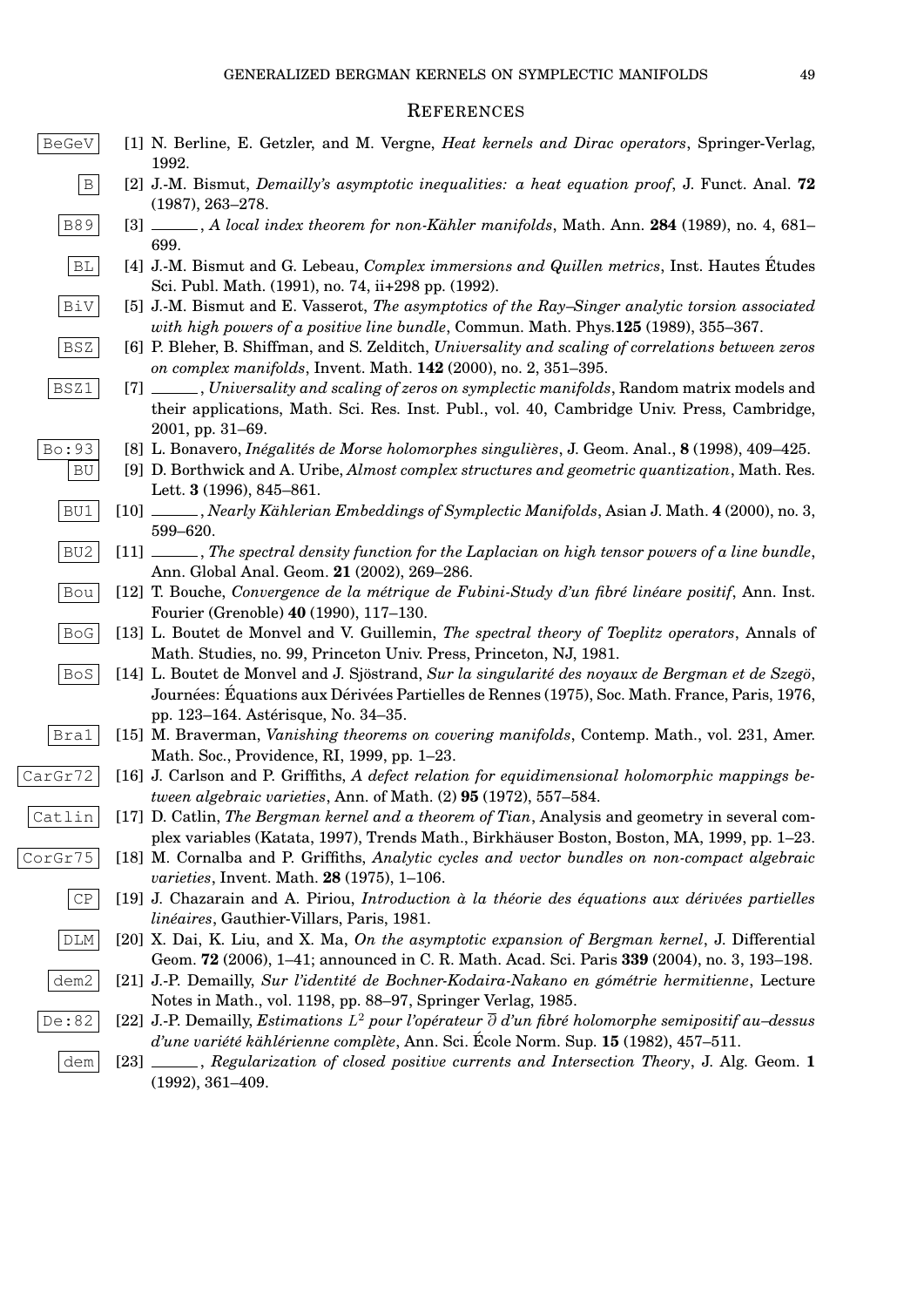- De $:$  96  $[$   $[$   $[24]$   $\_\_$  ,  $L^2$  vanishing theorems for positive line bundles and adjunction theory, Transcendental methods in algebraic geometry (Cetraro, 1994), Lecture Notes in Math., vol. 1646, Springer, Berlin, 1996, pp. 1–97.
	- D96 [25] S. K. Donaldson, *Symplectic submanifolds and almost-complex geometry*, J. Diff. Geom. **44** (1996), no. 4, 666–705.
	- D99 [26] , *Remarks on gauge theory, complex geometry and* 4*-manifold topology*, Fields Medallists' lectures, 384–403, World Sci. Ser. 20th Century Math., 5, World Sci. Publishing, River Edge, NJ, 1997.
		- D [27] , *Scalar curvature and projective embeddings. I*, J. Diff. Geom. **59** (2001), 479–522.
- Ga04 [28] P. Gauduchon, *Calabi's extremal Kähler metrics: an elementary introduction*, book in preparation, 2005.
	- $|GU|$  [29] V. Guillemin and A. Uribe, *The Laplace operator on the*  $n$ –th tensor power of a line bundle: *eigenvalues which are bounded uniformly in* n, Asymptotic Anal. **1** (1988), 105–113.
- JS:93 [30] S. Ji and B. Shiffman, *Properties of compact complex manifolds carrying closed positive currents*, J. Geom. Anal. **3** (1993), no. 1, 37–61.
- KS01 [31] A. V. Karabegov and M. Schlichenmaier, *Identification of Berezin-Toeplitz deformation quantization*, J. Reine Angew. Math. **540** (2001), 49–76.
	- Lu [32] Z. Lu, *On the lower order terms of the asymptotic expansion of Tian-Yau-Zelditch*, Amer. J. Math. **122** (2000), no. 2, 235–273.
	- $\boxed{MM}$  [33] X. Ma and G. Marinescu, *The* Spin<sup>c</sup> Dirac operator on high tensor powers of a line bundle, Math. Z. **240** (2002), no. 3, 651–664.
- MM04a [34] , *Generalized Bergman kernels on symplectic manifolds*, C. R. Math. Acad. Sci. Paris **339** (2004), no. 7, 493-498.
- MM04c [35]  $\ldots$ , *Toeplitz operators on symplectic manifolds*, Preprint.
- MM05b [36] , *Holomorphic Morse inequalities and Bergman kernels*, book in preparation, (2005).
	- $\vert$  MY  $\vert$  [37] G. Marinescu and N. Yeganefar, *Embeddability of some strongly pseudoconvex CR manifolds*, To appear in Trans. Amer. Math. Soc., Preprint, math.CV/0403044, 2004.
	- $\vert$  NT  $\vert$  [38] A. Nadel and H. Tsuji, *Compactification of complete Kähler manifolds of negative Ricci curvature*, J. Diff. Geom. **28** (1988), no. 3, 503–512.
	- Na-R [39] T. Napier and M. Ramachandran, *The* L <sup>2</sup>*–method, weak Lefschetz theorems and the topology of K ¨ahler manifolds*, JAMS **11** (1998), no. 2, 375–396.
- Oh:82 [40] T. Ohsawa, *Isomorphism theorems for cohomology groups of weakly* 1*–complete manifolds*, Publ. Res. Inst. Math. Sci. **18** (1982), 191–232.
	- Ru [41] W.-D. Ruan, *Canonical coordinates and Bergmann metrics*, Comm. Anal. Geom. **6** (1998), no. 3, 589–631.
	- SZ02 [42] B. Shiffman and S. Zelditch, *Asymptotics of almost holomorphic sections of ample line bundles on symplectic manifolds*, J. Reine Angew. Math. **544** (2002), 181–222.
- Ta:94 [43] S. Takayama, *A differential geometric property of big line bundles*, Tôhoku Math. J. 46 (1994), no. 2, 281–291.
	- T2 [44] M. E. Taylor, *Partial differential equations. 2: Qualitative studies of linear equations*, Applied Mathematical Sciences, vol. 115, Springer-Verlag, Berlin, 1996.
	- T1 [45] , *Pseudodifferential operators*, Princeton Univ Press, Princeton, N.J., 81.
	- Tian [46] G. Tian, *On a set of polarized Kähler metrics on algebraic manifolds*, J. Differential Geom. **32** (1990), 99–130.
- TCM:01 [47] R. Todor, I. Chiose, and G. Marinescu, *Asymptotic Morse inequalities for covering manifolds*, Nagoya Math. J. **163** (2001), 145–165.
	- Ts:92 [48] H. Tsuji, *Analytic Zariski decomposition*, Proc. Japan Acad. Ser. A Math. Sci. **68** (1992), no. 7, 161–163.
- Wang05 [49] X. Wang, *Canonical metrics on stable vector bundles*, Comm. Anal. Geom. **13** (2005), 253–285.
- Zelditch [50] S. Zelditch, *Szegö kernels and a theorem of Tian*, Internat. Math. Res. Notices (1998), no. 6, 317–331.